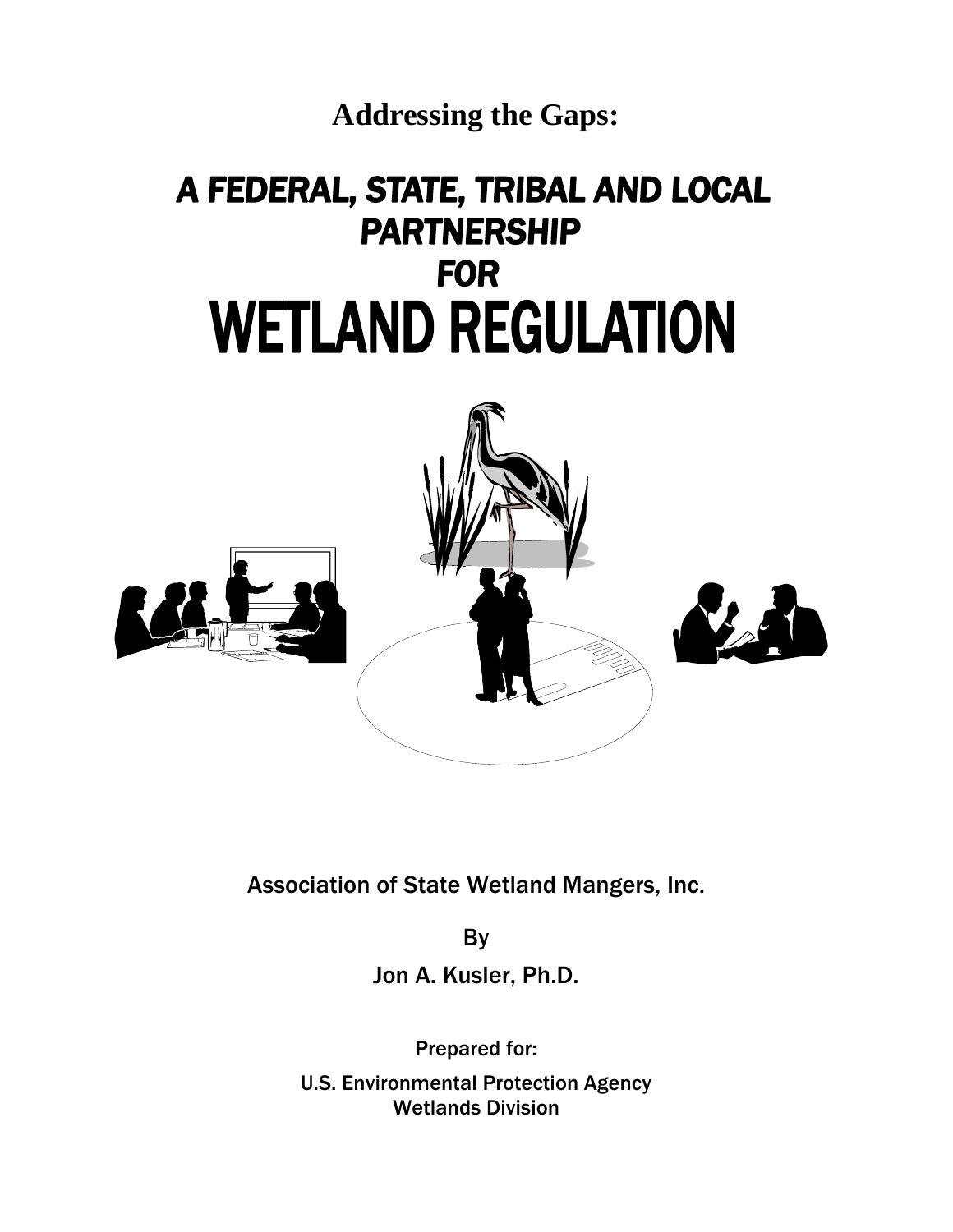Revised, October 1, 2004

Addressing the Gaps:

# A FEDERAL, STATE, TRIBAL AND LOCAL PARTNERSHIP FOR WETLAND REGULATION

Prepared for: U.S. Environmental Protection Agency Wetlands Division

*By:* 

Jon Kusler, Esq., Ph.D.



# *Available from the:*

Association of State Wetland Managers, Inc. 1434 Helderberg Trail Berne, NY 12023 518-872-1804; Fax: 518-872-2171; aswm@aswm.org

> Limited hard copies: \$20 Limited copies on CD: \$5

Please visit our website to access this and other reports at [http://www.aswm.org](http://www.aswm.org/) Direct site:<http://www.aswm.org/propub/statepartnership.pdf>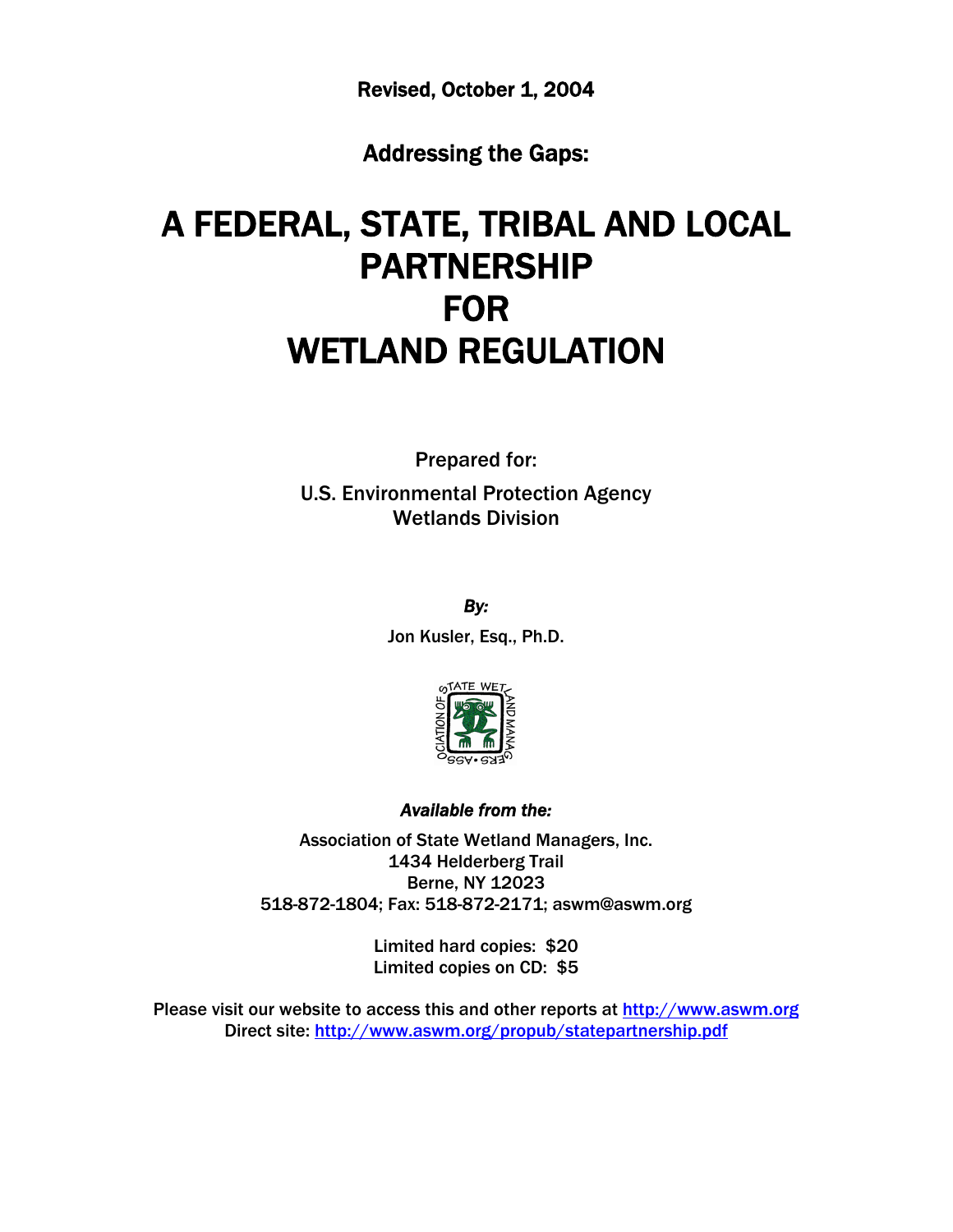#### **BASIS FOR REPORT**

The report draws upon an earlier report of the same title prepared by Jon Kusler for the Association of State Wetland Managers. It draws upon the many wetland workshops and symposia that the Association of State Wetland Managers has conducted over the last decade (See Appendix A); it draws upon a review of the general wetland literature (See bibliography); and, it draws upon supplemental research carried out specifically for the report. The report reflects a series of issue papers prepared by the Association of Wetland Managers over the last decade. Finally, the report draws upon the author's experience working with wetlands, floodplains, coastal areas, lakes, and other water-related resource systems at all levels of government over several decades. See e.g., J. Kusler, Regulating Sensitive Lands, Ballinger, Cambridge, Massachusetts, 1985; J. Kusler et al., Vol. 1, 2, 3, Regulation of Flood Hazard Areas to Reduce Flood Losses, U.S. Government Printing Office, 1986; J. Kusler, Our National Wetland Heritage: A Protection Guidebook, Environmental Law Institute; J. Kusler and M. Kentula (eds.), Wetland Restoration and Creation: The Status of the Science, Island Press, 1991.

#### **ACKNOWLEDGEMENTS**

This report has been prepared as part of a broader grant to the Association from the U.S. Environmental Protection Agency, Wetlands Division to examine the status and trends in state programs and to build the capacity of state and tribal wetland programs. Special appreciation is extended the Wetlands Division staff for their support and assistance.

Thanks also go to the many individuals who shared their perceptions on particular topics and provided review of the draft, especially Jeanne Christie of the Association of State Wetland Managers for her helpful comments, and Sharon Weaver for her editorial assistance.

#### **DISCLAIMER**

The report was prepared with funding support from grant number X821751-01-1 from the U.S. Environmental Protection Agency, Office of Wetlands, Oceans, and Watersheds, Wetlands Division. The opportunity to share our views on this subject is much appreciated. The ideas contained herein are the author's and should not be attributed to the U.S. Environmental Protection Agency or the Association of State Wetland Managers.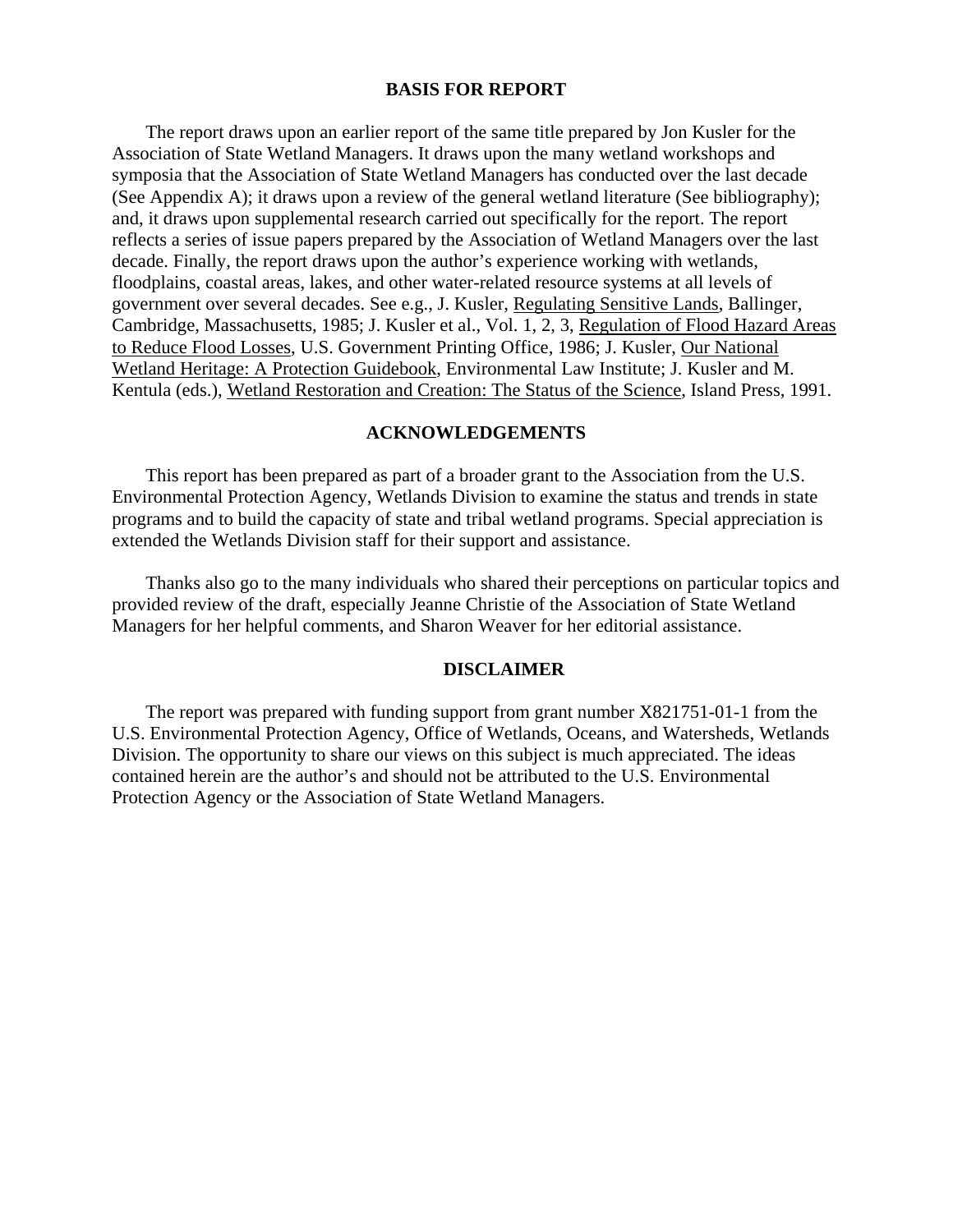#### **PREFACE**

The following report takes a technical look at a controversial and difficult subject – the appropriate roles of federal, state, tribal and local governments in the regulation of wetlands and related water resources. It addresses the questions: Given the scientific, staffing, and budgetary needs of wetland regulations, what role should each level of government play in order to better protect and restore wetlands while, simultaneously, meeting landowners' needs? How can the gaps in regulation be filled? How can units of government better work together in improving case-by-case permitting and more watershed/landscape based wetland management approaches? What strengthened partnership arrangements are needed? The answers to these questions are particularly important because of the U.S. Supreme Court decision, SWANCC, in which the Court held that isolated wetlands are not subject to Section 404 permitting requirements based upon their use by migratory birds alone.

The topic of federal, state, tribal and local roles was addressed in the National Wetland Policy Forum's final report (Forum, 1990), which strongly recommended advanced planning of wetlands; strengthened state wetland protection programs including state preparation of State Wetland Conservation Plans; and state assumption of Section 404 powers. It was addressed in President George H.W. Bush's August 9, 1991 wetland policy statement and President Clinton's August 24, 1993 wetland policy statement. Each of these statements indicated an intent to strengthen state programs and encourage state assumption of a portion of Section 404 regulatory permitting powers. Appropriate roles have been addressed in several wetland bills presented to Congress in the early 1990s (e.g., HR 1330, S 1304). They are a wetland issue for the second Bush administration and will be for Congress during Clean Water Act reauthorization.

Unfortunately, much of the discussion regarding appropriate roles and many of the proposals regarding future federal, state, tribal and local roles in wetland regulation have proceeded from idealized positions (e.g., state rights, private property rights, etc.) rather than from an examination of what is needed to protect wetlands and better meet landowner needs. Little effort has been made to examine the scientific and administrative needs and staff capabilities of various levels of government and to consider the implications of a \$6.7 trillion federal budget deficit and budget shortfalls at state and local levels.

The issue is not simply what has been done in the past and how well these measures have worked. Wetland regulation is evolving with many new approaches now being considered or applied, such as wetland regulation as part of watershed planning and management, wetland protection and restoration as part of stormwater management, wetland protection and restoration as part of multi-objective river management, the utilization of revised wetland evaluation procedures (e.g., IBI, HGM models) in permitting and restoration, the use of mitigation banks, state and local programmatic permits, and increased use of various advanced identification and GIS analysis techniques. These all require additional expertise, data, staffing and finances, and a rethinking of federal, state, tribal and local roles.

The relationship of the federal Section 404 program to state, tribal and local wetland regulations and the relationship of wetland regulations to broader watershed planning are controversial. Some environmental groups and other advocates of a strong federal wetland regulatory role have, so far, opposed increased state, tribal and local watershed planning and wetland regulations if such regulations are to replace direct federal regulation. On the other hand, paradoxically, many advocates of a strong federal role concede that a federal case-by-case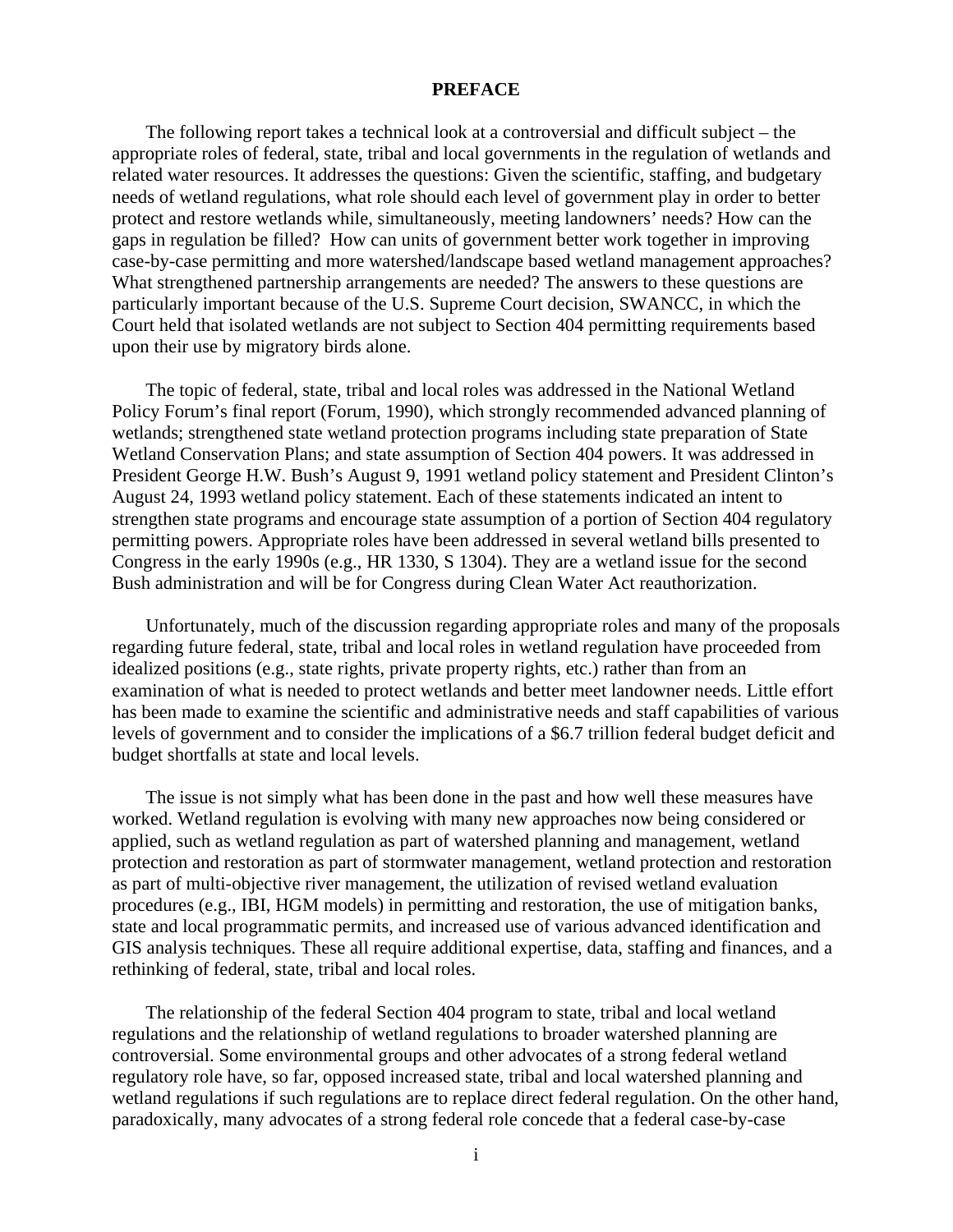permitting approach focused on fills alone is not adequate to provide protection for wetlands, particularly the most smaller and isolated wetlands, and that efforts to increase the direct federal regulatory role in water and land use would not only be politically difficult but also would require large amounts of new funding for federal staff.

Unfortunately there has never been a or a blueprint for federal, state, tribal and local roles similar to that provided by House Document 465 for floodplain management which was prepared by the Federal Task Force on Flood Control in 1965. This document has served as an overall guide for the roles since then.

The goal of this report is to suggest an outline for federal, state, tribal, and local collaboration in wetland regulation. The report attempts to shed some light on improved partnerships to achieve three principal objectives:

- (1) Improve protection and restoration of wetland and other aquatic resources on a watershed basis to fill the gaps and strengthen efforts to achieve a no net loss/net gain goal,
- (2) Improve certainty, flexibility, and technical assistance for landowners, and
- (3) Better coordinate use of federal, state and local funds and staff to carry out the tasks necessary to achieve (1) and (2).

This report endorses much of what is already occurring at federal, state, tribal and local levels. However suggestions are made for strengthening and better coordinating efforts.

The report contains six chapters. Chapter 1 begins with a brief historical perspective on wetland regulation and describes the three main approaches or models for federal, state, tribal and local roles that could serve as the basis for future efforts. It suggests a variety of factors relevant to appropriate roles, generically and in particular contexts.

Chapter 2 examines federal, state, tribal, and local wetland and land-use-related programs that have potential for better protecting and managing wetland resources on a watershed basis. Chapter 3 compares case-by-case versus broader planning and watershed approaches to better protect wetland resources and meet landowner's needs. Chapter 4 evaluates the general pros and cons of federal, state, tribal and local roles in wetland/watershed protection and management. Chapter 5 suggests approaches for tailoring the mix of federal, state, tribal and local roles in particular circumstances, and Chapter 6 makes more detailed recommendations for future federal, state, tribal and local roles.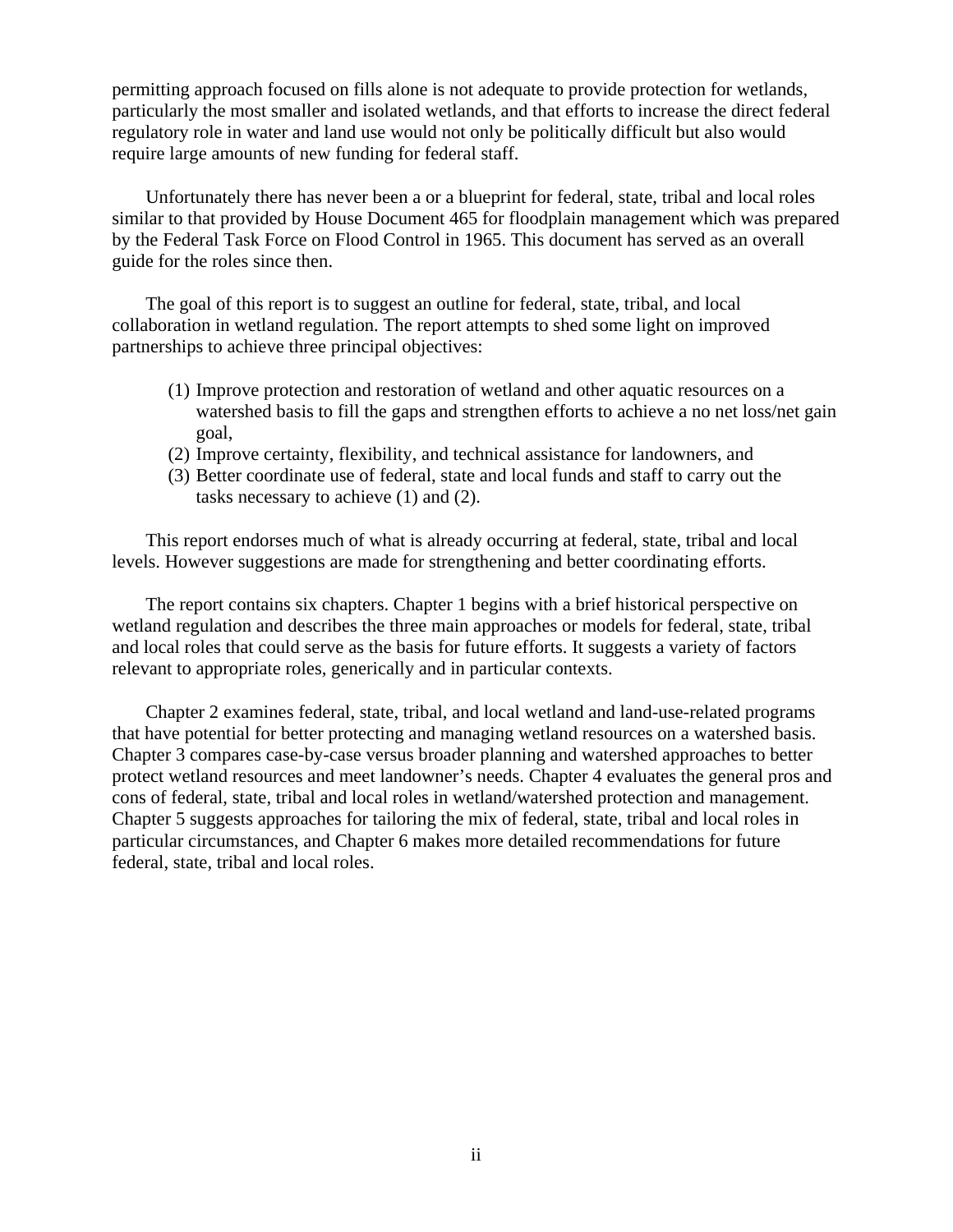# **EXECUTIVE SUMMARY, RECOMMENDATIONS**

1. **Re-evaluation is needed to capitalize upon the strengths of all levels of government.** A reevaluation of the roles played by the federal government, states, tribes, and local governments in wetland regulation is needed to capitalize upon the strengths of each level while addressing their weaknesses. This re-evaluation is critical in light of the SWANCC decision, in which the U.S. Supreme Court ruled that the U.S. Army Corps of Engineers (Corps) "migratory bird" rule was invalid as applied to isolated wetlands. This means that many isolated wetlands across the country are no longer regulated. See Solid Waste Agency v. United States Army Corps of Engr's, 531 U.S. 159, 148 L.E. 2d 576, 121 S.Ct. 675 (2001). However, revaluation of federal, state/tribal, and local roles in wetland regulation and management should be part of broader efforts to address gaps in wetland regulations created not only by SWANCC but by other court decisions, and statutory and administrative policies (e.g., exemption and partial exemptions for activities in Section 404, state regulations, other regulations). Re-evaluation needs to look more broadly to consider the capabilities of each level of government and how governments can work together to better protect and restore wetland and related ecosystems while meeting landowner needs.

Re-evaluation is also needed in the face of federal, state, tribal and local budget deficits. More efficient and effective wetland regulation is needed at all levels of government with less duplication and more efficiency. Future efforts to both improve the protection and restoration of wetlands and better meet landowner needs should be scientifically based and make the best possible use of staffing and financial resources. Re-evaluation is needed in light of the experience gained at federal, state, and local levels over the last decade (e.g. state programmatic permits) and the need to reflect this experience in Corps and the U.S. Environmental Protection Agency (EPA) policies. Re-evaluation is needed in view of the many nonregulatory landowner incentive programs adopted by Congress to assist landowners, such as the federal Farm Bill programs and state bond issue open space programs in New York and Florida. Re-evaluation is needed to take into account federal agency initiatives to better manage wetlands in landscape or watershed contexts, such as the 2002 Mitigation Action Plan and the need for better governmental coordination in implementing such a plan.

2. **Goals for an appropriate mix.** The appropriate mix of roles for federal, state, tribal and local government regulation of wetlands is one which will (a) regulate all activities that impact the critical characteristics of wetlands that determine their functions and values, and (b) provide an efficient combination of staff and financial resources needed to regulate such activities. To date, wetland regulations at all levels of government have been partially deficient in both respects.

 3. **Need to better reflect scientific requirements.** The appropriate mix of partnership roles for federal, state, tribal and local government wetlands regulations must be consistent with the scientific characteristics of wetlands. It must reflect a fundamental nature of wetlands as part of broader hydrologic regimes and aquatic ecosystems and the need, over time, to evaluate, regulate, and otherwise manage wetlands as part of such broader watersheds and ecosystems. Regulations at all levels of government have failed to do so up to this point in time.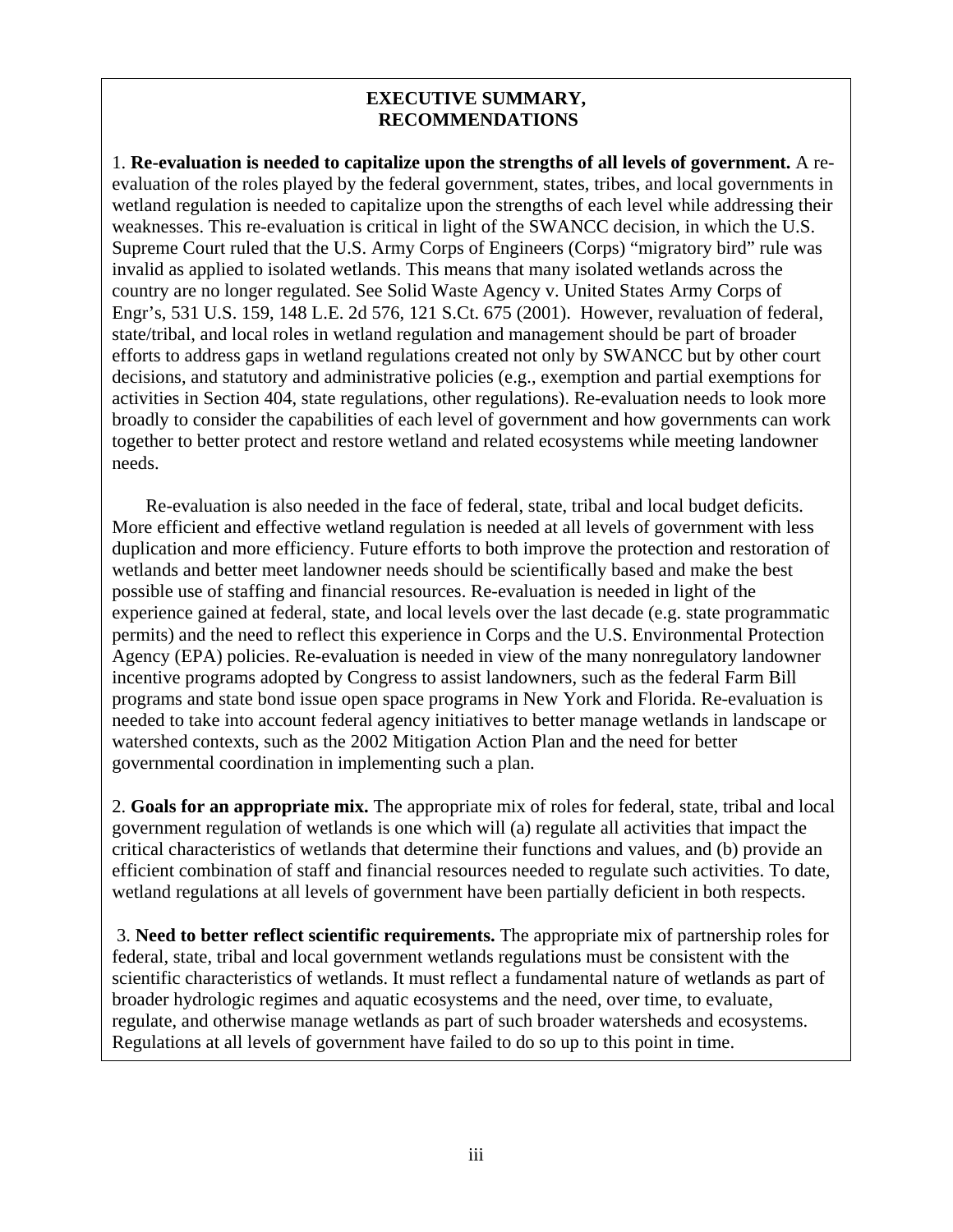Wetland systems are extensive (an estimated 5 percent of U.S. lands). They affect development and use of an even larger amount of land because they are located along the 3.2 million miles of rivers, creeks, and streams that form an interrelated network, and along lakes and along the oceans' shores. The functions and values of wetlands depend on the use of watershed lands because wetlands are sensitive to changes in hydrology and water quality. This is particularly true for isolated, freshwater wetlands and those along small creeks and steams. These include many of the altered, artificial, managed, and drier-end wetlands throughout the country. Wetland systems are also highly complex. They change over time both naturally and in response to changes in hydrologic regime caused by human activities. Evaluating, planning, mapping, permitting, restoring and monitoring of such wetlands are often extremely time consuming and expensive. Any attempt to evaluate them once and for all will be difficult if not impossible.

4. **Case-by-case and landscape versus watershed approaches.** To adequately reflect the scientific characteristics of wetlands, case-by-case permitting approaches now being applied in the Section 404 program and many state, tribal and local wetland regulatory programs need to be supplemented by broader information gathering, GIS analyses (where appropriate), and watershed and ecosystem planning approaches, which take into account not only wetlands but also adjacent aquatic ecosystems, buffer areas and broader watershed lands and waters.

5. **Future as well as present conditions.** Such approaches need to consider existing and reasonably anticipated future conditions in order to protect and manage wetlands and to provide greater certainty and fairness to landowners. Such approaches are particularly critical for isolated wetlands and headwater wetlands which are particularly sensitive to watershed activities.

6. **Capabilities of various levels of government.** Given the high costs of evaluating and managing wetland systems, any attempt to determine the appropriate mix of governmental roles must consider costs and staffing, including the more than \$6 trillion federal deficit and budgetary restrictions at all levels of government. The water and land use evaluation, planning, management, and restoration capabilities of various levels of government, and the ability of various levels of government to carry out the tasks required to protect and restore wetlands and associated aquatic ecosystems must also be considered.

7. **Strengths and limitations of all levels.** All levels of government have strengths and weaknesses in regulating wetlands. Prior to the SWANCC decision and the invalidation of the migratory bird rule, the Corps at least theoretically regulated all wetlands since migratory birds utilize virtually all wetlands. However, even prior to SWANCC, the capability of the Corps and EPA staff in delineating, assessing, mapping, processing permits, and monitoring and enforcing wetland regulations was limited by the costs of wetland regulation, limited budgets, and the location of Corps and EPA regulatory staff. Federal costs are often higher than comparable regulatory activities by state or local governments. Corps and EPA staff are primarily located in large cities along major waterways hundreds of miles from many isolated and headwater wetlands. Even a simple delineation may take three days (1 day out, 1 day for delineation, 1 day back) and cost as much as one thousand dollars.

 The ability of the federal government alone to regulate wetlands, particularly isolated and headwater wetlands, through case-by-case permitting and broader watershed approaches is further limited by the lack of federal control of water extractions (regulated by the states) and land use, which determines hydrologic regimes. All wetland characteristics, including functions and values, depend upon these regimes.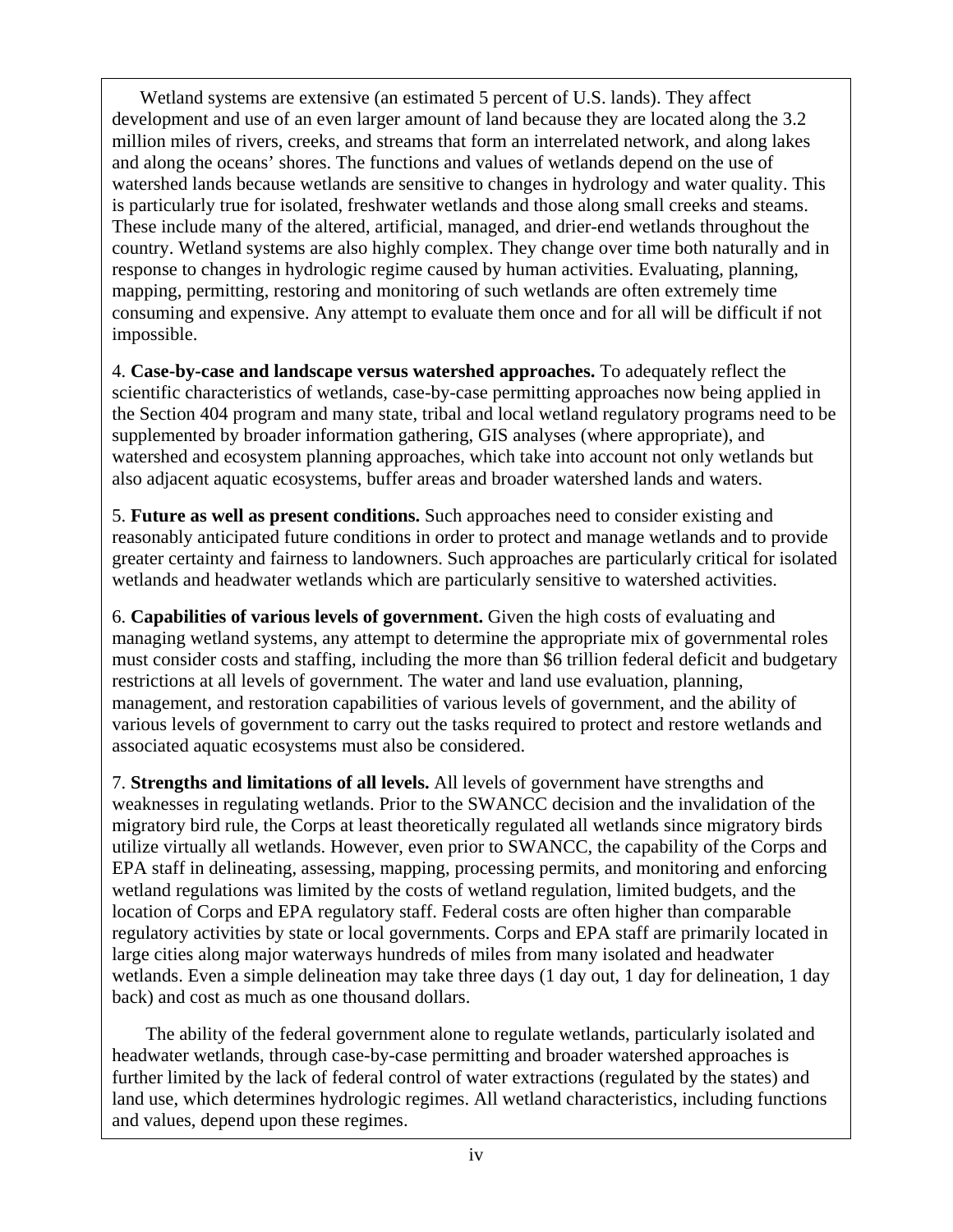On the other hand, future initiatives in wetland regulation now being advocated (e.g., watershed planning, mitigation banks, regulation of drainage, advanced planning, sophisticated evaluation techniques) will place additional technical burdens on regulatory agency staff, making it impossible for many local governments and some states to carry such activities without substantial financial resources and help or technical assistance from federal agencies.

8**. A collaborate partnership to create a "national" wetland regulatory effort.** For these reasons and because wetland resources are varied and extensive, a strengthened, cooperative partnership among federal, state, tribal and local entities that involves improved coordination and an improved division of labor is needed to better protect and restore wetland resources and meet landowner needs. The Nation needs a "national" wetland regulatory program with federal agencies, states, tribes and local governments all playing roles. There is no reason a single level of government should undertake all aspects of wetland regulation when the different levels have different capabilities. The issues are: Who can do what best? Who has staff and financial resources and how can these be best utilized and combined?

9. **Building on existing efforts.** It has been suggested by some critics of the Section 404 program that the federal, state, tribal and local framework is so flawed that starting from scratch is needed to improve regulatory efforts. This is wrong. The overall framework now is place is workable. Gaps need to be filled. Revisions and clarifications are needed. But, existing efforts at all levels of government including the Section 404 and Section Programs can create a workable basis for future efforts.

10. **Additional federal technical assistance, mapping, education, and landowner incentives for all wetlands.** The overall goal of the Water Pollution Amendments of 1972 to "restore and maintain" waters of the U.S. justifies strengthened federal mapping, research, technical assistance, educational, and landowner incentive programs for all wetlands. This is particularly true for isolated wetlands in light of the SWANCC decision.

11. **Need to combine regulatory approaches.** The three cooperative federal, state, tribal and local management models (see Chapter One) being applied to regulation of wetlands in specific contexts all have weakness as a single method, but have advantages for application in certain contexts. These models include (1) direct federal permitting in accordance with Section 10 and Section 404(a); (2) state, tribal, or local permitting through "assumption" and "general programmatic permits" where state tribal, and local regulations meet or exceed federal regulatory standards; and (3) state and local permitting consistent with federal general standards and financial incentives (e.g., the National Flood Insurance Program and Coastal Zone Management Program). The three approaches need to be combined in a more integrated framework. However, there also must be flexibility in federal, state, tribal and local roles to reflect differences in resource management needs and the capabilities and preferences of states, tribes, and local governments.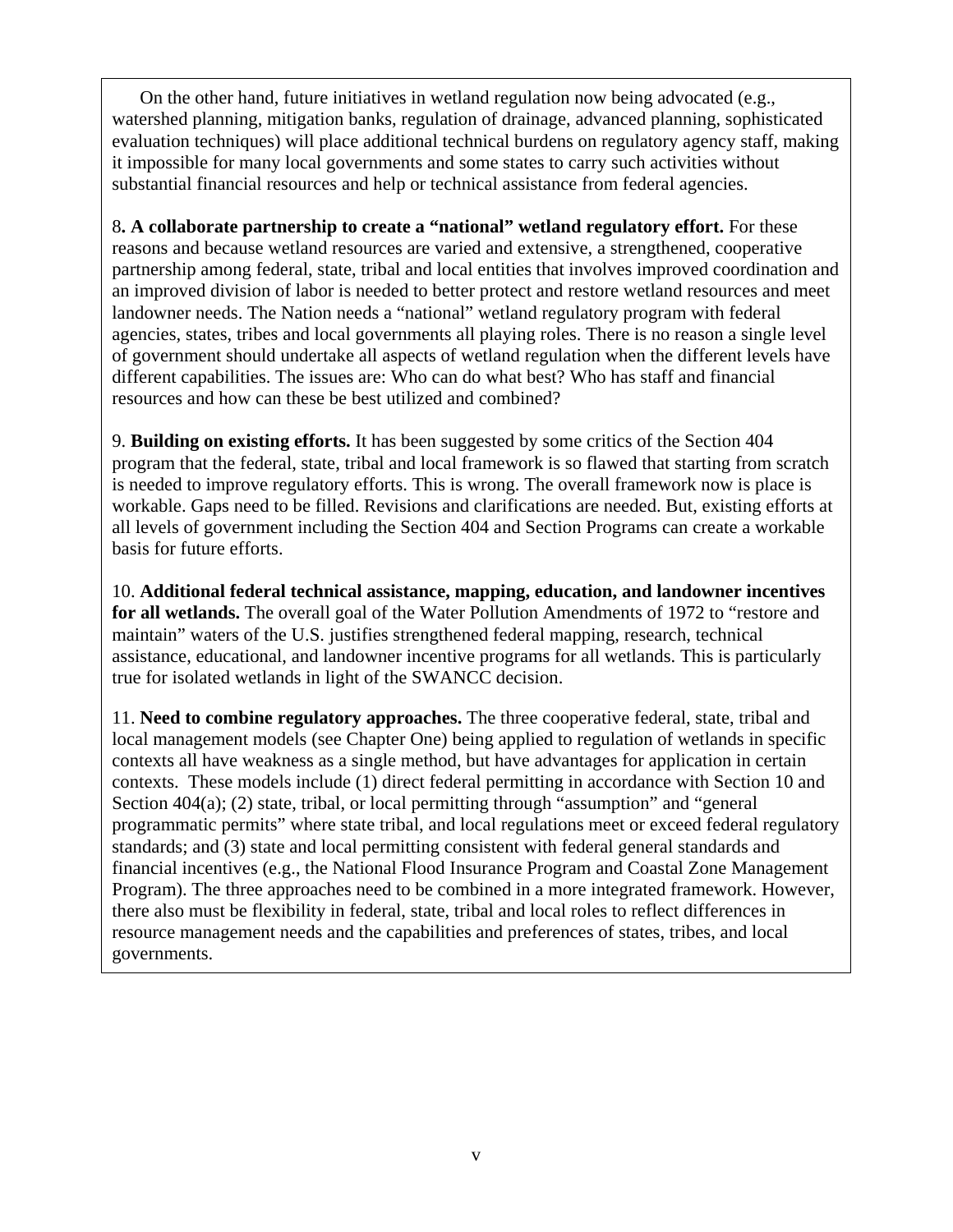12. **Federal permitting or oversight for all wetlands and waters.** Pollution from any source may, ultimately, run into lakes, streams, or the oceans. Water runs downhill. The functions and values of individual wetlands and waters depend, to a considerable extent, upon broader hydrologic and ecosystem contexts. For this reason (in the author's view), federal permitting or oversight is desirable for all or virtually all wetlands and waters. A federal presence is needed to protect the federal interstate interest in these wetlands and their direct link to navigation, water quality, water supply, flooding, and fishery and other wildlife habitat. This does not mean, however, that the federal government should play the primary permitting role for all wetlands. A continued direct federal permitting role should be continued in many instances for wetlands in, along and adjacent to major rivers, lakes, streams, coastal and estuarine wetlands, and their tributaries, including intermittent and ephemeral streams. This is consistent with the SWANCC decision. Federal permitting should also (in the author's opinion) take place for isolated wetlands if states and local governments fail to adopt and administer regulations meeting minimum federal standards. Federal permitting or oversight would, however, require Congressional action to close the gaps created by SWANCC. See below.

13**. State, tribal and local assistance to federal permitting.** States, tribes and local governments should play greater roles in assisting the Corps and EPA in evaluating and issuing Section 404 permit applications and in enforcing Section 404 regulations. States, tribes and local governments possess on-site expertise, and land and water use planning and regulatory powers, which can supplement federal roles (see Chapter 4). They can help by commenting on permit applications, mapping, planning, monitoring, reporting violations, educating landowners, and restoring wetlands and broader aquatic ecosystems. The Corps and EPA should more fully involve states, tribes, and local government by requesting their assistance, providing them with notices of permit applications and hearings, involving them in planning and mapping, and giving weight to their recommendations on individual permit applications. See other measures below.

14. **Assumption and programmatic permits.** As is now taking place, the Corps and EPA should delegate a portion of this permitting authority to states, tribes and local governments through state "assumption" or "programmatic permits". Assumption and programmatic permits should be encouraged where state, tribal, and local programs will meet or exceed federal standards.

15. **A strengthened role for state, tribal, and local governments in regulating "isolated" wetlands.** The appropriate roles for each level of government in protecting and restoring "isolated" wetlands is a difficult and complicated issue. In light of the SWANCC decision and subsequent court decisions, the Corps and EPA no longer regulates all isolated wetlands although the extent of this gap in regulations remains to be seen. Wetlands "adjacent" to navigable waters and tributaries, tributaries, and other wetlands with a "substantial nexus" to navigable waters continue to be regulated. However, other isolated wetlands are not. What should be done to fill this gap in the near future while this gap exists? What should be done over time by Congress to fill the gap? There are a number of possible options. Some major ones include: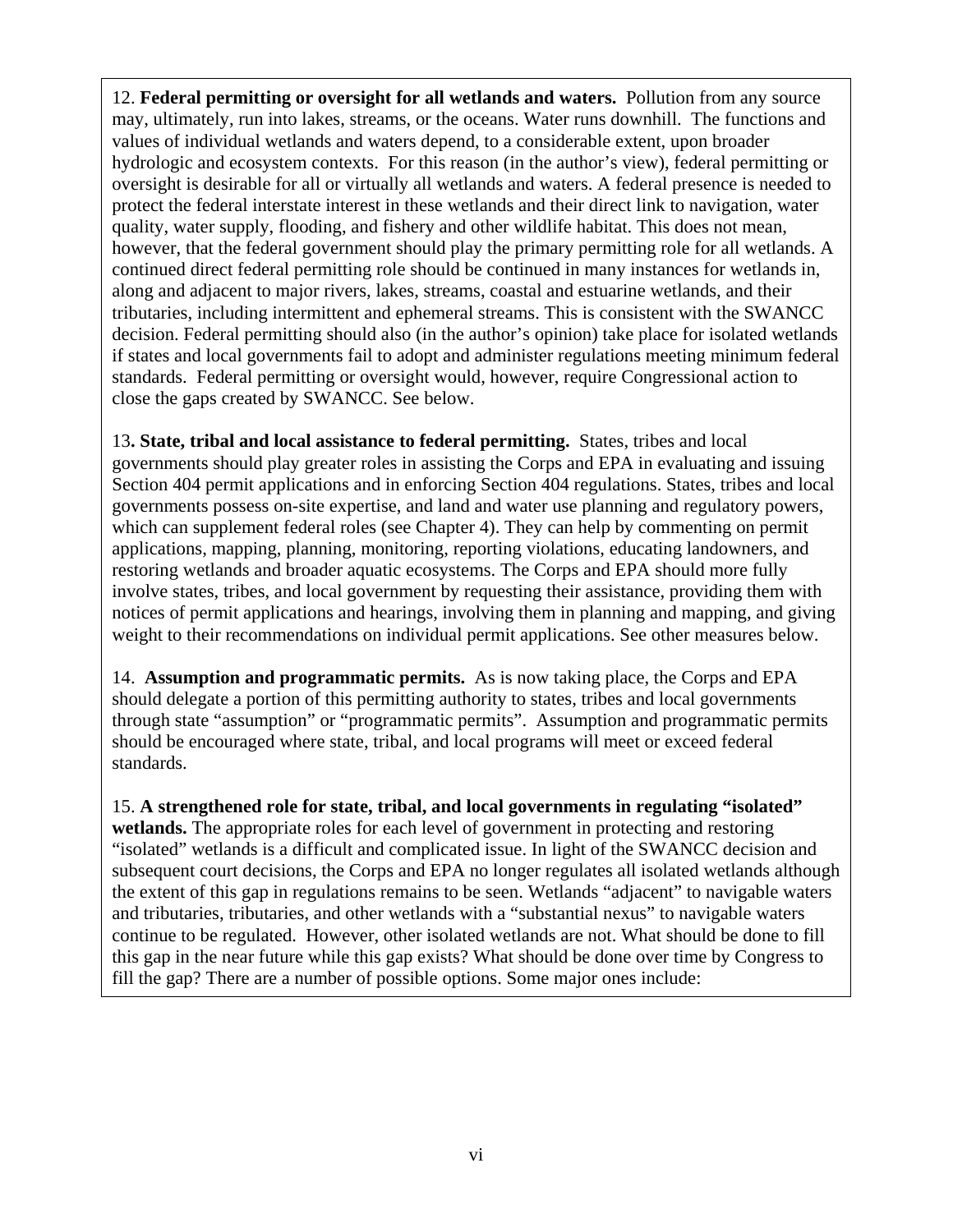• One option would be for Congress to provide increased incentives for states, tribes, and local governments to regulate and otherwise protect isolated wetlands but there would be no additional, direct federal regulatory powers. Congress could provide financial incentives to strengthen state, tribal, and local protection by increasing the EPA state wetland program grants program. Congress could also increase federal mapping, technical assistance, and other aids to states, tribes, and local governments. Congress could continue and increase federal landowner incentive programs such as the Wetland Reserve Program. Congress might also create a new state and local government financial incentive program for isolated wetlands resembling the incentive aspects of the Coastal Zone Management Program or the National Flood Insurance Program which provide funds to states and local governments.

With this option, however, there would be no assurance, of course, that states or local governments would adopt regulations even with incentives. Most states, tribes, and local governments without regulations prior to SWANCC have chosen not to regulate wetlands in the three years since SWANCC. And few are likely to do so in the near future without new funds.

- A second option, therefore, would be for Congress to again broaden, again, the Corp's power to regulate isolated wetlands by adopting a broadened Clean Water Act definition for "waters of the U.S." This has been proposed by several bills. The Supreme Court would likely (in the author's view) support such legislation if carefully drafted. This could be done without strengthening the role of states, tribes and local governments.
- A third option (favored by the author) would be for Congress to not only redefine waters of the U.S. to include isolated waters and wetlands but take the opportunity also to create more of a "national" wetland regulatory partnership for addressing isolated and other wetlands and waters.. To do this, it could combine elements from the first and second options and add other key provisions. Congress should, for a start, make clear that federal oversight is needed for all wetlands and waters. It should clearly recognize the importance of all levels of government in planning and regulating wetlands as well as the need for better coordination of programs, reduced duplication, and more certainty. It should stress the importance of integrating wetland protection and restoration into state, tribal, and local water and land use planning and watershed management. Congress could also state an intent that, in the long run, states, tribes, and local governments should play a major role in regulating isolated wetlands, if they are willing to do so, but with federal oversight. The Corps and EPA would continue to do regulate such wetlands until states, tribes, or local governments had demonstrated that they had adopted and were administering regulations which met federal standards. Additional financial assistance would be provided to states, tribes, and local governments for developing and administering regulatory programs. With such an approach, Congress would also authorize "partial assumption" and clarify the legality of programmatic permits. See Chapter 5, tables 9, 10, 11 and Appendices C, D, and E. for more specific recommendations.

16. **Variations in the mix.** Although the roles recommended in 12-14 may be appropriate in a general sense, the approximate mix of federal, state, tribal and local roles should vary somewhat, depending on the overall characteristics of the wetland and water systems in various states and the capabilities and preferences of various levels of governments.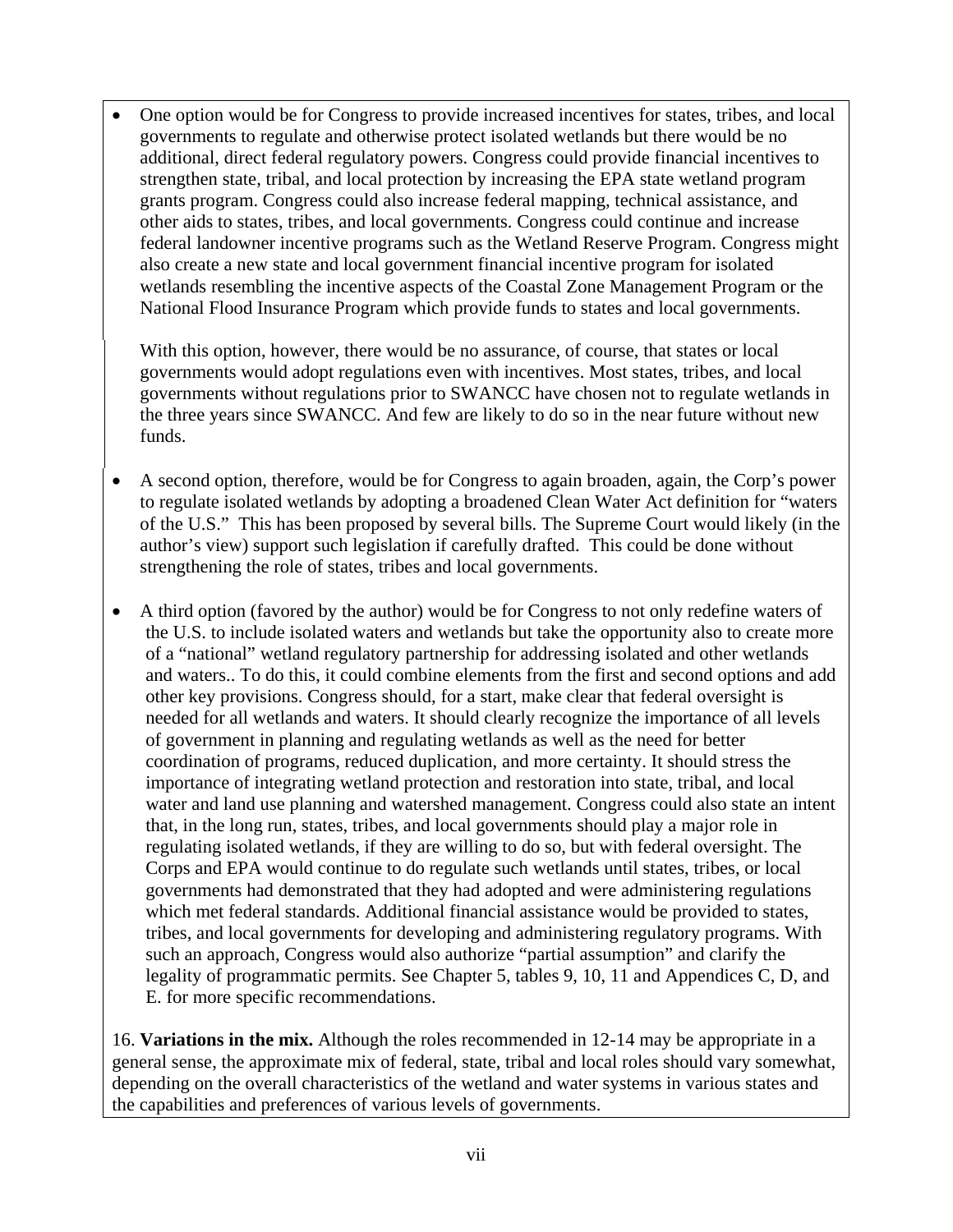Mechanisms to tailor the roles of different levels of government to particular circumstances include:

- The adoption of additional Memoranda of Understanding or Memoranda of Agreement between federal agencies, states, tribes and local governments that address delineation, joint permit processing, assessing, monitoring and enforcement. Such MOUs and MOAs can be used to divide and clarify responsibilities and share tasks.
- The preparation of additional state, tribal, local wetland conservation plans and strategies with federal inputs to the planning processes...
- Collaborative federal, state, tribal and local mapping of wetland, floodplain, endangered species, topographic, and other types of mapping, data collection and analysis to increase certainty and facilitate permitting with a landscape or watershed perspective.
- State and tribal adoption of strengthened Section 401 water quality certification efforts and water quality standards for wetlands.
- Cooperative local, state, tribal and federal advanced planning of wetlands in watershed contexts.
- The issuance by the Corps of additional state, tribal, and local "programmatic general permits" when state, tribal, and local wetland protection and restoration efforts will meet or exceed federal standards.
- Collaborative technical assistance to encourage landowner, parcel-level wetland management plans and landowner agreements within a context of state and local plans.
- Collaborative implementation of landowner incentive programs (e.g. Farm Bill, Partners for Wildlife, North American Waterfowl Management Plan) through cooperative agreements between federal agencies, states, and local governments.

17. **Increased federal agency support for state, tribal, and local programs.** Federal agencies should encourage state, tribal and local programs to help fill the gaps in the Section 404 program including those created by SWANCC, reduce duplication, and increase certainty by:

- Improving the Section 404 Program, thereby making state, tribal and local cooperation with the Section 404 Program more attractive. Priority improvements include consolidating regulations, providing additional regulatory guidance materials on the web, and improving wetland assessment procedures.
- Ensuring greater consistency in administration of the Section 404 Program between Corps Districts—jurisdictional determinations, mitigation requirements, etc.
- Issuing Corps and EPA guidance that supports the development of state and local programmatic permits, additional joint permitting, and state assumption.
- Not issuing provisional permits prior to 401 water quality certification/CZMA consistency determinations.
- More fully involving the states, tribes and local governments in policy-making and permitting.
- Developing landscape and watershed wetland assessment and models cooperatively with the states. Provide cooperative demonstration projects. Widely circulate the results.
- More fully sharing regulatory programmatic information via RAMS on the Internet.
- More fully sharing natural resource information, such as digital mapping and helping states, local governments and tribes to incorporate wetlands and other data into GIS systems.
- Undertaking additional joint training, education, research with states, tribes and local governments.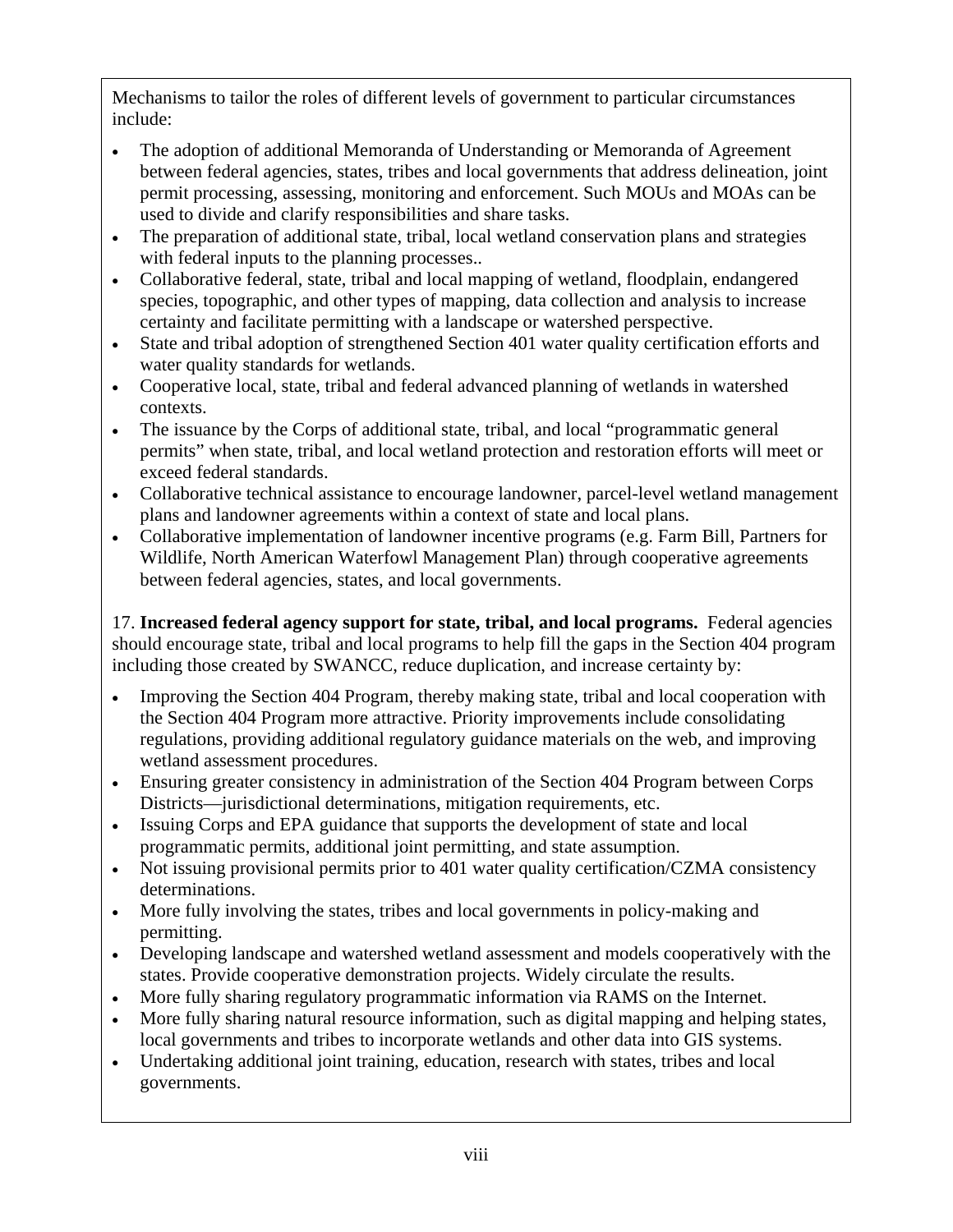18. **Congressional help.** Congress could encourage state, tribal and local programs and help fill the gap created by SWANCC through additional appropriations and statutory amendments by:

- Providing additional funds for state, tribal and local wetland programs. The EPA state wetland grant program has been extremely useful in encouraging state wetland programs. This program should be continued and funding levels increased. Presently, congress provides about \$15 million per year through the EPA state grant program for development of state programs. This amount should be at least doubled to \$30 million in light of SWANCC. Funds should also be made available for program implementation as well as development.
- Authorizing and funding federal agencies to provide additional technical assistance to states, tribes and communities.
- Filling the gap created by SWANCC by defining all wetlands and waters as waters of the U.S. In doing so, it could give states, tribes and local governments a recognized statutory role as part of a national wetland regulatory partnership rather than simply federal wetland regulation, protection, and management efforts. See discussion above.
- Authorizing and funding EPA, USDA Natural Resources Conservation Service, the Corps, U.S. Fish and Wildlife Service and National Oceanic Atmospheric Administration (NOAA) to jointly develop and fund landscape and watershed wetland assessment and models, planning efforts, and management efforts with the states, tribes, and local governments. This should include cooperative demonstration projects.
- Clarifying Section 319, 401, 404(e) powers. Congress could help promote state, tribes and local wetland regulation efforts as part of a broader national program by requiring or encouraging the inclusion of wetland protection and restoration as on of the goals of watershed planning pursuant to Section 319 of the Clean Water Act. Congress could also clarify Section 401 powers with regard to oversight of federal nationwide permits. Congress could clarify Section 404(e) powers to specifically include state and/or local programmatic permits.
- Continuing to fund nonregulatory wetland conservation programs, such as the Farm Bill, Partners for Wildlife and NOAA restoration programs, including partnership arrangements for implementation between the federal agencies and the states.

Tables 9, 10, 11 in Chapter 6 set forth more detailed recommendations with regard to federal, state, tribal and local roles.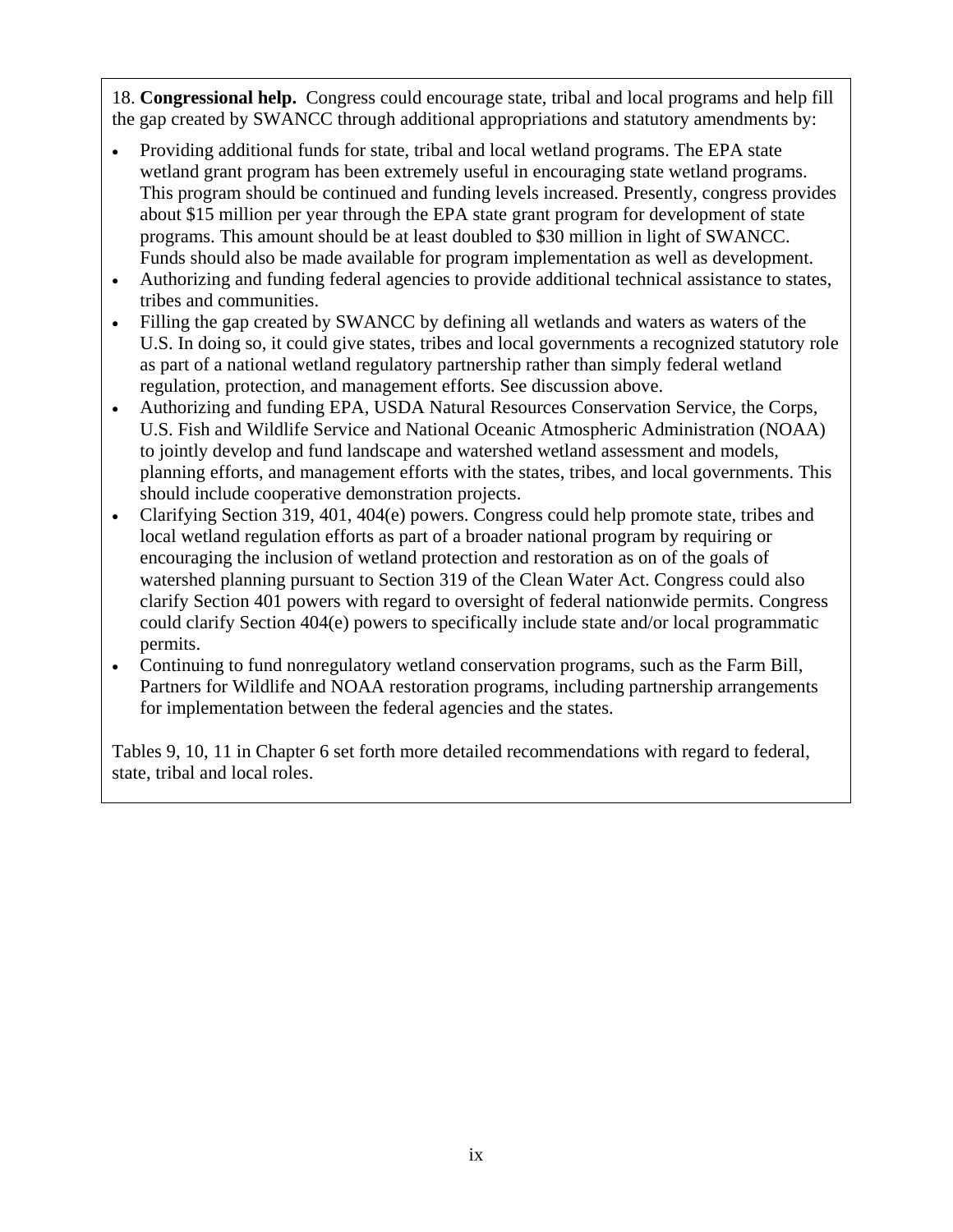# **TABLE OF CONTENTS**

| Chapter One: EVOLUTION OF FEDERAL, STATE, AND LOCAL WETLAND     |  |
|-----------------------------------------------------------------|--|
|                                                                 |  |
|                                                                 |  |
|                                                                 |  |
|                                                                 |  |
|                                                                 |  |
|                                                                 |  |
|                                                                 |  |
|                                                                 |  |
|                                                                 |  |
|                                                                 |  |
|                                                                 |  |
|                                                                 |  |
|                                                                 |  |
| <b>Appropriate Roles in a Generic Sense vs. Appropriate</b>     |  |
|                                                                 |  |
|                                                                 |  |
| Chapter Two: OVERVIEW OF FEDERAL, STATE AND LOCAL ROLES 16      |  |
|                                                                 |  |
|                                                                 |  |
|                                                                 |  |
|                                                                 |  |
| FILLING THE GAPS IN REGULATORY EFFORTS THROUGH                  |  |
|                                                                 |  |
|                                                                 |  |
| <b>Chapter Three: CASE-BY-CASE PERMITTING VERSUS BROADER</b>    |  |
| LANDSCAPE/WATERSHED LEVEL INVENTORY/PLANNING APPROACHES 25      |  |
|                                                                 |  |
|                                                                 |  |
|                                                                 |  |
| MAPPING, GIS, AND OTHER INFORMATION GATHERING AND ANALYSIS 28   |  |
|                                                                 |  |
|                                                                 |  |
|                                                                 |  |
| <b>Chapter Four: PROS AND CONS OF FEDERAL, STATE, AND LOCAL</b> |  |
|                                                                 |  |
|                                                                 |  |
|                                                                 |  |
|                                                                 |  |
|                                                                 |  |
| Chapter Five: ELEMENTS OF A COLLABORATIVE, "NATIONAL" WETLAND   |  |
|                                                                 |  |
| CONTINUED FEDERAL PERMITTING FOR NAVIGABLE WATERS,              |  |
| TRIBUTARIES AND ADJACENT WETLANDS, WITH GREATER STATE, TRIBAL   |  |
|                                                                 |  |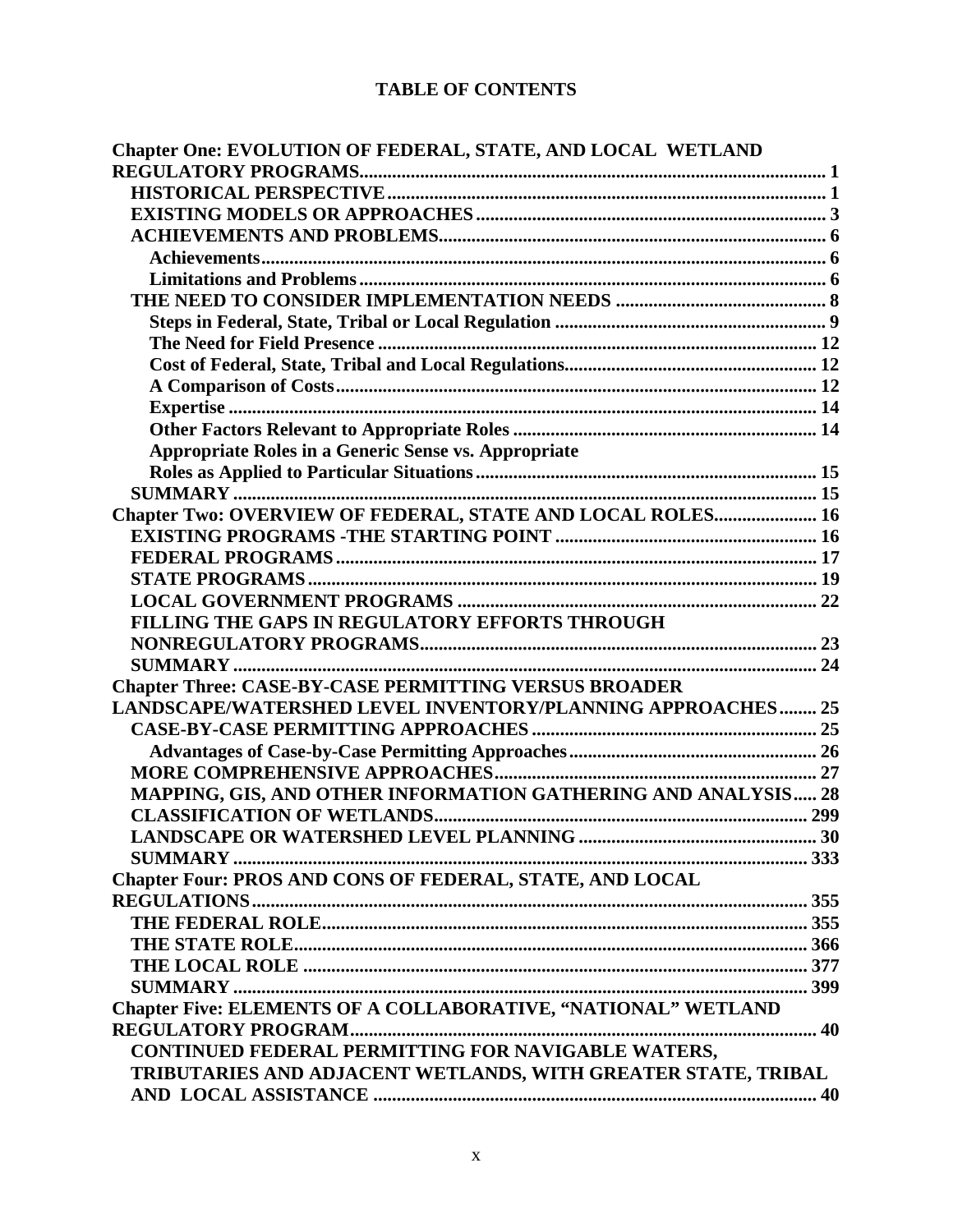| <b>States, Tribal and Local Government Assistance for Areas Subject to Federal</b> |  |
|------------------------------------------------------------------------------------|--|
|                                                                                    |  |
|                                                                                    |  |
|                                                                                    |  |
|                                                                                    |  |
|                                                                                    |  |
| State, Tribal and Local Wetlands and Watershed Management Planning 477             |  |
| STATE, TRIBAL, OR LOCAL PERMITTING IN LIEU OF FEDERAL                              |  |
|                                                                                    |  |
| Variations on the Assumption, Delegation or General Permit Themes 488              |  |
| Arguments for and Against State, Tribal or Local Permitting in Lieu of Federal     |  |
|                                                                                    |  |
|                                                                                    |  |
|                                                                                    |  |
| STATE, TRIBAL OR LOCAL PERMITTING FOR WETLANDS NOT REGULATED                       |  |
|                                                                                    |  |
|                                                                                    |  |
| <b>Chapter Six: GAINING THE COOPERATION OF STATES, TRIBES AND LOCAL</b>            |  |
|                                                                                    |  |
| WHY STATES, TRIBES AND LOCAL GOVERNMENTS MAY BE WILLING TO                         |  |
|                                                                                    |  |
|                                                                                    |  |
| INCENTIVES FOR STATES, TRIBES AND LOCAL GOVERNMENTS 555                            |  |
|                                                                                    |  |
| <b>APPENDIX A: BASIS FOR RECOMMENDATIONS: MEETINGS OF THE</b>                      |  |
|                                                                                    |  |
|                                                                                    |  |
| APPENDIX C: OPTIONS FOR STATES TO FILL THE GAPS CREATED BY                         |  |
| <b>SWANCC</b>                                                                      |  |
| APPENDIX D: ELEMENTS OF A WATER QUALITY PROGRAM APPROACH TO                        |  |
|                                                                                    |  |
| APPENDIX E: ELEMENTS OF A MODEL COMPREHENSIVE WETLAND                              |  |
|                                                                                    |  |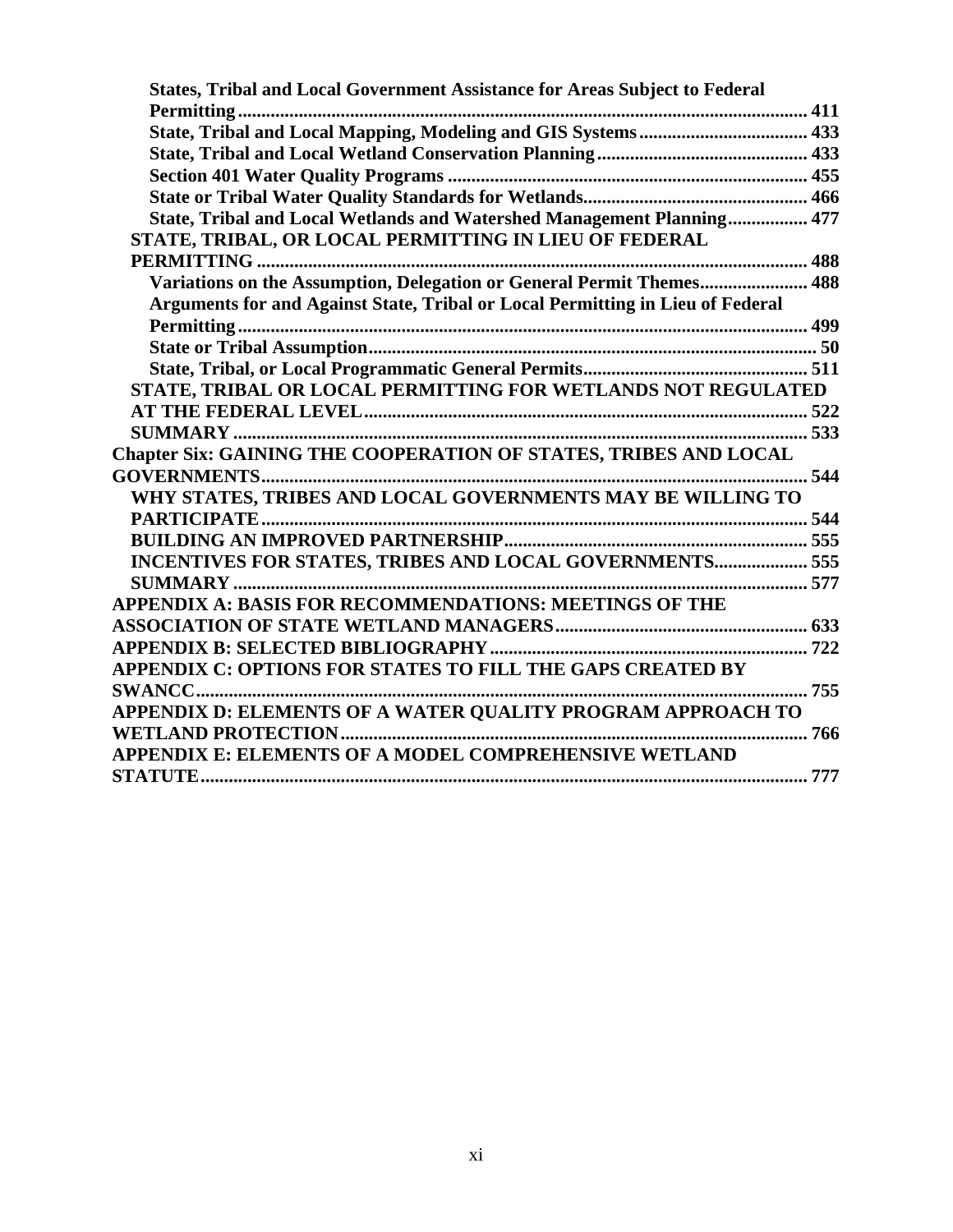<span id="page-14-0"></span>

# **Chapter One: EVOLUTION OF FEDERAL, STATE, AND LOCAL WETLAND REGULATORY PROGRAMS**

*"The United States urgently needs a better system for protecting and managing its wetlands…Over the past two decades, the United States has devised various public and private programs to protect and manage this valuable resource. Unfortunately, most of these programs have addressed only limited aspects of the wetlands protection problem, and they have been adopted haphazardly and incoherently. This has led to duplication and uncertainty, at times imposing burdensome costs on wetlands owners. The existing programs also leave major gaps in the protection effort."* 

– The Conservation Foundation, Protecting America's Wetlands: An Action Agenda. The Final Report of the National Wetlands Policy Forum. 1988.

# **HISTORICAL PERSPECTIVE**

Federal, state, tribal and local wetland regulatory programs in the United States have developed through a number of stages.

**Pre-1972:** No national wetland regulatory program existed prior to Congressional adoption of the Water Pollution Control Amendments of 1972, although the U.S. Army Corps of Engineers (Corps) issued permits for wetlands activities within traditionally navigable waters in accordance with Section 10 of the Rivers and Harbors Act of 1898. A number of state wetland programs predate 1972. Massachusetts adopted the first state wetland regulation statute in 1963. Many other states adopted coastal zone management, shoreline management, or public water regulatory statutes with wetland components during the 1966-1972 period. (See J. Kusler et al, State Wetland Regulations: Status and Emerging Trends, 1994.) During this period, most coastal states except Texas adopted regulations for coastal wetlands. At least eight states also established state or cooperative state/local regulatory programs for freshwater wetlands. Several thousand local governments adopted wetland regulations pursuant to these statutes.

**1972-1976:** Congress adopted Section 404 of the Water Pollution Control Amendments of 1972, which required a permit from the Corps for discharges of dredge or fill material into navigable waters. Navigable waters were defined by the act to include "waters of the U.S." No reference was made in this act to state or local regulatory efforts nor were wetlands specifically mentioned. At first the Corps did not require permits for wetland activities in accordance with Section 404. But, the federal district court in a successful lawsuit by the National Resources Defense Council, NRDC v. Callaway 392 F. Supp. 685 (D.D.C. 1975) directed the Corps to adopt new wetland regulations, which it did in response to this case.

**1977:** Congress adopted the Clean Water Act amendments, which for the first time specifically used the word "wetland" in Section 404. Congress also clarified exemptions from Section 404 permitting and established a procedure for state assumption of a portion of Section 404 permitting powers for qualifying states pursuant to Sections  $404(g)$ , (h).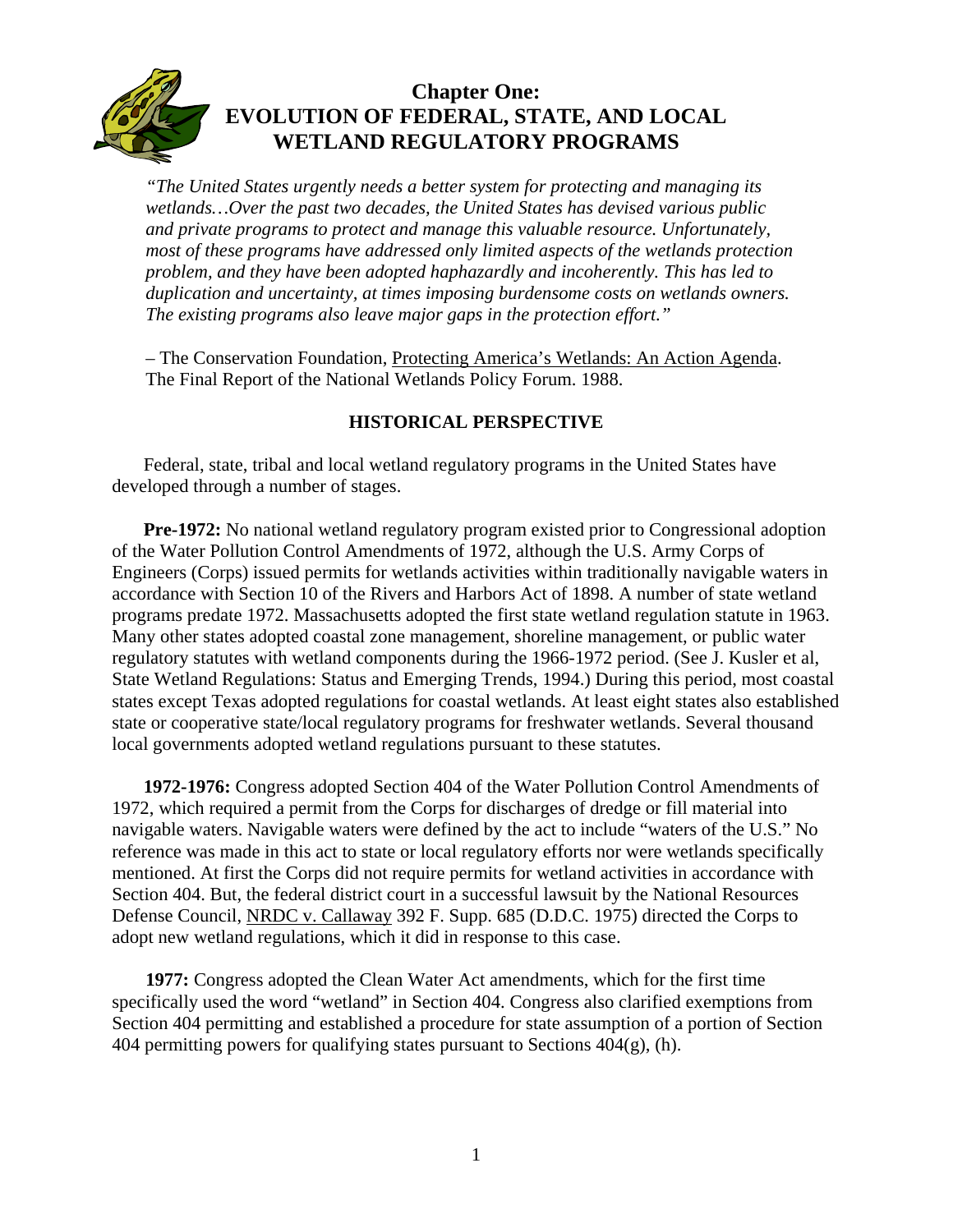**1978-1987:** During this twelve-year period, the Corps repeatedly revised its Section 404 regulations. However, it continued to administratively focus most of its monitoring and enforcement efforts on coastal and estuarine wetlands and wetlands adjacent to large rivers and streams. Only one state – Michigan – assumed the Section 404 program. Michigan was joined by New Jersey later on.

**1988-1989:** Federal agencies took a number of measures to strengthen administration and enforcement of the Section 404 program. The National Wetland Policy Forum issued its final report (Conservation Foundation, 1988) stating an interim goal of "no net loss" and a longerterm goal of "net gain." President George H.W. Bush endorsed the no net loss goal in his Budget Message of 1989 and directed the federal agencies to help implement this goal. The proposed 1989 Federal Manual for the Identification of Jurisdictional Wetlands was jointly released by the Corps, the U.S. Environmental Protection Agency (EPA), the U.S. Fish and Wildlife Service (FWS) and the USDA Natural Resources Conservation Service. A Memorandum of Agreement (MOA) between the EPA and the Corps dealing with mitigation policy and including an overall no net loss goal and sequencing was issued in 1989. The Corps, EPA, and other federal agencies began more rigorous monitoring and enforcement policies to apply the Section 404 regulations (including the 1989 Manual and the MOA) to isolated and other wetlands throughout the United States.

**1990-1993:** Efforts by the Corps, EPA, and other agencies to enforce Section 404 regulations and associated policies for partially drained agricultural lands, altered wetlands, and many drier-end wetland systems resulted in complaints from the development community. A number of wetland bills were introduced in Congress that would have substantially cut back the Section 404 program. HR 1330 (Hayes/Ridge), co-sponsored by 160 plus members of Congress in the House in 1992, would have adopted a highly restrictive definition of wetland, broadened exemptions, classified wetlands, and provided landowners with compensation for certain Class A wetlands. The Bush administration also attempted to reduce federal jurisdiction through adoption of a new Federal Manual for the Delineation of Jurisdictional Wetlands (1991). The Bush Administration in August 1992 issued a wetland policy statement setting forth a variety of other proposed reforms, including classification of wetlands, revised permitting procedures, revisions in sequencing requirements, and the establishment of mitigation banks.

From 1992-1993, federal agencies undertook additional measures to clarify and add certainty to the program and to state local programs, including the issuance of a variety of nationwide and programmatic general permits, the funding of state wetland conservation planning efforts in many states, the initiation of various advanced identification programs, the issuance of several research reports on wetlands, and the conduct of training programs.

**1993-2004:** In August 1993, President Clinton issued a new White House wetland policy statement that contained proposals to improve the protection and restoration of wetlands and better meet landowner needs. Many of the initiatives set forth in this policy statement have been implemented, such as an administrative appeals procedure for the Section 404 program. In January 2001, the U.S. Supreme Court issued the SWANCC decision. In this decision, the court held that it was not the intent of Congress that the Corps regulate isolated wetlands and waters pursuant to the "Migratory Bird Rule" contained in Section 404 regulations. The second Bush administration in 2002 and early 2003 reiterated its commitment to wetland protection and no net loss of wetlands. The Corps issued revised guidance in January 2003 on compensatory mitigation that had been drafted in response to a National Academy of Sciences report. The second Bush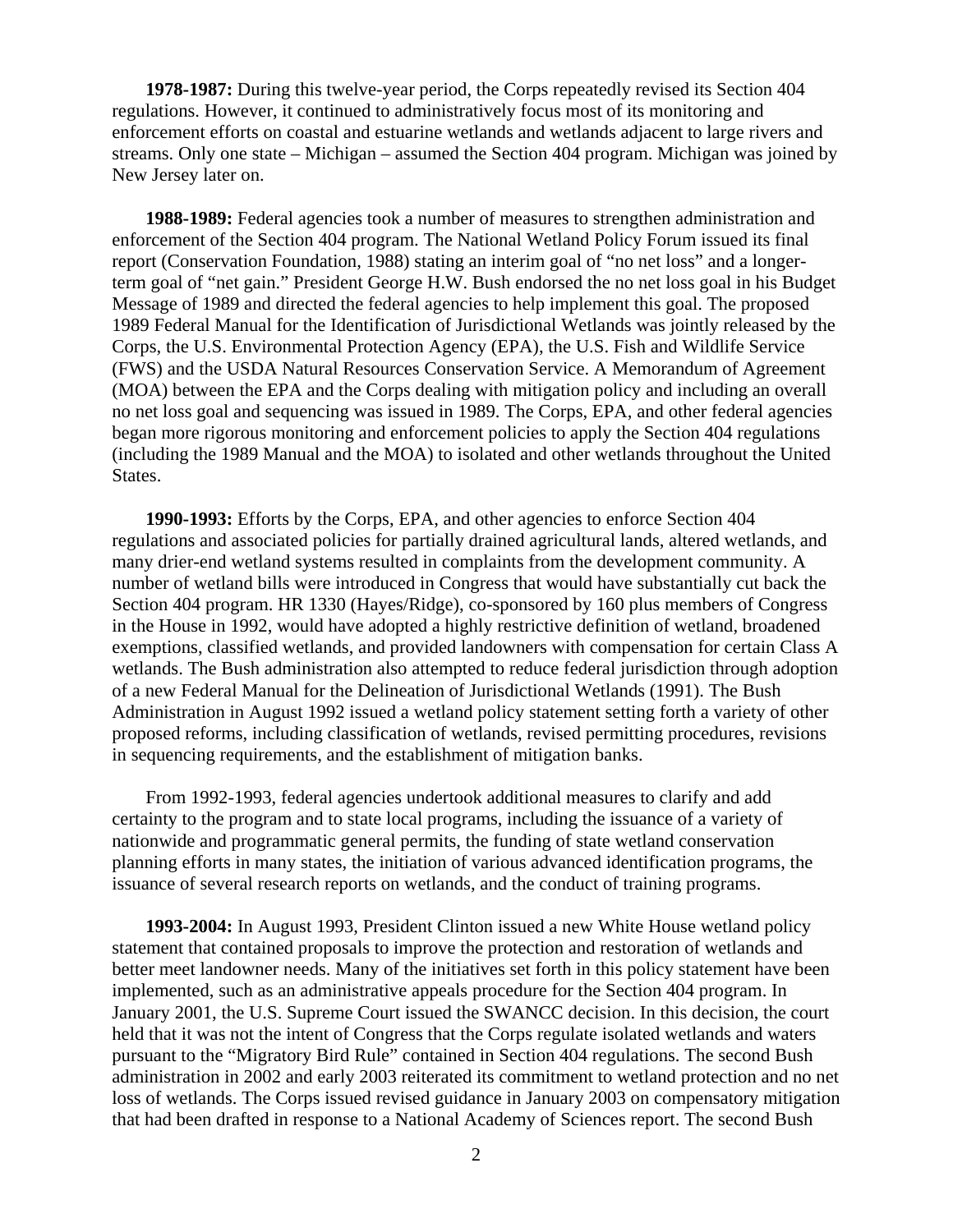<span id="page-16-0"></span>administration also issued in January an intent for rule-making to further define regulated wetlands and waters in accordance with the SWANCC decision. The Administration decided not to go forward with such rule-making at this time. Wetlands will likely be a principal issue in Congress's reauthorization of the Clean Water Act.

During the 1993-2003 period, while the debate over federal, state, tribal and local roles in wetland regulation was taking place, another set of Clean Water Act reauthorization issues were being discussed. These concerned watershed approaches (e.g., Section 319) for better controlling nonpoint sources of pollution, such as stormwater and sediment. Despite the expenditure of more than \$100 billion in the 1972-1990 period by the public and private sectors on point source pollution controls and abatement facilities, the quality of many of the nation's waters had stubbornly refused to improve beyond a certain point. Lack of adequate control on nonpoint sources has led to a variety of new initiatives, such as EPA's stormwater program and watershed planning initiatives. Because of the importance of wetlands in controlling nonpoint pollution, the relationship between wetland protection and restoration to pollution control has emerged as a key issue. Conversely, watershed planning has emerged as a key wetland protection and restoration issue, particularly for isolated and headwater wetlands.

#### **EXISTING MODELS OR APPROACHES**

The inconsistencies and duplications in federal, state, tribal and local efforts are understandable, given the independent evolution of wetland programs in a piecemeal manner in response to particular issues and as part of programs designed to serve a broader range of goals. Wetland programs reflect the varying philosophies of these broader programs rather than those of a program designed to address the needs of wetlands, per se.

In attempting to decide what the appropriate future roles for the federal government, states, tribes and local governments should be, it is useful to first examine the three approaches or "models" now being applied. These models are relevant to future efforts in several ways: they are the building blocks; all three represent relatively large-scale programs that have been underway for many years and are likely to continue into the future (albeit in a somewhat modified form). They have considerable staff, resources, and political constituencies. Since there is no single, coordinated national program, the strengths and weaknesses of these individual efforts constitute the strengths and weaknesses of the overall federal wetland regulatory agenda as it now exists.

The three principal models are:

**(1) Direct federal permitting.** Direct federal Section 404 wetland permitting on a case-bycase basis follows and is derived from the Section 10, Rivers and Harbor's Act case-by-case permitting model. It is the overall approach that has been applied by the Corps and the EPA in permitting discharges and activities in navigable waters since 1898. With this approach, each individual permit is examined on a case-by-case basis to determine its consistency with the public interest. Broad, discretionary guidelines are proposed in regulations issued by the Corps and the EPA (Section 404(b)(l) guidelines. The focus of the program is on individual sites. No federal wetland regulatory plans or maps have been prepared, except on an experimental basis and for a small number of areas (e.g. advance identification and SAMP efforts).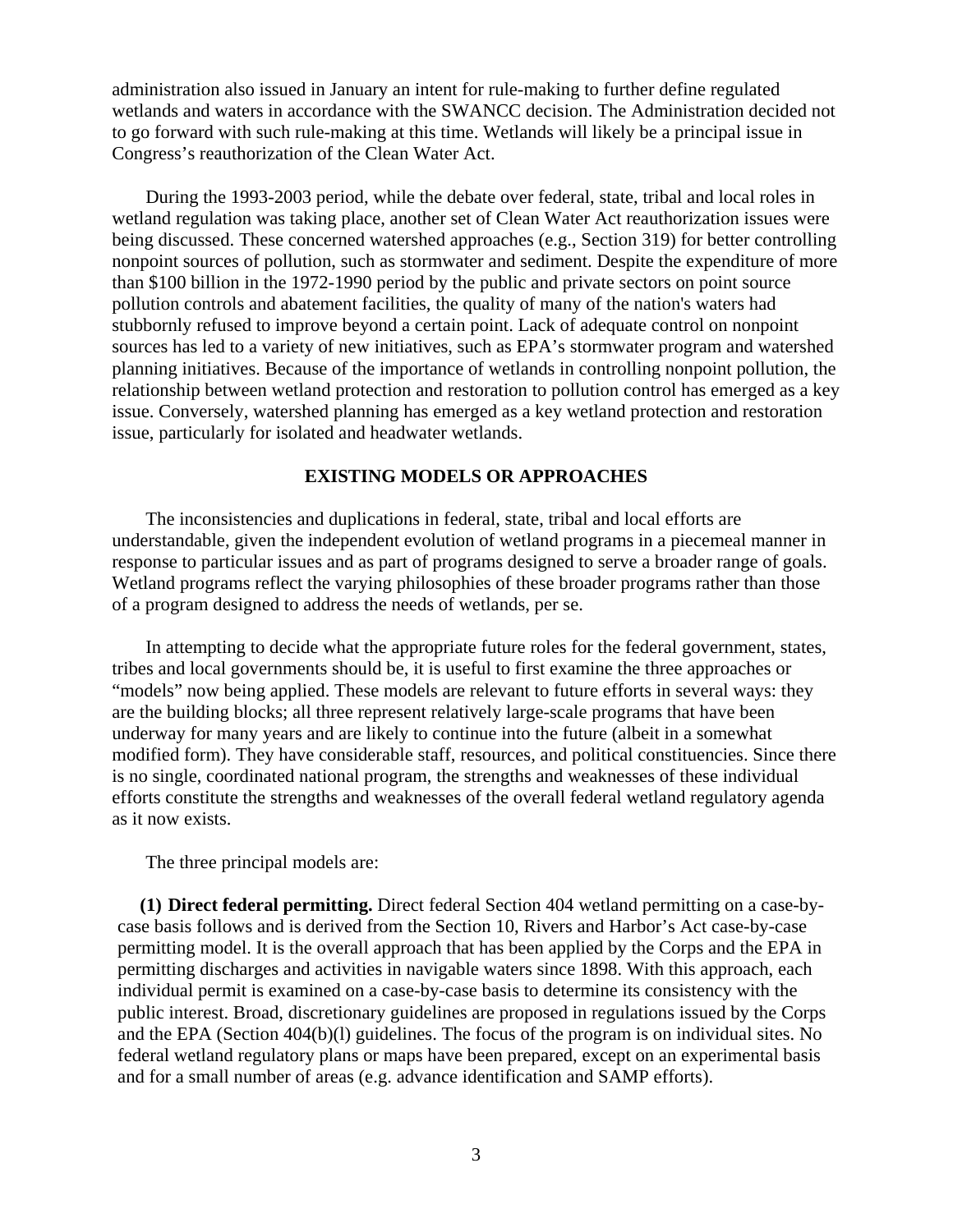This case-by-case direct permitting approach has some advantages (see Chapter 3.) But, it also has many important disadvantages, particularly for isolated and headwater wetlands.

There has been some overlay of the EPA federal/state water pollution control approach on this direct permitting approach, as will be discussed. In addition, Section 404(c) authorizes the EPA to designate sites that are to be off-limits to discharge of fill materials. However, this section has not been broadly applied.

Although Section 404 employs a direct federal permitting approach, the Corps has encouraged state, tribal, and local governments over a period of years to comment on proposed Section 404 wetland permits. Permits are rarely granted where states and local governments oppose issuance. State veto power over federal Section 404 permits has, to some extent, been formalized through the adoption of Section 401 water quality certification programs in 47 states and Coastal Zone Management (consistency requirements) in virtually all coastal states. This has given states more power over the issuance of permits and monitoring for compliance, although all other aspects of the program, such as wetland definition, delineation criteria, and overall standards for permitting, continue to be held exclusively in federal hands.

If this Section 404 model were to be followed in the future, permitting in all or most wetland areas would be a federal matter (with some state and local input) and would probably take place without advance watershed planning on a discretionary, case-by-case basis. As indicated above, the U.S. Supreme Court in SWANCC reduced the geographical scope of existing Section 404 permitting for isolated wetlands. Other federal decisions have reduced the scope of regulated activities. So, any future application of a direct federal permitting model for all wetlands would require congressional action to clarify and broaden, again, the scope of direct federal regulations.

The use of broad discretionary standards and criteria for permits, combined with case-bycase analysis, does permit the tailoring of specific regulatory policies to particular circumstances, primarily through the attachment of conditions. But, such discretionary standards and criteria also provide limited guidance and certainty for landowners with regard to the acceptability of particular uses in specific circumstances. Such discretionary standards also result in varied outcomes for individual permits and complaints that the permitting process is uneven.

The Corps has attempted to provide more certainty in permitting and to more specifically tailor regulations to particular conditions through the issuance of regulatory guidance letters, nationwide permits, regional general permits, and some state and local (area-wide) general permits.

**(2) Federal permitting, but with assumption or programmatic permits for certain wetlands for qualifying state, tribal or local programs.** The direct federal permitting approach to wetlands was modified by the Clean Water Act of 1977, which authorized state assumption of Section 404 (principally Section  $404(g)$  and (h), and Section 208, which has never been used). State permitting is authorized for wetlands other than Section 10 waters and adjacent wetlands. State assumption follows what may be described as the National Pollution Discharge System (NPDS) point source pollution control model. With this NPDS model, the federal government is the primary permitting authority until states adopt and administer regulations that meet federal standards. Once these standards are met, the states, tribes, or local governments are then allowed to issue permits on a case-by-case basis within a context of water quality standards for particular water bodies or classes of waters.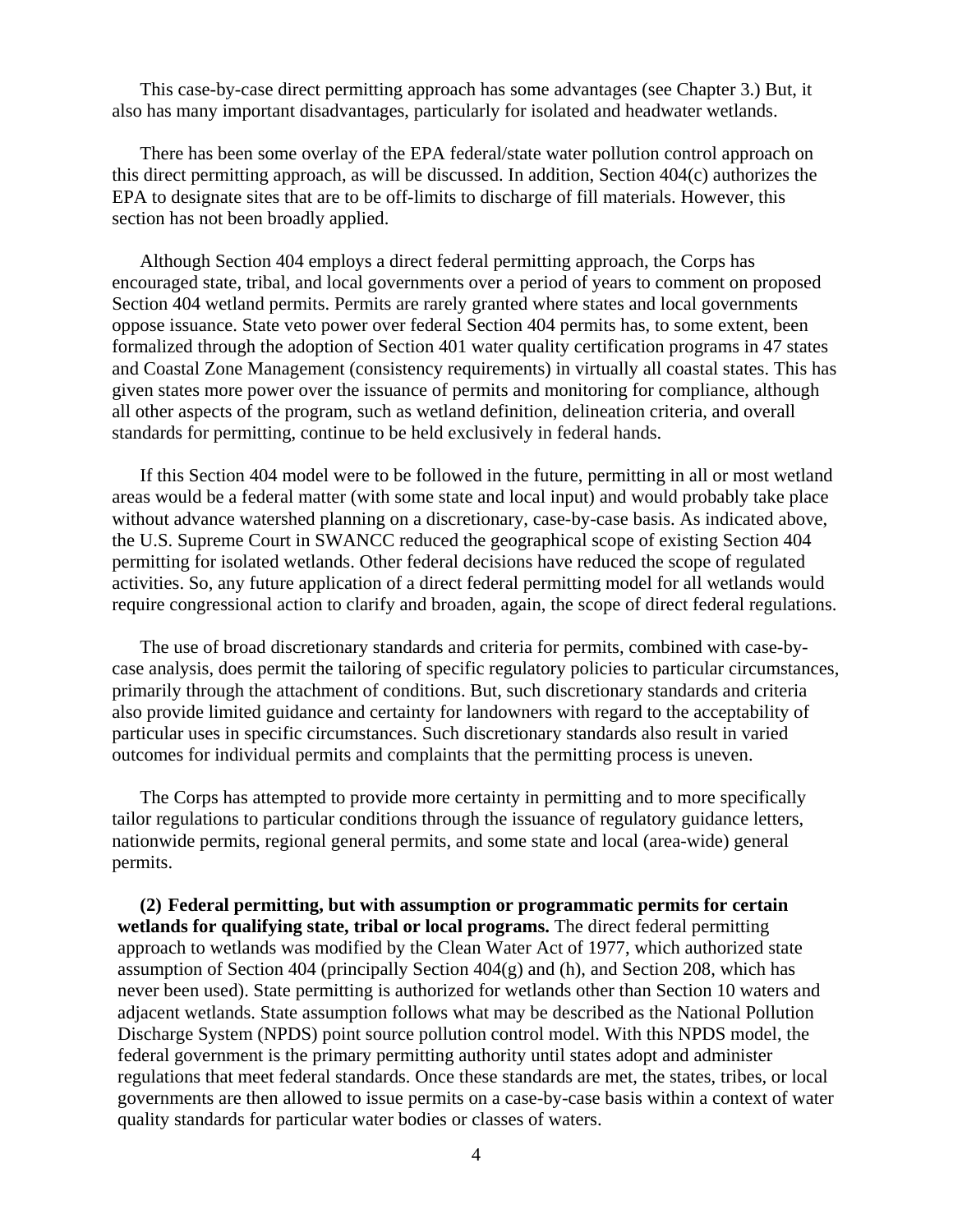There is one major difference between water quality regulation and state assumption for wetlands. Federal water quality statutes and regulations require states to define standards for receiving waters. Section 404(g) and (h) wetland regulations do not. This overall planning requirement contained in water quality regulations has encouraged statewide assessments and categorization of waters, and up-front tailoring of pollution control policies to specific conditions. However, state water pollution control has usually not contained specific standards for wetlands.

At least 20 states have explored state assumption of Section 404 powers. However, for a variety of reasons (see Chapter 6), only Michigan and New Jersey have applied for and been granted assumption.

If this assumption model were followed in the future, states, tribes or local governments could regulate certain wetlands consistent with federal standards. All states do, in fact, directly regulate coastal wetlands and many directly regulate freshwater wetlands. However, all states except New Jersey also involve local governments in the regulatory processes for freshwater wetlands.

Following adoption of the Clean Water Act in 1977, the EPA did not originally encourage state assumption of Section 404. However, in the last ten years (particularly the last five years) it has made strong efforts to encourage and facilitate state and local wetland programs. The EPA has also strongly encouraged state and tribal preparation of wetland conservation plans and, to some extent, local advanced identification and special area management for wetland areas.

In addition to state assumption, the Corps has generally encouraged "state programmatic general permits" in accordance with Section 404(e) which allow state or local permitting in lieu of direct federal permitting for selected activities and areas (see Chapter 5). Because these permits are more flexible than state assumption, at least 13 states have sought and been granted programmatic permits. Others are seeking such permits.

**(3) Federal standard-setting and economic incentives for state, tribal and local permitting consistent with federal standards, but without direct federal regulation.** The National Floodplain Management Program (NFIP) and the Coastal Zone Management Programs (CZM) represent a third approach whereby the federal government encourages but does not require state and local regulation of specific areas and offers a variety of financial and other incentives (e.g., consistency requirements) to encourage state, tribal and local programs consistent with federal standards.

The National Flood Insurance Program was, in part, the result of House Document 465 issued in 1966 (Task Force on Federal Flood Control, 1966). This document recommended a federal/state/local framework for floodplain regulation that involved state and locally implemented floodplain regulations within a framework of federal standards and with federal incentives (subsidized flood insurance, disaster assistance, etc.), data gathering, and technical assistance. Local governments were to be the primary regulatory authority. There are no direct federal regulations for floodplains. Most regulation of floodplains is by the 18,300 local governments enrolled in the National Flood Insurance Program, although some states directly regulate floodway areas.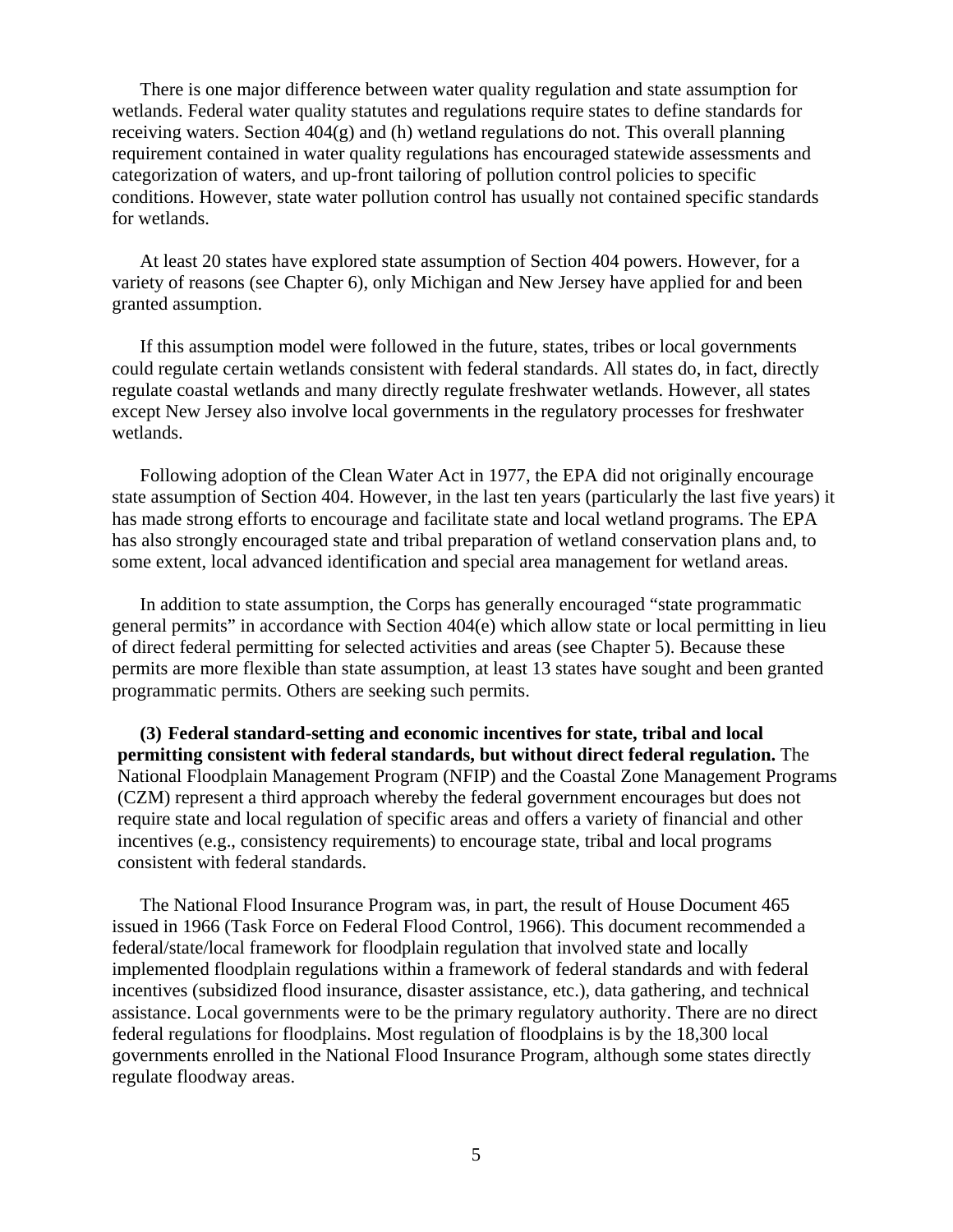<span id="page-19-0"></span>Similarly, the Coastal Zone Management Program of 1972 established as a grant program to encourage state and local planning, assessment and regulation of coastal zone areas consistent with overall federal guidelines and regulations.

Section 319 of the Clean Water Act is a third example of such an approach. This section makes funds available to states for watershed identification and the preparation of watershed plans to address nonpoint sources of pollution.

If this incentive model were exclusively followed in the future for all types of activities, there would be no direct federal regulation of wetland areas. This model could encourage a broader geographical, watershed planning approach (as it has for coastal zone and pollution control programs) than the Section 404 program and could facilitate the tailoring of regulatory standards to local watershed conditions and needs within a framework of federal and state standards. However, without federal regulators powers to back it up, it would lack teeth.

Most state wetland regulatory programs incorporate a state/local government element, like the NFIP and CZM models in state coastal wetland programs which involve state standardsetting, mapping, and technical assistance for local regulation for at least a portion of coastal wetlands (e.g., Washington, Oregon, California, Alabama, Mississippi, Florida, Virginia, Massachusetts, Maine, Louisiana). Except for Pennsylvania, Rhode Island, New Hampshire, New Jersey, and New York, state freshwater wetland regulatory programs also involve state standard-setting for local regulation and direct state regulation only in the event of local inaction.

#### **ACHIEVEMENTS AND PROBLEMS**

#### **Achievements**

Much has been accomplished in protecting wetlands in the last 30 years through the combination of federal, state, tribal and local regulations and complimentary non regulatory programs such as mapping, landowner education, and restoration. Prior to 1972, there was virtually no federal wetland regulation and only a modest amount at the state or local level in a few states. Wetland losses were estimated in excess of 300,000-400,000 acres per year. By 2004, filling of major wetlands had become a rarity due to the combination of federal, state, tribal and local regulatory programs. Compensatory mitigation is now typically required for most large and mid-size fills.

The direct federal permitting approach, including federal prosecution of high visibility violations, has been subject to problems, such as fiscal restraints on staffing, but it has protected many wetlands and raised the awareness of the public to the functions and values of wetlands.

Federal, state, tribal and local wetland regulations have been particularly effective for largescale fills for wetlands adjacent to lakes, major rivers, and tidally influenced waters. They have been much less effective for isolated and headwater wetlands and for many drainage projects for a variety of reasons discussed below.

#### **Limitations and Problems**

There have been problems, despite the progress in slowing the loss of wetland resources and providing at least some regulation of fills. The problems and complaints with the existing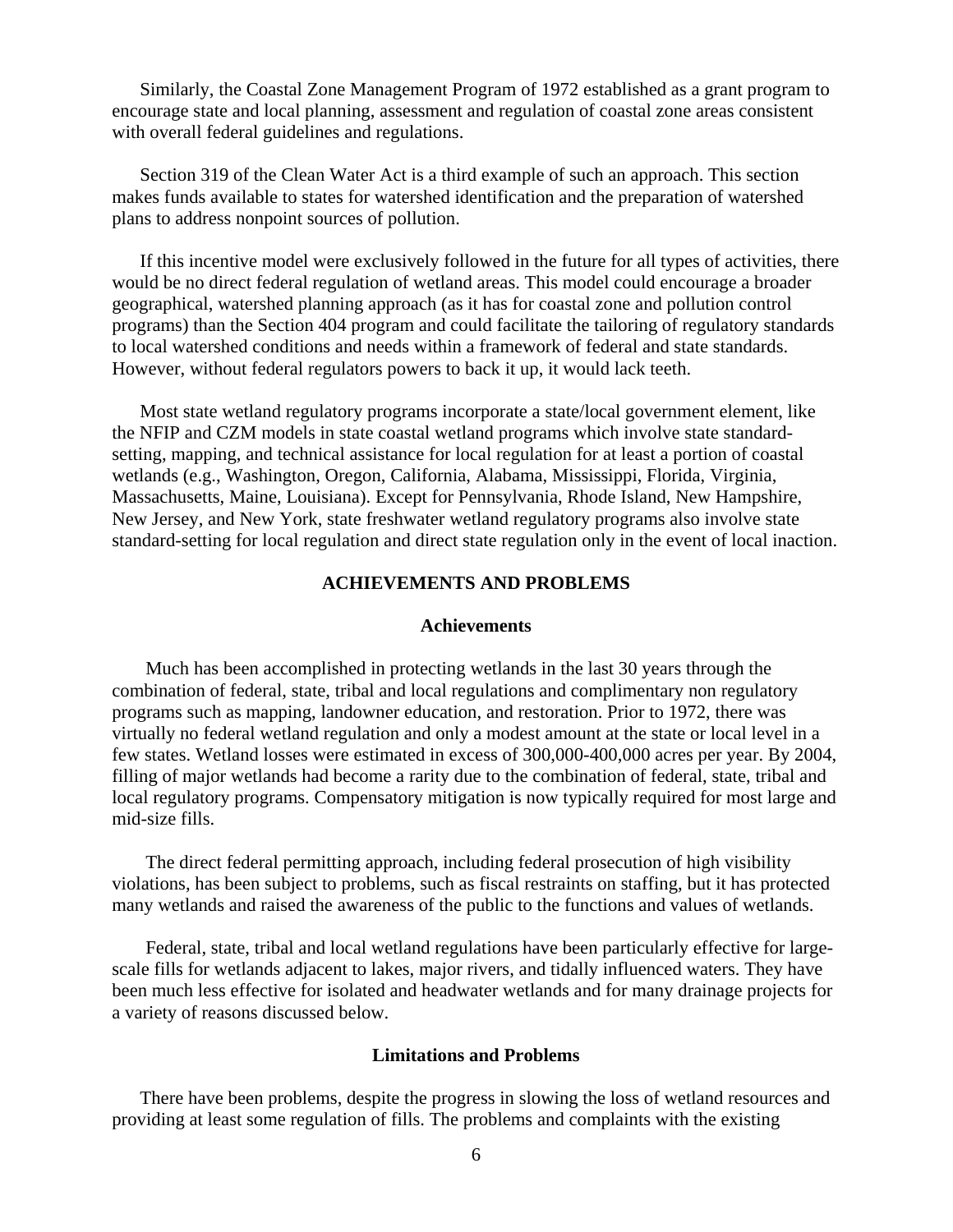framework from both environmental and developer perspectives were discussed in the National Wetland Policy Forum Report: Protecting America's Wetlands and in many hearings before Congress. Complaints may be grouped into two major categories:

- Inadequate protection and restoration of wetlands, particularly certain types of wetlands
- Complaints from landowners

Table 1 provides a list of these problems, whose causes are varied. Several causes include:

- **Inadequate regulation of isolated wetlands after the SWANCC decision.** Many of these wetlands are also not regulated at state and local levels.
- **Inadequate regulation of many activities that directly and indirectly impact wetlands.** The Section 404 program regulates only certain fills but not drainage, unless there is "fallback"; it has only regulated areas within wetland boundaries (no buffers); it has theoretically applied to all wetlands, but individual permits have not been required for substantial fills in headwater wetlands (e.g., Nationwide 26--less than ten acres) and for "prior converted" croplands. Similarly, state and local regulations have often exempted agricultural and forestry activities and many public uses.
- **Inadequate staff, expertise and budgets and duplicative use of available staff and funds.** Inadequate staffing and budgets have been a problem at all levels of government (see discussion below). Duplication is also a problem. For example, a wetland may need to be delineated three separate times, once for each federal, state and local agency, when three wetland regulatory programs apply different wetland definitions and delineation criteria at the three levels of government.
- **Inadequate dissemination of information to landowners** with regard to (1) the location of wetland boundaries, (2) the details of regulations, (3) how landowners can comply with the regulations.
- **Inadequate training, technical assistance and education for regulatory staff.** This is an increasingly serious problem as wetland regulation and restoration techniques become increasingly sophisticated and difficult to understand.

# **Table 1 Problems Within Existing Approaches:**

(Note: Landowner complaints and inadequate protection and restoration often overlap.)

# **Landowner Complaints**

- Landowners sometimes do not know if they are subject to regulation. This is a particular problem for drier-end wetlands. Also, landowners lack information on the specifics of regulations and how they can comply (e.g., impact minimization techniques, restoration).
- Federal wetland regulatory maps are lacking; state, tribal and local wetland maps at an adequate scale are also rare. National Wetland Inventory Maps, however, have been developed for much of the country and at least provide some notice to landowners.
- Multiple levels of uncoordinated regulations have often been adopted.
- Duplication of efforts is common by various federal agencies and by states and local governments, although progress has been made in joint permit processing.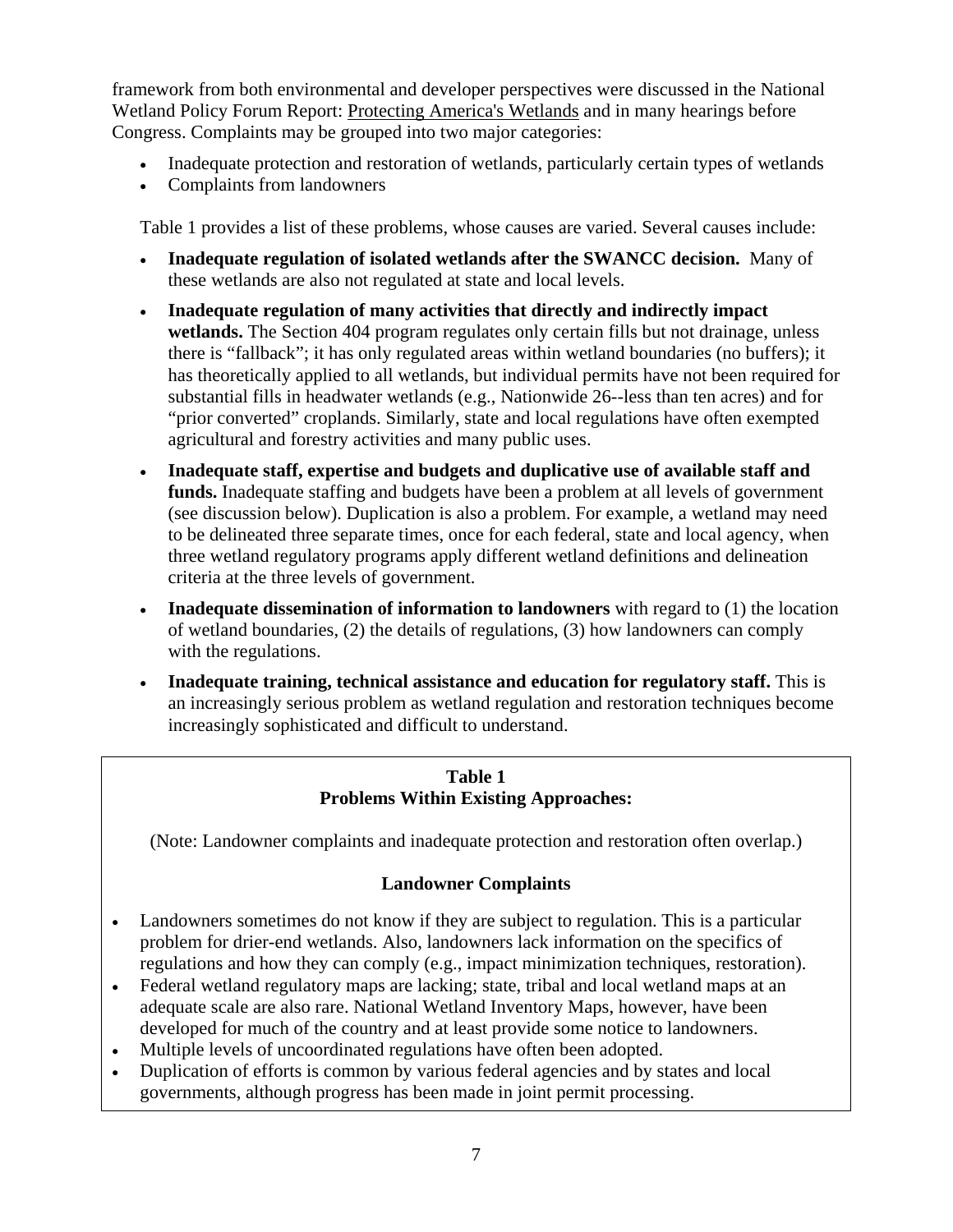- <span id="page-21-0"></span>Uncertainty and delays in permitting are common, but progress has been made in establishing specific time deadlines.
- Delineation and permitting may be expensive for landowners.
- Insufficient federal, state, tribal and local government technical expertise exists for evaluating permits and mitigation proposals.

# **Failure to Adequately Protect and Restore Wetlands**

- Landowner compliance is low in some areas because landowners are not aware of regulations, fail to understand regulations, or refuse to comply with regulations.
- Many regulatory exemptions exist based on size, type of wetland and other features.
- Many agencies fail to adequately consider the importance of wetland hydrology in regulation and to plan and regulate buffers and watershed areas.
- Inadequate monitoring and enforcement of regulations is taking place.
- Many compensatory mitigation projects are not working.
- Delineation criteria and policies are not tailored to watershed (water regime) conditions.

# **THE NEED TO CONSIDER IMPLEMENTATION NEEDS**

Efforts to determine appropriate future federal, state, tribal and local roles in wetland regulation need to go back to basic implementation needs. Effective wetland regulation must have three principal components:

(1) Wetland regulations must **protect, restore and manage the essential scientific characteristics** of wetlands that determine functions and values and development/use potential. This requires regulatory efforts which consider how systems function and the adoption of mechanisms sufficient to address the basic scientific requirements of wetland protection and restoration (e.g., regional hydrology).

(2) There must be **adequately trained regulatory staff and budgets** to carry out all of the necessary steps in regulation (see discussion that follows). Some of the data-gathering and analytical burden can be shifted to landowners and their consultants. Typically, governmental units expend all or virtually all of their staff resources on permitting and little on monitoring and enforcement.

(3) Landowners must know **whether they are in a wetland, the specifics of the regulatory requirements, and how they can meet those regulatory requirements.** They must also be willing to comply with them for voluntary reasons or due to threat of fines or jail terms.

Wetland regulations will fail to protect wetlands if any one of these principal components are lacking.

Unfortunately, much of the discussion about appropriate federal, state and local roles in wetland regulation has been highly ideological and has begun (and often ended) with arguments about the relative merits of control at the various levels of governance, rather than an examination of wetland resources, what it takes to protect and manage such resources, what units of government realistically possess necessary powers and resources, and how landowners can be informed and educated with maximum effectiveness.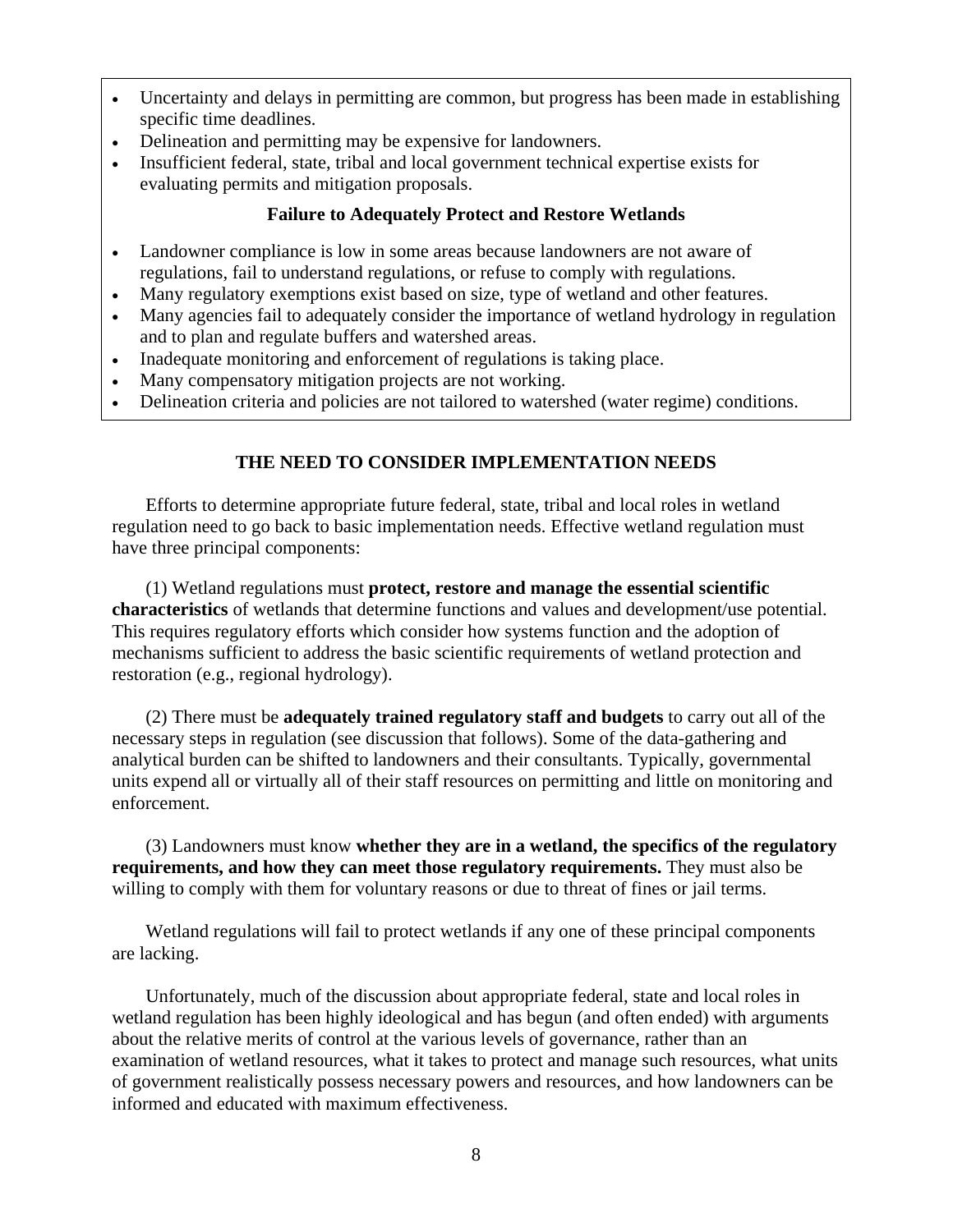#### **Steps in Federal, State, Tribal or Local Regulation**

<span id="page-22-0"></span>Certain basic steps are needed in any successful regulatory program. There are, of course, differences in wetland regulatory efforts at various levels of government. An appropriate mix of federal, state, tribal and local roles must have adequate staff, expertise, budgets, and staff capability to meet the needs of each of the following steps:

# **Delineation of Wetland Boundaries**

Landowners must be able to determine whether or not their land is located in a wetland in order to comply with regulations. Conversely, regulatory agency staff must be able to define wetland boundaries if they are to administer and enforce regulations.

Wetland delineation may be either up front (e.g., delineation through maps) or carried out at the time permit applications are submitted to a regulatory agency (field determination) or a combination of both. State and local wetland regulatory programs have almost all involved some measure of up front, regulatory mapping prior to regulation. This provides some advance notice to landowners. In contrast, the federal Section 404 program has not prepared wetland regulatory maps. Some case-by-case delineation assistance has been provided by the Corps of Engineers field staff, but long delays have been common in the past and have led to loud complaints from landowners.

Maps help establish the presence of a wetland at a particular location, but they are rarely detailed enough to delineate precise boundaries. Field investigation, which may or may not require much expertise, is generally needed to supplement maps. For example, the boundaries of certain types of wetlands are located quite easily, such as coastal and estuarine wetlands, riverine wetlands along steep-banked rivers and streams, and lakeshore and pothole wetlands. However, delineation of altered and drier-end wetland boundaries and for wetlands that lack a sharp upland/wetland topographic demarkation is more difficult.

Delineation may take place at any level of government, but expertise is often lacking at the local level.

#### **Evaluation of Wetland Functions and Values.**

For each permit application, some measure of evaluation of impacted wetland functions and values is needed, although this evaluation is often superficial for smaller or degraded wetlands. The scope of the required analysis depends on the type of wetland and the type and severity of the impact of the proposed activity in the wetland. For example, a detailed analysis is needed where a landowner proposes to destroy a 300-acre wetland with possible endangered species and potentially important flood storage and flood conveyance functions and values. On the other hand, limited analysis may be needed for a very small wetland where less than 5,000 square-feet of fill is proposed for one corner of the wetland.

Some of this analysis can be done through air photos and other information typically available in an office, but a thorough analysis requires one or more site visits and additional, data-gathering.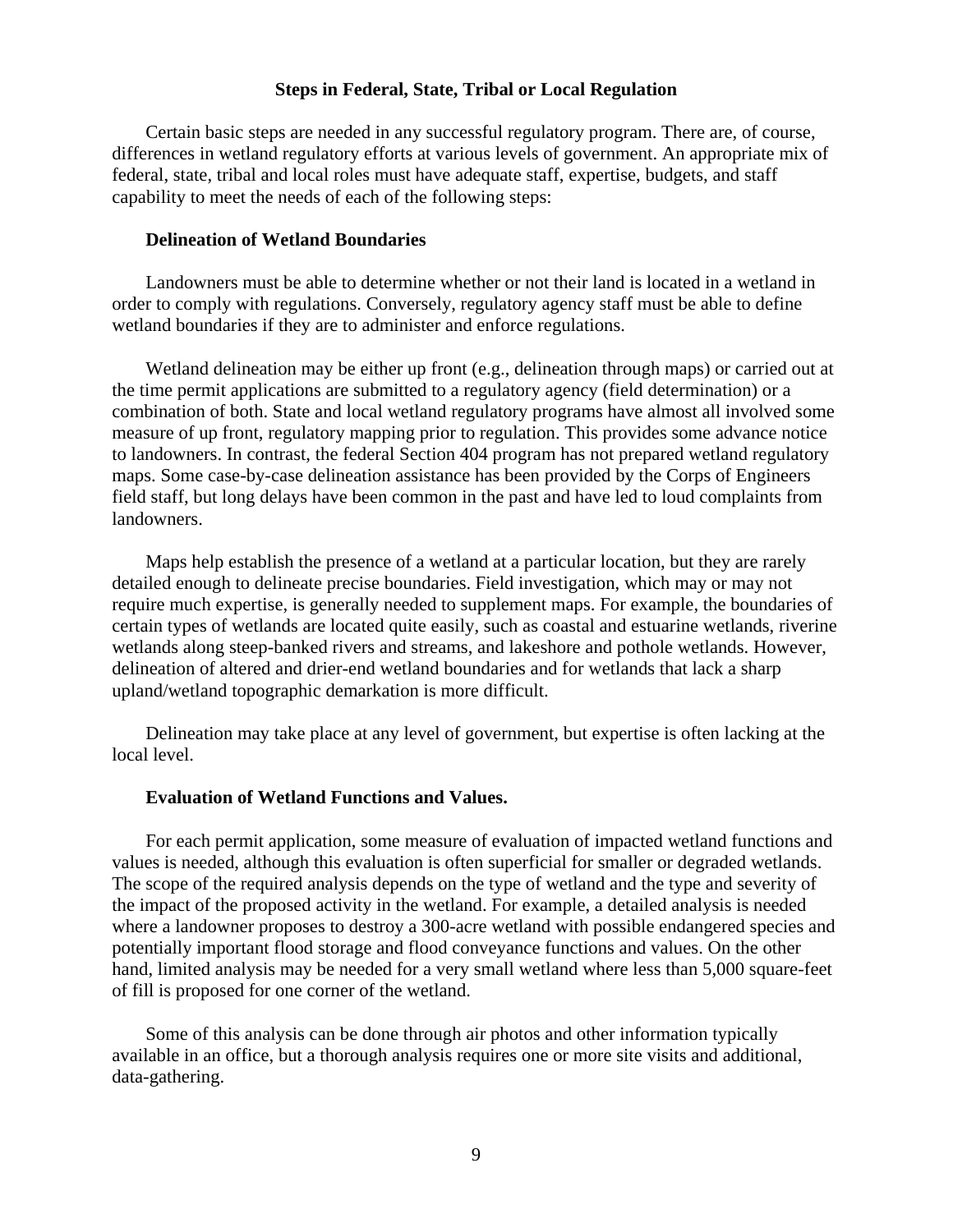Analysis may be carried out any level, but the expertise needed for detailed assessment of functions and values is often lacking at the local level.

# **Evaluation of the Impact of the Proposed Project on Functions, Values and Other Wetland Features.**

Evaluation of impact requires an evaluation of wetland functions and values (see above), and an evaluation of the proposed project design on such functions and values, including how the project will be carried out (e.g., time of year, pollution control measures, etc.).

Considerable expertise may be needed to evaluate large, complicated projects that involve many aspects of project design, which may directly (e.g., a fill) or indirectly (e.g., stormwater runoff) affect wetlands.

# **Determination of Whether There Are Practical Alternatives.**

Section 404 regulations and some states and local government regulations require a determination of whether there are practical alternatives to the proposed project. This analysis can be difficult, particularly when no broader land use plans or ecological analyses are available. Typically, the permit applicant is allowed to submit much of the relevant information.

# **Determination of Whether All Practical Measures Have Been Taken to Reduce Impacts.**

Section 404 regulations and virtually all state and local regulations require the minimization of impacts in project design. Knowledge of impact minimization techniques and their costs are needed. A field visit is often required.

# **Determination of the Adequacy of Proposed Mitigation Measures (Wetland Restoration, Creation).**

The Section 404 program and many state and local wetland regulatory efforts have adopted a no net loss or comparable goal. This means that a permit applicant proposing to destroy or damage a wetland typically offers to restore or create another wetland.

Evaluation of the adequacy of proposed mitigation requires considerable expertise, including knowledge of design criteria for wetland restoration and the ability to decide whether certain functions and values would be restored or created by a project. Evaluation of wetland functions and values and the impacts of proposed projects are also critical to these determinations.

#### **Notices, Possible Hearing.**

Virtually all wetland regulations at federal, state, tribal and local levels require the publication of notices of permit applications and a comment period. One or more public hearings may also be held on larger projects. A hearing can be time consuming and expensive, particularly when it must be held by agency staff members who are located many hundreds of miles from a wetland site.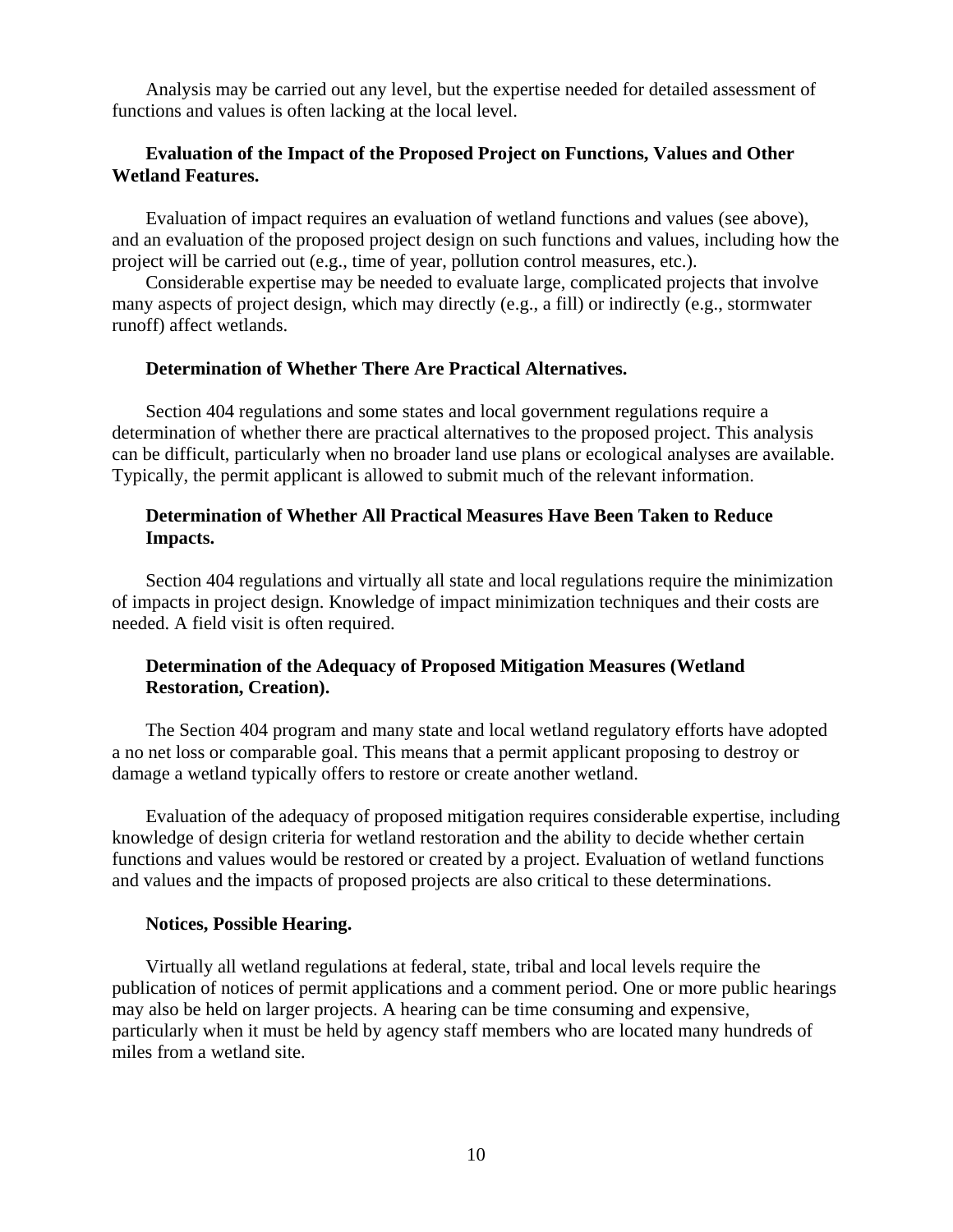#### **Writing and Issuance of the Permit.**

Writing and issuance of the permit with attached conditions can sometimes be a simple matter when a minor activity with limited impact is involved. However, the preparation of a major permit with many conditions can take many hours and require considerable expertise.

#### **Appeals (Administrative, Judicial).**

Most state wetland regulations provide for both administrative and/or judicial review of decisions. Judicial review of certain aspects of Section 404 permit decisions has been available since the inception of the Section 404 program. Administrative appeals are also now available.

Both administrative and judicial appeals at all levels of government can be time consuming and expensive. One or more field visits and considerable expertise are typically needed.

#### **Monitoring.**

Monitoring of a project once a permit has been issued is a critical phase of regulation, but one that has rarely been adequately carried out. A compliance check is often needed immediately after a project is completed to determine whether the project, including mitigation, has been carried out as described in the permit.

Additional monitoring is often needed over time to ensure compliance and the success of mitigation measures. Determining compliance with very precise elevation requirements requires a fair amount of expertise; determining whether a fill is placed in an area where it is not authorized may not.

Certain aspects of monitoring can (theoretically) take place through the use of air photos. However, field visits are essential for certain aspects of monitoring.

Field monitoring of individual projects has been a particular problem at the federal level, where agencies lack permanent field staff in an area. States, tribes and local governments at least have game wardens, state and local police, building inspectors, city engineers and other government employees who may have the skills to recognize and report violations.

#### **Enforcement.**

Enforcement of regulations, including conditions attached to a permit is key to compliance. Unfortunately, enforcement actions may also be extremely time consuming and expensive. A high level of legal and scientific expertise may be needed if actual litigation is involved.

Field visits are essential and travel costs for agency staff and expert witnesses may be large, particularly where a site is located many hundreds of miles from agency offices.

#### **Miscellaneous Additional Components.**

Some wetland regulatory efforts have additional components. For example, state wetland efforts have added wetland classification (e.g., New York) to their mapping. This requires even more staff and budget. Other components, such as mitigation banks, administrative appeals procedures, technical assistance to landowners, and advance planning of wetlands, are also being added to regulatory efforts. All have special staff, expertise, data-gathering, and budgetary needs.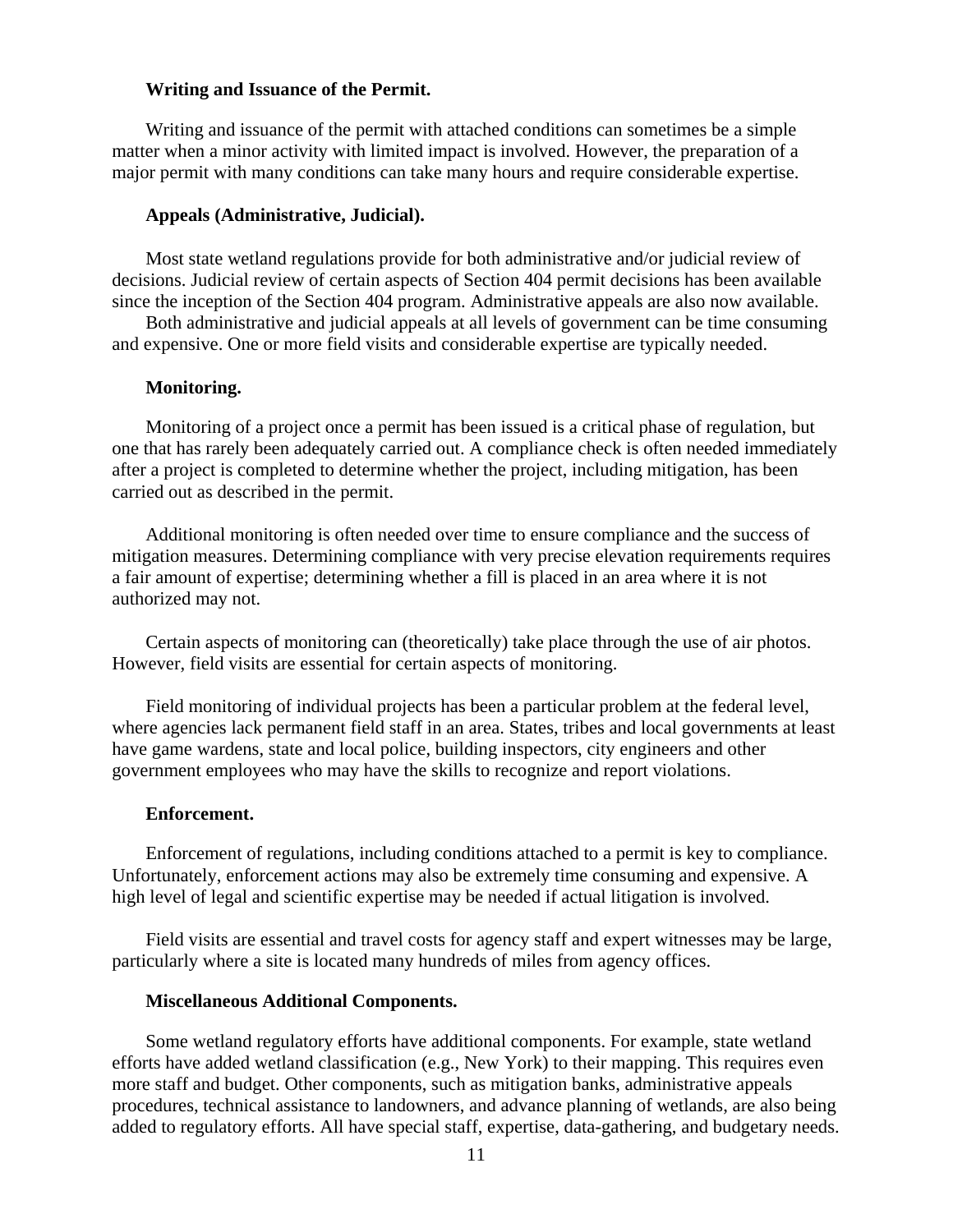<span id="page-25-0"></span>As this discussion illustrates, processing a typical wetland permit is a quite complicated matter and often requires several field visits.

# **The Need for Field Presence**

The critical importance of on-the-ground, trained field staff at many stages of wetland regulation is apparent from reviewing these steps in wetland regulation. Adequate field staff has rarely been available in the past, which explains, in large measure, the lack of both protection of wetland resources and landowner complaints. Unfortunately, the field staff available at all levels of government has often been inefficiently used, with extensive duplication of some operations (e.g., routine delineations) and little or no attention to others (e.g., landowner technical assistance, monitoring, enforcement).

Staffing and budget needs are also increasing as wetland evaluation, mapping, and restoration techniques become more sophisticated. For example, efforts to create mitigation banks and joint projects are time consuming and require special expertise, which is not necessary on individual permits. It makes little sense to suggest that a variety of new, more innovative wetland protection and restoration techniques be used if staff cannot even implement existing approaches. Sharing of staff at federal, state, tribal and local levels is needed.

#### **Cost of Federal, State, Tribal and Local Regulations**

Significantly, the National Governor's Association, Wetland Policy Statement, February 1992 (NGA, 1992) stated as one of its basic premises: *"Protection efforts should be coherent and coordinated to make the most efficient use of scarce resources and minimize inconsistency among federal, state, and local programs."* 

Given the \$6 trillion federal budget deficit and budget deficits at state and local levels, the cost of performing various tasks must be considered. Certain activities, such as wetland mapping, which can benefit from high-tech laboratories and economies of scale, might be carried out more cost-effectively at the federal level. However, activities that require on-site field work can often be carried out at the fraction of the cost at the state or local level because of decreased travel time/cost and salary requirements.

#### **A Comparison of Costs**

Location of particular types of wetlands in relationship to various cities and staff is critical to the staffing needs and costs of carrying out certain essential wetland regulatory activities.

It is important to have in mind a mental picture of wetland resources as they occur in the landscape when evaluating these costs and determining the appropriate federal, state, tribal and local roles.

The principal regulatory offices of the Corps and the EPA are located in major cities along major rivers, the Great Lakes, or the coasts. Many coastal and estuarine wetlands are also located along such rivers and the coasts. However, large concentrations of freshwater wetlands are located in headwater areas hundreds of miles from cities. . Local government offices and, to a lesser extent, state and tribal government offices are more likely to be found in these areas.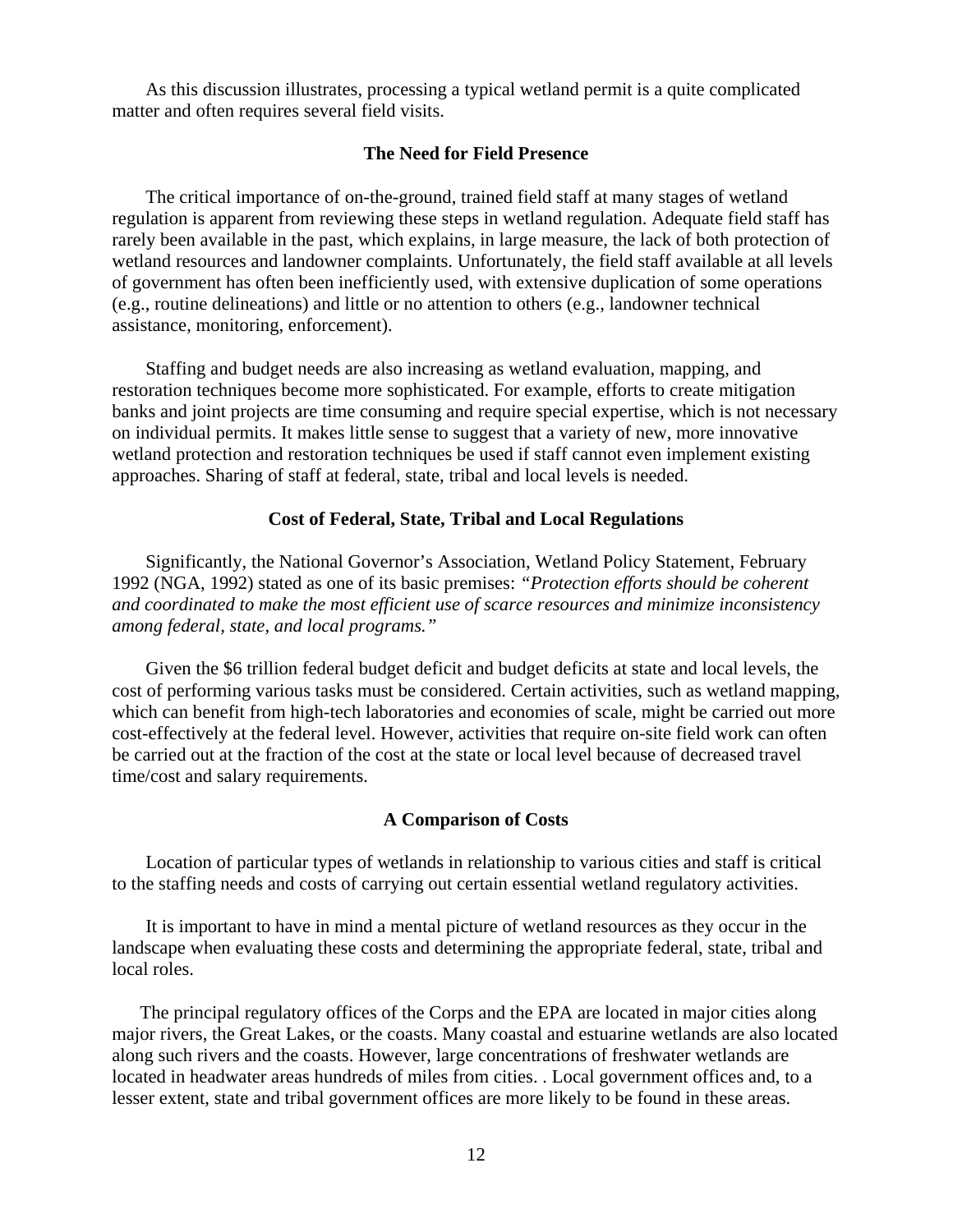A rough comparison of the costs of a wetland delineation at federal, state, and local levels of government may be made for the purposes of illustration. Assuming that a permit is needed for a proposed wetland project in the Adirondacks region of New York approximately 150 miles north of Albany:

(1) Federal delineation. The nearest major Corps offices are located in Buffalo (250 miles) or New York City (250 miles). To travel to the site from a major office (there is a small office in Schenectady), carry out the delineation, travel back to the office, and write up the report, the Corps employee would typically require 2 or 3 days. The actual delineation might take only l hour.

| Estimated cost:                                          |                  |
|----------------------------------------------------------|------------------|
| 3 days of salary for a biologist who earns \$50,000/year | \$400-600        |
| Travel (500 miles at \$.30/mile)                         | \$150            |
| Food (3 days)                                            | \$120            |
| Lodging $(1 \text{ night})$                              | \$60             |
|                                                          | Total: \$730-930 |

(2) State Delineation. Both the State of New York Department of Environmental Conservation and the Adirondack State Park employees are located within 50 miles of the site. Total travel time is about 3-4 hours roundtrip, with delineation time of 1-2 hours.

| Estimated cost:                                        |        |               |
|--------------------------------------------------------|--------|---------------|
| 6 hours of salary of biologist who earns \$45,000/year |        | \$140         |
| Travel (100 miles at \$.30/mile)                       |        | \$30          |
| Food (not paid since no overnight)                     |        | $\mathcal{S}$ |
| Lodging (no need since no overnight)                   |        |               |
|                                                        | Total: | \$170         |

(3) Local Delineation. Assume that a town or city planner or regulator was available to carry out the delineation. Total round trip travel distance might only be 20 miles. Travel time might be 1-2 hours and the delineation may take 1-2 hours.

| <b>Estimated cost:</b>                                  |        |          |
|---------------------------------------------------------|--------|----------|
| 4 hours of salary of a regulator who earns \$40,00/year |        | \$120.00 |
| Travel $(40 \text{ miles x } $.30/\text{mile})$         |        | \$12.00  |
| Food (not paid)                                         |        | 0.00     |
| Lodging (not paid)                                      |        | 0.00     |
|                                                         | Total: | \$132.00 |

These are only rough estimates of cost and actually underestimate salaries and travel. But they are intended to make a point—local, tribal and state regulation may, in many instances, be less expensive than federal because local, states, and tribal staff are nearby. Expense is not the only relevant factor, but it is important. Similar differences in costs would often appear for an on-site wetland evaluation, a site inspection for a permit, a site inspection for monitoring compliance, a local hearing or an appeal procedure, and an enforcement action.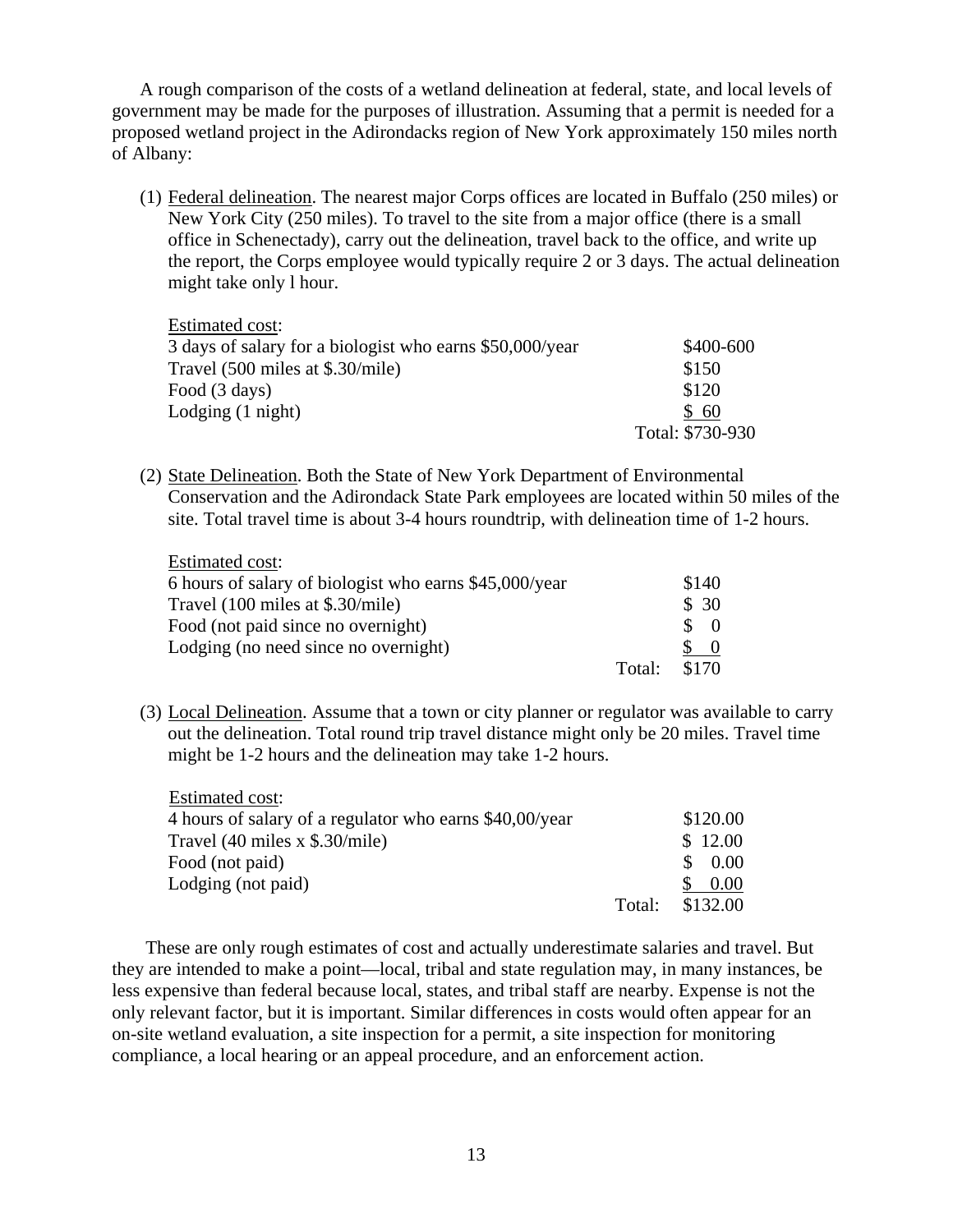# **Expertise**

<span id="page-27-0"></span>Expertise is another factor. Most federal agency (Corps, EPA) staff typically have academic degrees in biology, botany, planning, or some related field and receive some training in Section 404 regulations and, in some instances, in wetland delineation or restoration. They also receive on-the-job training by carrying out the same operation again and again.

They are, therefore, better trained and often have more expertise than a local zoning administrator in these matters in most instances. However, states, some tribes and larger local governments may have expertise comparable or exceeding, in some instances, federal agency expertise.

Expertise is important in assessing hydrology (see Table 2) and other features.. However, federal, state, and local governments often have different types of expertise. Federal agencies and state agencies of have greater expertise in carrying out wetland delineations and assessments and in evaluating the adequacy of impact reduction and compensation measures. But federal staff often knows little about land planning, water law, zoning, subdivision control or other topics equally important to management of wetlands in a watershed context. State and local planners often have more expertise in these topics.

# **Other Factors Relevant to Appropriate Roles**

Staffing, costs, and expertise are only some of the factors relevant to the appropriate combination of federal, state, and local roles. But these factors are essential part and often overlooked.

Table 3 outlines other factors relevant to appropriate roles, both generically and in terms of specific combinations that might be applied in particular circumstances. These criteria are applied in Chapters 3 and 4, which considers the pros and cons of various levels of governance in greater depth.

# **Table 2 Critical Water Characteristics that Determine Wetland Characteristics**

(Note: The importance of a particular factor varies from one situation to another.)

- Mean water depths
- **Velocity**
- Sediment regimes
- Total water quantity
- Minimum and maximum depths and flows
- Hydroperiod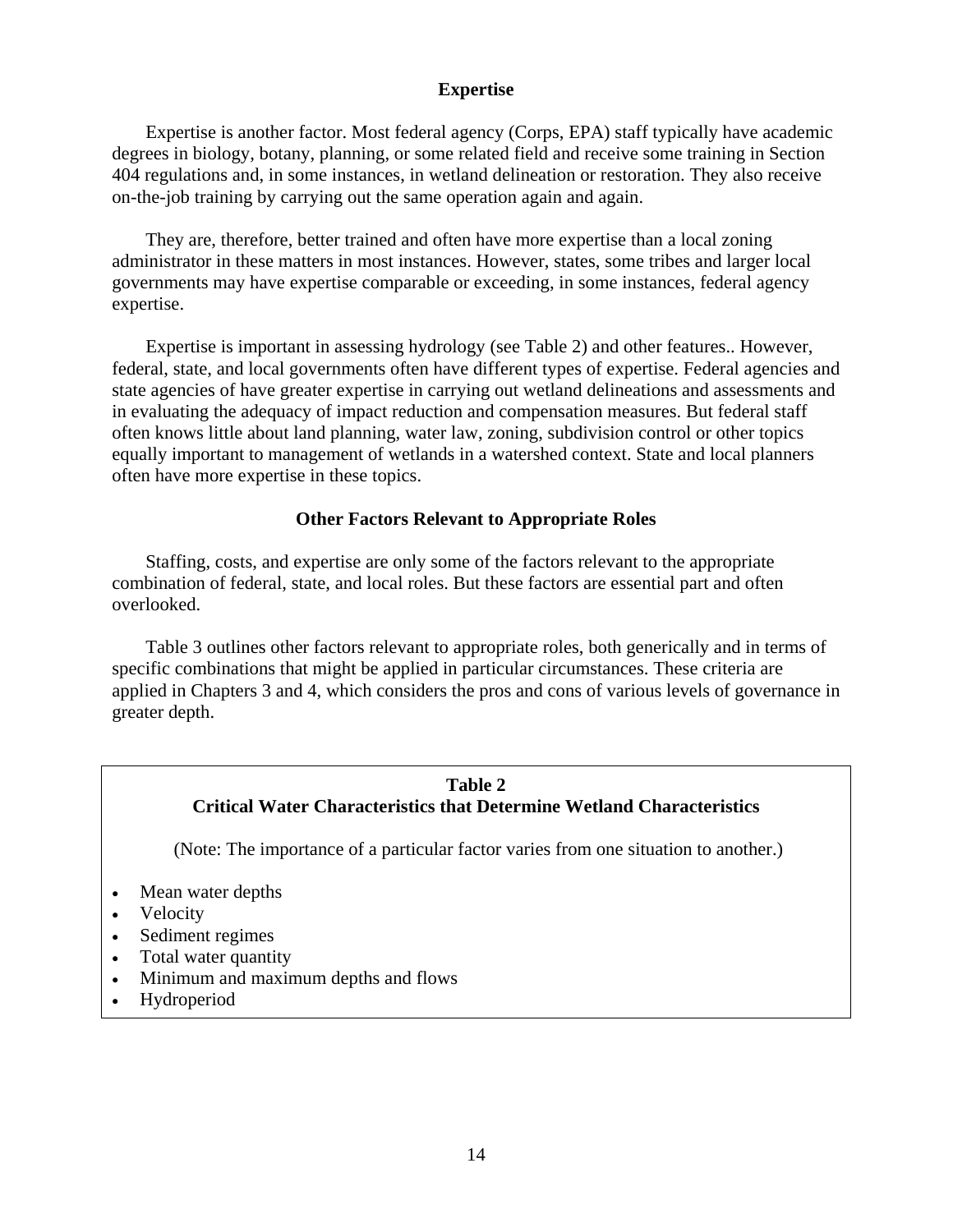# **Appropriate Roles in a Generic Sense vs. Appropriate Roles as Applied to Particular Situations**

<span id="page-28-0"></span>Appropriate future roles may be approached from two perspectives – a general sense and as specifically applied to particular areas. It is possible, for example, to have a general regulatory program or model but to vary the mix of federal, state, tribal and local programs for particular areas through some of the techniques discussed in Chapters 5 and 6.

# **Table 3 Outline of Factors Relevant to the Appropriate Mix of Roles**

- Scientific characteristics of wetlands. (See Chapter 2.)
- The extent to which national, state, or local interests are involved and the geographical scope of the regulatory body. (See Chapter 5.)
- Available field staff in relationship to on-the-ground permitting, monitoring, and enforcement. (See Chapter 1 and discussion that follows.)
- Available funds. (See Chapter 1 and discussion that follows.)
- Degree of expertise of each level of government. (See Chapter 1.)
- Existing powers and the ability to plan and regulate not only wetlands, but also watershed water and land uses critical to protection and restoration of areas. (See Chapters 2, 3, 4, 5.)
- The ability to tailor regulations to factual situations (See Chapter 3, 4, 5.), including watershed contexts.

# **SUMMARY**

A patchwork quilt of federal, state, tribal and local wetland regulatory programs has evolved over the last two decades with three primary "models" for regulation including direct federal regulation, federal standard setting for state and local regulation, and local regulation with federal incentives. Despite limitations for each model, these three models form a substantial starting point for future efforts. Future efforts must be cost conscious and make better use of staff and other resources. They must involve a collaborative effort of federal agencies, states, tribes and local governments.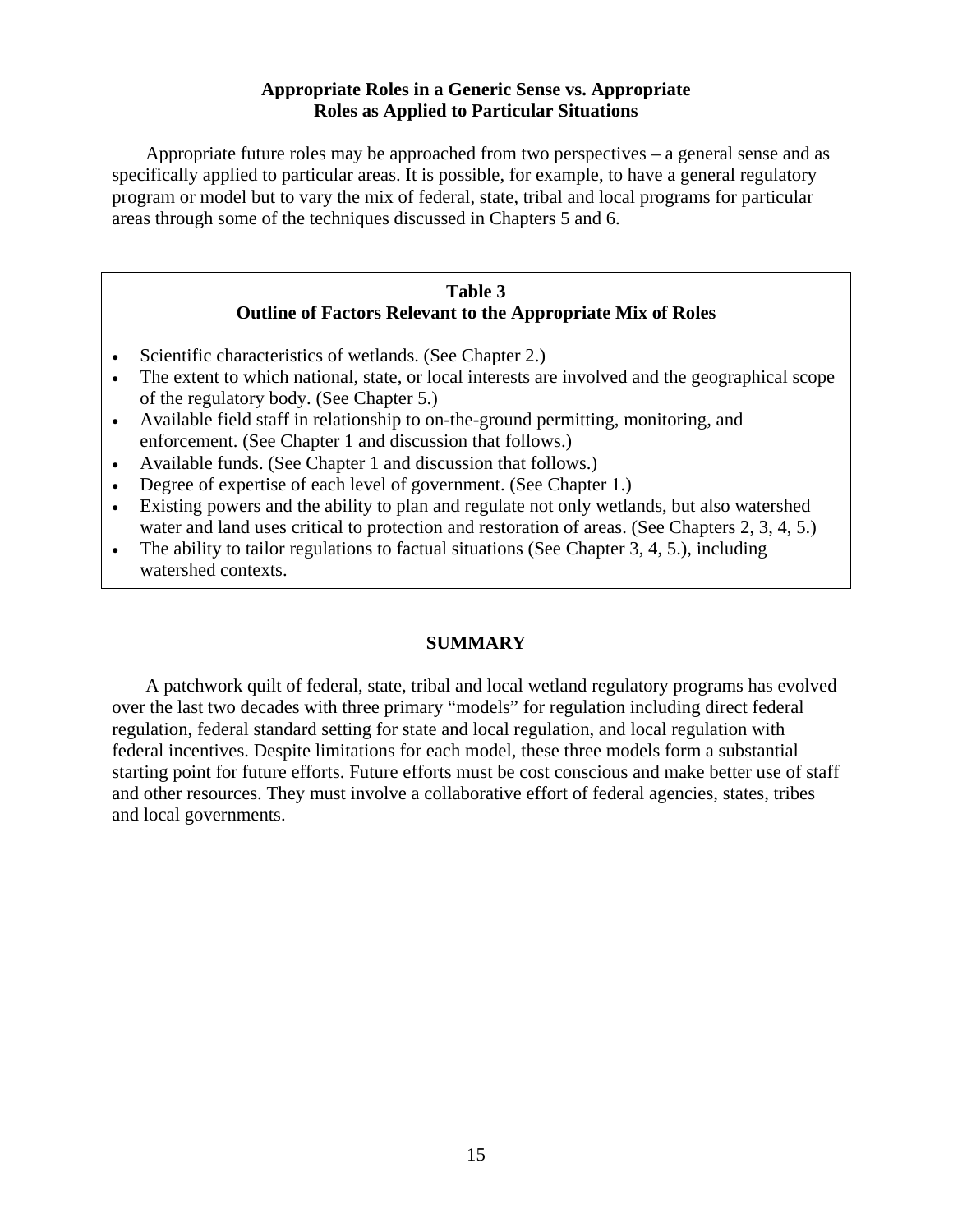# <span id="page-29-0"></span>**Chapter Two: OVERVIEW OF FEDERAL, STATE AND LOCAL ROLES**

*"Over the last two decades, the United States has devised various public and private programs to protect and manage this valuable resource (wetlands). Unfortunately, most of these programs have addressed only limited aspects of the wetlands protection problem, and they have been adopted haphazardly and incoherently. This has led to duplication and uncertainty, at times imposing burdensome costs on wetlands owners. The existing programs also leave major gaps in the protection efforts."* 

– The Conservation Foundation, Protection America's Wetlands: An Action Agenda. The Final Report of the National Wetlands Policy Forum. 1988.

As discussed in Chapter One, any effort to determine appropriate future roles of the federal, state, tribal, and local governments must match the natural resource management needs of wetlands with the capabilities of various levels of government. This chapter will describe federal, state, and local governmental roles in greater depth. Examination of tribal roles was beyond the scope of this study, but tribal jurisdiction and authority is becoming increasingly important, particularly in the West.

Traditionally, wetland regulatory and nonregulatory efforts have been separated. However, the lines between the two approaches have begun to blur in efforts such as the Swampbuster program, wetlands and watershed planning with regulation as one component, mitigation banking, and in lieu fee programs that have both regulatory and nonregulatory components and objectives. In addition, nonregulatory measures, such federal Farm Bill subsidies for conservation easements and restoration, are increasingly important in gaining landowner cooperation and in addressing potential landowner complaints. For this reason, they are highly relevant to regulatory efforts. State and local real estate tax incentives and open space bond issue acquisitions may also reduce landowner complaints and permanently protect wetlands that were formerly only subject to regulation.

Both regulatory and nonregulatory needs and capabilities therefore need to be considered in suggesting future regulatory roles. These capabilities include staffing, budgets, and expertise and statutory powers (who can plan, regulate, and otherwise manage wetlands and other watershed lands essential to the protection and management of wetlands). Case-by-case permitting and management must be combined with some measure of broader information gathering and management (see Chapter 3).

#### **EXISTING PROGRAMS -THE STARTING POINT**

Any theoretical model for future regulation of wetlands is, to some extent, moot. Wetland protection and regulation is not and likely will not be a "start from scratch" issue. Regulations and nonregulatory programs have already been extensively adopted at federal, state and local levels. Congress, tribal and state legislatures, and local governments are also extremely reluctant to create new programs due to budget deficits.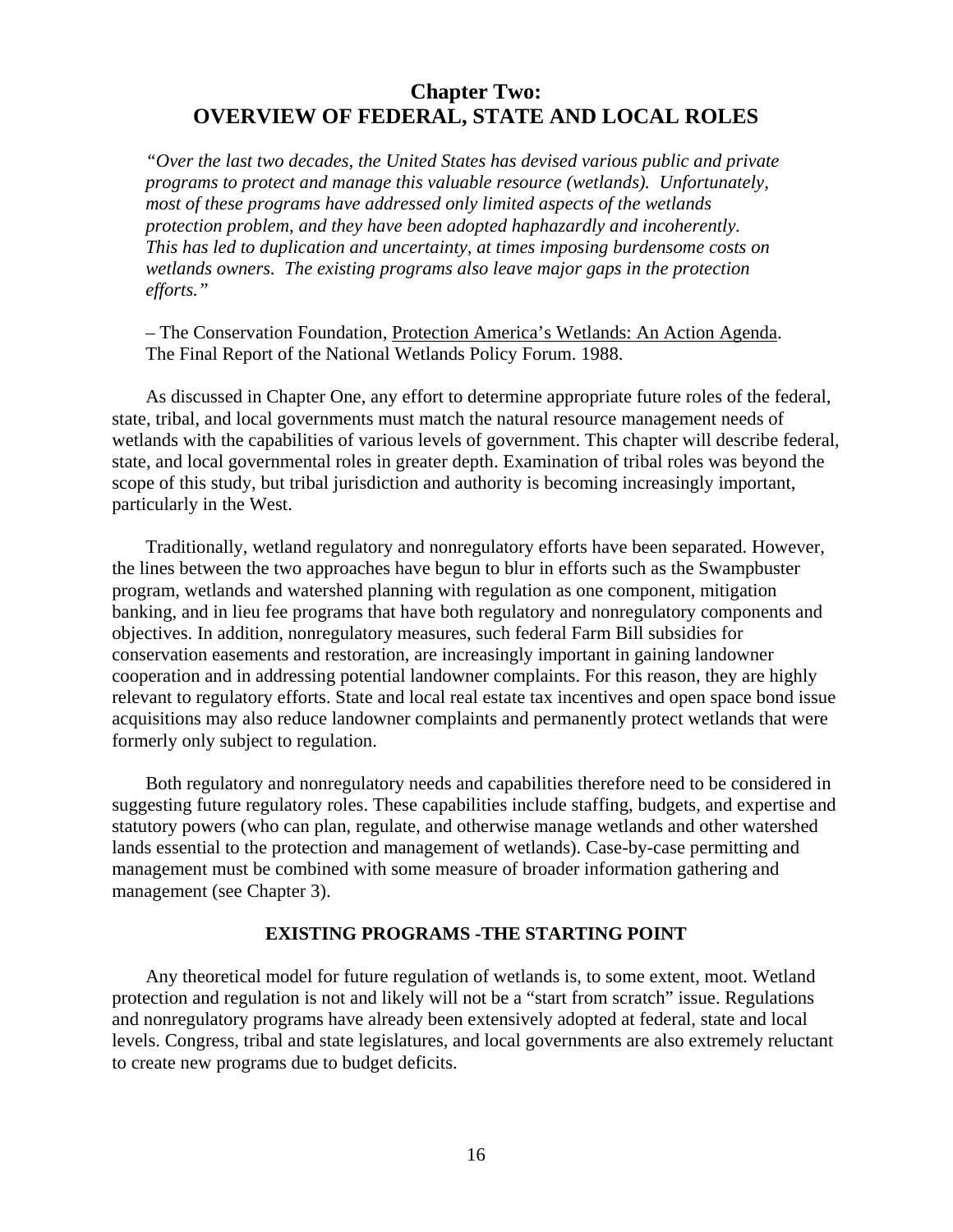<span id="page-30-0"></span>Existing programs are subject to limitations, but they can form the core of future efforts. It is certain that any proposal to eliminate altogether any of these programs would encounter stiff political opposition. And, the advantages of eliminating any role would need to be balanced with the disadvantages from the resulting confusion. This does not mean, however, that roles cannot be supplemented or modified. And, there are opportunities to establish new program missions for existing programs and reallocate existing funds and staff.

We will briefly outline the major federal, state, and local regulatory and nonregulatory programs that offer the potential for strengthening regulation of activities within wetland areas and within a watershed context.

#### **FEDERAL PROGRAMS**

The federal government, of course, regulates at least some wetland areas and activities in accordance with the Section 404 program; it also manages federal lands and undertakes or finances a broad range of federal and nonfederal activities. The federal government does not, however, control water or land uses on private lands throughout most watersheds.

Important federal regulatory and nonregulatory programs for wetlands include:

**(1) Federal regulation of wetlands and other waters.** As already discussed in Chapter One, the federal government exercises direct regulatory permitting powers for most public and private activities in navigable waters and many adjacent and tributary waters in accordance with the Section 10 and 404 Programs and pollution control programs.

**(2) Federal land management efforts.** The federal government has control over public and private activities on federal lands. This is a substantial role since over one-third of the nation's lands are in federal ownership. In some states like Nevada and Alaska, federal ownership exceeds all other ownership combined and the federal government may control 80 percent or more of the landscape. Coordinated and improved federal planning and management of public land (principally the Forest Service and Bureau of Land Management), combined with federal control of water projects (Bureau of Reclamation, Corps of Engineers) could help achieve wetlands and watershed management goals in many areas, although some watershed activities on private lands would not be regulated.

**(3) Federal subsidies, grants, taxing powers.** The federal government indirectly influences, but does not regulate, an enormous number of public and private wetland and watershed activities through many programs, including farm subsidies, flood insurance, public works spending, and taxation. However, these efforts have not, to date, involved any sort of comprehensive wetlands and watershed planning or wetlands protection or restoration.

**(4) Watershed or water-related lands planning, management efforts and grant programs.** The federal government has also undertaken or funded land use and wetlands and watershed assessment and planning efforts through a variety of programs over a period of years, such as the River Basin Planning Efforts, P.L. 566 program (small watersheds) and the Water Pollution Control Amendments Section 208 and 319 programs (watershed water quality). States and local governments have been encouraged to include wetland protection and restoration as planning goals to qualify for federal grants pursuant to the Land and Water Conservation Fund, the Coastal Zone Management Program, and the Watershed Program (Clean Water Act Section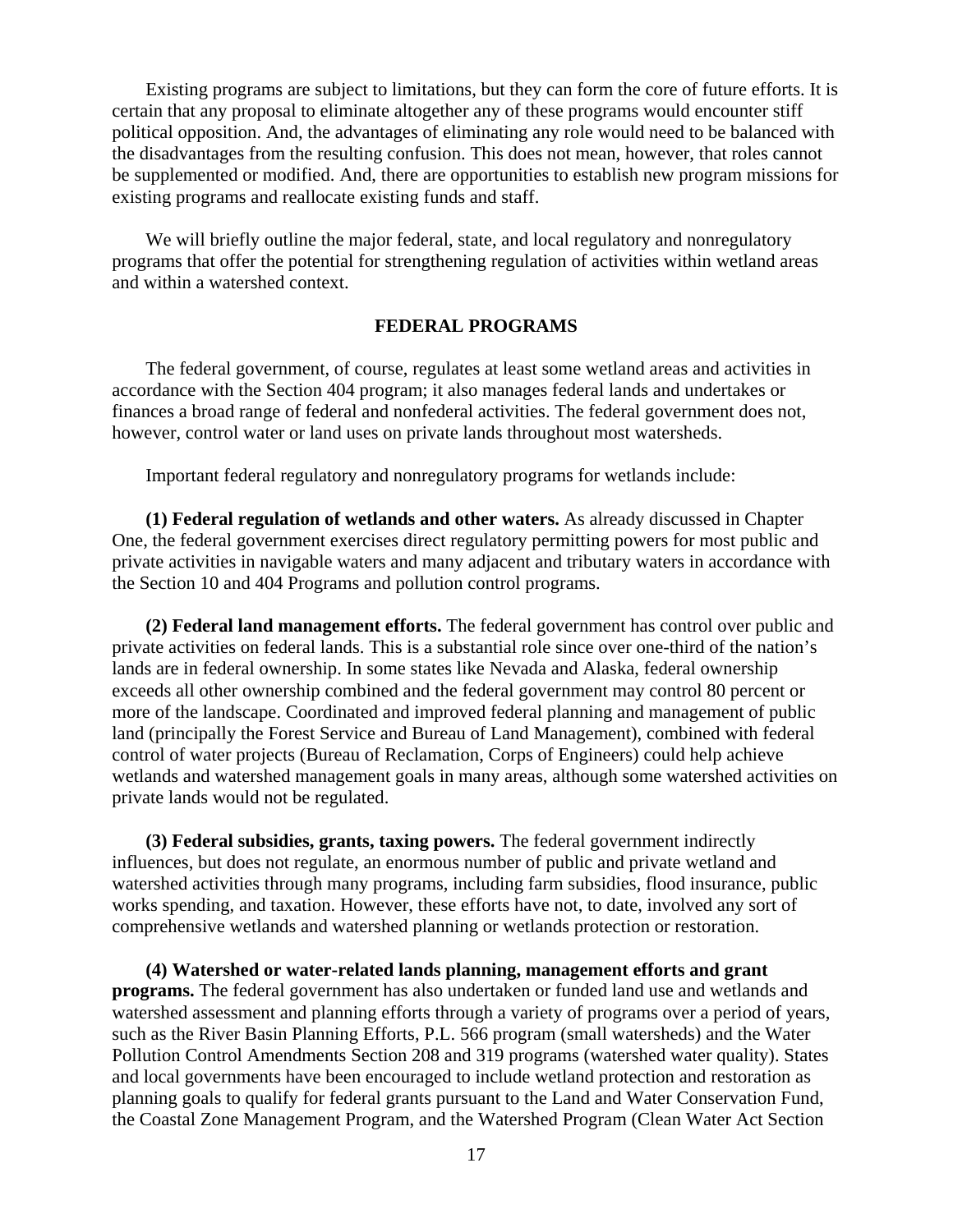319). These programs do have potential for helping to implement wetland and watershed planning efforts, providing they can be linked to more specific data gathering and goal setting.

**(5) Wetland-specific federal grants, other assistance to state programs.** Only three federal programs have actively encouraged state and wetland regulatory efforts—EPA's State Wetland Grant Program, NOAA's Coastal Zone Management Program, and the FWS National Wetland Inventory. The latter is not a grant program but has provided invaluable data, technical assistance and training. The inventory has provided substantial help to state programs since its inception in the mid-1970s.

The EPA and the Corps began to actively encourage state programs in the mid-1980s as the Reagan and the first Bush administrations placed greater emphasis on state roles in wetland protection. The EPA has funded a variety of training, education and technical assistance efforts for states. In the last ten years, the EPA state program grants (now at a \$15 million dollars/year) have been particularly important in helping states begin Wetland Conservation Plans, development of guidance materials, hold mini-wetland forums, and carry out a broad range of tasks. During this period, the Corps and the FWS have also encouraged state regulatory efforts through technical assistance and limited training, but has not provided any grants.

Despite progress, many states government employees feel the overall federal agency attitude toward state and local wetland management has been ambivalent at best. There has been even less support for a local role in wetland protection and regulation. The Clean Water Act makes no mention of a local government wetland regulatory or planning role in Section 404 or other sections of the Clean Water Act. However, the Corps takes into account the positions of local governments in evaluating Section 404 permits and has issued programmatic general permits for several local governments. The Corps has also encouraged local wetland and watershed planning in some instances. The EPA has also encouraged local government wetland planning, in some instances, by providing funding for advanced identification projects and by indirectly funding (through the states) some local government watershed planning efforts (Section 319).

#### **Table 4**

# **Some Federal Regulatory and Nonregulatory Programs Relevant to Wetland or Broader Watershed Regulation and Management**

# **Direct Regulatory Powers**

Rivers and Harbors Act, Section 10 Program Water Pollution Amendments, Section 404 Programs Water Pollution Amendments, Point and Nonpoint Source Pollution Controls (Most of these work indirectly through state standard-setting.) Endangered Species Act

# **Nonregulatory Grant and Subsidy Programs**

Coastal Zone Management Program Clean Water Act, Clean Lakes and Estuarine Sanctuaries Programs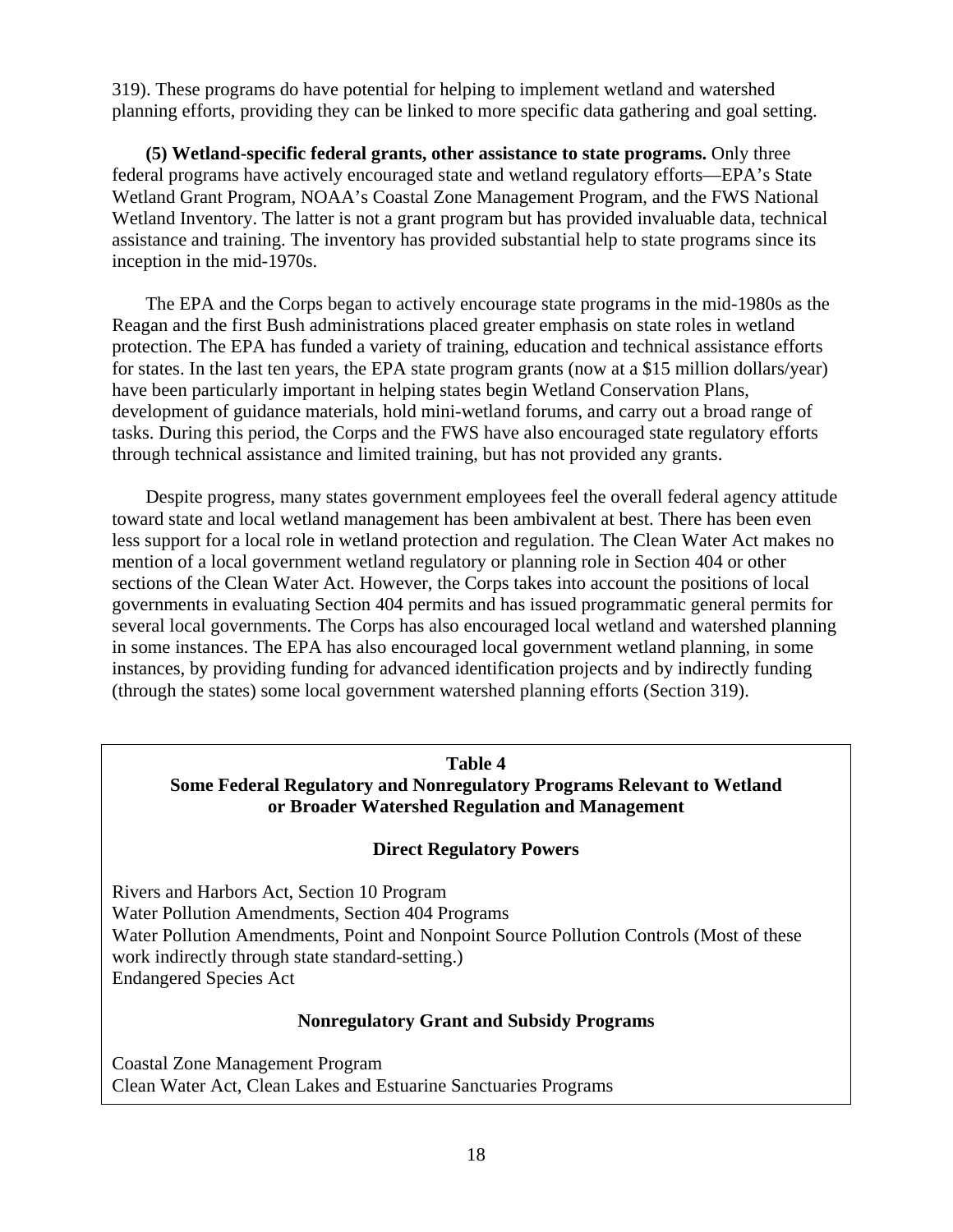<span id="page-32-0"></span>National Flood Insurance Program (Makes Federally Subsidized Flood Insurance Available to Communities Which Adopt Floodplain Regulations Meeting Federal Standards) CRP and Wetland Reserve Programs EPA's State Wetland Grant Program Clean Water Act, Section 208 and 319 (Watershed Planning) Program

# **Technical Assistance, Research**

Training Efforts, Workshops Funded by EPA's Division of Wetlands National Wetland Inventory Corps of Engineers Wetland Research Corps of Engineers Training

#### **Federal Land Management**

National Park Planning and Management (NPS) National Wildlife Refuge System (FWS) Forest Service (USDA) Planning and Management Bureau of Land Management Planning and Management Forest Service Land Planning and Management Estuarine Sanctuaries Program Corps of Engineers Planning and Management of Water Projects

# **STATE PROGRAMS**

In the last fifteen years, states and local governments have played increasingly aggressive roles in protecting and managing wetlands. Michigan and New Jersey have assumed Section 404 powers for a portion of their wetlands. At least 13 states have also been issued programmatic general permits that allow the states to issue individual permits for wetlands in lieu of federal permits (see discussion in Chapter 6).

State and local programs that protect wetlands or control watershed uses that may affect wetlands are varied and complicated. Principal programs include:

- **State coastal or freshwater wetland regulatory programs adopted specifically to regulate activities in or near a wetland (within a buffer area).** Many of these regulate wetlands more broadly and stringently than the Section 404 program by applying a broader definition of wetland, by regulating buffer areas, and by regulating a broader range of activities (e.g., drainage).
- **State public water regulatory programs, including permit requirements for fills, water extractions (surface, ground), channelization.** These programs apply to some or all wetlands and, in some instances, also apply to broader (but often limited) watershed activities since they require permits for ground water pumping and any other appropriation of waters.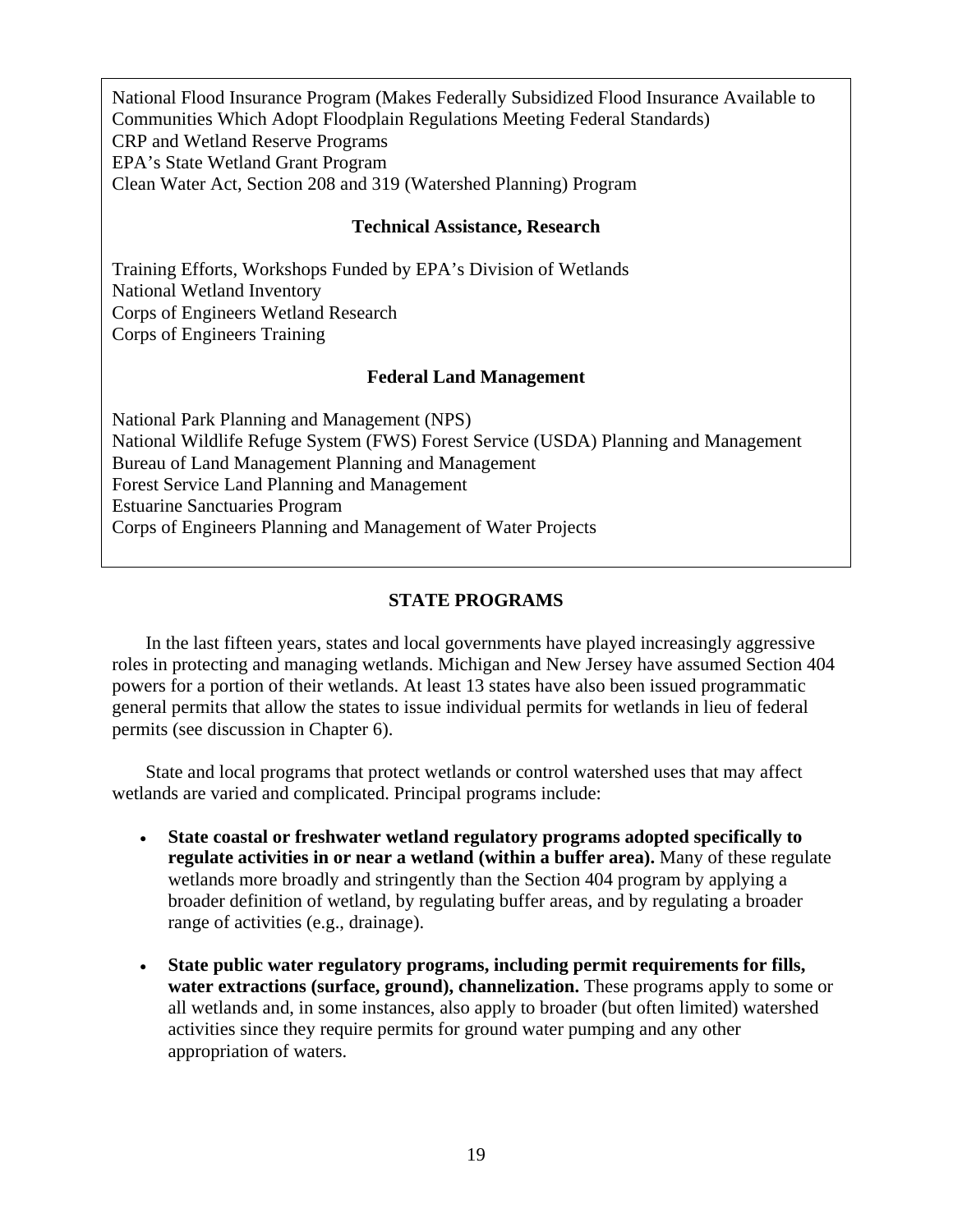- **State coastal zone, shoreland, shoreline, critical area and other broader regulatory efforts, which include wetland protection regulations as one component.** Many of these regulate not only wetlands, but also at least some buffer areas and watershed activities.
- **State pollution control programs.** These efforts provide regulatory control over point discharges pursuant to the NPDS program. However, there is great variability in efforts to regulate nonpoint sources, with some states controlling many activities (e.g., Maryland's sediment control program). At least 47 states have adopted Section 401 water quality certification programs, which apply to federal Section 404 permits. Most of these programs operate, in part, under the state water pollution control statues. Many states have amended their definition of state waters to include wetlands.

Several states (e.g., Wisconsin, Nebraska) have adopted specific water quality standards for wetlands and at least a dozen others are working on these standards.

State water quality programs, particularly the nonpoint source programs, have the potential for regulation of watershed activities that impact wetlands, particularly if combined with Section 319 planning with explicit wetland protection and management goals and biological standards for receiving waters.

- **Broader state growth management and land use management efforts.** A number of states, such as Florida and Oregon, require local governments to prepare and adopt land use plans and regulations. These state programs set environmental protection goals, including wetland protection goals. The programs have to regulate wetlands and watershed activities.
- **Other programs.** Wetland and watershed activities are, to some extent, also regulated by the states through water permitting systems (surface and ground water), waste disposal, including septic tanks (most states), floodplain and floodway regulatory statutes (31 states), stormwater and watershed management programs (e.g., Maryland, Pennsylvania), permit systems for public waters, and permit systems for water appropriation (both surface and ground waters in some states).

Statutes in many states require environmental impact statements for certain types of development (e.g., New York, California), large-scale development review acts (e.g., Act 250 in Vermont), dune protection statutes (e.g., Maine), strip mining statutes (many states), sediment control programs (e.g., Maryland) and statutes pertaining to withdrawal of water from surface waters or ground waters.

Principal state regulatory programs are summarized in Table 5 as they collectively apply to coastal/estuarine and freshwater wetlands.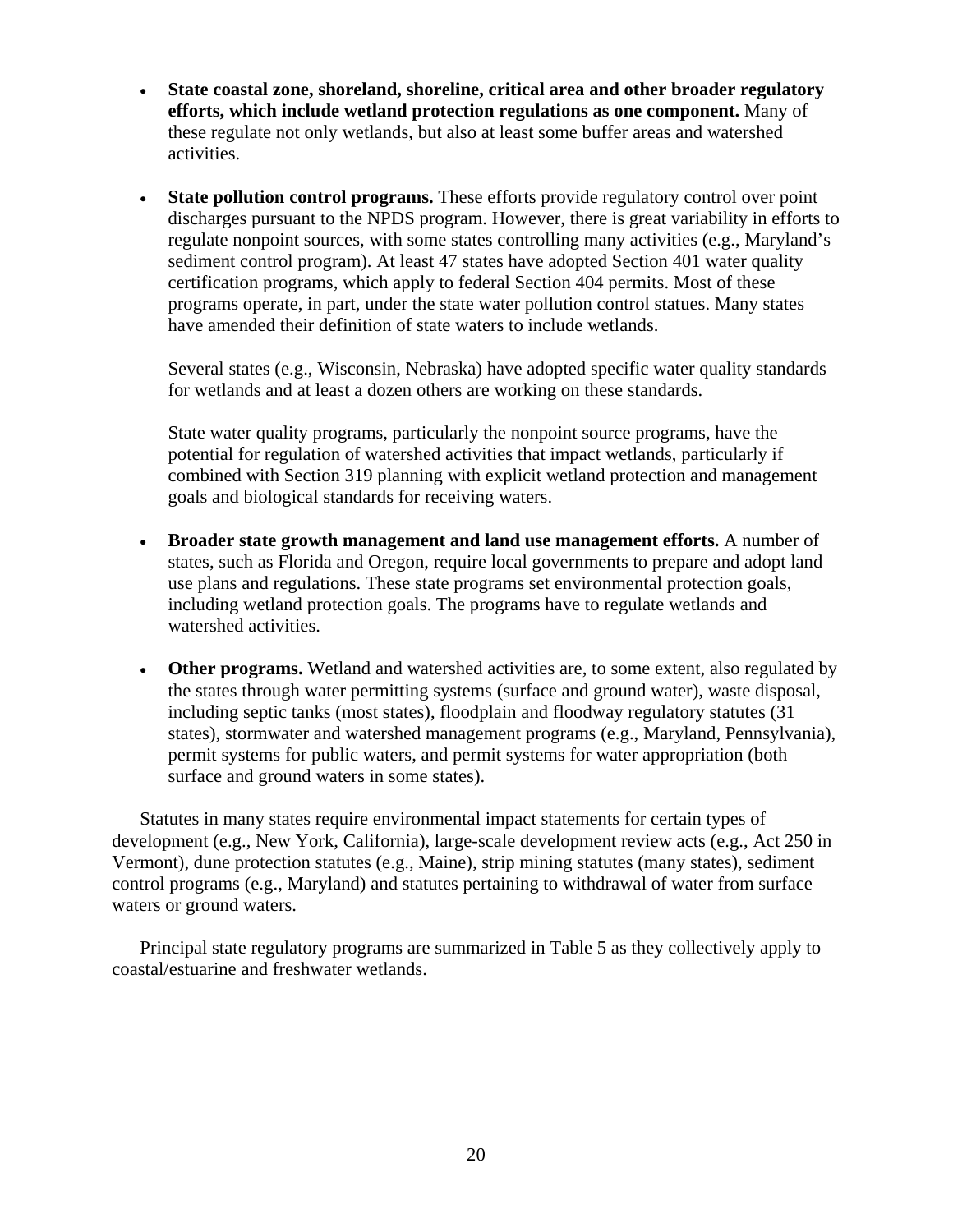# **Table 5 Summary of State Regulatory Programs As They Apply to Various Types of Wetlands**

**Coastal and Estuarine Wetlands.** All coastal (salt water, Great Lake) states have adopted some sort of a coastal wetland protection program pursuant to either an explicit state coastal wetland statute (e.g., Connecticut Maryland, New Jersey) or a broader "public waters" (e.g., Texas, Minnesota), coastal zone management (e.g, California), or shoreline zoning (e.g, Washington, Wisconsin, Michigan, Minnesota) statute. The geographical scope, form, and regulatory standards for these programs vary greatly, however. Most states also regulate fills in coastal waters (often below the tide line) through separate public water or public land statutes. Virtually all coastal states have also adopted Section 401 water quality certification programs. In addition, all coastal zones are participating in the Coastal Zone Management Program. Usually a portion of the federal monies supplied to states by the Coastal Zone Management Program has gone to local governments for preparing and adopting coastal zone management plans.

**Freshwater wetland regulatory programs.** Approximately half of the states have also adopted some sort of explicit protection for some or all freshwater wetlands through freshwater wetland protection acts (e.g., Wisconsin, Indiana, Massachusetts, Vermont, Maine, New York, Florida, Maryland, Rhode Island, Connecticut, New Hampshire, Illinois, Oregon, Virginia, Ohio), shoreland or shoreline zoning acts (Wisconsin, Minnesota, Michigan, Maine, Washington), or public water statutes (Wisconsin, Minnesota) which define public waters to include some or all wetlands. In addition, some states are attempting to partially protect wetlands through water quality legislation, including water quality standards for wetlands (Wisconsin, North Carolina, Nebraska, Texas), critical areas legislation (Maryland, Minnesota, Florida), comprehensive local planning legislation (Oregon, Florida (to some extent), California (to some extent)), floodplain management legislation (e.g., Maryland), scenic and wild river legislation (e.g., Michigan, New York), or riparian zone protection legislation (Wyoming). Most states have adopted a Section 401 water quality certification program, which provides some additional wetland protection. Despite all of these programs, protection of freshwater wetlands is highly varied due to wide variations in the scope and content of regulations.

States also influence and control wetland and watershed activities through several other types of programs:

• **State acquisition programs.** All states have adopted some sort of conservation, fisheries, or wildlife acquisition programs with wetland protection as one component. Only a few programs are directly aimed at wetlands, but wetlands are often acquired because of their fish and wildlife habitat value. Often states have several programs housed in different agencies or divisions, including a waterfowl program, a fisheries program, an endangered species (or heritage) program, and a parks and recreation program. In addition, state universities often acquire and manage selected lands. These programs often involve not only acquisition of selected lands, but also the active management of these lands over time. During the last decade, state acquisition of lands has dropped dramatically due to fiscal constraints, but some states, such as Florida and New York, have aggressive acquisition programs funded by bond issues.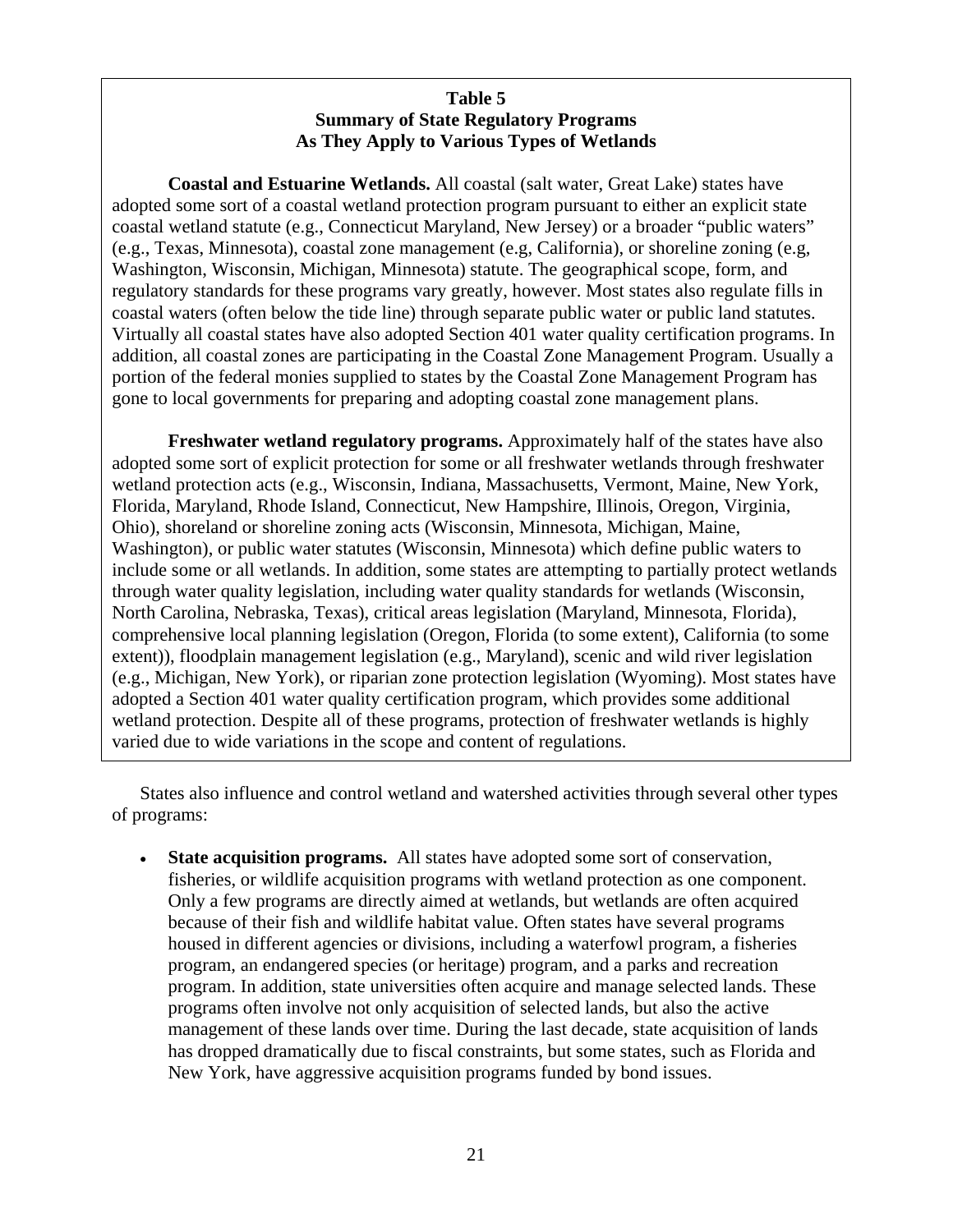- <span id="page-35-0"></span>• **State land management programs.** States often manage a variety of lands, which include parks, stream and lake beds, coastal beaches and foreshores, coastal underwater areas, recreation areas, wildlife refuges, reservoirs, and scientific study areas, which often contain substantial wetlands or control the water supply reserves to other areas. In addition, states manage developed lands in public ownership, including state-owned highways, dams, dikes, airports, universities, and other developed areas that contain wetlands.
- **State public work programs.** State public works programs to some extent overlap with state land management activities. Nevertheless, public works projects involve the active phase of selection, acquisition, and intensive development of selected lands for roads, highways, airports, pollution control, etc. Often these programs are carried out in conjunction with local governments and federal grant-in-aid agencies. These programs have considerable potential to damage or destroy wetlands and are only partially subject to regulation. Conversely, they offer wetland protection and/or mitigation opportunities if properly coordinated.
- **State real estate tax incentive programs.** Most states now provide real estate tax incentives for farmland, forests, and other open space, including wetlands. In general, landowners must formally enroll in these programs to gain tax advantages. These programs offer protection opportunities and may strengthen regulations.

All of these programs offer wetland protection opportunities if the appropriate goals are adopted. Conversely, these programs may destroy wetlands if they lack wetland protection goals and are not properly coordinated.

# **LOCAL GOVERNMENT PROGRAMS**

Although precise figures are not available, it is estimated that approximately 5,000 to 6,000 communities have adopted specific wetland protection ordinances. This is not only because of the growing interest in wetland protection at the local level, but also because many of the state acts pursuant to which state wetland regulations have been adopted require or encourage local adoption of regulations. For example, the shoreland zoning acts of Wisconsin, Minnesota, Michigan, Washington and Maine establish a state-standard setting for local regulation of shoreland areas. Wetland protection is one component. Similarly, coastal zone management acts in Alaska and California place primary regulatory implementation at the local level. The Virginia state coastal wetland act and the freshwater wetland acts of Maine, Connecticut, Florida, Maryland and Maryland also place primary regulatory implementation authority at the local level.

In addition to these communities with wetland protection regulations, many thousands of other communities have adopted floodplain regulations (a total of 18,300) or broader zoning, subdivision control, building code, or special codes (e.g., grading regulations, tree-cutting regulations, erosion controls) which have the potential for controlling the types and densities of watershed uses. Chapter 3 will describe in greater depth some of the local land use planning, advanced identification, and water planning programs that have the potential for wetland and watershed protection and management.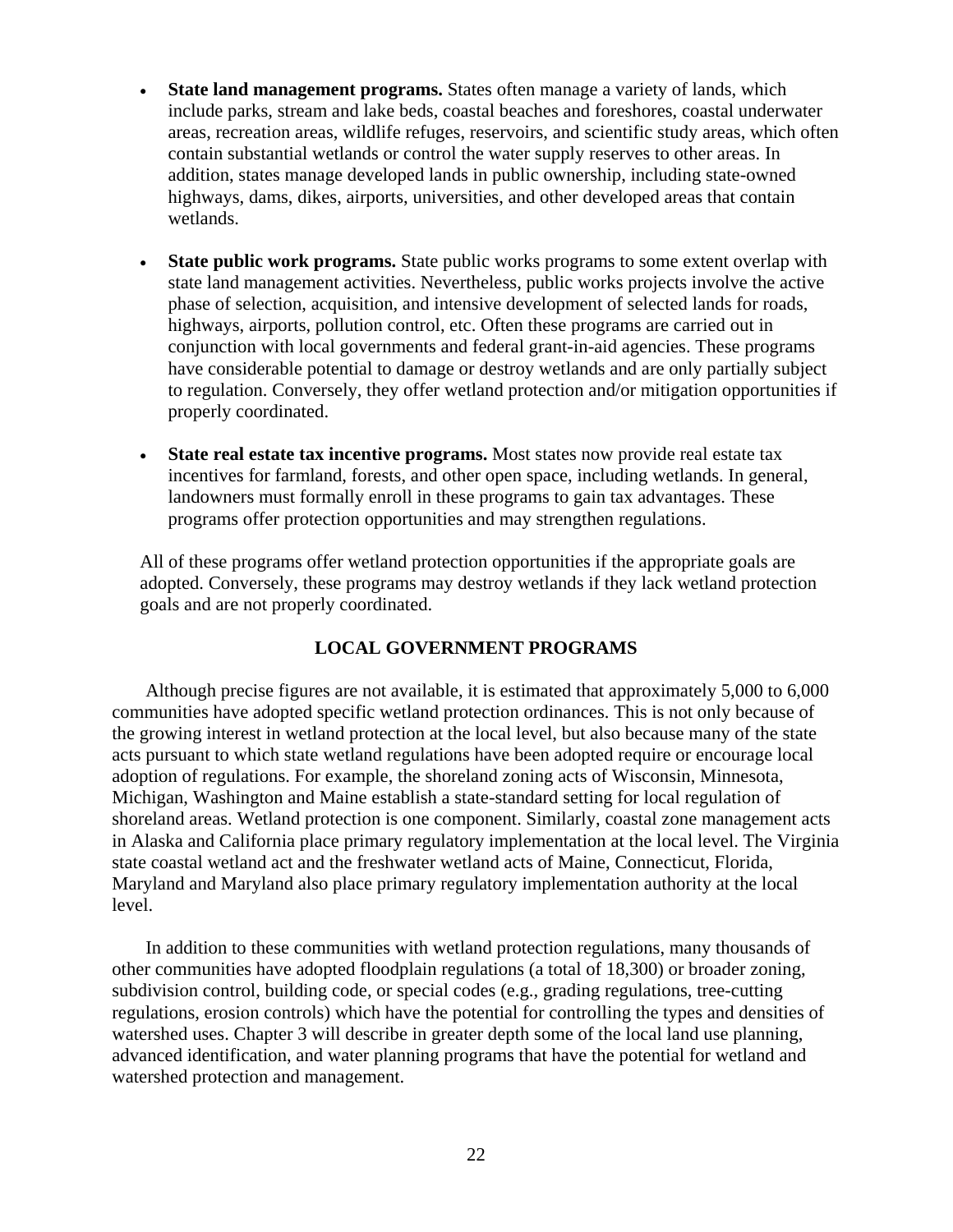Local wetland regulations can reinforce and fill the gaps in state and federal regulations even if they do not replace state and federal regulations. However, the potential role of local governments in achieving no net loss and net gain is far greater than simply acting as explicit wetland regulators. Most aspects of land use and some aspects of water use, such as stormwater management, are firmly in the hands of local governments which exercise by far the most extensive powers of any unit of government over land uses and which carry out the largest number of public works (see Table 6). Most local governments have adopted land use plans and zoning and subdivision controls.

Local governments are key to watershed planning and multi-objective programs, such as greenways along rivers to protect water quality, wetlands, recreational opportunities, etc. They are also key to protecting and restoring smaller wetland areas and maintaining wetland buffers, water supplies, and water quality.

At the present time, the Section 404 only incidentally involves local governments. No role is provided for local governments in wetland regulation, protection, or management addressed anywhere else in the Water Pollution Control Amendments or the Clean Water Act.

## **FILLING THE GAPS IN REGULATORY EFFORTS THROUGH NONREGULATORY PROGRAMS**

It has been suggested that gaps in regulatory programs including the gaps created by SWANCC for isolated wetlands may be filled by various nonregulatory programs including restoration and creation efforts such as the Swampbuster and Wetland Reserve Programs. These programs are, in the absence of federal, state, and local regulations, playing a critical important role in reducing drainage and filling of wetlands by certain types of agricultural activities in the Prairie Pothole region and other agricultural areas. But, these programs do not apply to nonagricultural activities such as shopping malls, landfills, bridges, private residences and a host of other activities. These incentive programs often involve limited term licenses and easements for agricultural lands which will expire, leaving the wetlands vulnerable again.

There are other problems as well. Restoration programs may, on a regional basis, help restore wetland acreage and, to some extent, wetland functions when viewed from a national perspective. But restoring wetland functions such as flood storage or pollution control at one point in a watershed does not remedy the threats to property, water quality, water supply and other functions created by wetland destruction in another area. For example, restoration of wetlands in the Adirondacks or western New York may create a net gain for the state as a whole but will be of little help to the New York City water supply if wetlands are destroyed in the Catskill watershed. Restoration of wetlands in one location will not address the legal problems created by the destruction of wetland and consequential flooding of landowners in another location. See, e.g., **Hendrickson v. Wagners, Inc**. 598 N.W.2d 507 (S.D., 1999) (Injunction granted by the court to require landowner who drained wetlands with resulting flooding of servient estate to fill in drainage ditches.); **Boren v. City of Olympia**, 112 Wash. App. 359, 53 P.3d 1020 (Wash. 2002) (City was possibly negligent for increasing discharge of water to a wetland which damaged a landowner.); **Snohomish County v. Pos**tema, 978 P.2d 1101 (Wash. 1998) Lower landowner had potential trespass action against upper landowner who cleared and drained wetland.); **Lang et al v. Wonnenberg e**t al, 455 N.W.2d 832 (N.D., 1990) (Court upheld award of damages when one landowner drained a wetland resulting in periodic flooding of neighboring property.)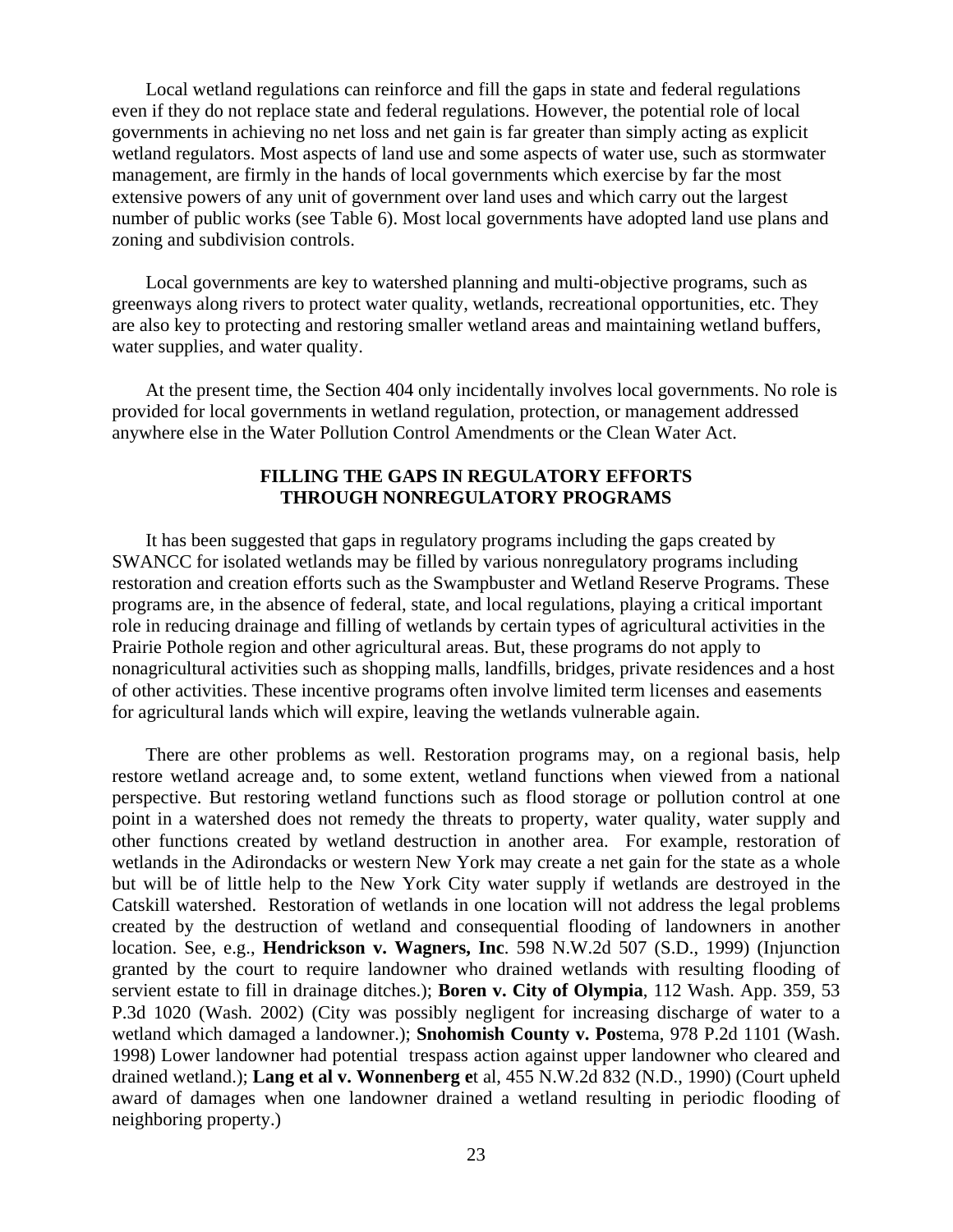# **SUMMARY**

Each level of government possesses an array of tools for providing wetland protection and restoration; each level has strengths and weaknesses. A combination of federal, state, tribal and local roles is needed to build upon the strengths and address the weaknesses of each level of government (including gaps in coverage), and to provide more comprehensive protection and restoration. Both regulatory and nonregulatory programs are needed at all levels of government to protect and restore wetlands.

## **Table 6 Selected Local Government Programs Relevant to Wetland and Watershed Regulation/Management**

**Planning and Regulatory:** may help protect wetlands if properly carried out; will destroy wetlands if not:

- Comprehensive and use plan: usually contains an open space element and may specifically address wetland and floodplain areas.
- Zoning: Many communities have adopted special wetland protection districts or overlays. These often contain density controls, setbacks from waters, and transferable development rights for wetland areas.
- Subdivision control: often contain cluster provisions, dedication requirements for park and open space, and stormwater detention requirements.
- Sanitary codes: usually prohibit septic tanks in high groundwater areas.
- Floodplain regulations: usually prohibit fills or other alternations in floodways (preferably defined with a zero rise standard) or broader floodplains; prohibition of fills in wetlands and other flood storage areas.
- Sediment and erosion control, grading ordinances: often contain buffer and revegetation requirements for development near wetlands.
- Tree-cutting and other vegetation removal ordinances: some prohibit or limit vegetation removal in or near wetlands; require restoration.
- Environmental impact statement requirements: prepared for certain types of projects.

**Acquisition:** (may help protect wetlands if properly carried out)

• Acquisition programs for parks, recreation areas, greenways, scientific areas, general open space, and public works projects.

**Public works projects:** (may threaten wetlands or help protect wetlands, depending upon the circumstances and how projects are carried out). These include sewer, water supply, solid waste disposal, highways, airports, dikes, levees, chanelization projects, stormwater detention, pipelines, erosion control (bank stabilization), schools, municipal offices, mosquito control, and marinas.

**Public land management:** (may help protect wetlands if designed to do so)

• (This may overlap with acquisition and public works projects but involve the long-term operation and maintenance.) Parks, greenways, sewers, water supply reservoirs, road corridors, dikes, levees, stormwater facilities, forest lands and other open land.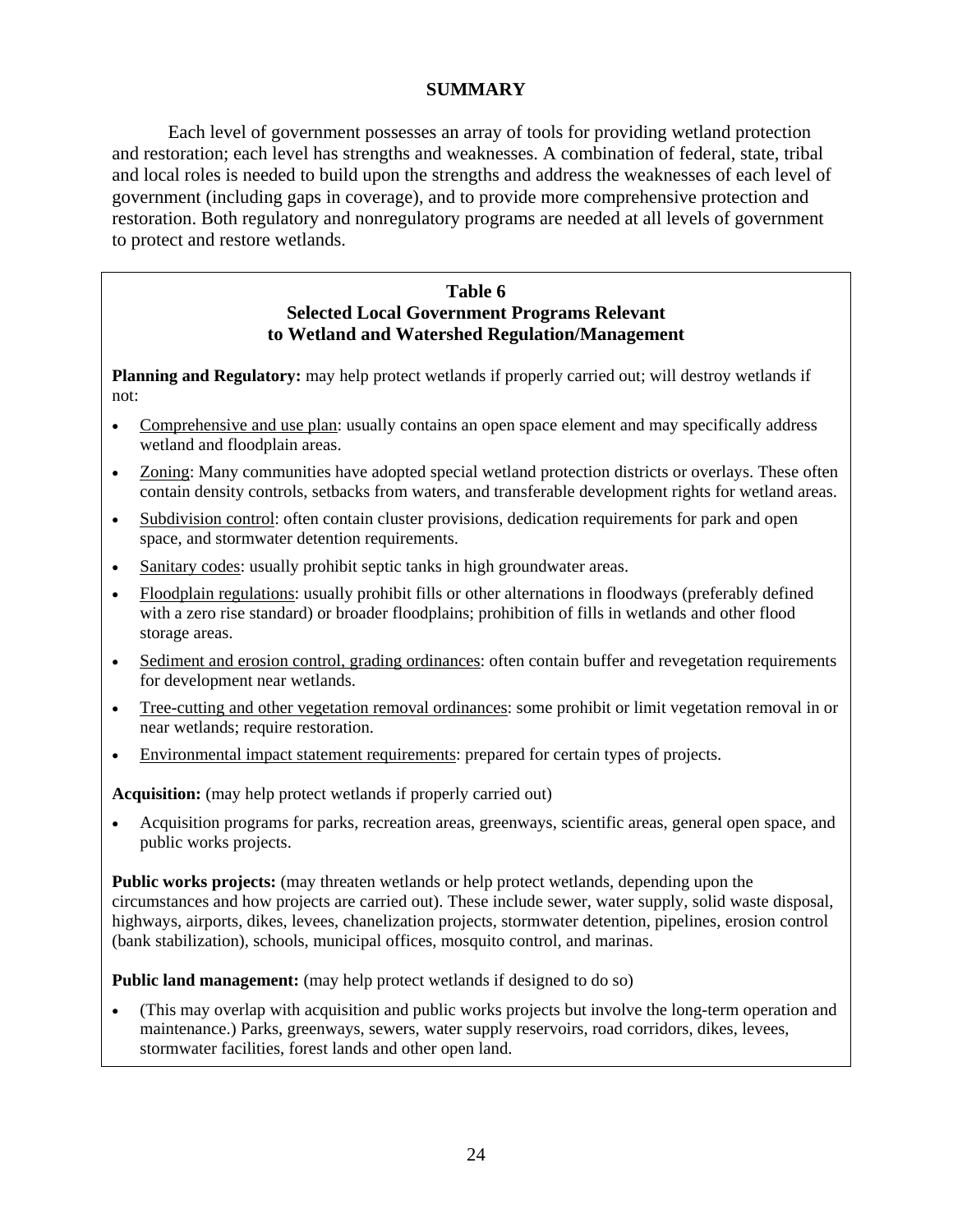# **Chapter Three CASE-BY-CASE PERMITTING VERSUS BROADER LANDSCAPE/WATERSHED LEVEL INVENTORY/PLANNING APPROACHES**

*"Many wetlands functions and values derive from the location of wetlands in the watershed and the relationship of wetlands to other land and waters. Management policies must be tailored to local hydrologic and ecological conditions."* 

– National Governor's Association, Wetland Policy, February, 1992

Regulatory approaches are subject to important limitations if they only focus on individual wetlands without considering the relationship of wetlands to one another and other water bodies, without considering existing and anticipated land uses, and without having some way of predicting and controlling watershed land and water uses. Chapter Three examines both case-bycase permitting and broader information gathering, planning and implementation approaches.

### **CASE-BY-CASE PERMITTING APPROACHES**

To date, the Section 404 program has been implemented almost entirely through a case-bycase approach at every phase of permitting – delineation, permit analysis, notice and hearing, mitigation, monitoring and tracking, and enforcement. Most state, tribal and local wetland programs also operate primarily with a case-by-case approach. Section 404 has no regulatory maps, but many states, tribes and local governments have adopted their own. Wetland delineation is carried out on a case-by-case basis at all levels of government. Except for advanced identification plans for a few areas, there are no regional assessments of wetland functions or values. Once a permit is submitted to the Corps or a state/tribe/local government, regulatory personnel evaluate the permit after site-specific fact-finding. And, there is no advanced watershed planning (except to a limited extent where advanced identification or special area management projects are carried out). See Kusler, Wetlands and Watershed Management: A Guidebook for Local Governments. ASWM. 2003.

With the federal case-by-case permitting approach, only the areas identified as "wetland" are regulated. There are no buffer zones or broader watershed controls. Only existing conditions are typically reflected in the permit-processing analysis. No data generally exists to relate assessment of wetland functions and value to short-term and long-term regional hydrologic regimes or land use plans. In contrast, many state and local wetland regulatory programs regulate not only the wetlands, but also 25 –150-foot buffer areas.

It is understandable; therefore, that use of a case-by-case approach alone only partially protects many wetlands. It also provides landowners with limited up-front certainty.

In contrast, many local wetland regulations have been developed as part of broader zoning and planning efforts on a community-wide basis. A variety of zoning, septic tank, grading, filling, subdivision control, building code, and other regulations are often simultaneously applied to proposed wetland alterations. This does not mean, however, that local wetland protection is necessarily superior, only that a broader range of factors are typically regulated and that the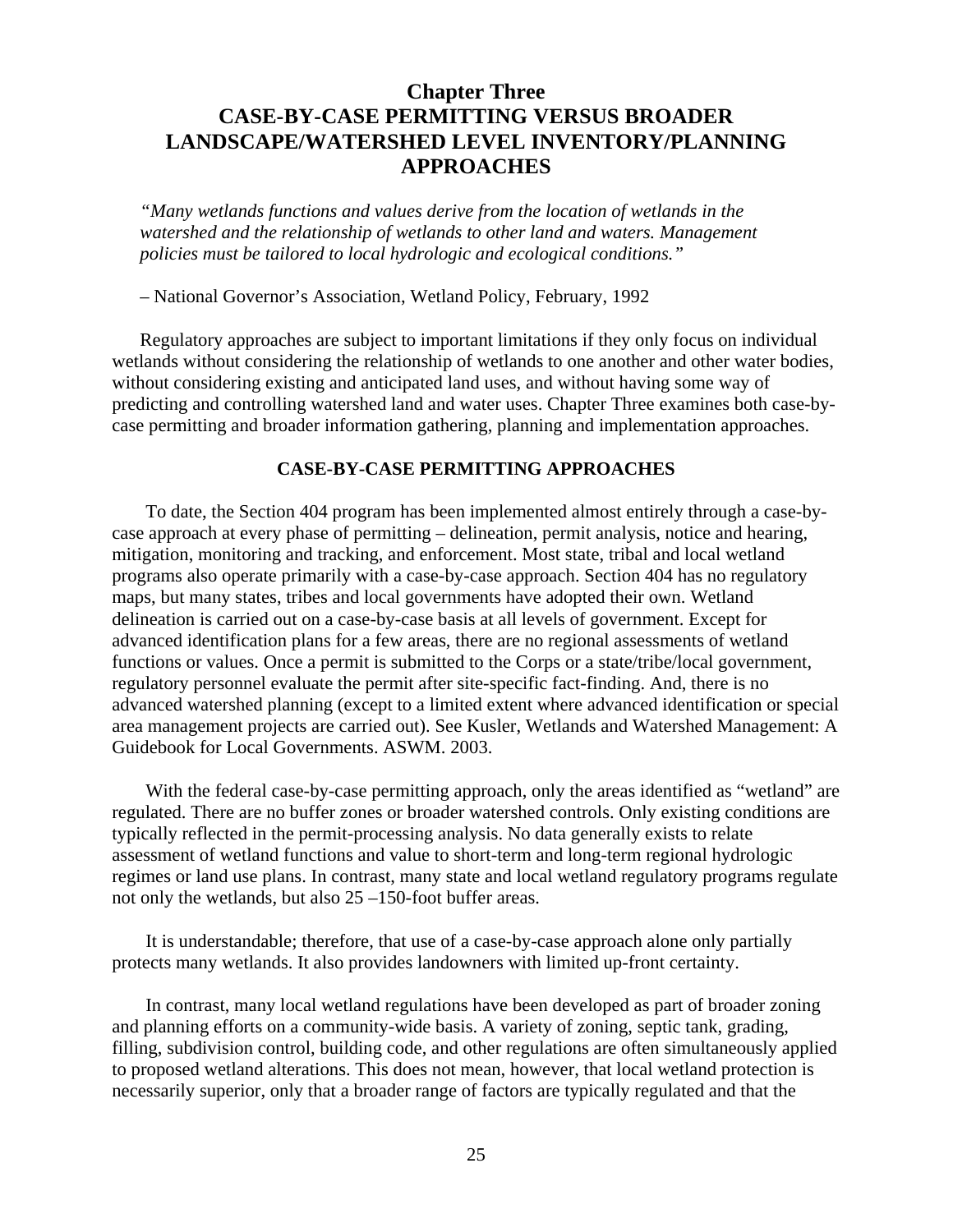statutory powers and procedures exist for considering and regulating wetlands in a broader context.

#### **Advantages of Case-by-Case Permitting Approaches**

The goal of this chapter is not to attack the case-by-case approach, which has a number of important advantages. It is difficult to see how a case-by-case approach can ever be completely abandoned due to the high costs of site-specific information gathering needed for permit evaluation and the changes occurring in wetlands. But, a number of up-front mapping and planning approaches are also available to be used in combination with some measure of case-bycase permitting, to capitalize on its strengths and reduce its weaknesses.

As discussed in Chapter One, the Section 404 case-by-case permitting approach to wetlands applied by the Corps in the mid-1970s was, in fact, an extension of the case-by-case approach that had been developed by the Corps for implementation of Section 10 Rivers and Harbor's Act. Such an approach had worked quite well for fills and structures in traditionally navigable waters, where the primary concern was obstruction of navigation.

Utilization of a case-by-case approach was dictated by other factors as well. The Corps' regulatory powers in the 1972 Water Pollution Control Amendments were limited to navigable waters and did not include buffers or land uses. Federal regulation of water or land uses was highly controversial in 1972 and continues to be controversial today. A case-by-case approach that focuses only on the immediate wetland area has the advantage of minimizing the direct federal regulatory role. Other important factors include:

(1) A case-by-case approach permits highly focused data-gathering, including delineation and analysis of individual site-specific conditions, as individual permit applications are submitted. Such a focused approach is cost-effective in many circumstances and perhaps the only approach that can be used for very detailed site analysis, given the high cost of evaluating wetland functions, values and other features on a regional or statewide basis. Advanced evaluation of these features for all wetlands in a jurisdiction is extremely expensive and would often be of limited value in areas with little or no development pressure.

(2) A case-by-case approach allows up-to-date analyses of wetland boundaries, functions, and values. This is extremely important in situations where hydrologic regimes are rapidly changing.

(3) A case-by-case approach combined with broad, discretionary standards allows the consideration of a broad range of factors in the permitting and tailoring of wetland regulations to special factual situations (albeit the policies are not known up-front).

(4) A case-by-case approach, which emphasizes avoidance and mitigation, but does not prohibit all economic use of lands helps avoid the "taking" issue.

Despite these advantages, the case-by-case approach also has a number of limitations from both resource protection and landowner perspectives, which have already been briefly discussed. These disadvantages have given rise to many of the complaints with Section 404 regulations, and similar state and local regulations.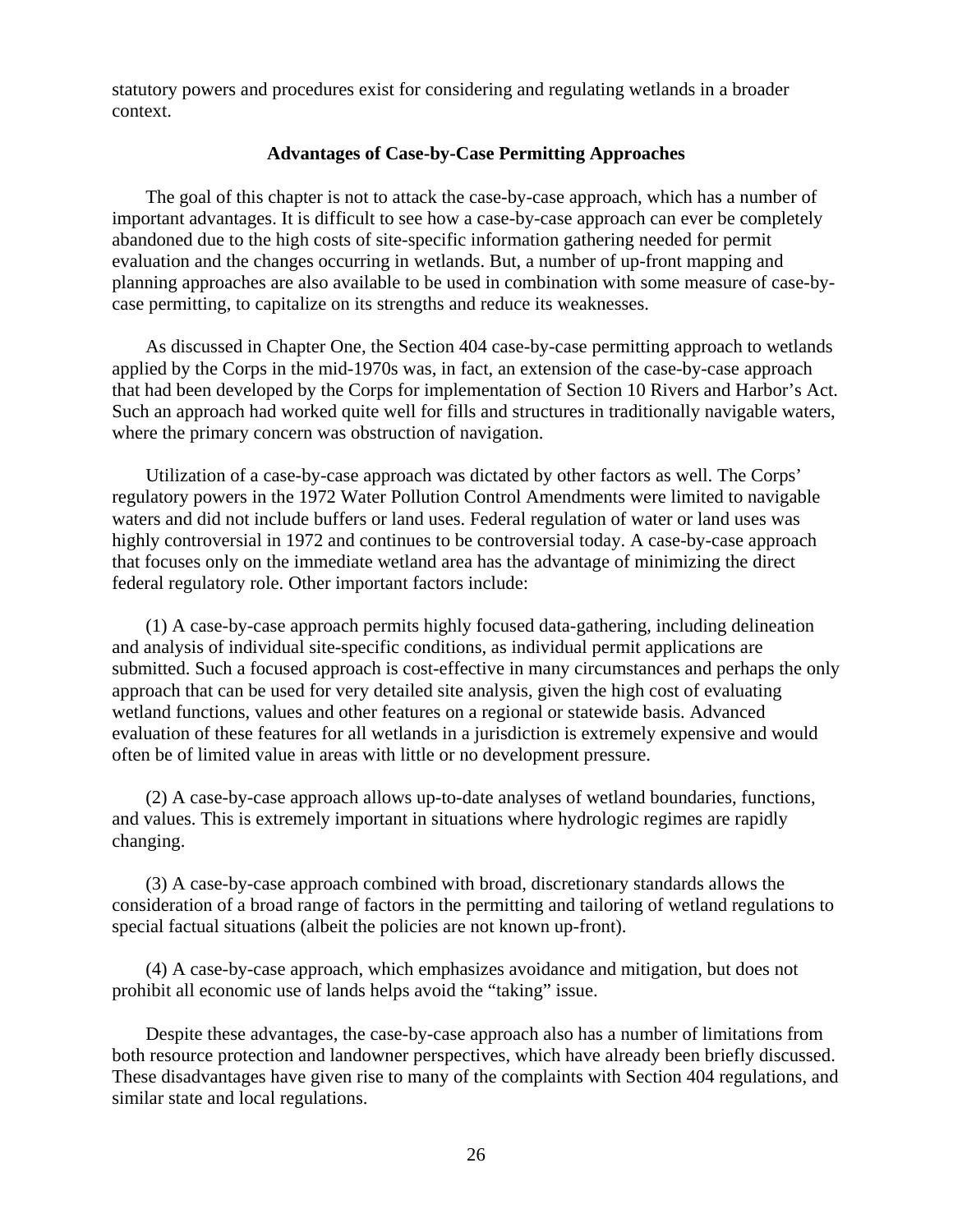(1) Such an approach provides little advance guidance to landowners with regard to the acceptability or unacceptability of particular activities at particular sites or the sorts of conditions that may be attached to development permits.

(2) Such an approach does not adequately tailor wetland policies to the overall hydrologic, ecological, and land use context since there is usually limited off-site data-gathering, little "broader context analysis." (See discussion below)

(3) Such an approach does not address cumulative impacts or necessarily protect water supply, hydroperiod, etc., which depend upon watershed uses.

(4) Such an approach does not anticipate future watershed conditions. Such conditions determine future hydrologic regimes and future wetland functions and values.

(5) Such an approach may result in arbitrary and discriminatory permitting since discretionary guidelines and policies are often variously interpreted by different Corps offices and individual regulators.

(6) Such an approach does not monitor or address wetland losses due to activities not regulated under Section 404 such as draining or illegal activities.

(7) Such an approach is, to a greater or lesser extent, incompatible with the use of sophisticated wetland regulatory and management approaches, such as mitigation banks and multiobjective river corridor management.

It should be noted that some of the problems with case-by-case approaches were not readily apparent in the early 1970s when both the Section 404 program and most state wetland programs were adopted. A great deal has been learned about wetland science and the management and restoration of wetlands and related ecosystems since then.

#### **MORE COMPREHENSIVE APPROACHES**

It is easier to criticize the case-by-case approaches than to come up with practical substitutes that may be carried out with the present limitations on the scope of regulatory powers (federal regulatory powers confined only to wetlands) and limitations upon staffing and budgets. A variety of more comprehensive information gathering and planning approaches that consider factors outside as well as within wetlands have been implemented in specific contexts. However, it is to be noted that the most successful efforts have, with little exception, involved a combination of case-by-case and broader approaches, rather than one or the other.

Landowners want certainty with regard to location of wetland boundaries, what uses are and are not permitted in particular areas, and what conditions will be attached to permits. Up-front certainty is needed for private planning of particular activities, buying and selling land (potential uses affect price), and negotiating mortgages and other financial help. Up-front policies can also promote even-handed treatment of landowners in similar circumstances and reduce arbitrary decision-making.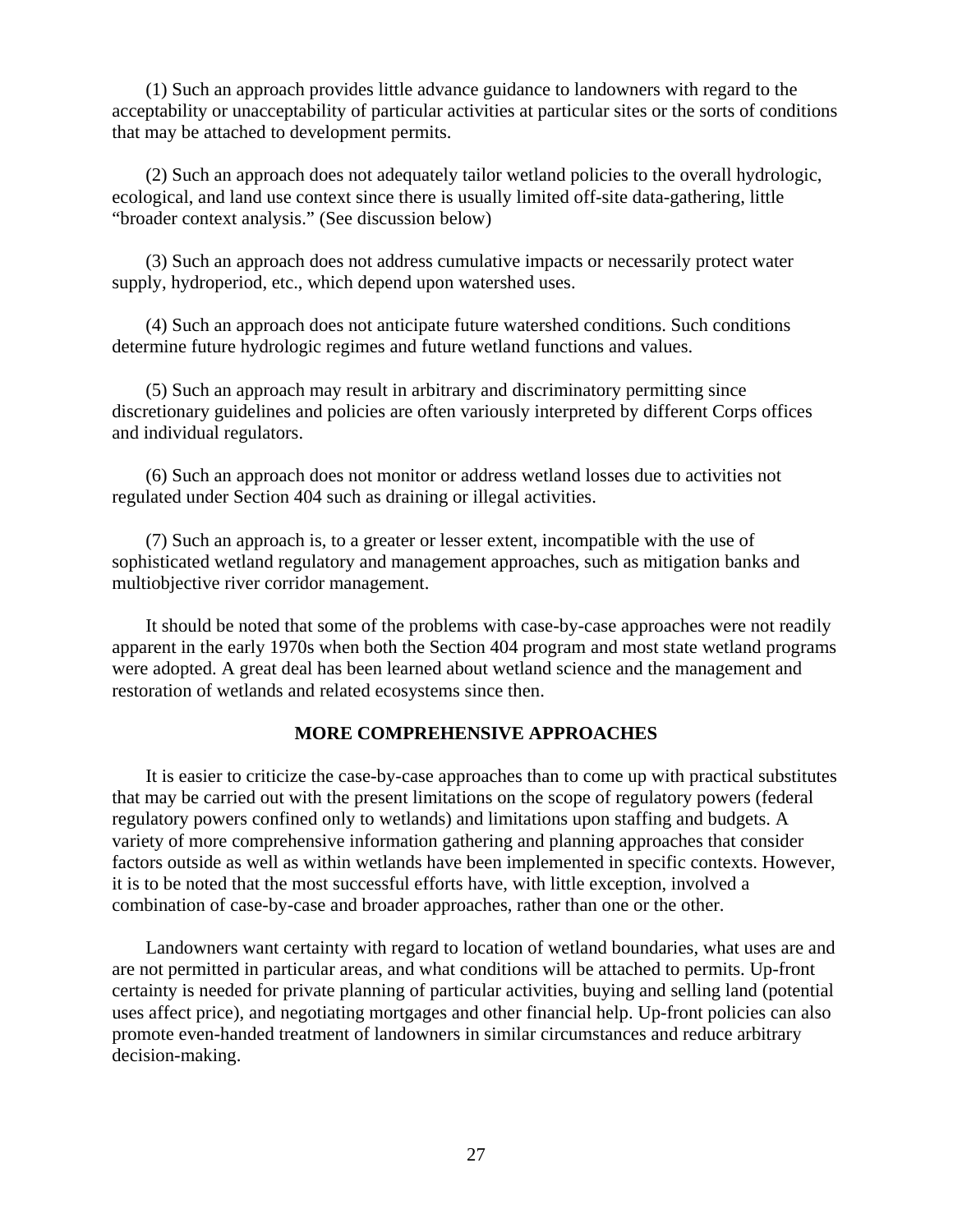Although certainty is attractive to landowners, it also has a downside to landowners – reduced flexibility. Landowners often want certainty but oppose certainty that restricts flexibility. In addition, it is very difficult to provide long-term certainty in wetland policies because functions and values change over time.

Upfront, comprehensive inventory and mapping approaches may be grouped under three general headings:

- Mapping, GIS and other information gathering and analysis
- Regulatory classification for wetlands
- Advanced planning

## **MAPPING, GIS, AND OTHER INFORMATION GATHERING AND ANALYSIS**

One approach for increasing certainty for landowners while simultaneously facilitating permitting is upfront mapping and other information gathering and analysis, and the storage and dissemination of such information through maps, GIS systems, the Internet and other techniques to the regulated community. This information need not be incorporated into formal plans or regulations nor need it be developed specifically for wetlands in order to be useful to landowners and regulatory agencies. But, it must be available to them.

Compare, for example, a landowner seeking a permit from an agency with upfront data and a landowner seeking a permit in a community with a broad range of wetland, flood, soils, endangered species and other maps available in GIS on the Internet. The landowner in the community with no or little data will not know whether he is within a regulated wetland. The landowner and the regulatory agency must also start from scratch in determining the impact of the proposed activity and the adequacy of impact reduction and compensation measures.

In contrast, a landowner seeking a permit from a community with considerable upfront data may use the wetland maps to determine, overall, whether a permit is required, even if more detailed delineation of boundaries is necessary. Maps and other data may provide a great deal of additional information which may help the landowner and the regulatory agency determine, early on, whether a permit may or may not be issued and the mitigation/compensation needs. Useful information now available in some communities and states includes:

- Flood and hazard maps
- Endangered species maps
- Public ownership maps (if public waters are involved)
- Soil suitability for onsite waste disposal (soils maps)
- Existing use maps
- Zoning zoning maps
- Relationship of the site to source water (source water inventories)
- Relationship of the site to parks (public land ownership maps)
- Relative scarcity of the wetland type in the area (wetland maps)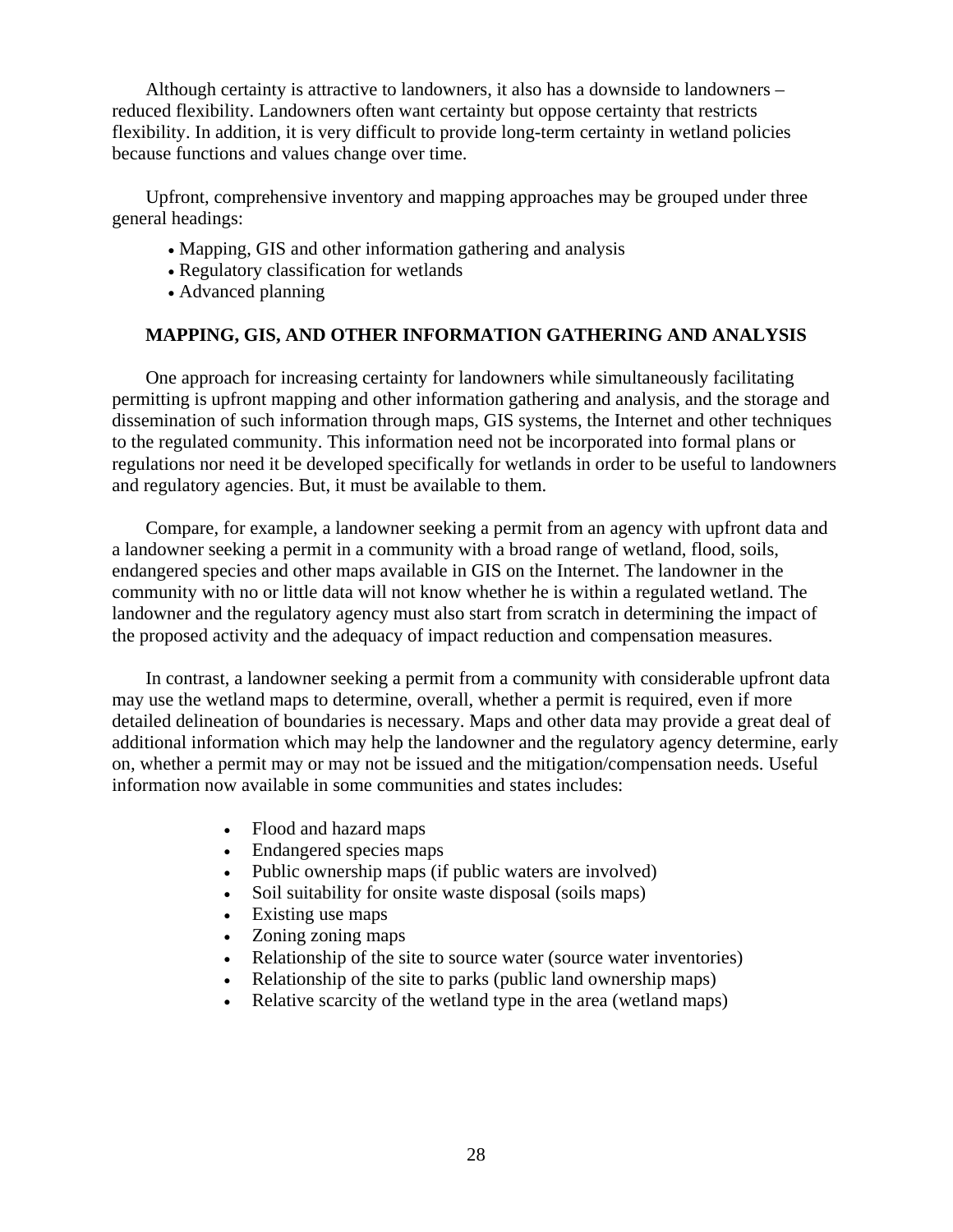### **CLASSIFICATION OF WETLANDS**

A variety of proposals have been made at all levels of government to classify wetlands for regulatory purposes. The principal goal of these proposals is up-front certainty and the tailoring of regulatory standards to regulatory goals. Unfortunately, most of the proposals for classification put forth to date have been incomplete in the factors considered, which has led to over or under regulation.

There is little argument that wetlands vary in terms of hydrologic regime, size, depth, vegetation, animal species, rarity within a region and many other characteristics. There is also little argument that wetland functions, values and natural hazards also vary depending not only upon the characteristics of a specific wetland but its relationship to other wetlands, hydrologic regieme, and users.

At the federal level, the best-known regulatory classification proposal is the one contained in HR 1330, which was introduced in 1991 by Congressmen Hayes and Ridge and reintroduced in 1993. This bill proposes a very simple classification system of Class A, B, and C wetlands. Wetlands are to be first delineated based on the simultaneous existence of all three parameters (hydrology, vegetation, and soils). They are then to be classified once and for all, ostensibly, on functions and values. However, a broad set of economic and other planning factors that reflect value judgments are also set forth in the bill.

This classification scheme and most other regulatory classification schemes aim for simplicity in terms of the categories of wetlands and the factors considered in categorizing the wetlands. This simplification may result in highly misleading groupings.

Superficially, proposals to classify wetlands based on function and value seem sensible and perhaps not too difficult to carry out, until one begins to consider the dynamic nature of wetlands, their interdependence with watershed and human activities, and the high cost of attempting to assess up-front all functions and values. It is very difficult, if not impossible, to define function and value once and for all because of changing hydrologic regimes and changing land uses in watersheds. Determination of wetland functions and values is extremely expensive, even on a case-by-case basis, for a relatively small number of wetlands and prohibitively expensive on a statewide or nationwide basis.

Grouping of wetlands for determination of development potential based on natural resource functions alone is misleading since development potential often depends not only on natural resource values, but also on natural hazards (flooding, erosion) and overall community context. A wetland with few natural functions may, nonetheless, lie in a river floodway or coastal high hazard area. Development may be subject to severe hazards and may increase hazards on other lands.

Grouping or classifying by natural resource characteristics alone can be useful for a variety of scientific purposes, but it also cannot, by itself, indicated the public interest in various activities or the development potential of various sites. Any attempt to group wetlands by their natural resource characteristics and their values must begin to reflect social and economic factors, which determine "value." Such factors are often difficult to establish and quickly change. For example, the value of a wetland providing flood storage might change dramatically in a single year if flood-prone development were located downstream from the wetland.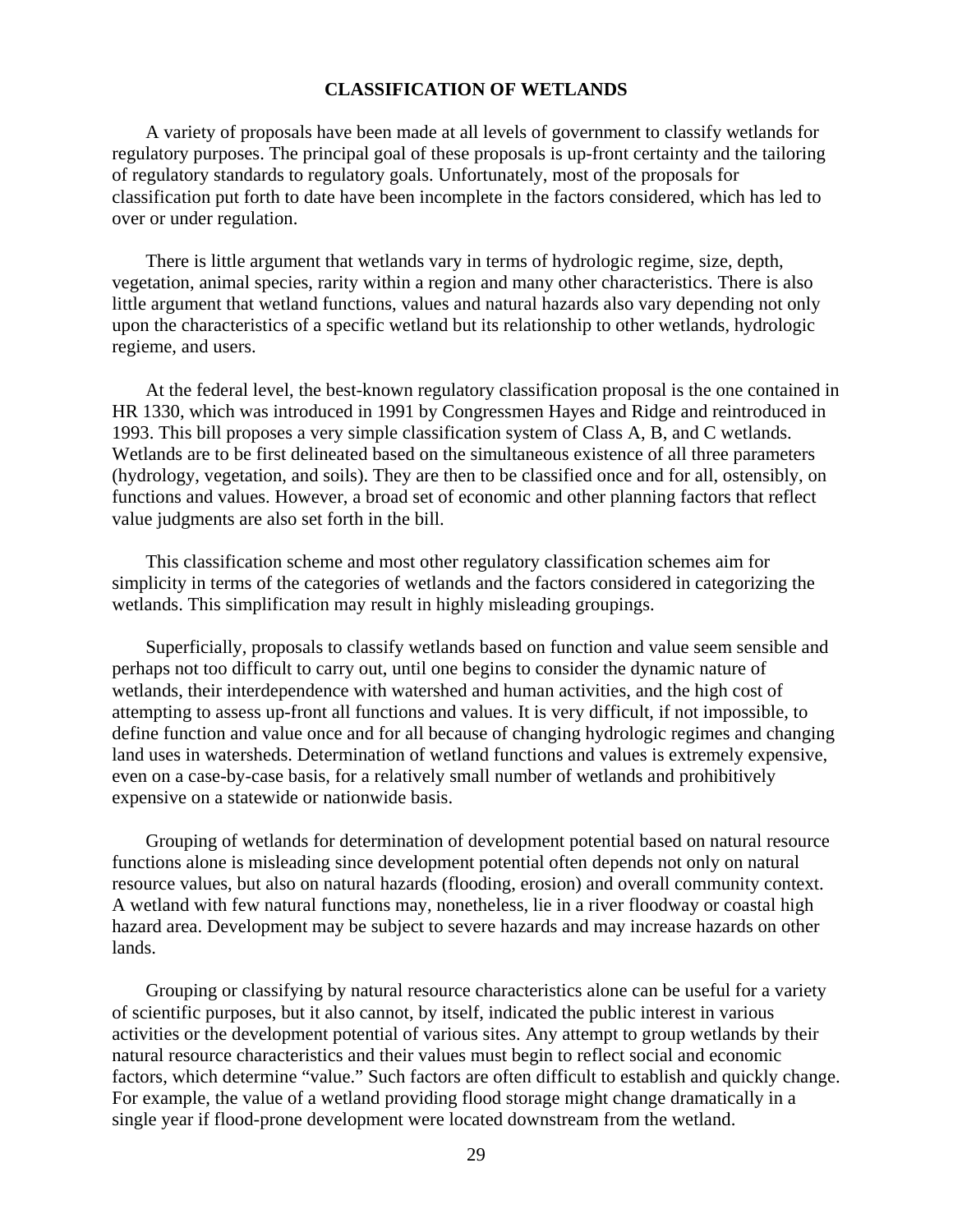But, there are other problems as well. Value depends on context and this can only be determined through broader data-gathering and planning efforts. The classification scheme set forth in the Hayes/Ridge Bill attempts to do the impossible – provide a planning analysis without undertaking broader data-gathering and goal-setting; it would attempt to determine wetland functions and values without considering the relationship of wetlands to one another or to longterm water supply; it fails to recognize that the appropriateness of particular activities in wetlands depends not only on functions and values, but also on natural hazards.

This does not mean that some useful classification of wetlands for regulatory purposes might not be possible. The FWS is experimenting with a combination of the HGM categories and National Wetland Inventory maps to indicate overall functions and values. Several states now use some type of presumptive regulatory classification scheme in their wetland regulation efforts to establish functions and values. The classifications are based upon highly generalized characteristics of wetlands, not detailed data-gathering, and the resulting classifications are not viewed as a final word. There are no throw away categories of wetlands as considered by HR 1330. These classification approaches provide some increased certainty to landowners and regulatory agencies, but are not a substitute for case-by-case analysis.

More detailed regulatory classification has been carried out by some local governments, such as Eugene, Oregon, as part of comprehensive water and land use planning efforts. Detailed data-gathering and resource assessment precede the classification. Future and existing watershed conditions are projected. A no net loss goal is incorporated into the planning process.

## **LANDSCAPE OR WATERSHED LEVEL PLANNING**

A more satisfactory approach than regulatory classification for providing up-front certainty, tailoring regulations to particular situations, and reflecting and (in some instances) controlling broader context, is advanced planning of wetlands in a watershed, ecosystem, or governmental unit context. Such planning efforts may include:

**1. Local land use planning, with the inclusion of wetland provisions.** Tens of thousands of local governments have prepared and adopted land use plans for some or all of the lands within their geographical boundaries over the last four decades. Some states (e.g., Oregon, California, Florida) mandate local governments to prepare plans. In general, these plans are based on surveys of existing land uses and natural resource characteristics. They reflect population characteristics, needs and other local conditions. These plans deal not only with existing conditions, but also establish goals for infrastructure development and various land use activities throughout a community, including the types and densities of uses.

In general, local land use plans are prepared by professional planners working under the supervision of a local planning board. Even if adopted, these plans usually have no regulatory force unless implemented through supplementary zoning, subdivision control, building code, and other regulatory efforts. Usually zoning and other regulations do not rigidly follow the comprehensive plan.

Local zoning regulations are typically implemented by a zoning administrator who makes field visits to any major development. Other local staff, such as building inspectors and members of the planning and/or engineering staff (if a subdivision is involved), typically also visit building sites.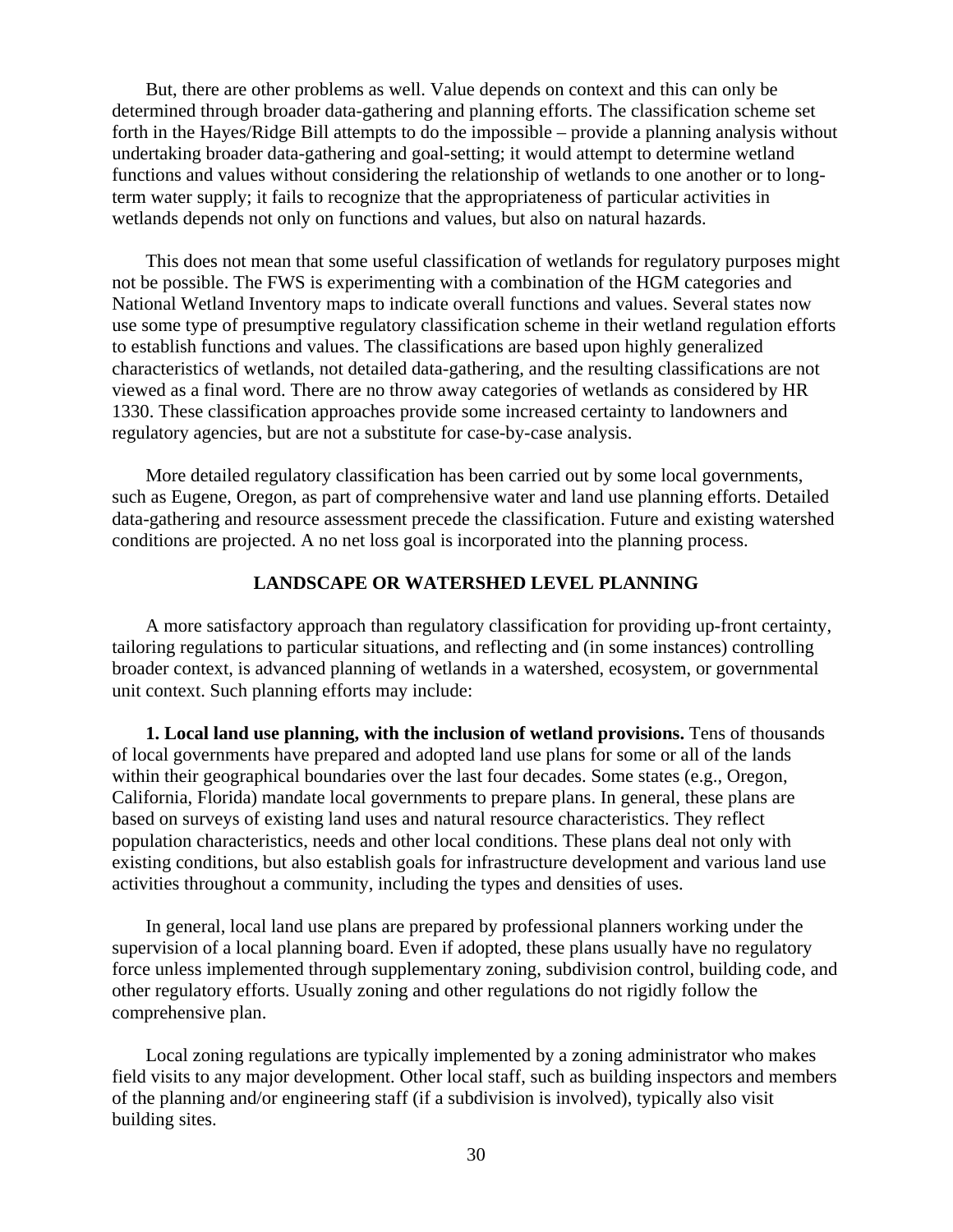Most older, local land use plans did not identify wetlands and did not have any water assessment or planning component. Wetlands may have, instead, been designated for industrial, residential, farming, or other use. These plans are, of course, of limited value in protecting or restoring wetlands.

Since  $1970, 5,000 - 6,000$  local communities have mapped and set policies for wetland areas as part of planning processes due, in part, to the adoption of state shoreland, shoreline, coastal zone, or other statutes that mandated adoption of such regulations. Many of these plans designate wetlands as conservancy zones. In addition, over 18,300 communities have adopted floodplain maps and regulations. Some of these regulations also contain wetland protection standards.

Many communities are now undertaking detailed water planning as either part of broader comprehensive planning efforts, or as independent planning efforts (see discussion below). Local land use planning efforts that identify wetlands and reflect the broader water regime, have important potential for regulating wetland areas (even if wetland protection is not now a major goal): they involve advance data gathering and mapping; they set forth relatively detailed policies for particular areas; they can regulate not only wetlands, but also adjacent buffers and land uses throughout a community.

**2. Advance wetland identification efforts.** Section 404(c) of the Water Pollution Control Amendments of 1972 authorizes the Administrator of the Environmental Protection Agency to designate sites that are unsuitable for disposal sites (Section 404 permits), where the Administrator determines "after notice and opportunity for public hearings, that the discharge of such materials into such area will have an unacceptable adverse effect on municipal water supplies, shellfish beds, and fishery areas (including spawning and breeding areas), wildlife, or recreational areas." In accordance with this authority, the EPA has initiated at least forty "advanced identification" efforts. The EPA has also provided funding to local governments to help identify such areas.

Advanced identification efforts vary, yet all apparently involve the mapping of wetlands. Many use some measure of classification. However, it appears that few relate wetlands to broader hydrologic regimes. Advanced identification efforts have the potential for becoming a more useful tool if linked to a water-related planning and plan implementation process. The EPA could and should adopt regulations, establishing specifications for such a process.

**3. Various water and related land planning efforts.** A relatively large number of state and local governments have also undertaken water or water-related planning efforts in the last decade. These efforts vary and include:

- point and nonpoint source pollution planning (e.g., Section 319, 208 planning)
- stormwater and floodplain management planning
- water supply planning
- coastal and estuarine management planning
- river corridor and greenway planning (e.g., scenic, wild, recreation rivers, special river corridors such as the Saco in Maine)
- shoreline planning (lakeshore, floodplains in Wisconsin, Minnesota, Washington)
- wetlands and watershed plans (e.g., West Eugene, Oregon)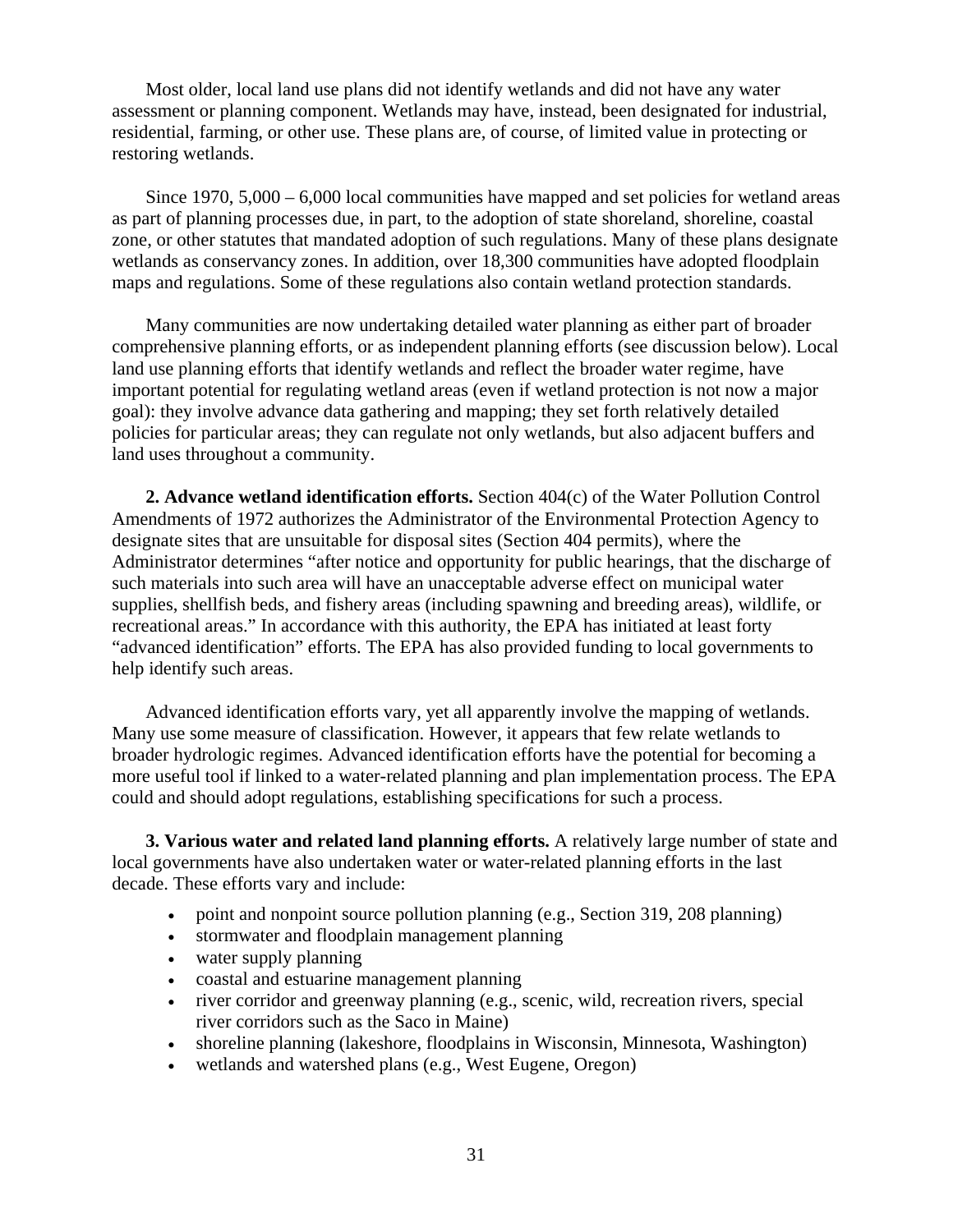These efforts all involve, to a greater or lesser extent, inventories and mapping of water and related lands, and the establishment of goals and standards for future use of these lands. The efforts however differ in terms of:

- primary goals (e.g., stormwater management, floodplain management, water supply, point and nonpoint source pollution control, etc.)
- whether they take a watershed approach and, if they do, their definition of watershed
- geographical scope (e.g., a few acres to millions of acres)
- prior data-gathering, including wetland mapping (scales, types, etc.), use of geoinformation systems, etc.
- hydrologic factors considered (e.g., water quantity, hydroperiod, water quality, etc.)
- the weight given to social and economic versus natural resource factors
- types of implementation techniques (e.g. regulations, acquisition, etc.)
- degrees of state and federal involvement, including supervision, technical support, oversight, funding, etc.

As one might expect, in light of these differences, the usefulness of these efforts in protecting and managing wetlands also differs. Watershed planning efforts, which fail to identify wetlands or fail to take into account the factors critical to wetland protection and restoration will be of little use in protecting and regulating wetlands. Some of these efforts, such as flood control and water supply programs, have, in fact, targeted wetland areas for destruction.

Other efforts show more promise and provide some protection for wetlands, although they may not address all aspects of wetland protection. For example, most coastal and estuarine planning programs, shoreland zoning programs, wetlands and watershed programs, some floodway and floodplain management, and some river and greenway programs have identified wetlands and set wetland protection standards. A few have explicitly examined wetlands in terms of hydrologic and watershed protection needs.

Even where such efforts do not now take a hydrologic approach to wetlands, these water and water-related land use planning efforts are in place and can serve as the basis for more sophisticated future efforts.

In the last few years, many local governments (e.g., King County, Washington; Du Page County, Illinois) have initiated detailed water planning for water supply, floodplain, stormwater, and other types of water management. Many of these require careful analysis of water – sources, quantity, quality, hydroperiod. Although wetland protection is not the principal goal of these efforts, the detailed hydrologic information that has been developed is precisely the kind of information also needed for wetland protection and restoration.

Future wetland and watershed planning may best be multi-objective. Often funds are not available at the local level for the detailed hydrologic analysis to achieve wetland protection and restoration. More money is available for water supply, stormwater, pollution control, and other types of water resources planning. There is a strong incentive for detailed, multi-objective water resources planning due to a need to:

- plan water supply
- address floodplain and stormwater management and avoidance of liability
- comply with state and federal nonpoint source and stormwater regulations
- reflect an overall community recreational interest in birdwatching, greenways, etc.
- reduce community cost for infrastructure.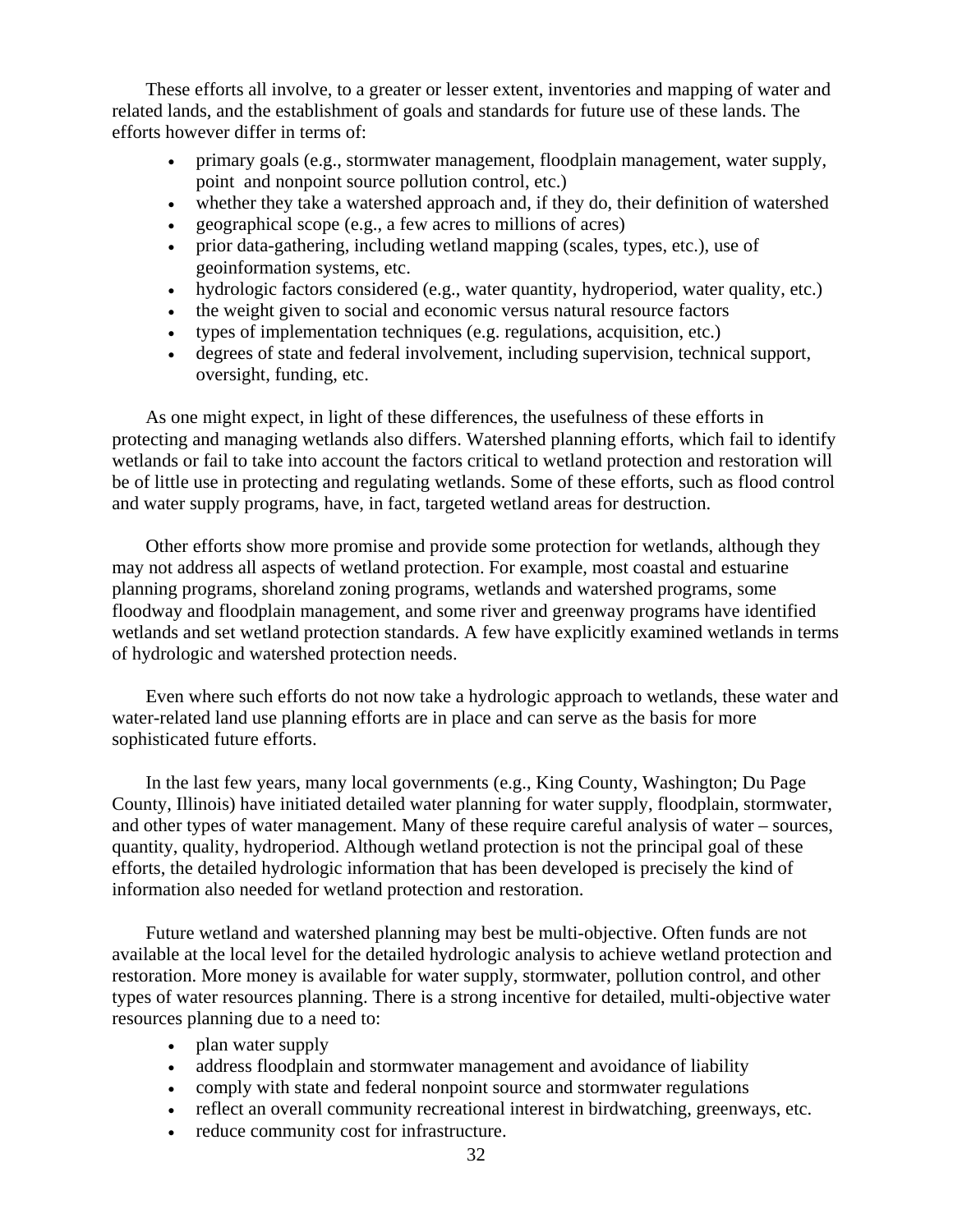### **SUMMARY**

Case-by-case regulatory approaches are now being applied at all levels of government. However, a variety of more comprehensive land planning and watershed management approaches are also being applied on a more limited basis. They have both strengths and weaknesses. Case-by-case approaches can be applied with little advance information gathering and permit highly focused information gathering and analyses at particular sites. However they also, in most instances, fail to consider broader ecological and hydrologic context. A number of upfront information gathering, classification and planning approaches are available to supplement but not necessarily act as a substitute for case-by-case analysis. Upfront information gathering and analysis approaches hold considerable potential for improving and lending certainty to case-by-case permitting. Regulatory classification has some potential, but is also subject to many limitations. Planning approaches hold much potential, but they are best carried out at local government and state levels, with federal standard setting, data gathering and technical assistance.

Despite the need for such broader approaches, experience suggests several caveats:

- Given the high cost of data-gathering and analysis and changing conditions, it is not practical to accurately determine wetland functions and values up-front on a large scale basis. Some measure of continued case-by-case data-gathering and analysis must accompany regulatory permitting and other site-specific management. This can be done at all levels of government.
- The usefulness of various planning approaches will depend upon the factors considered in such approaches, the level of detail in analysis, and the weight given to individual factors. Rigid regulatory classification schemes have particularly severe limitations.
- Local government, multi-objective watershed-based planning approaches that simultaneously consider water supply, stormwater and floodplain management, pollution control, wetland protection and restoration, and other water-related objectives have particularly great potential. (See J. Kusler et al, Wetlands and Watershed Management: A Guidebook for Local Officials. ASWM, 2003)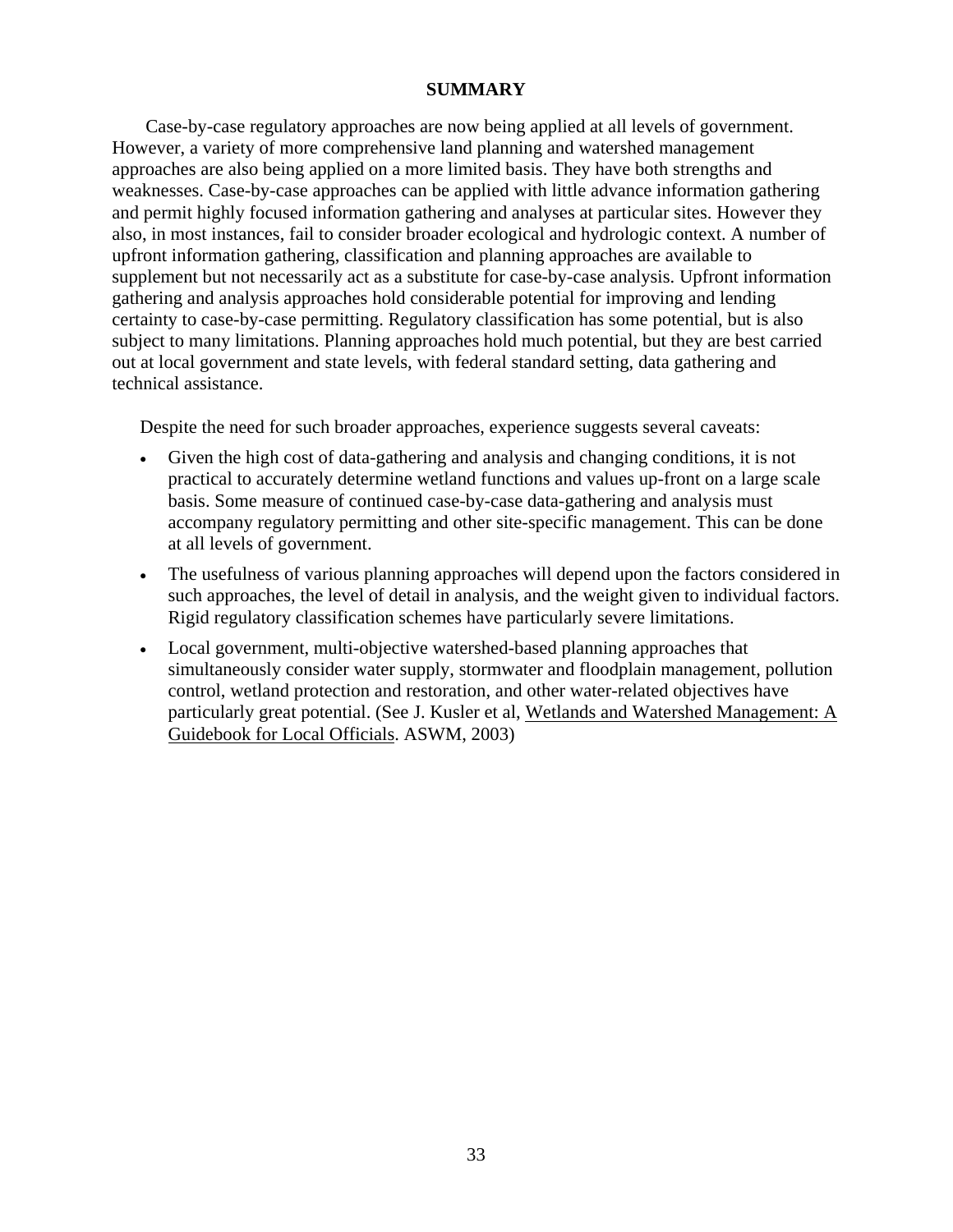# **Table 7**

# **Suggested Components of a Local/State/Tribal Comprehensive Wetland/Watershed Management Planning Effort**

- Mapping of stream, lake, wetland, and other aquatic resources
- Mapping of other land uses, including land cover, types and densities of uses
- Description and analysis of overall hydrologic regime, including all water levels (even relatively superficial analysis may be useful)
- Preliminary assessment of functions, values, natural hazards of wetlands (there are limits to the possible detail)
- Public outreach and dialogue; feedback mechanisms to the planning process
- Establishment of water resource and land management goals (pollution control, floodplain management, stormwater management, water supply, etc.); adoption of no net loss goal for wetlands
- Establishment of use presumptions for various wetland areas
- Designation of potential restoration sites, including potential sites for mitigation banks (if considered desirable)
- Establishment of specific standards for particular activities, including activities in wetlands, in buffer areas, and in broader watershed areas
- Formulation of regulatory and nonregulatory implementation strategy
- Implementation, including supplemental data-gathering and analysis through case-by-case permitting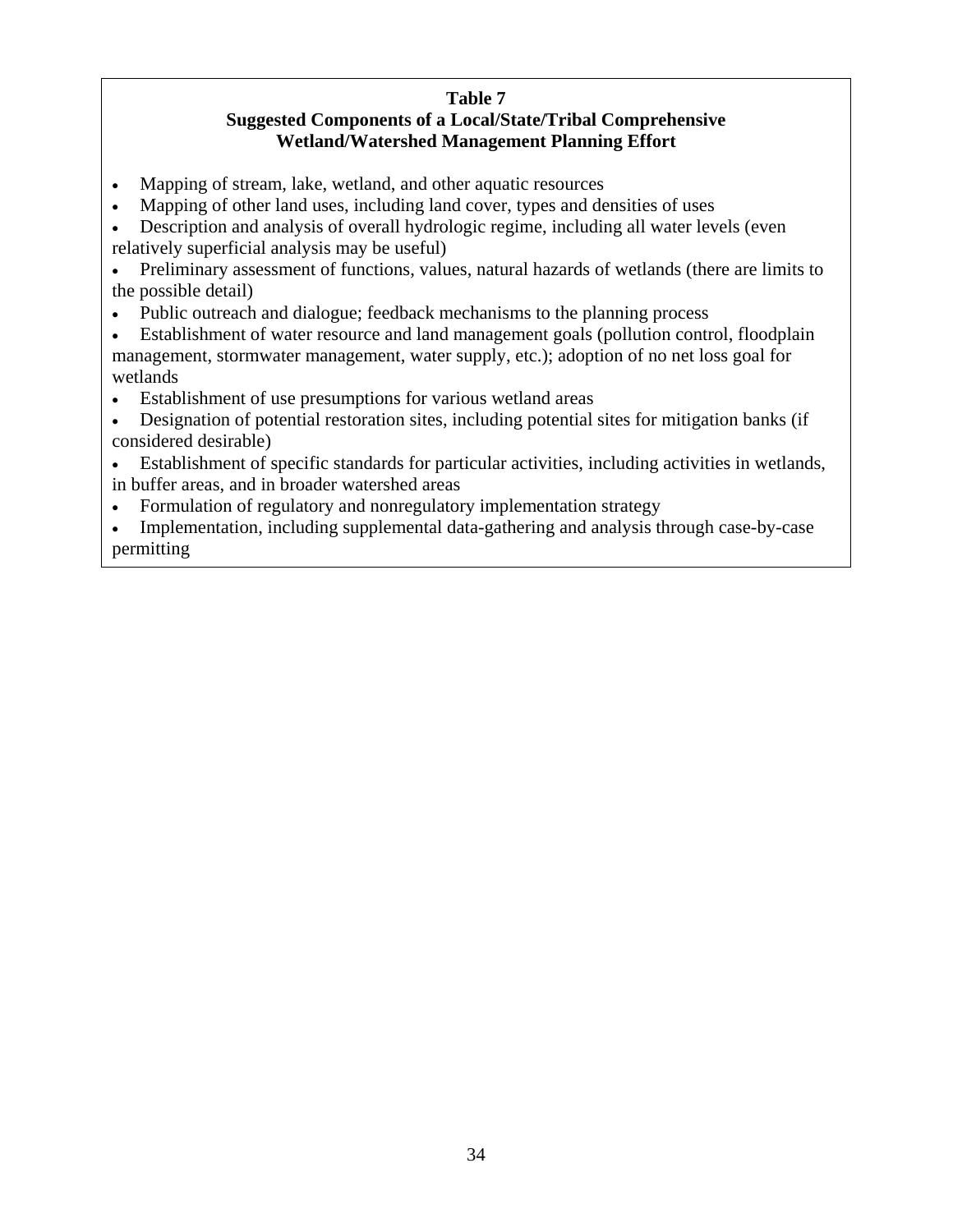# **Chapter Four PROS AND CONS OF FEDERAL, STATE, AND LOCAL REGULATIONS**

This chapter takes a closer look at the pros and cons of federal, state, and local regulation of wetlands. An examination of pros and cons reveals (I believe) that a combination of roles, which capitalizes on the strengths of all levels of government while reducing their weaknesses, is needed for future efforts. It is to be noted that tribal roles are not discussed here in depth because a detailed survey of tribal efforts was beyond the scope of this study. Nevertheless, their roles are important.

## **THE FEDERAL ROLE**

### **Pros of the Federal Role**

The pros of a strong federal regulatory role include:

(1) **Federal ownership.** More than one-third of the nation's lands are federally owned. The federal land versus state, local, and private land ratios vary from state to state, but is particularly great in the West and Alaska. The federal government can, of course, control both public and private uses on federal lands. It can control activities in wetlands and in broader watersheds (to the extent that these are in federal ownership). Arguably, federal ownership of large acreages of land in some areas also increases the federal interest in ensuring that activities on adjacent private lands do not damage wetlands and waters on public lands.

(2) **International treaty powers.** Many aspects of wetland protection and management have international dimensions, such as the migration of waterfowl and other birds. The U.S. shares significant river, lake, and coastal resources with Canadian and Mexican neighbors.

(3) **Interstate nature of many wetlands and wetland functions.** The U.S. Constitution vests the federal government with the power to control and protect interstate commerce and to prevent conflicts between the states. The U.S. Supreme Court has recognized interstate interests as the basis for federal regulation pertaining to a broad range of topics such as (note this list is not exhaustive):

(a) Protection of navigation. The federal government continues to play a major role in managing and protecting the navigable waters of the U.S. including maintenance of navigation and flood control pursuant to its Constitution power to maintain commerce. The Rivers and Harbors Act of 1899 was directed to protection of these waters. Courts have recognized a strong public (national) interest in such navigable waters in terms of a "navigable servitude."

(b) Flood control and disaster assistance. The federal government has made a large investment in flood control facilities and provides national flood insurance and disaster assistance.

(c) Air and water quality protection restoration. The federal government has also made a huge investment in pollution control and indirectly or directly regulates air and water pollution.

(d) Protection of rare and endangered species. The federal government protects endangered species which are considered of national interest.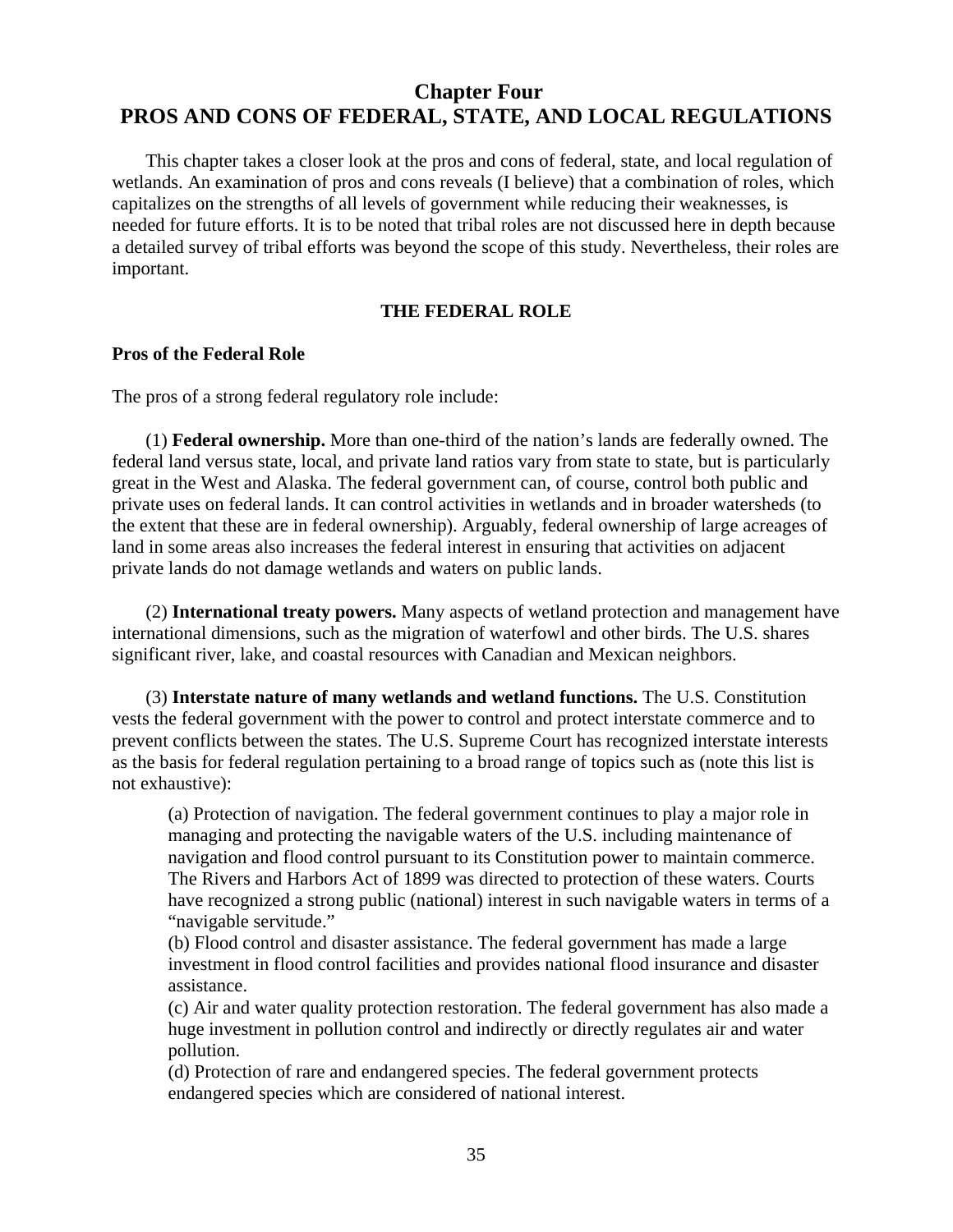(4) **Broad federal geographical scope and perspective.** The federal government has the broadest geographical scope of any level of government. This is particularly important in management, where the hydrologic or ecological regimes of wetlands transect state borders.

(5) **Expertise.** The federal agencies have greater expertise and staff capability on certain topics (e.g., water engineering) than most local and state governments.

(6) **Strong regulatory field (staff) presence in some areas** (particularly near major cities where the Corps, the EPA, and other federal agency offices are located).

(7) **Better ability to resist local real estate pressures** than state or local governments, due to the broad base of political support.

## **Limitations Upon a Federal Role**

Limitations on the federal role include:

(1) **There are strong state and local interests in the use of waters and lands.** In fact, most of the beds of navigable waters are owned by the states. Waters are generally held in trust by the states.

(2) **Federal agencies have insufficient statutory powers** to address wetland buffer and watershed areas (e.g., lack of control of water uses, land uses).

## (3) **The Corps and the EPA lack field staff in many rural areas.**

(4) Because of this lack of field staff, **wetland delineation, permitting, monitoring and other planning and regulatory operations are often difficult and extremely expensive** if federal staff must travel long distances.

(5) **Federal staff lack expertise and experience in local land planning, zoning, local and state public works planning** and other aspects of land planning.

(6) **Federal staff often have difficulty in reflecting local conditions,** including zoning, in permitting because zoning maps and other local data is rarely available in federal offices and federal staff do not routinely deal with local issues.

# **THE STATE/TRIBAL ROLE**

## **Pros of a State/Tribal Role**

The pros of a strong state/tribal regulatory role include:

## (1) **Constitutional concept of the states/tribes possessing broad "sovereign" powers and the federal government as a government of limited powers.**

(2) **State/tribes institutional framework of existing water and land use laws.** Water allocations are crucial to wetland protection and restoration, and rest primarily in state hands. Relevant state laws include surface and ground water appropriation, point and nonpoint source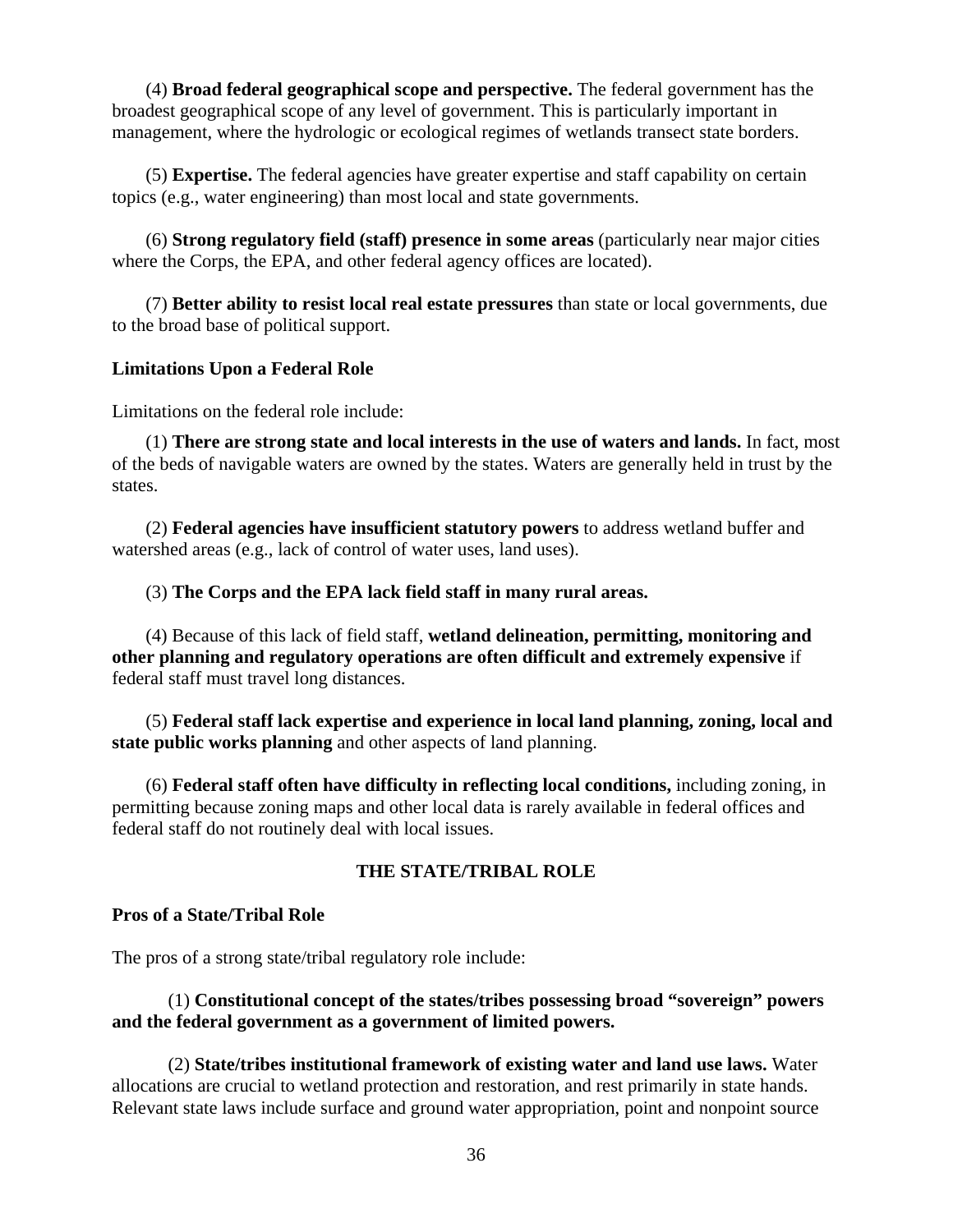pollution control, groundwater extraction, dam and reservoir, beds of navigable waters, floodway and floodplain regulations.

(3) **Experience.** Many coastal states have adopted strong state coastal wetland programs and have many years of experience implementing these programs. Almost one half of all states have also adopted freshwater wetland programs, and many states have considerable experience realizing such programs.

(4) **Field staff and expertise**. In some instances, states/tribes have considerable field staff and expertise, which greatly facilitates wetland delineation, evaluation of impacts, monitoring and enforcement. Typically, the state Department of Natural Resources, Department of Conservation, or other agency staff are located in field offices throughout a state, making them much closer to potential permitting sites than federal staff.

(5) **Quite broad geographical perspective**. States possess broad geographical perspectives, although not as broad as the federal government.

(6) **Resistance to political pressure**. States/tribes are in a better position to resist political pressures than local governments, but less so than the federal government.

(7) **Close to the ground**. States/tribes are closer to the ground than the federal agencies with often a variety of people in the field to call on – university extension, fish and game, state forest – who are familiar with local conditions.

## **Limitations Upon a State/tribal Role**

Arguments against a strong or primary state/tribal regulatory role include:

(1) **Insufficient geographical scope.** States/tribes may have insufficient geographical scope to regulate entire wetlands or hydrologically controlled waters that cross state boundaries.

(2) **Limited staff and budgets.** Many states/tribes have limited staff and budgets allocated to wetlands and some have constitutional budget restraints that limit future funding.

(3) **Lack of motivation, political will**. Some states/tribes lack an interest in managing and protecting wetland areas.

(4) **Vulnerability to development pressures.** States/tribes are often more vulnerable to development pressures than the federal government, although less so than for local governments.

(5) **Limitations on expertise**. Many states/tribes lack expertise in certain matters.

## **THE LOCAL ROLE**

### **Pros of the Local Role**

The pros of a strong local regulatory role include:

(1) **Home rule.** A strong local role is consistent with home rule concepts and the traditional role of local governments in regulating land use.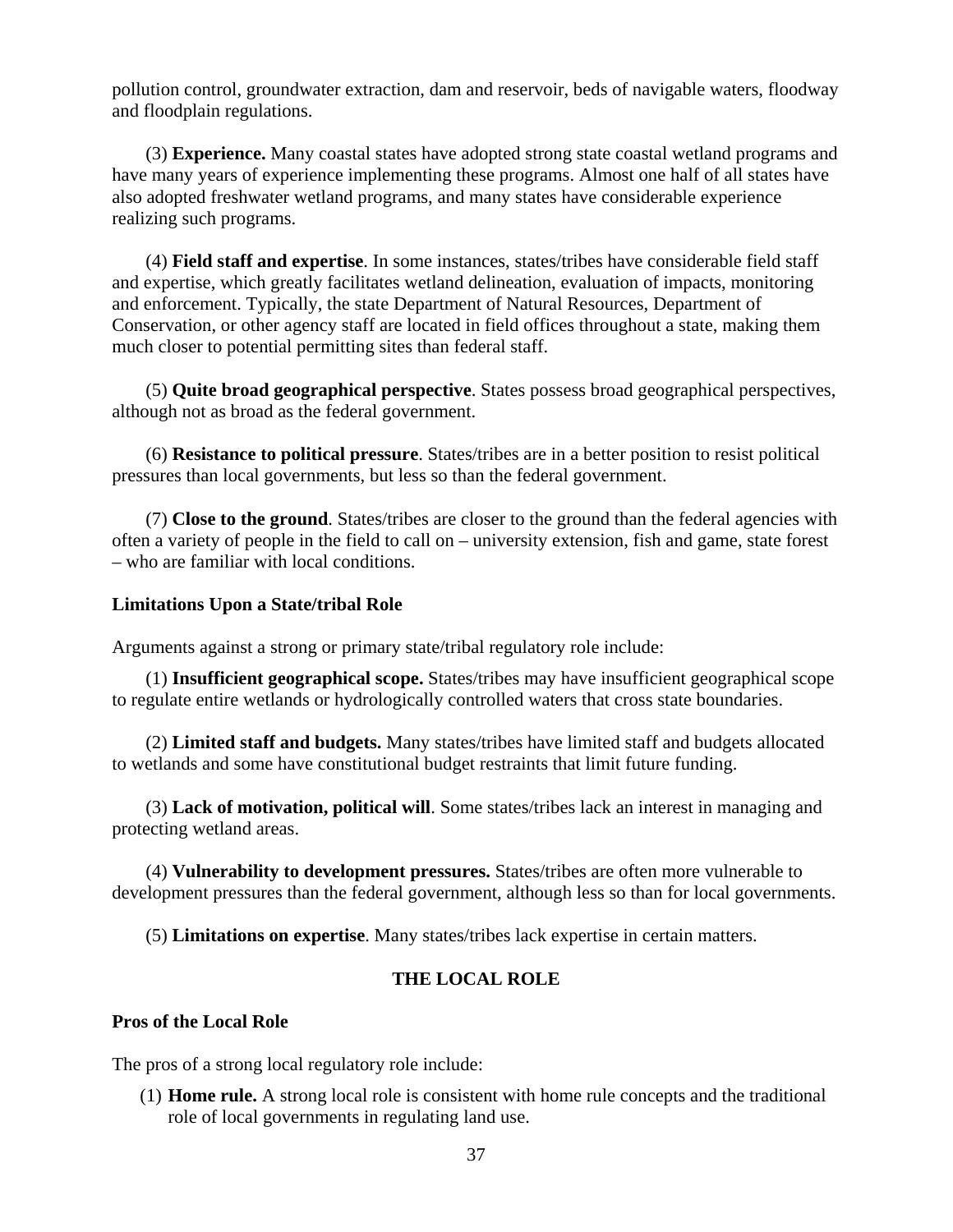(2) **Broad powers.** Local governments implement the broadest range of regulatory, public works, and other programs of any level of government and have more influence over land uses (and to a lesser extent water uses) than any level of government in many areas of the country. It is local governments, not the federal government or the states, that exercise the full range of land use control powers through zoning, subdivision controls, building codes, septic tank regulations, vegetation removal regulations, and other regulations. This means that they can strongly influence what happens throughout communities, which is particularly important for isolated freshwater wetlands.

(3) **On the ground staff presence.** Local governments have considerable on-the-ground field presence: zoning administrators, building inspectors, and planning staff. They are close to wetland areas, cutting down travel time to wetland permitting sites.

(4) **Multiple information sources.** Local governments often have many sources of information available to them in permit processing, such as tax maps, land use maps, detailed topographic maps (prepared for sewer and water), which are not readily available at other levels of government.

(5) **Opportunities for involving the public and landowners.** Local governments are often better able to involve the public and landowners than states and federal agencies due to their strong local presence.

(6) **Watershed planning.** Local governments are playing increasingly important roles in watershed planning and regulating the quality and quantity of water within their jurisdictions, including water extractions for water supply and other purposes, drainage, nonpoint pollution, stormwater, and floodplain management.

(7) **Improving expertise.** Larger local governments, particularly those in metropolitan areas, now often employ a range of experts and have considerable resource assessment and management capability, although this varies greatly. The expertise of large metropolitan governments often equals or exceeds that of state or federal wetland regulatory agencies.

(8) **Restoration opportunities.** Local governments often have major opportunities to restore or create wetlands as part of infrastructure projects, such as construction of stormwater management facilities, Superfund clean up efforts, construction of roads and other public works, restoration of gravel pits, creation of local parks, and management of local publicly owned lands.

## **Limitations Upon a Local Role**

Arguments against a strong local role include:

(1) **Real estate pressures.** Local governments are the most susceptible to real estate pressures since they depend upon local real estate taxation to provide roads, schools, and all public services. Often developers are well represented on local government planning commissions and governing bodies.

(2) **Limited geographic scope.** Local governments have a limited geographical perspective and quite often control only a portion of a lake, river, or wetland.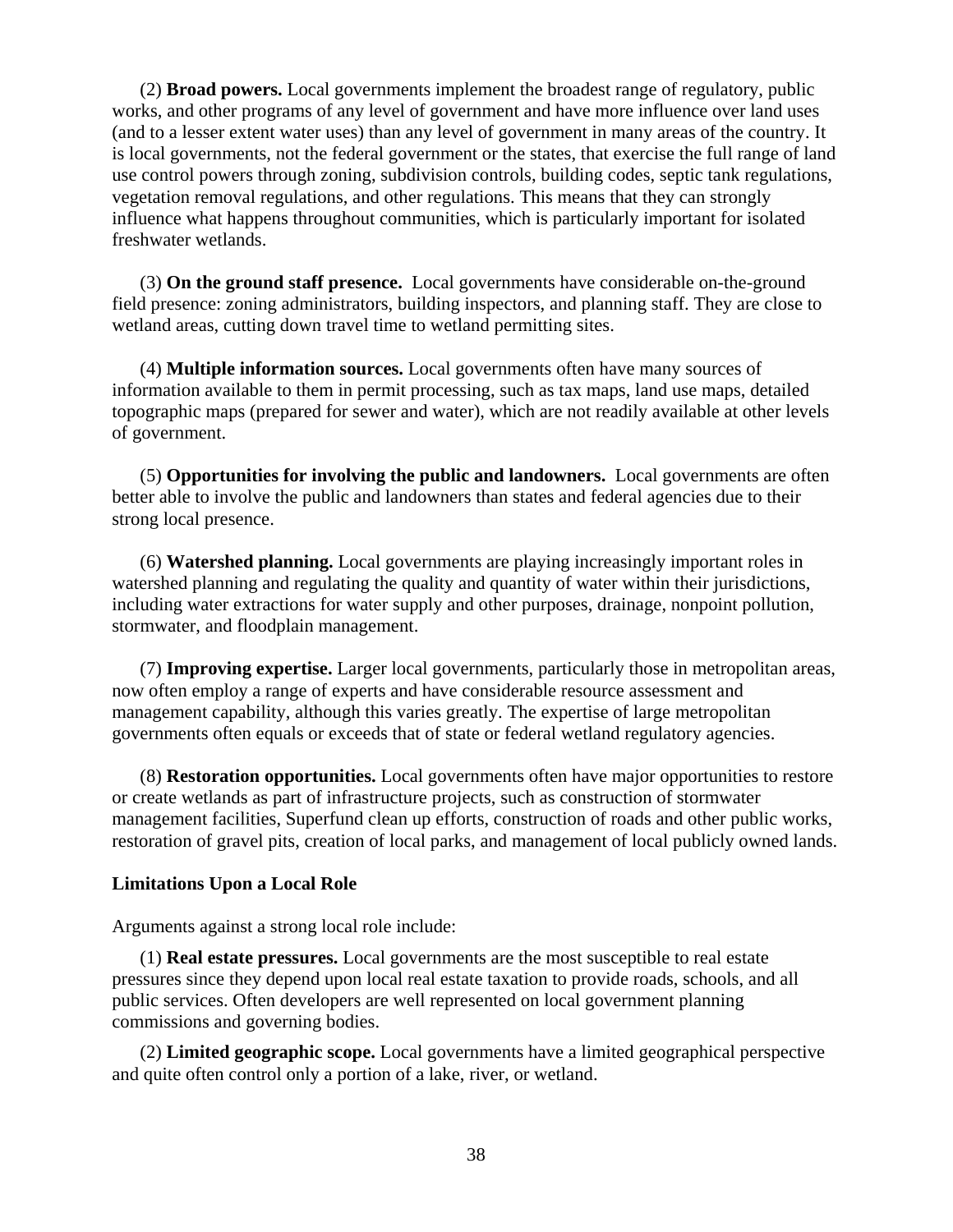(3) **Limited staff and expertise.** Many local governments have limited staff and expertise needed to map wetlands, delineate boundaries, evaluate permits, and monitor sophisticated restoration/creation compensation projects.

(4) **Limited budgets.** Many local governments have extremely limited budgets. This is particularly true for small, rural governments.

### **SUMMARY**

 All levels of government have strengths and weaknesses in regulating, protecting and restoring wetlands. All have limitations on staffing and budgets. Any future strengthened effort to protect and restore wetlands should be cooperative, building upon the strengths and involving federal, state, tribal, and local partnerships to address weaknesses and fill gaps in individual programs.

The next chapter discusses options for better coordinating federal, state, tribal and local regulatory programs to create strengthened and more effective partnerships.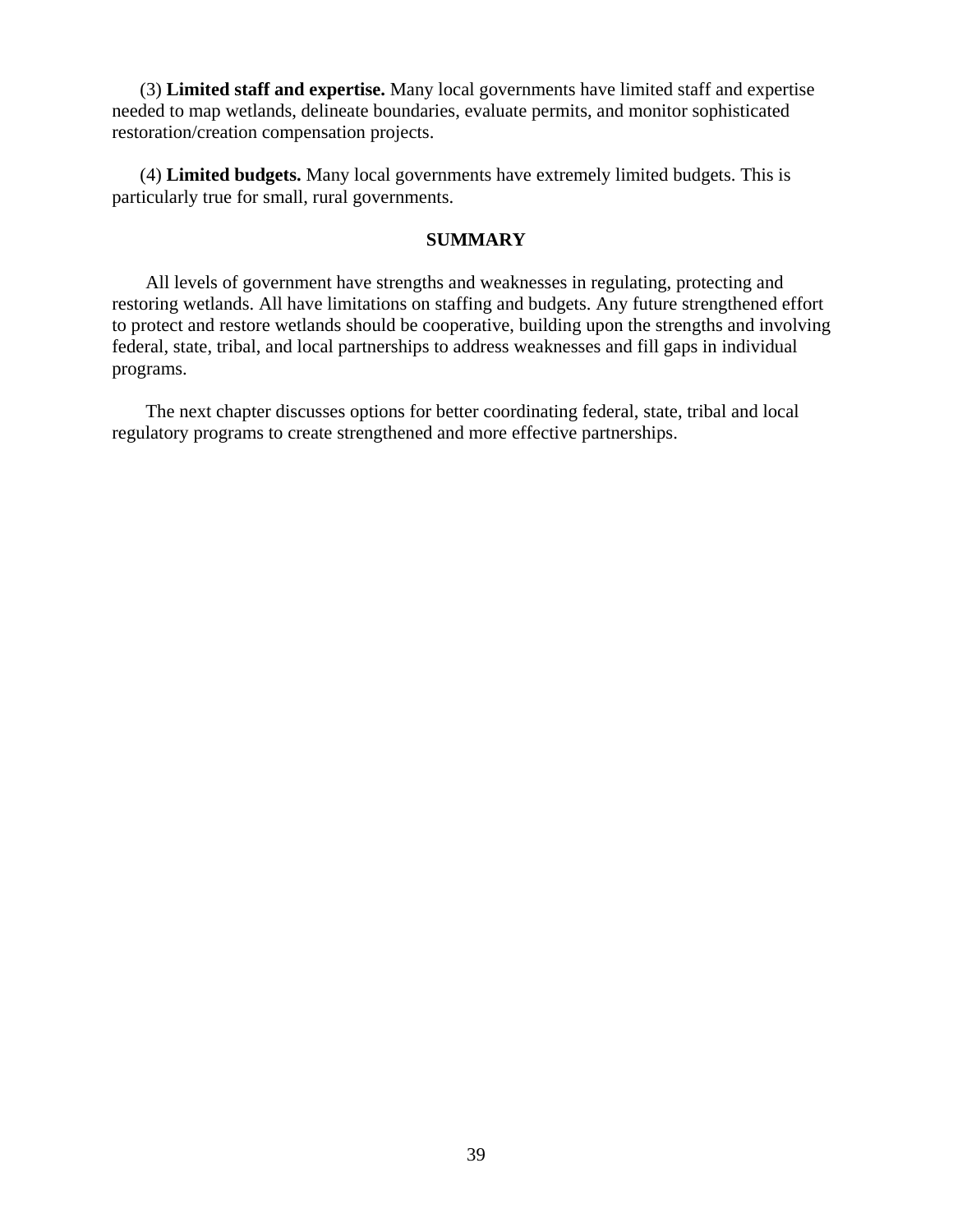# **Chapter Five ELEMENTS OF A COLLABORATIVE, "NATIONAL" WETLAND REGULATORY PROGRAM**

*"The Administration is committed to increasing State, Tribal, and local government roles in Federal wetlands protection and restoration efforts."* 

Protection America's Wetlands: A Fair, Flexible, and Effective Approach. White House Office of Environmental Policy, August 24, 1993.

Theoretically, many combinations of federal, state, tribal and local roles are possible. However, an improved collaborative effort should (in the author's view) include:

- Continued federal permitting for Section 10 waters, their tributaries, adjacent wetlands and other wetlands with "significant nexus" to navigable waters. However greater state, tribal and local assistance is needed to help implement and fill in the gaps in federal efforts. This would include increased state, tribal, and local mapping, analyses through GIS systems, wetland conservation planning, comprehensive land use planning, watershed planning, monitoring, and enforcement for all wetlands.
- Continued and enhanced state, tribal or local permitting in lieu of federal permitting for the portion of the wetlands under federal jurisdiction through state/tribal assumption, or state/tribal or local programmatic permits. This would take place only where nonfederal regulations meet or exceed federal standards. It would be supported by continued and enhanced federal mapping, research, training, and technical assistance.
- State, tribal and/or local permitting for isolated wetlands not under direct federal control due to SWANCC. This would also take place with continued federal incentives, standardsetting, federal mapping, research, training, and other assistance. Ideally, Congress would broaden, again, Corps and EPA Section 404 permitting powers to include all wetlands and waters. However, Congress would also establish an intent that states, tribes, and local governments assume a primary permitting role for isolated wetlands where state, tribal, or local regulations meet or exceed federal standards. The federal government would regulate isolated wetlands until states, tribes or local governments adopted and administered regulations consistent with minimum federal standards.

We will now consider these three major components for a collaborative effort in greater depth.

# **CONTINUED FEDERAL PERMITTING FOR NAVIGABLE WATERS, TRIBUTARIES AND ADJACENT WETLANDS, WITH GREATER STATE, TRIBAL AND LOCAL ASSISTANCE**

As discussed in Chapter Four, direct federal permitting (Section 404, Section 10) has important advantages in terms of broad geographical scope, high levels of expertise on certain subjects, and resistance to real estate pressures. Direct federal permitting is taking place for navigable waters, tributaries and adjacent wetlands, but because of the SWANCC decision, federal regulation of all wetlands and activities is not taking place for isolated wetlands and inclusion of isolated wetlands would require Congressional action.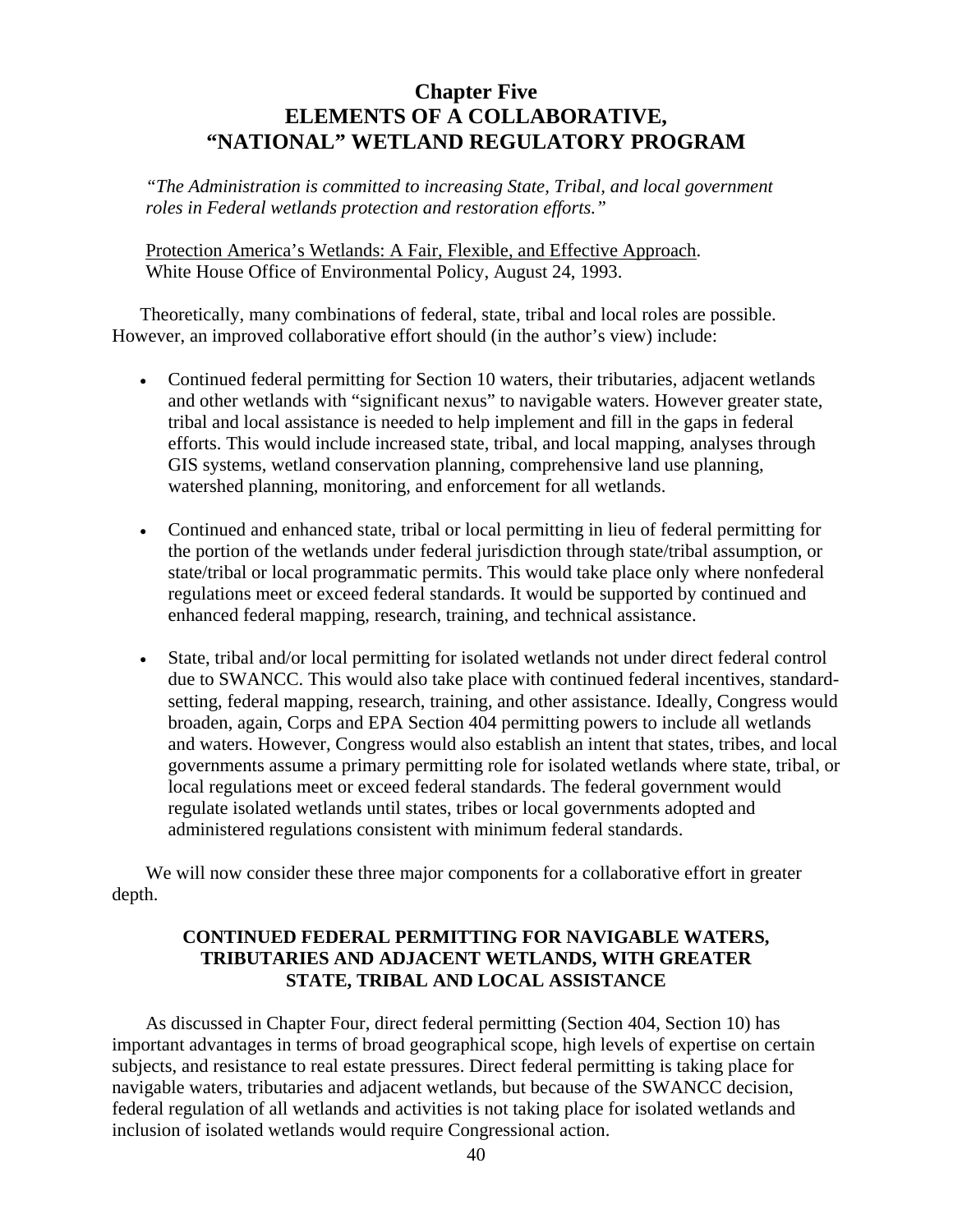Direct federal permitting of Section 10 waters, tributaries and adjacent wetlands without changes in the Section 404 program is also subject to the other limitations of the existing Section 404 program. Drainage is only partially regulated. There is no federal control over most water extractions and watershed land uses that can destroy a wetland as effectively as a direct fill. Buffer areas are not regulated. Large acreages of "prior converted" wetland are not regulated. And, wetland permits are evaluated on a case-by-case basis, with little consideration of broader context.

The Corps and the EPA have lacked sufficient staff in many districts to carry out the activities required for effective permitting. Some Corps Districts staff have virtually refused to carry out delineations. Site visits prior to issuance of permits are performed in some, but not all instances. Actual permitting has often taken a long time, giving rise to landowner complaints. Compliance checks, including monitoring of restoration projects, are rare except for large, prominent projects.

For these reasons, state, tribal, and local government help is needed even where direct permitting is occurring.

### **States, Tribal and Local Government Assistance for Areas Subject to Federal Permitting**

States, tribes and local governments could, if motivated to do so, carry out a range of activities to help overcome limitations with existing, direct federal permitting and aid federal permitting efforts, such as the following. These measures would be effective, however, only if the Corps consulted with states, tribes, and local governments on individual permit applications.

- State, tribal, or local preparation of state/tribal and local wetland regulatory maps that use federal wetland definition and delineation criteria (or comparable criteria). Such mapping could help provide up-front notice to landowners.
- Establishment of GIS systems with a broad range of information relevant to regulatory permitting, such as sites of endangered species, wetland maps, floodplain maps and potential restoration sites.
- Preparation of wetlands and watershed plans, among other types of land and water use plans.
- Authorization or operation of mitigation banks. This would help Section 404 regulatory staff decide on the acceptability of off-site mitigation.
- Routine delineation of wetlands, including Section 404 delineations, if provided with standardized procedures, forms and some training. For example, it is often quite easy to delineate the boundary of a tidal or coastal wetland (distinctive salt-tolerant vegetation, limited number of species, tidal action) or a floodplain or lakeshore wetland when the water body has steep banks. Federal staff or consultants could carry out difficult delineations.
- Solicitation and coordination of comments from the broad range of state and local governmental and nongovernmental units that might be affected by a federal permit decision. Many of the state 401 water quality certification efforts do just this.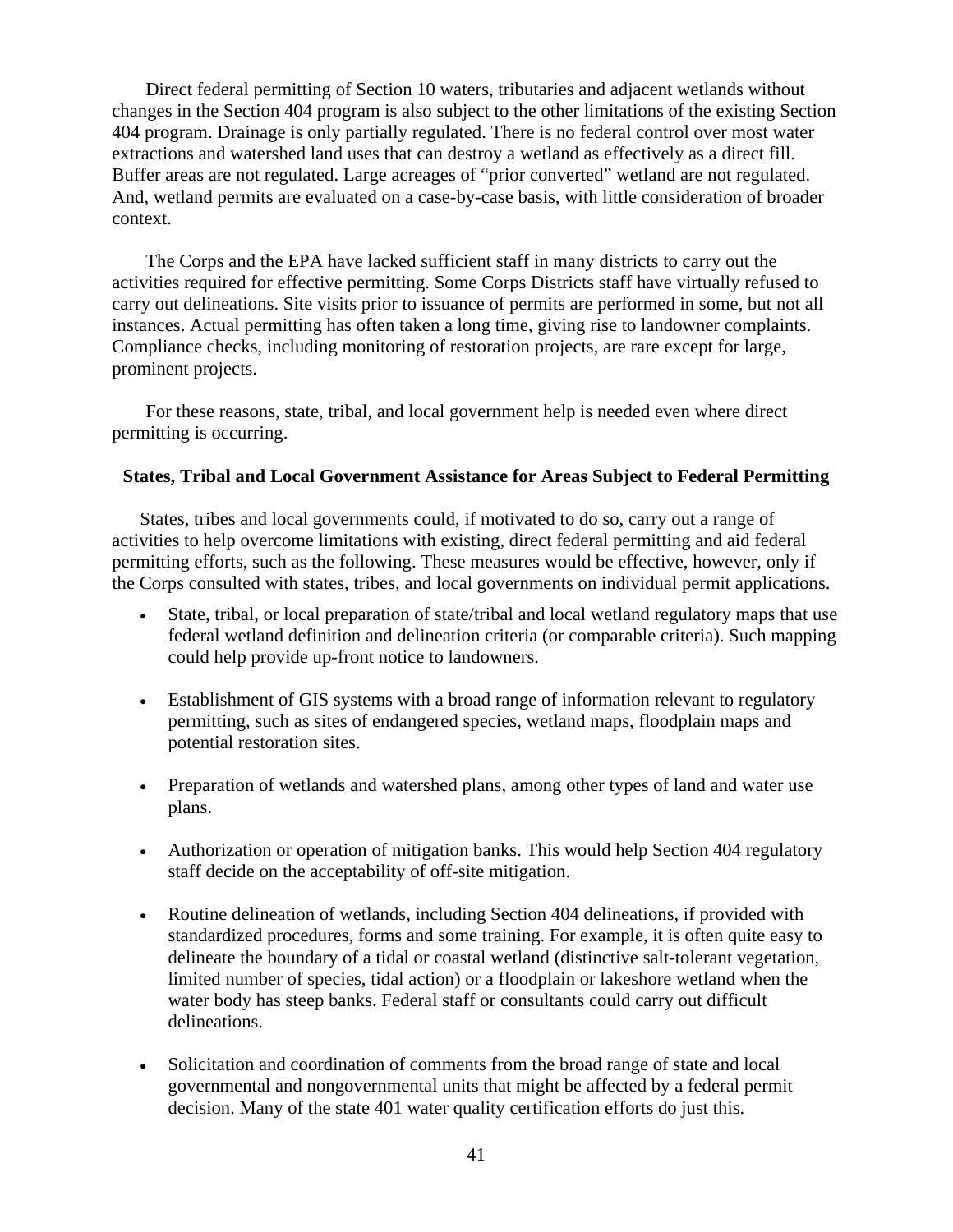- Submission of information to the Corps as part of comments on individual permit applications. This information could pertain to fish and wildlife values, historical values, land use conflicts, property ownership issues and other information often available only at the local level. States and local governments could also supply local zoning and other maps and regulations to help identify present and future watershed conditions.
- Regulation of buffer areas adjacent to wetlands, preparation and implementation of water and land use strategies for watersheds through zoning and other regulations. These areas and activities are not regulated by the federal government (see Chapters 2 and 3).
- Education and technical assistance to landowners with regard to alternatives analysis, techniques for reducing impacts, restoration of wetlands, and preparing wetlands and watershed management plans (e.g., Soil and Water Conservation Districts) and site plans as part of Section 404 permitting.
- Designation of potential wetland restoration sites, including sites for mitigation banks.
- Wetland interpretation through the creation of interpretative centers and walks, establishment of wetland courses or components of courses in schools, creation of adult education programs, distribution of regulations, maps and other educational materials, and working with individual landowners.
- Monitoring landowner compliance with Section 404 regulations, including compliance with conditions attached to permits.
- Information gathering necessary for enforcement actions, including the original condition of sites and violations.
- Provide state and local real estate tax breaks for strictly regulated areas, reducing landowner complaints and reducing the chance of a successful "taking" decision.
- Acquisition of wetlands where denial of a Section 404 permit might constitute a "taking" or where public ownership is desirable.

Would states, tribes and local governments be willing to help federal permitting efforts without additional delegation of permitting power or financial incentives? Some would. Others would not. States, tribes and local governments are well aware that regulation of wetland areas is expensive and requires considerable expertise. Yet, at least 47 states have already adopted Section 401 water quality certification programs, which help coordinate and enforce the Section 404 program in these states. Many states have adopted their own wetland regulatory programs. So, state action without federal financial incentives is possible.

We will now focus more specifically on the four most promising options for increasing state, tribal and local roles which might be applied without reducing federal permitting: (1) state, tribal and local mapping and information gathering; (2) state and tribal wetland conservation plans; (3) state and tribal Section 401 programs and water quality standards for wetlands; and (4) state, tribal or local wetland/watershed management planning.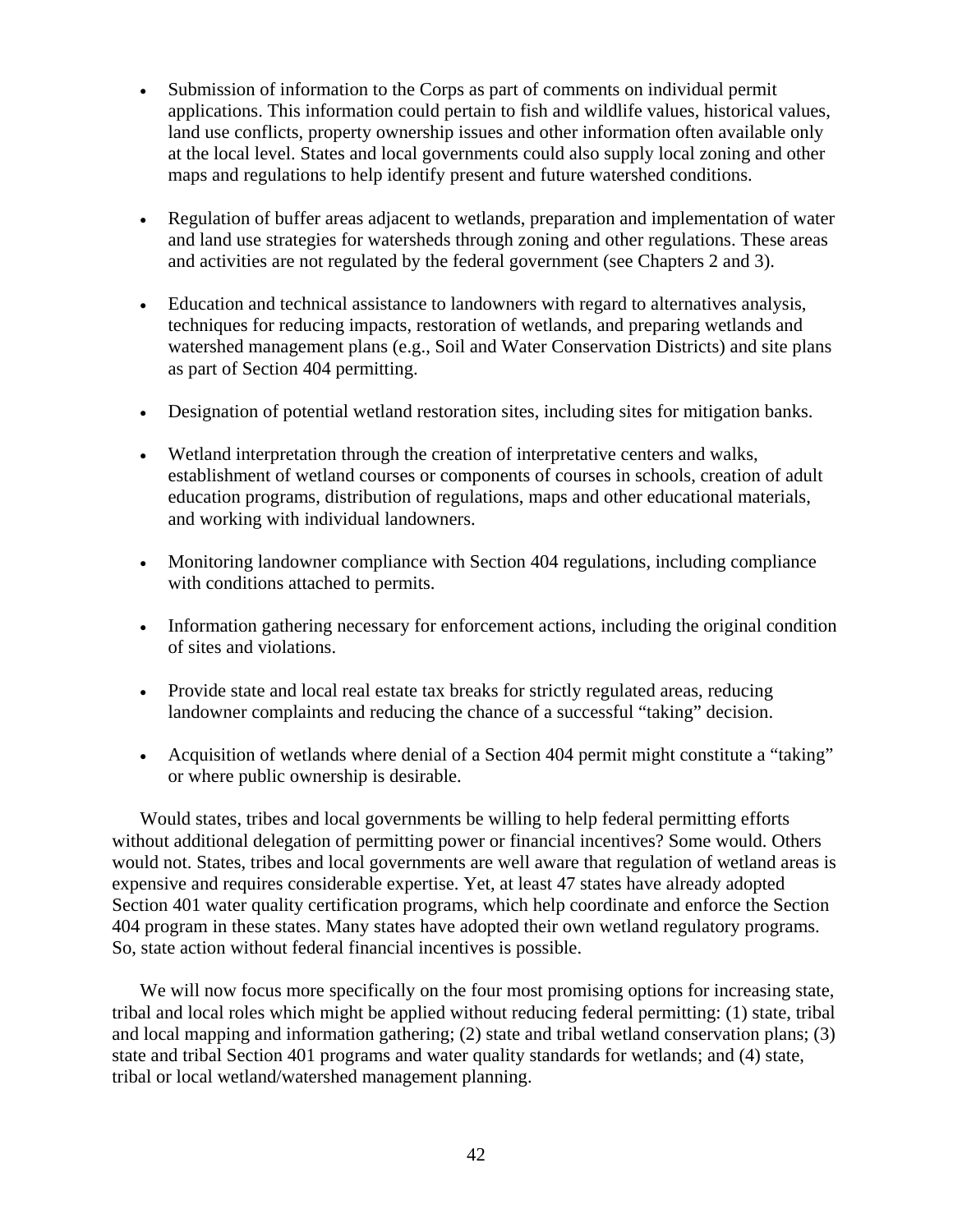### **State, Tribal and Local Mapping, Modeling and GIS Systems**

Mapping, modeling and GIS systems for analyzing wetlands could provide greater upfront certainty concerning regulated wetlands, help determine wetland functions and values, help identify prime restoration sites, help track regulatory permits including mitigation, and help integrate wetlands into watershed and land use planning and management (see discussion in Chapter Three).

#### **State, Tribal and Local Wetland Conservation Planning**

The National Wetland Policy Forum in its summary and overview report (page 4 of the Forum report) made two specific recommendations for state wetland conservation plans. First, it recommended that "all states undertake the preparation of State Wetland Conservation Plans to provide a basis for all subsequent acquisition, regulation, and other wetlands protection and management activities. These efforts, which should reflect local land-use plans and other societal values, should result in the nation's wetlands programs anticipating needs and problems rather than merely reacting to them."

Second, the Forum recommended that "states immediately begin the process of assuming primary regulatory responsibility by undertaking the preparation of State Wetland Conservation Plans, administratively consolidating their wetland regulation activities, and enacting any legislation they need to provide full protection to their wetlands and qualify for the delegation of federal regulatory responsibilities." More specifically, the Forum recommended that to make regulatory programs "more effective and efficient" steps be taken to:

*"Delegate primary responsibility for all wetlands regulation to qualified states, so long as they have the authority and capability necessary to achieve the proposed wetlands protection goal and have undertaken State Wetlands Conservation Plans indicating how they will do so.* 

*Provide financial and technical assistance, allow partial delegation of responsibilities; allow states to assume permitting authorities under Section 404 of the Clean Water Act over all wetlands; and require federal activities to be consistent with approved State Wetland Conservation Plans, in order to encourage the assumption of wetland regulatory responsibilities by the states."* 

Despite these dual goals for state wetland conservation planning, of the 20 states that have initiated State Wetland Conservation Planning since 1988, few have done so with the primary goal of "state assumption." Most, instead, are attempting to improve coordination of wetland policies and to strengthen state programs more generally.

A broad range of possibilities exist with regard to the goals for a state conservation plan, its elements, who should prepare it, who should pay for it, and what its effect should be. No state has developed a truly comprehensive plan, although many states have what might be considered innovative components.

All state wetland conservation planning efforts have involved a number of activities which could help improve the 404 process. All involve inventory of state wetland regulatory and management efforts and identification of gaps in their efforts; all involve goal-setting for future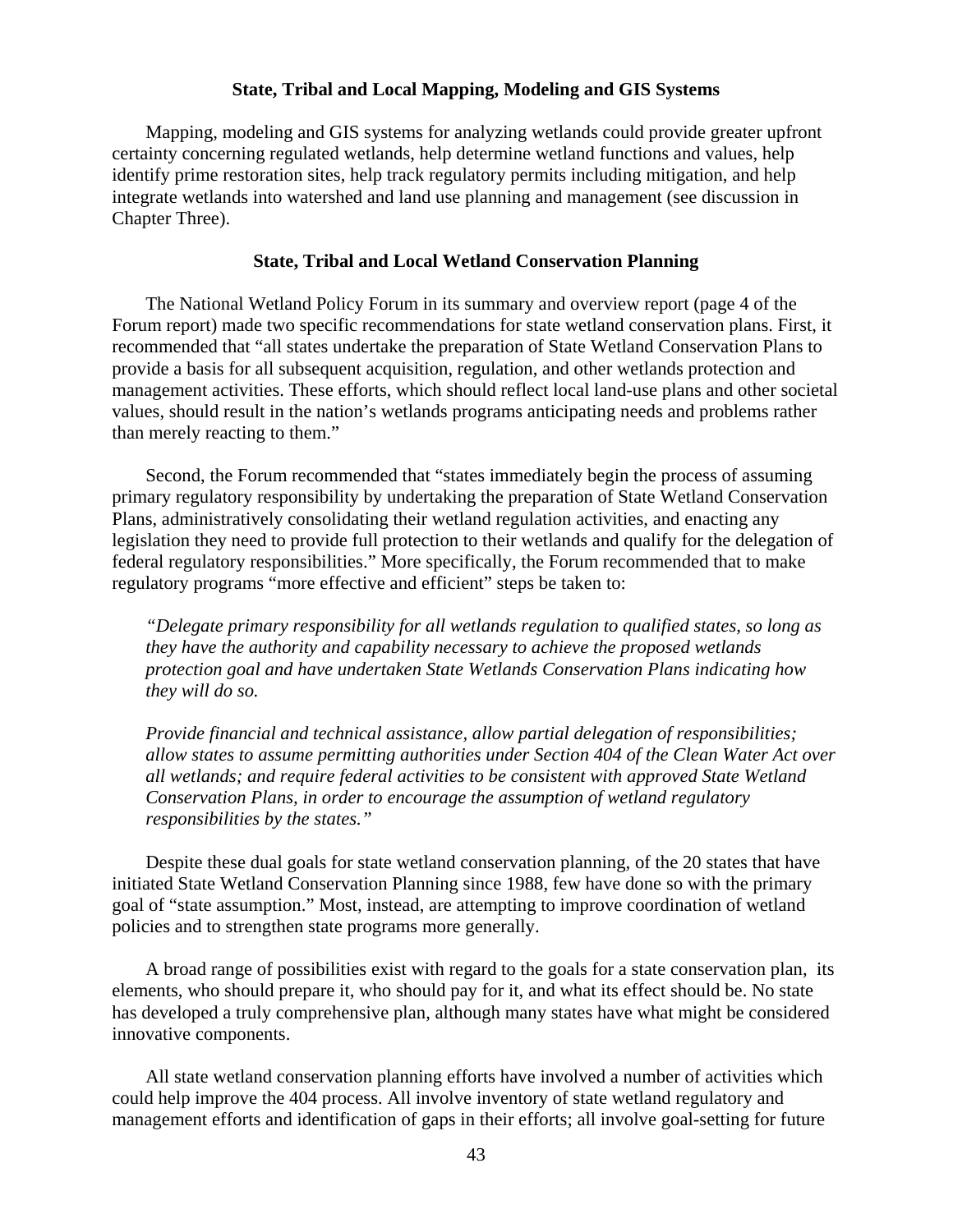efforts and public outreach. Many state wetland planning efforts involve the establishment of water quality standards for wetlands and strengthened Section 401 water quality certification efforts (see discussion below). Many involve the development of improved wetland evaluation procedures, technical assistance and training efforts. Some involve watershed planning.

As suggested by Chapter Two, states typically possess a variety of programs with wetland protection and management potential. Due to the multiple programmatic and bureaucratic entities, however, agencies often work at cross purposes. There is a need, therefore, to consolidate and coordinate efforts into a comprehensive strategy for wetlands protection. Due to the large number of programs and their varied goals, it is unrealistic to suggest that a new, massive wetlands agency be created to implement such a strategy. Rather, implementation must involve the networking of existing efforts. This is the goal of most state wetland conservation plans.

State wetland conservation plans could be even more useful in assisting the Section 404 process if facilitating the Section 404 process were an explicit goal of the process.

# **Table 8 Elements of State, Tribal or Local Wetland Conservation Plans That Could Help Federal Agencies Implement the Section 404 Program**

(Note: Many of the elements are being prepared for broader purposes but could also help implement the Section 404 program.)

- (1.) Inventory of wetland resources, including maps, status and trends analyses, sources of data. This could help Section 404 staff carry out delineations (or evaluate delineations carried out by others), assess wetland functions and values, assess potential restoration sites, etc.
- (2.) Description of state and tribal regulatory programs that control activities in wetlands and that may impact wetlands in public waters, buffer zones and watershed areas. Contact information, including a description of regulatory standards, can be provided. This could help Section 404 personnel understand state and local regulatory requirements and determine whether permit applications will comply with such requirements.
- (3.) Preparation and adoption of water quality standards for wetlands. This would help Section 404 staff determine the consistency of proposed permits with state and local regulations.
- (4.) Creation and adoption of state procedures for monitoring activities in wetlands, including tracking permits. This could help Section 404 staff to monitor and enforce regulations.
- (5.) Establishment of priorities for acquisition of wetland areas; identification of wetland acquisition programs and funding sources. This could help Section 404 staff address difficult permit applications, where denial might constitute a "taking."
- (6.) Identification of wetland restoration sites, including potential mitigation bank sites. This would help Section 404 staff evaluate mitigation proposals and mitigation banks.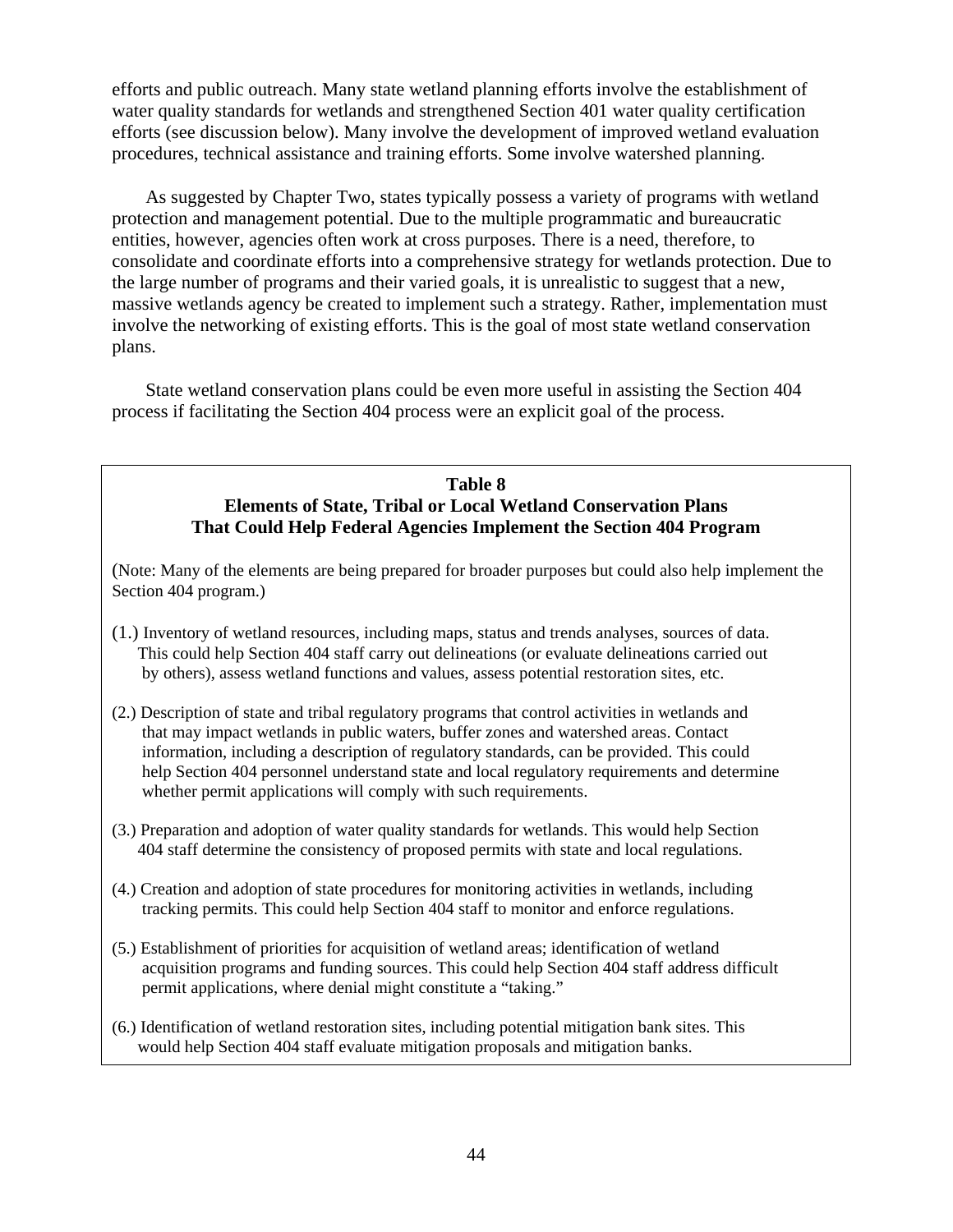- (7.) Preparation of detailed, special area management planning for particular areas in the state. This would help Section 404 staff evaluate permit applications.
- (8.) Public outreach, education, technical assistance. These could help implement the Section 404 program by making the public and landowners more aware of wetland functions and values, regulatory requirements, and how these requirements could be met.

### **Section 401 Water Quality Programs**

A third approach for providing the Section 404 program with state or tribal help is through the adoption of strengthened state Section 401 Water Quality Certification Programs. At least 47 states have already adopted Section 401 water quality programs, although these programs vary greatly in content and staffing. At least three states have adopted water quality standards for wetlands, and at least 15 more have efforts underway to develop such standards.

In general, Section 401 Water Quality Certification Programs work like this: copies of the individual permit application submitted to the Corps for activities in wetlands are sent to the state Section 401 Water Quality Certification Agency. The state agency must certify that the permit will be in compliance with state law before it is issued. This works best if the state has adopted water quality standards for wetlands (see discussion below). However, only a few states have done so.

The Corps has also submitted nationwide permits to the states for certification. Some states have denied certification for some or all of these permits. If a state has denied certification of a particular permit (e.g., Nationwide 26) then the Corps must require individual permits for the activities covered by the nationwide permit.

Many of the Section 401 programs are the only state wetland regulatory efforts underway in states, such as Nebraska, New Mexico and Nevada. The scope of such programs has been reduced by the SWANCC decision because 401 programs only involve federal permits (e.g., Section 404) and the SWANCC decision reduced the scope of federal Section 404 permitting.

State Section 401 programs offer several advantages, even to those states that have not adopted wetland regulatory programs of their own.

- They can generally be implemented by states without new legislation. They are, in based, at the state level, upon existing water quality statutes and Section 401.
- They are desirable from both state and federal perspectives because they are nonduplicative. The federal permitting program remains primary, and delineation and site inspections are carried out by Corps staff. State 401 staff can focus on review of proposed permits for consistency with state policies, water quality considerations and other matters. This means, in some instances, that more can be achieved with limited staff.
- They are desirable from state perspectives because they can be (and generally are) implemented with limited staff and budgets.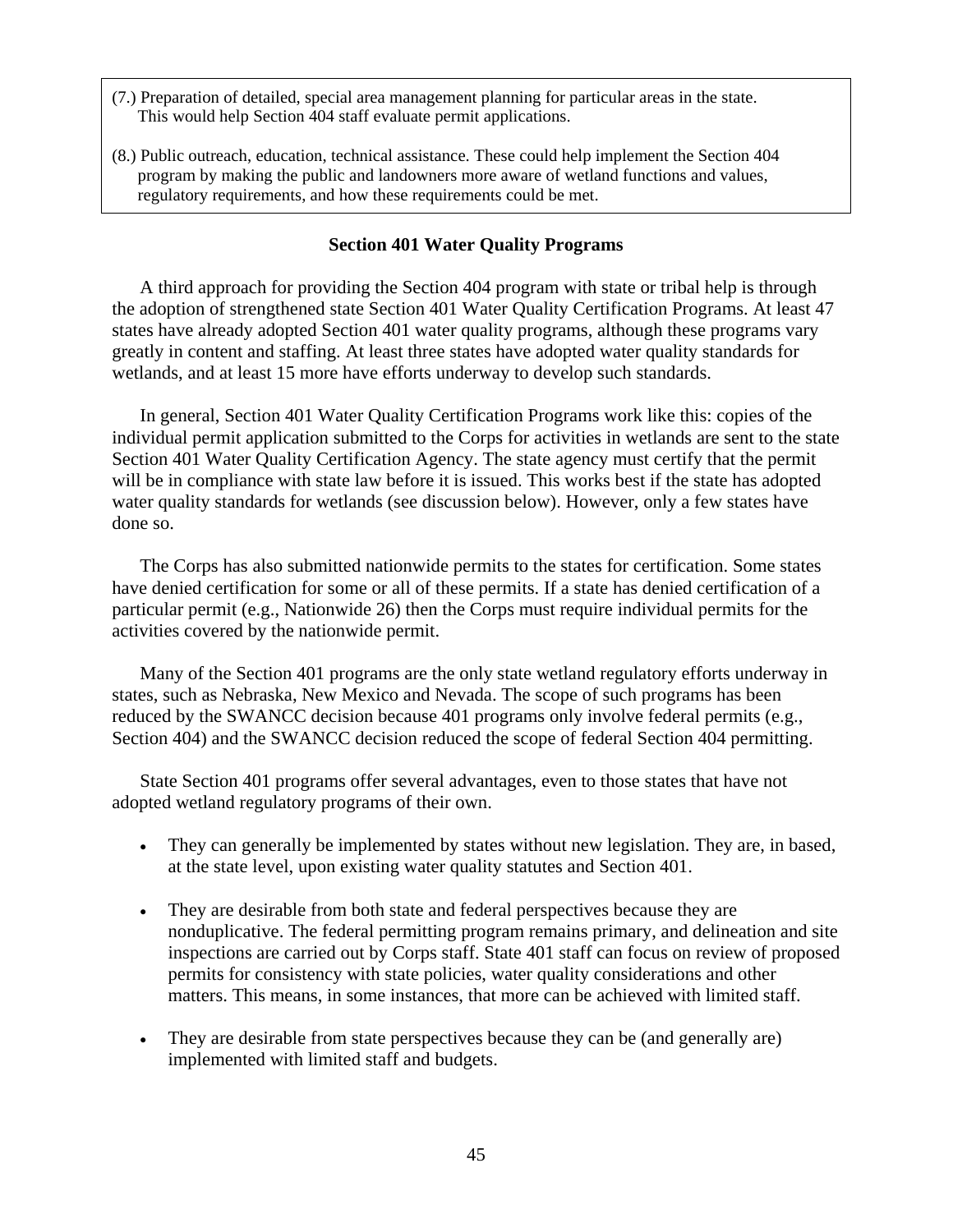- They are desirable from both state and federal perspectives as a way of coordinating state and federal policies. In general, state staff allocated to Section 401 review spends much of their time collecting comments on permit applications from various state agencies and coordinating state responses on proposed permits. This means that the Corps receives a more coordinated response from the state.
- They are desirable from both state and federal perspectives because they help to coordinate water quality and wetland regulation efforts.
- They are desirable from both state and federal Section 404 perspectives because they offer the potential for promoting broader planning and watershed management, particularly if linked to water quality standards for wetlands or based on watershed/water quality plans.

On the other hand:

- They often have a narrow case-by-case, water quality focus.
- From both state and federal perspectives, many of the Section 401 programs have not been well-staffed and lack budgets, reducing their ability to provide meaningful input to the federal process. Staff members often have expertise in water quality, but not in other aspects of wetland management.
- From a state perspective, a Section 401 program is at the mercy of any change in federal regulations and does not provide a truly independent basis for state regulation.
- Experience suggests that it is very difficult to apply numeric water quality standards to wetlands because of their dynamic nature and the many distinct environments often encountered in a single wetland.

# **State or Tribal Water Quality Standards for Wetlands**

Another priority approach for state assistance to federal Section 404 permitting is state adoption of water quality standards for wetlands. A number of states have already adopted water quality standards for wetlands as part of Section 401 Programs—Washington, Wisconsin, and Ohio. Many other states are considering such standards.

Water quality standards for wetlands have a number of important benefits to both the Section 404 program and to state wetland and water quality efforts:

- If used in combination with permits for pollution discharge or wetland permitting, they can permit the tailoring of wetland standards to the quality of particular waters and ecological systems. Biological standards for receiving waters are particularly promising for protecting wetland and other aquatic ecosystems.
- Water quality standards require or encourage a broader ecosystem and hydrologic regime perspective to wetland permitting, thereby reducing cumulative impacts.
- Water quality standards for wetlands can further the coordination of water quality and wetland protection efforts.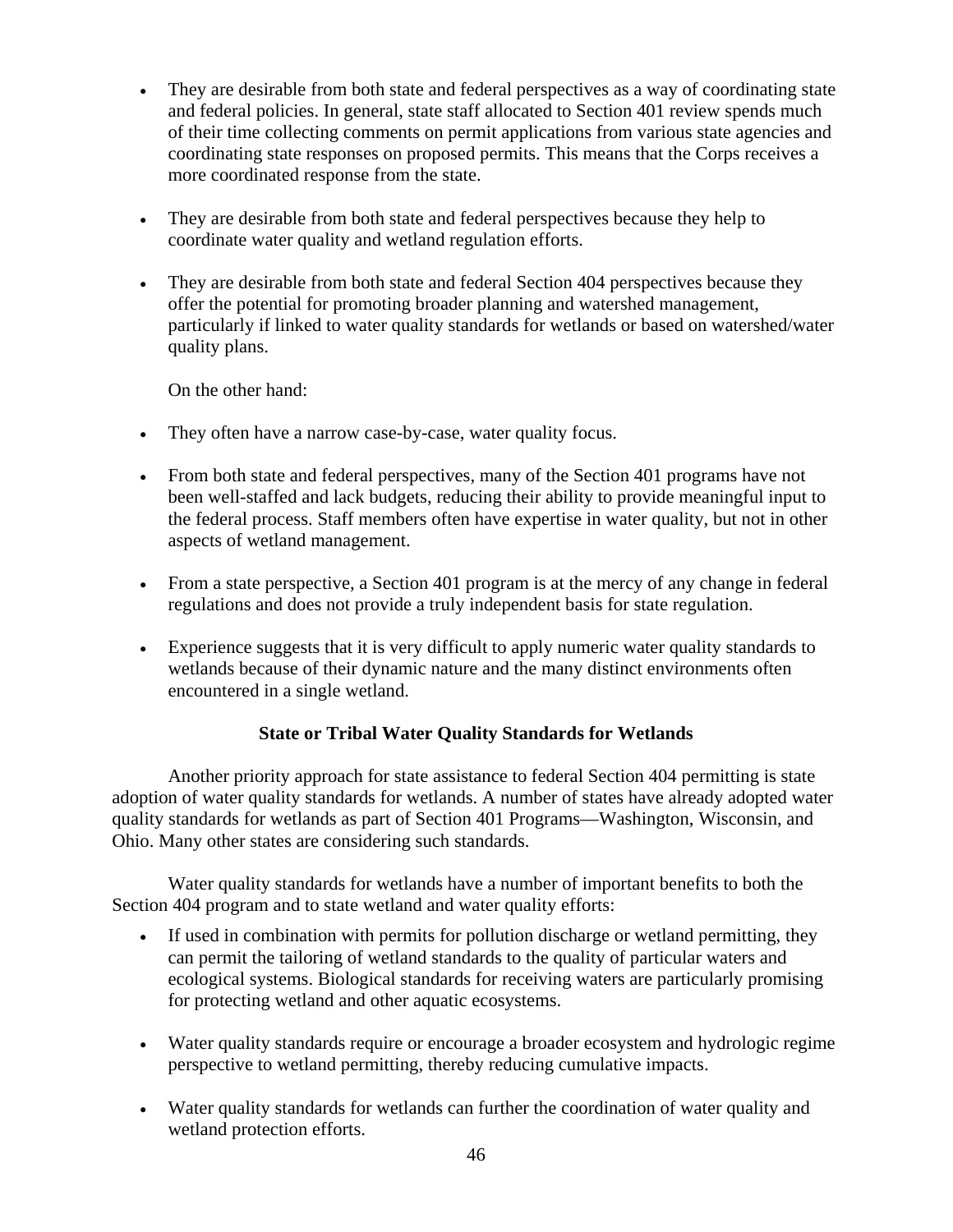Despite these potential advantages, water quality standards for wetlands also have limitations:

- Highly generalized standards may be difficult to implement and may result in arbitrary permitting.
- Standards which reflect only poor, existing water quality conditions in a receiving water may not provide protection for wetlands, which are critical to maintenance and restoration of water quality.
- Numeric biological standards are difficult to prepare and implement.

# **State, Tribal and Local Wetlands and Watershed Management Planning**

State, tribal and local wetlands and watershed management plans are another priority option providing additional assistance to Section 404 staff.

As discussed in Chapter Three, a variety of land use and water planning efforts have been undertaken or are underway at state and local levels. They vary greatly in content and usefulness for wetland protection and management. Detailed plans have been adopted for some areas (e.g., West Eugene, Oregon) and have been proposed for others.

Assuming that such plans are developed at an adequate scale, state or local wetlands and watershed plans can aid Section 404 permitting in a number of ways, even if permits continue to be issued at the federal level. Such plans can facilitate evaluation of Section 404 permit applications by:

- Documenting existing natural resource, population, land use, economic and other conditions. This can help federal regulators consider the relationship of one wetland to other wetlands and land uses. This information, which is needed for a public interest review, is rarely available to the Section 404 staff.
- Providing a summary of local and state wetland and related resource management and zoning, building code and other regulatory policies applying to an area.
- Identifying wetlands. This provides notice to landowners. These maps might not be the final word, but could establish a presumption.
- Evaluating or helping to evaluate wetlands in a general sense, even if it is not the final word for wetland regulators.
- Setting future water/land use management goals for areas, including types and densities of development. This can help regulators project future conditions and can help with alternatives analysis.
- Identifying future water/land use, designating restoration sites, including mitigation banks.
- Facilitating alternatives analysis.
- Maximizing community involvement and long-term monitoring.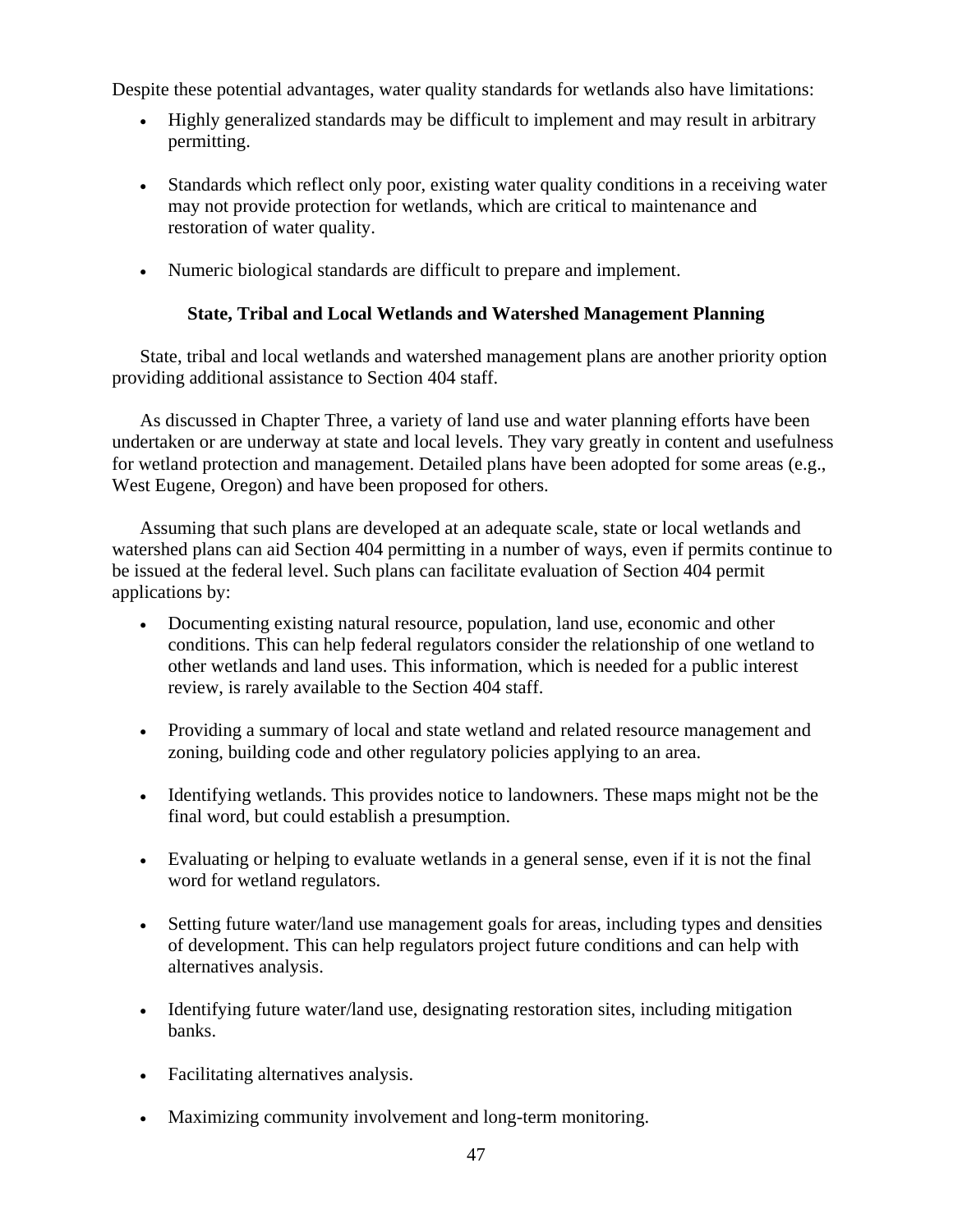Despite the benefits from a properly designed wetland/water planning process, it is unlikely that many local governments will undertake detailed wetland planning if they do not think such plans will be used by Section 404 regulators. Local governments, therefore, need to be assured that regulators will consult such plans when permitting, even if they are not legally obligated to follow the plans. Such plans also need to be based on sound hydrologic data which can be supplied, in part, by federal agencies.

## **STATE, TRIBAL, OR LOCAL PERMITTING IN LIEU OF FEDERAL PERMITTING**

A second major component of a strengthened, collaborative federal, state, tribal and local collaborative partnership should be enhanced state, tribal or local permitting in lieu of federal permitting when state, tribal, or local permitting will meet or exceed federal standards. This option is already authorized by Sections 404(g) and (h) of the Clean Water Amendments (state assumption) and has also been implemented through state or local programmatic general permits pursuant to Section 404(e) in some states.

Principal sub options include:

- State or tribal assumption of Section 404 powers
- State, tribal or local permitting pursuant to programmatic general permits

## **Variations on the Assumption, Delegation or General Permit Themes**

There are many possible variations with regard to state, tribal or local permitting in lieu of federal permitting for waters under federal jurisdiction. Variations may pertain to:

- The range of activities and types of wetlands subject to state, tribal or local permitting in lieu of direct federal permitting. State, tribal or local permitting may be a complete substitute for federal permitting; or it could take place for certain types of wetlands and activities. For example, existing state assumption procedures pursuant to Sections  $404(g)$ and (h) involve the substitution of state permitting for federal permitting for certain activities and types of wetlands. In contrast, state and local permitting pursuant to state or local programmatic general permits from the Corps maintain the overall federal permit framework. This means that citizen suit provisions continue to apply.
- The types of wetlands subject to state, tribal or local permitting in lieu of federal permitting. State or local permitting might take place in lieu of federal permitting for only certain types of wetlands (e.g., freshwater versus tidal) or for all wetlands. It can be confined to certain areas (e.g., a portion of a locality or state) or applied to broader areas (an entire local government, region, states). It can apply to only certain activities (e.g., small fills, small subdivision) or to all activities.
- Conditions under which state, tribal or local permitting in lieu of federal permitting will be allowed. There are also a broad range of possible conditions or standards for such permitting. For example, state or local permitting in lieu of federal permitting might be permitted if all aspects of the state/tribal or local regulation meet or exceed minimum federal requirements such as wetland definition, delineation criteria, standards for permitting, notice and hearing, and penalties. Or, state or local programs could be permitted only if a state or local government met not only minimum regulatory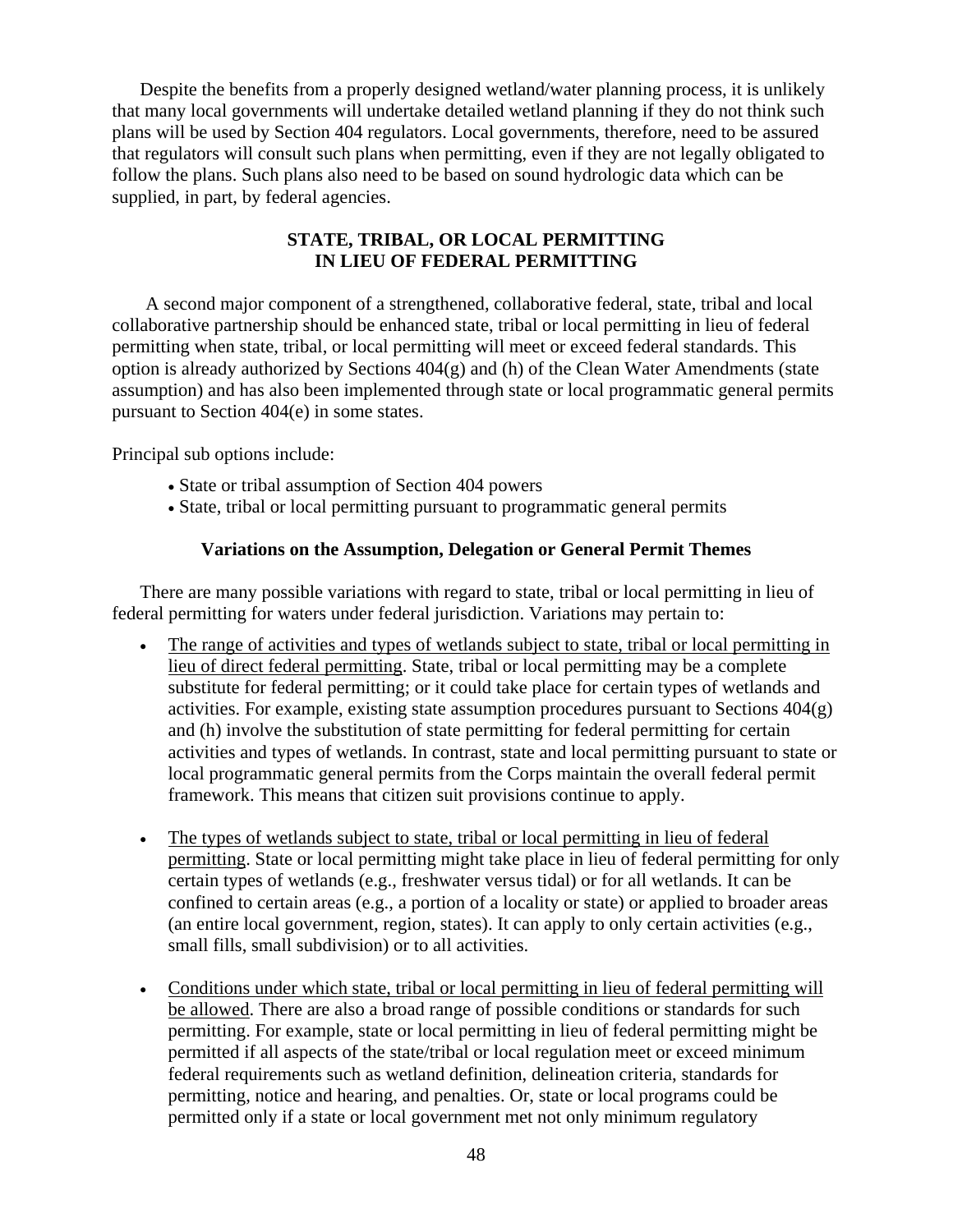requirements but also adopted an approved wetland conservation plan, watershed management plan, or some other type of planning requirement. It might be allowed only if a state/tribe or local government can demonstrate adequate staffing capability. It may be allowed only if a state, local government or tribal government had adopted a no net loss of function or function and acreage goal.

• Degree of federal oversight. The degree and type of federal oversight is another issue. A state, tribal or local government may be required to submit a report on all permits including the number issued, acreage affected and restoration. This might be required annually, biannually, or at some other duration. There are other options as well. A state, tribal or local program might be conditionally approved (e.g., for 1 year) or unconditionally approved. Approval may be for a specified period of time (e.g., 5 years) or for unlimited duration. Oversight and approval procedures may also vary. For example, a state, tribal or local government might be required to submit a proposed program to only one agency (e.g., the Corps) or to several agencies for approval. It may be required to submit all permit applications to a single federal agency (e.g., the Corps). Or, it might be required to submit applications to a number of agencies (the Corps, EPA, FWS). Even if referrals where not required for all applications, certain applications might be referred (e.g., major fills, subdivisions, drainage projects. Finally, quite a broad range of options are also available for disapproval of state, tribal and local program once adopted if they fail to meet minimum federal standards. A state, tribal or local program might be revoked for failure to comply with even a single condition or for only gross violations. Disapproval may take the form of administrative action or court action or some combination of both. Various conditions may or may not be specified for approval.

## **Arguments for and Against State, Tribal or Local Permitting in Lieu of Federal Permitting**

Arguments **for** state, tribal or local permitting in lieu of federal permitting in certain circumstances include:

- A division of labor may take place between federal, state, tribal and local staff, increasing the amount of staffing for particular tasks and improving the quality of permitting and wetland protection. For example, in Michigan, the state and local governments focus on smaller isolated wetlands and wetlands along small lakes, rivers and streams. The Corps focuses on the wetlands along the Great Lakes and major water bodies.
- State, tribal or local permitting based upon a condition of prior planning may be a powerful incentive for planning of wetland resources with a watershed perspective.
- State, tribal or local permitting in lieu of federal permitting may reduce inconsistencies and duplication and encourage integration in land use and water planning, which is important to long-term protection and restoration of wetlands as well as to providing certainty to landowners.

Arguments **against** state, tribal or local permitting include:

- Some local governments, states, and tribes may take advantage of flexibility to circumvent the protection that the Section 404 program provides wetlands.
- Many local governments and some states and tribes lack the budgets and staff to competently regulate wetland resources.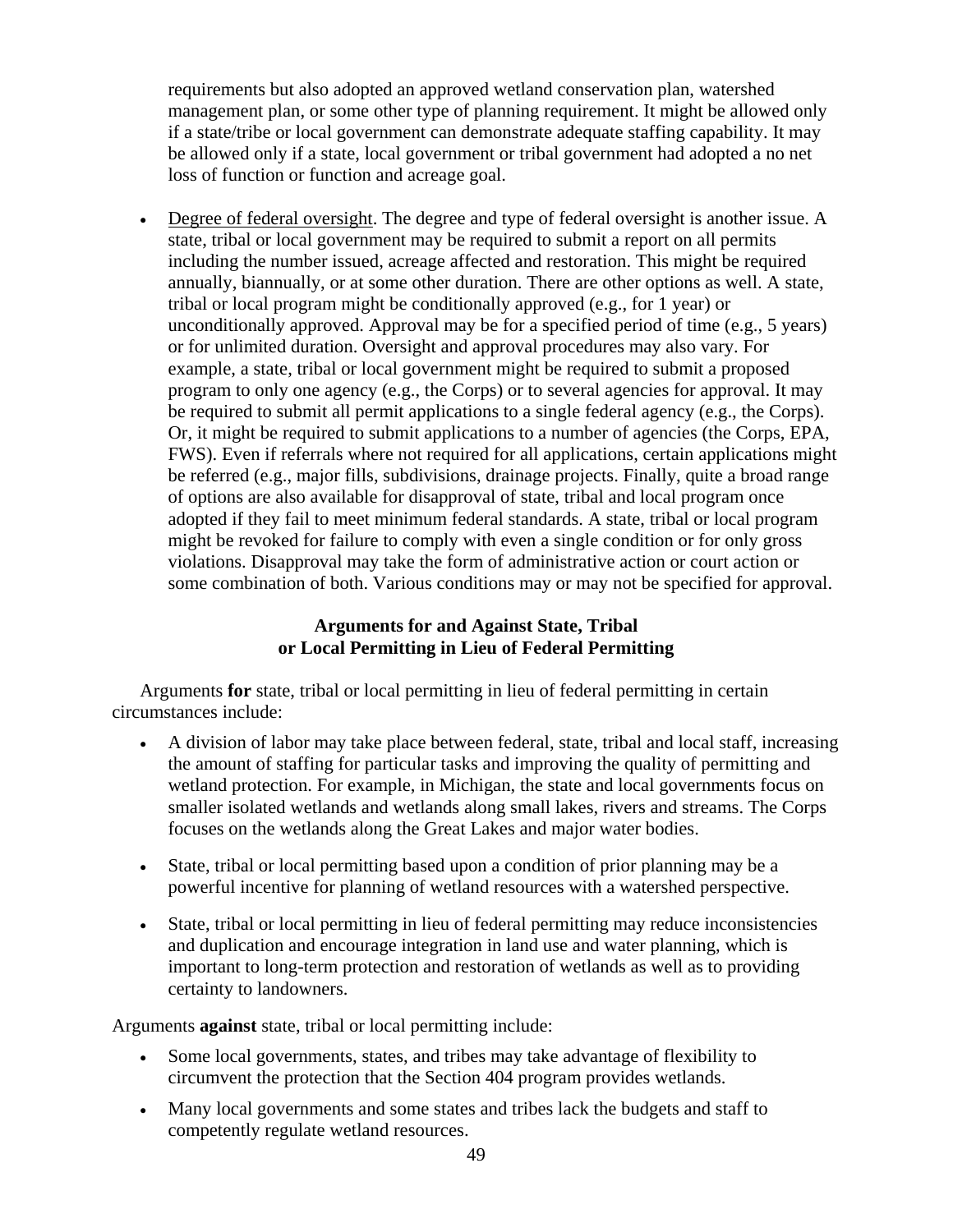With these general considerations in mind, the individual options for state or local permitting in lieu of federal permitting will now be examined.

## **State or Tribal Assumption**

Section  $404(g)(1)$  of the Clean Water Act permits the Governor of any state "desiring to administer its own individual and general permit program for the discharge of dredged or fill material into the navigable waters..." to apply to the Administrator of the EPA for such permitting authority. To qualify for delegation of Section 404 powers, a state must have a regulatory authority comparable to the federal program. Once a state program is approved, Section 404 permits from the Corps are not required for certain waters. Since this provision was adopted in 1977, at least a dozen states have indicated a preliminary interest in the delegation of permitting powers. Only Michigan and New Jersey have been approved.

Limited state interest in assumption has been due to several factors:

- **The expense of operating their own permitting programs, particularly if they must be consistent with the federal Section 404 program.** Wetland mapping, boundary delineation, and permitting are quite time-consuming and expensive. Many states have severe budget problems, which will likely continue for some time.
- **Inadequate state regulatory authority and the failure of Section 404 to authorize**  "**partial" assumption.** Few states regulate the broad range of wetlands and activities regulated by Section 404 because their wetland definitions are more restrictive or they exempt activities that Section 404 does not. As noted above, one-half of the states regulate freshwater wetlands. Of these, some apply a more restrictive definition of wetland than the federal definition. In addition, many states apply a size limitation on regulated wetlands.
- **Stringent federal permitting criteria.** To issue permits pursuant to an approved section  $404(g)(1)$  program, states must comply with federal  $404(b)(1)$  guidelines as well as many additional statutory requirements. A number of states have considered amending their statutes to bring them in line with the federal program, and New Jersey has actually done so. Nevertheless, few states have been willing to take this step in light of the other limitations on assumption.
- **Complicated permitting procedures.** State regulatory permitting procedures with a state program adopted in accordance with Section  $404(g)(1)$  are also quite complicated. States must submit notice and copies of permit applications to the EPA and provide public notice. They must also provide notice to other states whose waters may be affected and to the Corps if navigation is affected.
- **Permitting authority limited to nonadjacent wetlands.** States may not assume direct permitting authority over "waters which are presently being used, or are susceptible to use in their natural condition or by reasonable improvement as a means to transport interstate or foreign commerce shoreward to their ordinary high water mark, including all waters which are subject to the ebb and flow of the tide shoreward to their mean high water mark, or mean higher high water mark on the West coast, including wetlands adjacent thereto... " In some states, this includes most of the wetland.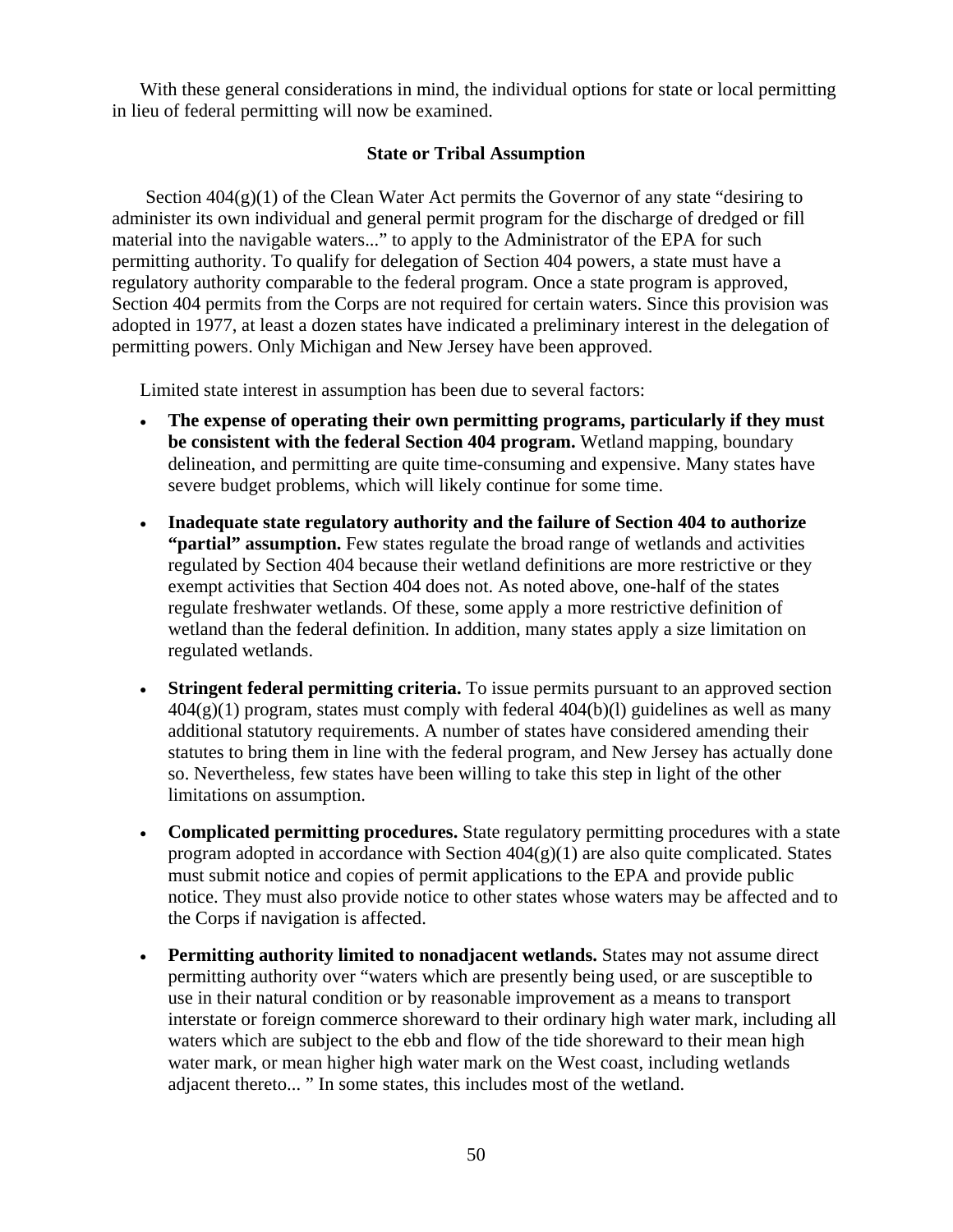• **State "general permits" are available from the Corps.** The Corps presently allows states to issue permits in lieu of direct federal Section 404 permitting without all of the complexities and comparable requirements of assumption. Programmatic permits rather than assumption has, therefore, been pursued by most states.

With assumption in effect in only two states, it is difficult to determine its overall merits and disadvantages. The Michigan Department of Natural Resources believes that assumption has helped protect wetland resources. Assumption has been supported by the development community and by some environmental organizations. Certain aspects of the state program are more stringent than the Section 404 program. Delegation has encouraged very close federal/state cooperation in wetland regulation. Nevertheless, there have been some conflicts between the state and the EPA with regard to certain regulatory requirements, such as alternatives analysis and complaints about lack of state and local enforcement. Whether the Corps and the EPA would do any better on permitting and enforcement is another issue.

### **State, Tribal, or Local Programmatic General Permits**

Another alternative for partial state, tribal or local permitting in lieu of federal permitting is issuance of state, tribal or local permits pursuant to "programmatic general permits" issued by the Corps. Section 404(e) of the Clean Water Act authorizes the Corps to issue "general permits on a state, regional, or nationwide basis for any category of activities ... if the Secretary determines that the activities in such category are similar in nature, will cause only minimal adverse environmental effects when performed separately, and will have only minimal cumulative adverse effect on the environment."

 In keeping with this authority, the Corps has also issued some "area-wide" permits for states and local governments, where a state or local government issues individual wetland permits consistent with federal standards. These area-wide permits apply to a broad range of regulated activities within all or a portion of a governmental unit. The Corps has issued state programmatic general permits for at least 13 states. Most permits are relatively limited in scope, but the North Carolina permit applies to the entire coastal zone; the Wisconsin permit applies to much of the state; and the Maryland and New Hampshire permits apply to the entire state. Many more states are now also considering general permits.

 Overall, there is more interest among the states, tribes and local governments in programmatic general permits than assumption. Some advantages of programmatic general permits are:

- They can be issued for only a portion of a state or for particular activities. They do not require total comparability of programs. This means that a state may not need to change its existing program.
- They can be issued for wetlands in and adjacent to Section 10 waters.
- They create a combined federal/state permit with some measure of federal oversight on individual permits. This is a mixed blessing but favored by some states. It can bring in federal technical assistance, expertise and federal clout. On the down side, it can also result in confusion and duplication.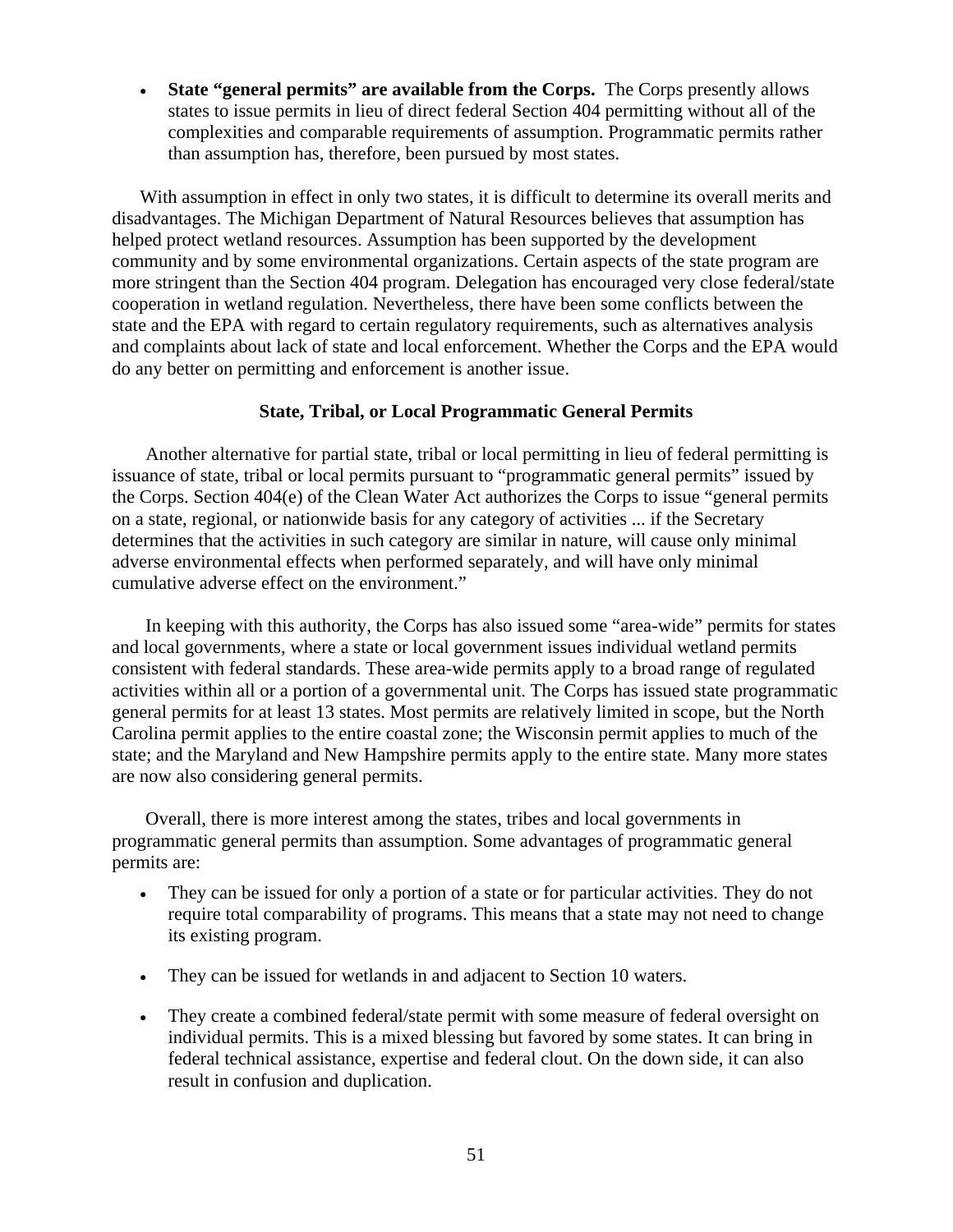- They can be used to encourage watershed planning approaches (e.g., West Eugene, OR).
- They are favored by a number of federal agencies and may create less opposition from environmental groups than state assumption.
- The Corps administers general permits; the EPA oversees assumption. Some states favor this because the Corps has more field staff than the EPA.

Overall, states appear pleased with their programmatic permits. Maryland has complained about too much federal oversight. However, North Carolina, Wisconsin, and New Hampshire appear satisfied with federal oversight.

Impediments to state programmatic general permits have included:

- The legality of some types of permits has been questioned, since states are not specifically authorized by the Clean Water Act. Some environmental organizations have threatened suits.
- The Corps did not until recently encouraged states to apply for these permits.
- The Corps has not published adequate guidance for state permits.
- There has been no federal funding. However, this is a less serious problem than for state assumption because a general permit can be tailored to a state's program, and substantial changes in the program may not be needed.

## **STATE, TRIBAL OR LOCAL PERMITTING FOR WETLANDS NOT REGULATED AT THE FEDERAL LEVEL**

A third component of a strengthened federal, state, tribal and local collaborative, regulatory partnership would be enhanced state, tribal or local regulatory permitting programs for isolated wetlands not presently regulated at the federal level. Such programs could be encouraged by increased federal technical assistance and funding. They should include both regulations and incentives (e.g., landowner education). See Appendices C and D. They should include integrated wetlands and watershed management. See J. Kusler. 2003. Wetlands and Watershed Management: A Guidebook for Local Governments. ASWM. Berne, N.Y.

 The author believes that Congress should, over time, authorize the Corps and the EPA to directly regulate isolated wetlands and other waters. However, such regulation would take place within the framework of a revised "national" wetland regulatory program with states, tribes, and local governments as enhanced partners. In light of SWANCC, enhanced state, tribal, and local regulations will need to suffice for the present.

Approximately one half of the states are now regulating isolated wetlands (to a greater or lesser extent) pursuant to state wetland, coastal zone, public water or other statutes. That means that one half of the states are not, and the number of states which will adopt programs in the immediate future is uncertain due, in part, to budget crises and issues with political acceptability.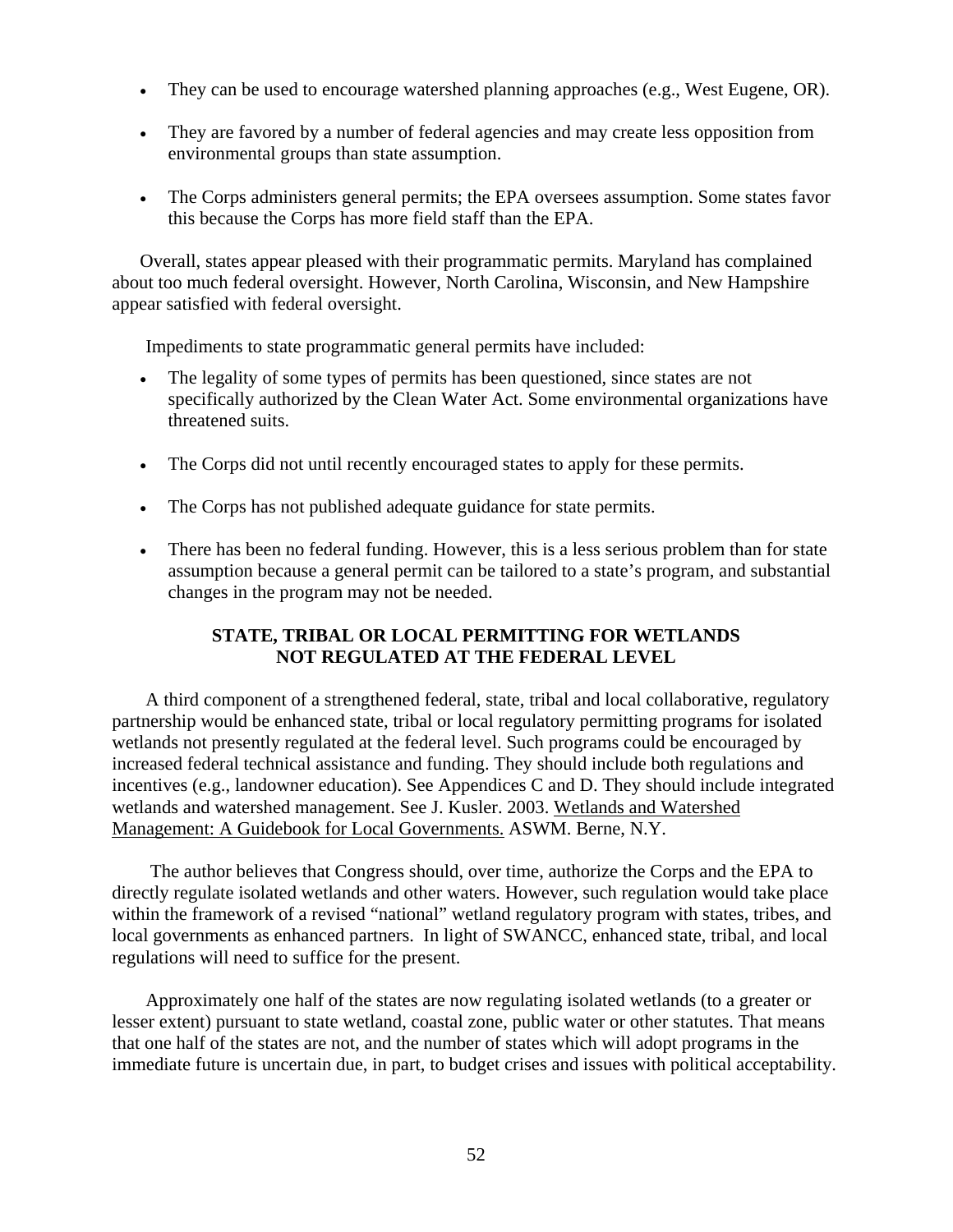In some states, local regulation of isolated wetlands appears to be the only politically acceptable alternative to state permitting. Many states that now regulate freshwater wetlands carry out such regulation in cooperation with local governments. The states establish standards for local regulation and assist local regulatory efforts. The states only directly regulate if local governments fail to adopt and administer regulations that meet state standards.

Some of the advantages of local government regulation include:

- Some local governments are well-staffed and well budgeted, with much larger per capita and per square mile staffs than the federal government. Allowing local governments with sufficient capability and motivation to undertake permitting would reduce duplication and allow federal staff to concentrate on other areas.
- Local permitting in lieu of federal or state permitting may facilitate integration of wetland, floodplain, stormwater, sediment control and other programs.
- Permitting that involves multiple field visits may be more cost-effective at the local level due to reduced travel times (see discussion in Chapter Two).
- Local government permitting may provide more rapid turn-around times for delineation and permit processing.

However, there are also disadvantages of local permitting in some instances. These disadvantages have been discussed earlier but will be repeated as the apply to isolated wetlands.

- Local governments may lack sufficient geographical scope.
- Many local governments have limited staff.
- Many local governments lack wetland expertise.
- Many local governments are subject to severe real estate pressures.

Because of these limitations, which are particularly severe for many smaller units of government, relatively federal oversight is particularly desirable for local regulatory programs although oversight of state and tribal are also needed. The federal government should continue to provide wetland maps, technical assistance, and financial incentives to the states, tribes and local governments for these wetlands.

## **SUMMARY**

Looking to the future, a strengthened, collaborative federal, state, tribal and local government partnership is needed, which builds upon the strengths and reduces the weaknesses of each level of government. This should take the form of a strengthened "national" wetland program incorporating all levels of government. See more discussion below.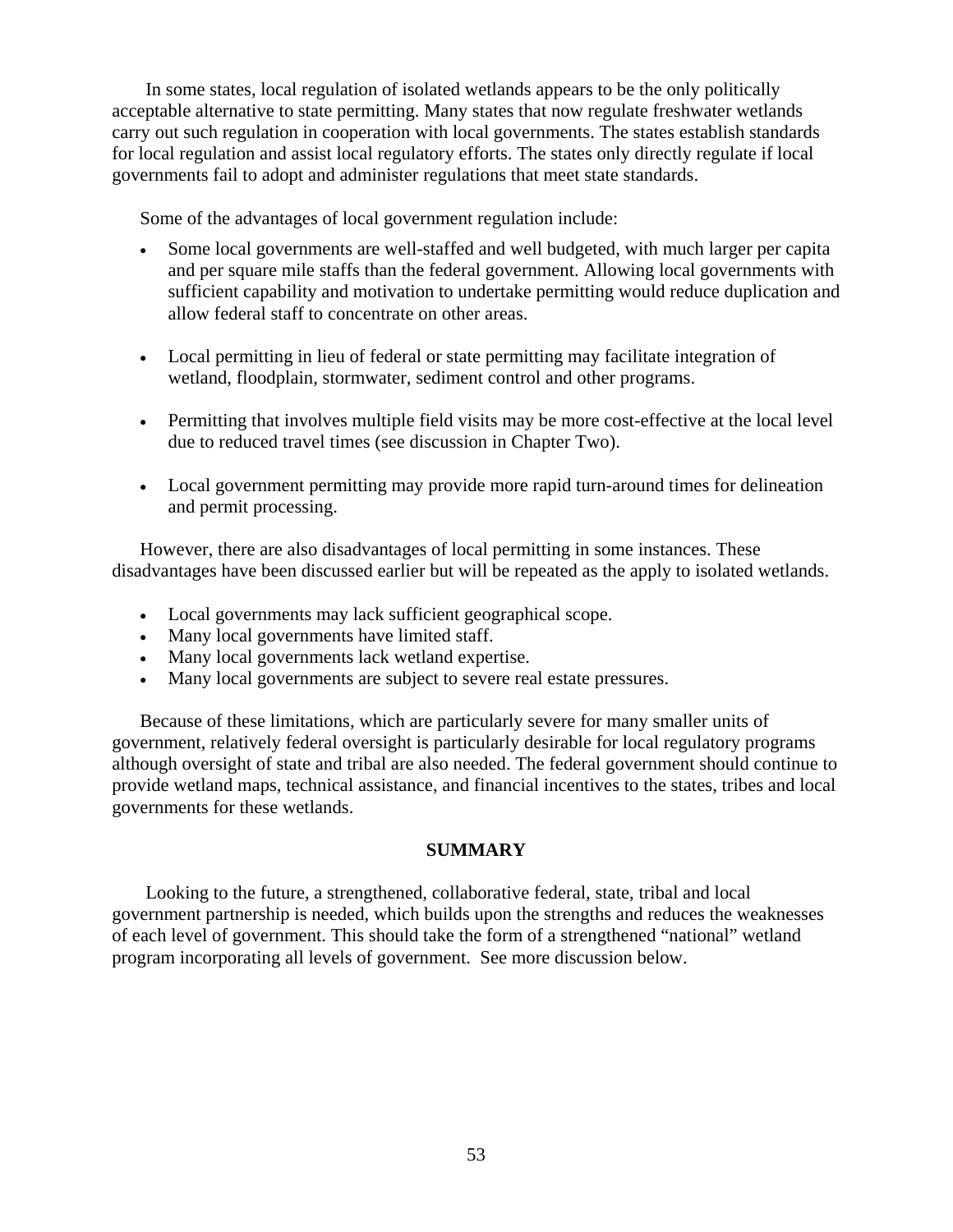# **Chapter Six GAINING THE COOPERATION OF STATES, TRIBES AND LOCAL GOVERNMENTS**

This chapter makes more detailed recommendations for gaining the cooperation of states, tribes and local governments in creating a strengthened, collaborative partnership. Arguments for a strengthened partnership are summarized, followed by suggested incentives for fostering cooperation.

## **WHY STATES, TRIBES AND LOCAL GOVERNMENTS MAY BE WILLING TO PARTICIPATE**

States, tribes, and local governments may be willing to participate in a strengthened partnership for a number of reasons discussed earlier but worth summarizing:

- The SWANCC decision has created a significant gap in the federal Section 404 program with regard to isolated wetlands. Only three states (Wisconsin, Indiana, and Ohio) have adopted legislation to fill that gap. Other states have an interest (e.g., South Carolina, Illinois).
- The federal Section 404 program regulates only limited activities within wetland boundaries. This is increasingly recognized as insufficient to protect and restore wetland functions and values, which depend upon water quality and broader water regimes. The political acceptability of extending federal powers to other activities, buffers and watershed activities that affect wetlands is questionable. State, tribal and local regulation of unregulated activities and buffers, and the planning and regulation of water and watershed activities that determine the functions and values of wetlands are needed to manage wetlands, particularly isolated and headwater wetlands (see Chapters 2 and 3).
- The federal Section 404 program has been, over the last 30 years, inadequately staffed or financed to carry out the field visits needed to properly administer a federal permit system for all wetlands or for even the wetlands regulated post-SWANCC. See discussion above. This is particularly true for the delineation of wetlands, monitoring and enforcement. It is unlikely that Congress will make large, new appropriations to provide such staff given the large federal budget deficits. States, tribes and local governments can help meet some of those staffing needs if duplication in efforts is reduced. In addition, states and local governments are in a position to carry out many tasks at a much lower cost than the federal government, due to less travel cost and the integration of tasks with ongoing programs.
- Wetland protection and restoration need to become a routine component of local and state water and land use planning, zoning, and other activities. Such integration of water and land uses is essential to long-term protection of wetland functions and values, which depend on hydrologic regime and hydroperiod.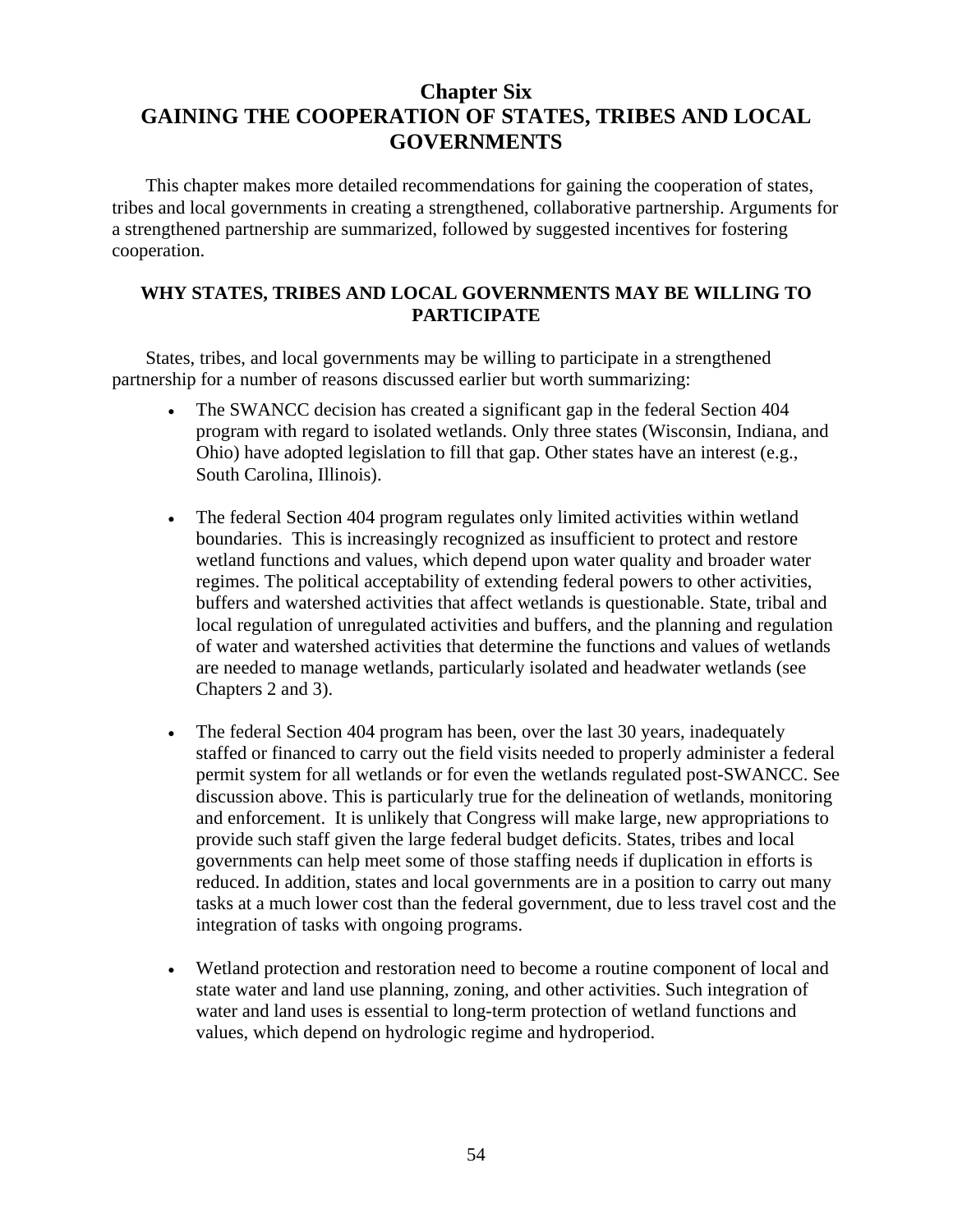• Duplication and inconsistent federal, state, tribal and local policies, combined with lack of maps, technical assistance, and up-front information gathering, have given rise to landowner opposition to wetland regulation at all levels of government. The problems can best be reduced through a coordinated and strengthened federal, state, tribal and local planning and regulation that makes use of staff and resources at all levels of government.

### **BUILDING AN IMPROVED PARTNERSHIP**

Important foundations for improved cooperation are already in place.

First, and foremost, there is new motivation at all levels of government. See discussion above. There is widespread recognition that duplication and lack of coordination not only wastes staff and financial resources, but also results in loud and often unnecessary landowner complaints. There is the recognition that watershed activities do, in fact, affect wetlands and that there is a need to coordinate watershed activities and wetland protection and management. It is also recognized that broader planning approaches are essential to improving wetland evaluation and integrating wetland, floodplain management, stormwater management, water supply planning and other water-related planning efforts. It is obvious now that new approaches, such as regional restoration schemes (e.g., the North American Waterfowl Management Plan), mitigation banks, and the Wetland Reserve Program, cannot be implemented without creative partnerships.

Second, there is increased leadership at the national level promoting improved federal, state, tribal and local partnerships. In its 1993 wetland policy statement, the Clinton Administration endorsed the partnership concept. The second Bush administration is showing renewed interest in the states and in partnerships. The Corps, the EPA and other federal agencies are now working on a number of measures to implement this policy, such as detailed policy guidance on mitigation. What Congress will do with Clean Water Act reauthorization remains to be seen, but it appears likely that efforts will be made to more clearly define and coordinate federal, state, tribal and local roles.

Third, considerable progress has been made in the last two decades in developing the federal, state, tribal and local wetland management and regulatory capabilities. Many contacts between levels of government necessary for such partnerships have been made. Much progress has been made in educating states and local governments with regard to the specifics of the Section 404 program. The EPA's state grant program and many training efforts have helped develop state and tribal wetland programs. The sophistication of government staff and consultants throughout the country has been greatly increased.

Federal, state, tribal and local staff have, increasingly, come to know one another through measures such as joint permitting, state programmatic general permits, joint training sessions, and workshops and seminars. Much has been learned about what works and what does not. These are important prerequisites to cooperation

### **INCENTIVES FOR STATES, TRIBES AND LOCAL GOVERNMENTS**

Many states, tribes and local governments report that they would need financial help to regulate isolated wetlands and even more to assume the entire Section 404 program through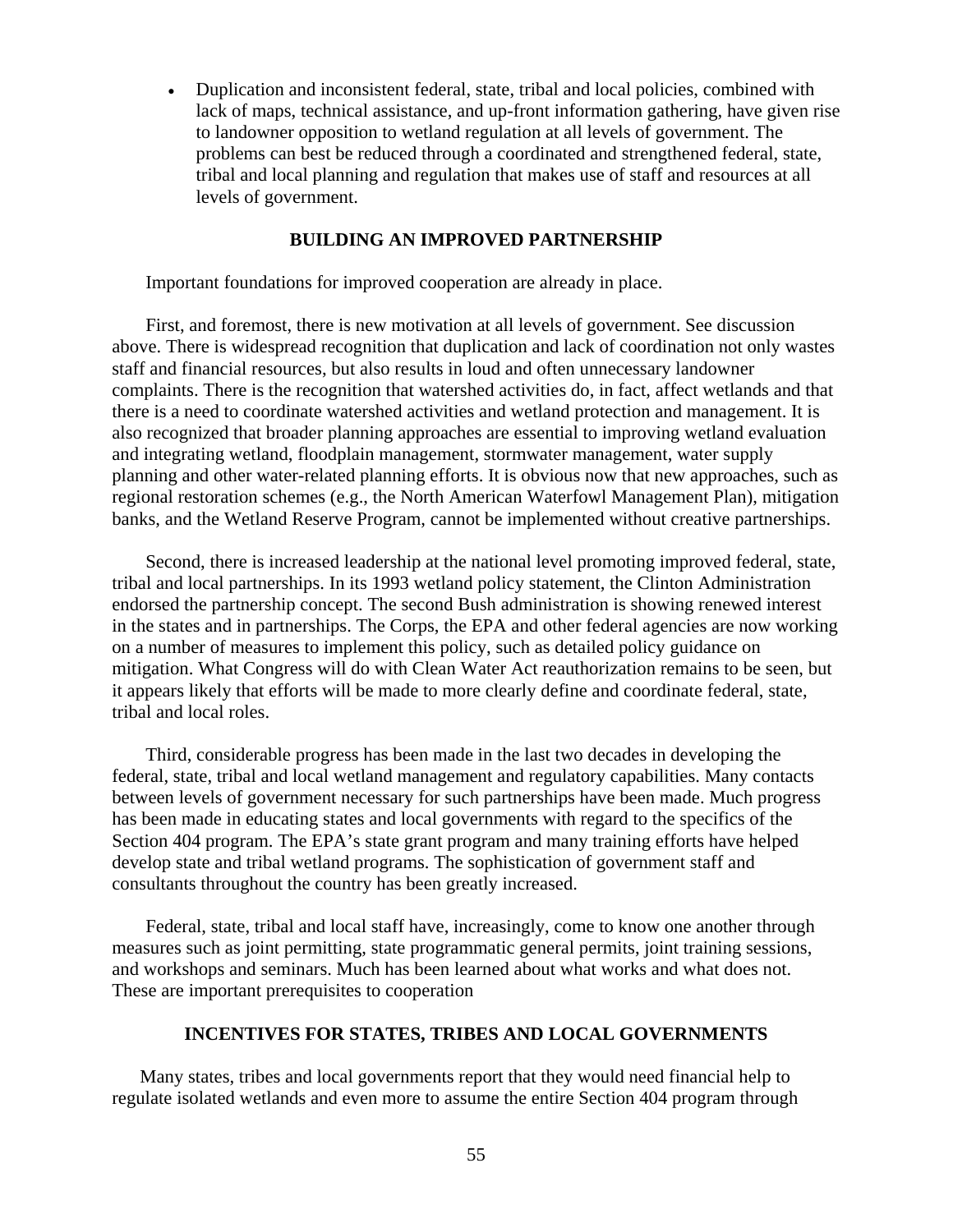assumption or a programmatic general permit. But, financial help is not the only incentive for state or local assistance to federal permitting. Other incentives may include:

- Decreased duplication in permitting
- Decreased times for permitting
- Increased certainty in policies
- Increased coordination
- Increased autonomy
- Increased flexibility

These can be strong incentives. Michigan and New Jersey have assumed the Section 404 program without federal financial help. The 13 states with programmatic general permits have also not received financial aid from the federal government. Several local governments have sought and received local programmatic general permits without federal financial help. Financial assistance would, obviously, encourage states, tribes and local governments. Even modest grants of \$50,000 to \$75,000 per year per state would encourage states, tribes and local governments to seek assumption and local programmatic permits.

Progress in wetland programs is not uniform across the country, however. Much still needs to be done to create a coordinated, collaborative program. Additional incentives for state, tribal, and local action include.

**(1) Make state/tribal and local cooperation with the Section 404 Program more attractive by improving the Program.** State and local wetland staff often have viewed the program negatively due to the lack of regulatory maps, highly complicated regulations, inconsistent policies from one Corps District to the next, lack of field staff, lack of monitoring and other deficiencies. State and local wetland staff members have in some instances wished to distance themselves from the federal efforts.

**(2) Give states/tribes and local governments a recognized statutory role as part of a "national" rather than simply federal wetland effort.** This could be facilitated in Clean Water Act reauthorization by providing that states, tribes and local governments with explicit roles in wetland planning and regulation, even where continued, direct federal permitting will take place. Congress could also state an intent that states, tribes, and local governments play a major role in regulating isolated wetlands (with federal oversight).

**(3) More fully involve the states, tribes and local governments in policy-making.** Federal agencies could more fully involve states, tribes and local governments in policy-making by soliciting their ideas and distributing copies of draft policies to them or representative organizations before adoption. This is already, to some extent, being done but could be made more systematic and extensive.

**(4) More fully involve the states, tribes and local governments in Section 404 regulatory permitting.** This could be done by issuing additional state, tribal, and local government "general" permits and encouraging "assumption" discussed in Chapter 5.

**(5) Ask the states, tribes and local government for their help, enter into additional memoranda of understanding and agreement for shared responsibilities.** Chapter 5 suggested a relatively large number of ways states, tribes and local governments could assist the Corps and other federal agencies in processing and enforcing Section 404 permits. The Corps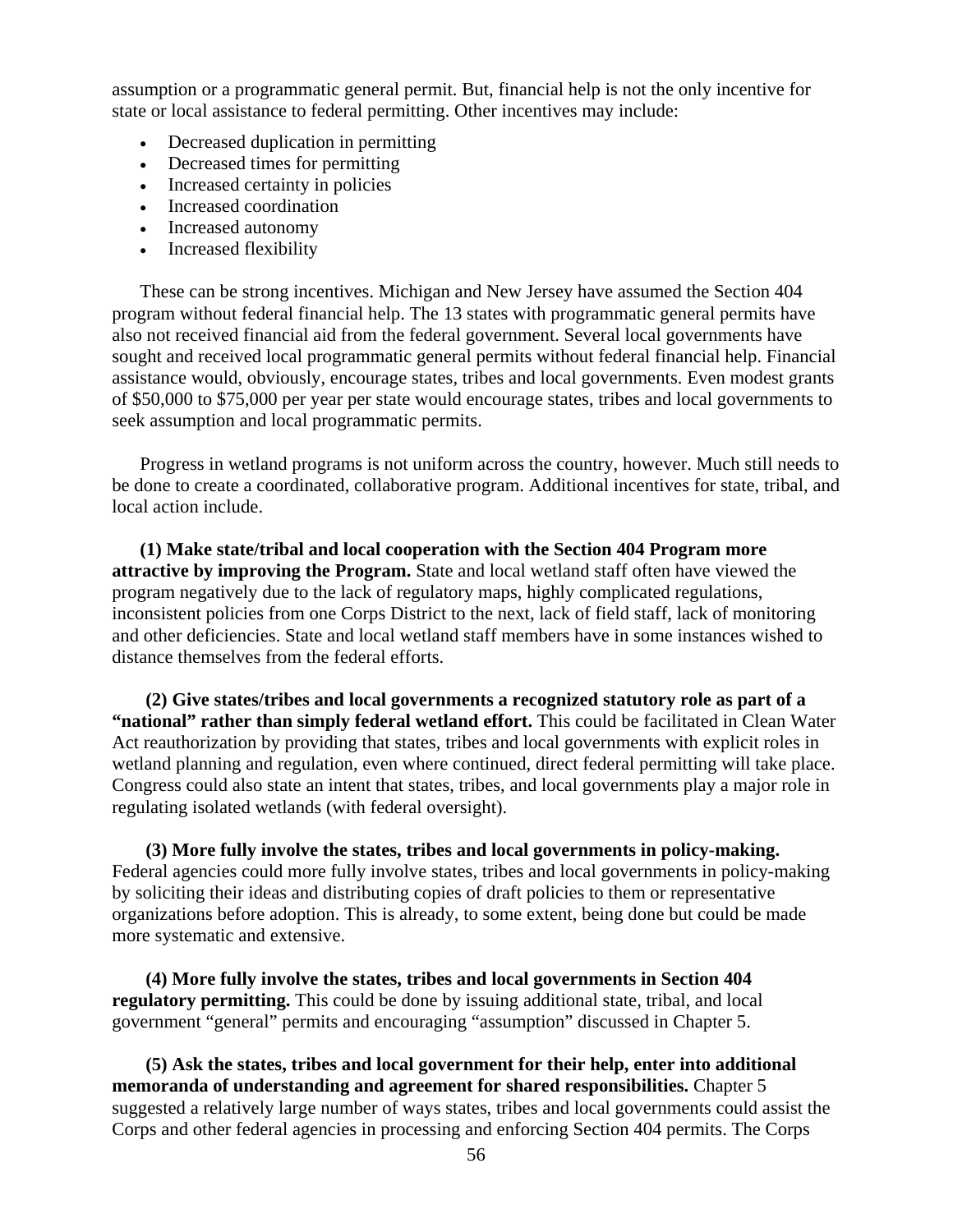should actively ask for state and local help. The Corps and EPA should then enter into additional memoranda of understandings with states and local governments pertaining to wetland delineation, permitting, and monitoring and enforcement to reduce duplication and permit a division of responsibilities in some instances.

**(6) Undertake joint training, education, research with states, tribes and local governments.** The Corps and EPA have already provided considerable training to state and tribal staff. But, additional training is needed for not only state and tribal but local staff for delineation, restoration, wetland evaluation and assessment, permit processing, monitoring and enforcement, and other critical elements in regulation. Such training can often be best held jointly for federal agencies, states, and local governments to encourage direct contacts and cooperation.

Joint research projects and testing of wetland management approaches (e.g., delineation methods, mitigation banks) could also increase state, Tribal and local involvement in federal efforts.

**(7) Clarify Section 319, 401, 404(e) powers to encourage and help fund state, tribal and local programs.** Congress could help promote state, tribal and local watershed-based wetland regulation efforts as part of a broader national program by requiring the inclusion of wetland protection and restoration as one of the goals of watershed planning pursuant to Section 319 of the Clean Water Act. Congress could also clarify Section 401 powers with regard to oversight of federal nationwide permits. Congress could clarify Section 404(e) powers to specifically include state and/or local programmatic permits.

Additional and more specific recommendations are provided in Tables 9 (states and tribes), Table 10 (local governments), and Table 11 (federal government) and in appendices C, D, and E which follow.

#### **SUMMARY**

In conclusion, new thinking is needed to create an integrated, "national" wetland regulatory program rather than a collection of only partially coordinated federal, state, tribal, and local efforts. Additional federal money, technical assistance, mapping, and training are particularly needed to encourage state, tribal, and local collaborative initiatives to close the gaps created by SWANCC and other court cases and by the statutes and policies. However, states, tribes and local governments may also play increasingly important roles in assisting federal regulatory efforts, undertaking regulatory permitting (in some instances) in lieu of federal permitting, and undertaking a broad range of information gathering, planning, regulatory and nonregulatory protection and restoration initiatives as discussed in earlier chapters. Over time, a federal oversight role is needed for all wetlands (this would take Congressional action) but much of the actual regulatory implementation for both isolated and non isolated wetlands should take place at state, tribal, and local levels.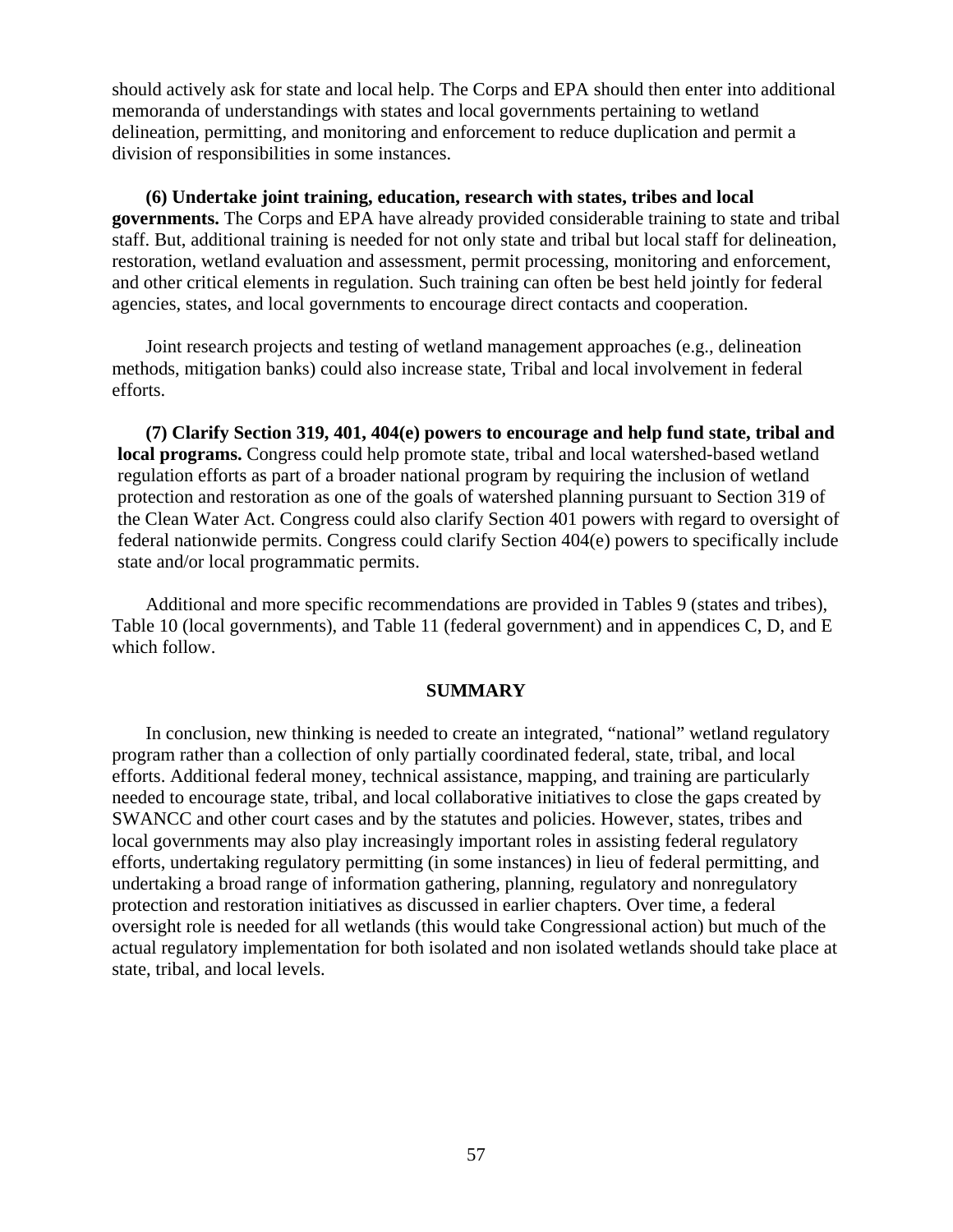## **Table 9 Suggested State and Tribal Roles For a Strengthened, Collaborative Partnership**

State and tribal legislatures and agencies should:

- Undertake more aggressive identification, assessment protection and restoration for wetland and riparian zones on state lands.
- Incorporate wetland protection as a goal and standard in state and tribal ground and surface water permitting programs.
- Prepare state, tribal wetland conservation plans, including more specific wetland and watershed plans for particular areas.
- Prepare more detailed wetland maps for specific areas (e.g., urbanizing areas, restoration areas) in cooperation with federal agencies, local governments.
- Map potential restoration sites; establish mitigation banks and regional mitigation projects.
- Adopt water quality standards for wetlands and enhanced Section 401 water quality certification efforts.
- Include wetland protection and restoration as a goal in multi-objective watershed planning for pollution control (e.g., Section 319), water supply, floodplain management, stormwater management, etc.
- Adopt new wetland regulation statutes and regulations in states, tribal lands where none now exist; amend state wetland statutes (wetland definitions, procedures, penalties) to bring them in line with federal Section 404 regulations.
- Assume Section 404 (g) and (h) powers; apply for state, tribal programmatic general permits.
- Encourage local planning and regulation, and provide maps and technical assistance to local government and nonprofit wetland protection and restoration efforts.
- Provide training and education for state and tribal staff, local governments, consultants and landowners.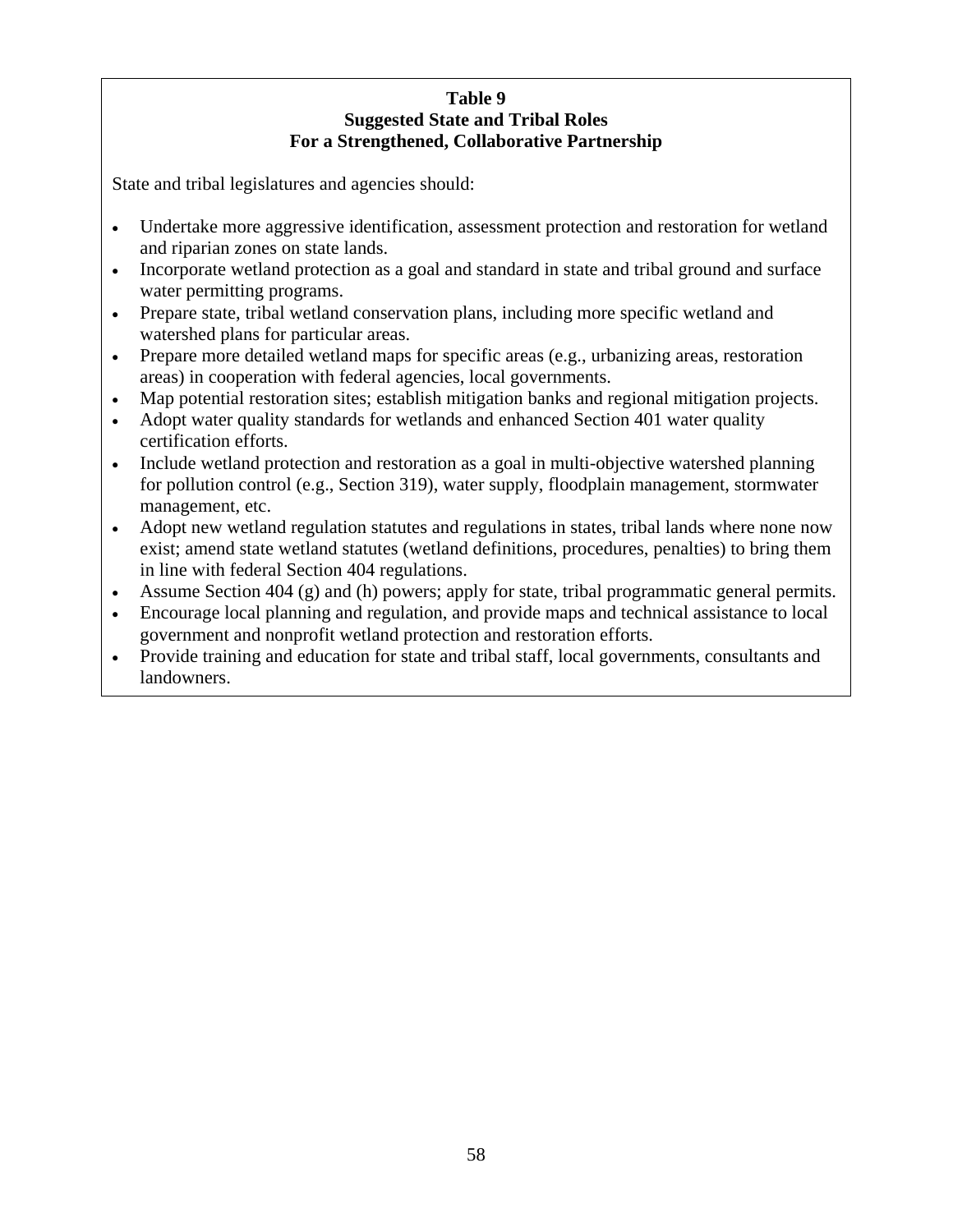## **Table 10 Suggested Local Government Roles For a Strengthened, Collaborative Partnership**

Local government roles may vary, depending on their capabilities and political will. Some local governments will be able to undertake sophisticated wetland management, although geographical perspective may be an issue. In general, local governments will need help with wetlands that exceed municipal boundaries, large development projects, large-scale restoration/creation proposals, and with mitigation banks.

Local governments should:

- Increase staffing and budgetary commitment to wetland regulation and protection.
- Become more involved with federal Section 404 and state wetland permitting. Local governments should request that the state and the Corps submit copies of all permit applications to them. They should examine and provide feedback on permit applications in terms of consistency with adjacent land uses, floodplain and stormwater criteria, grading ordinances, vegetation removal ordinances, septic tank regulations, etc.,
- Help monitor and enforce federal and state wetland regulations, even if they do not adopt their own.
- Carry out wetland mapping and data-gathering at a scale necessary for zoning and land use regulation, with the help of states.
- Prepare advanced identifications and wetland/watershed management plans in cooperation with the federal government, and states.
- Map wetland restoration sites and establish mitigation banks and joint projects.
- (In some instances) undertake local permitting in lieu of direct federal permitting pursuant to Section 404(e) programmatic general permits.
- Restore wetlands as part of park, recreation, wildlife, stream restoration, or other projects.
- Provide real estate tax breaks for regulated wetlands.
- Purchase fee or lesser interests in wetlands as part of park, recreation, greenway, or other projects.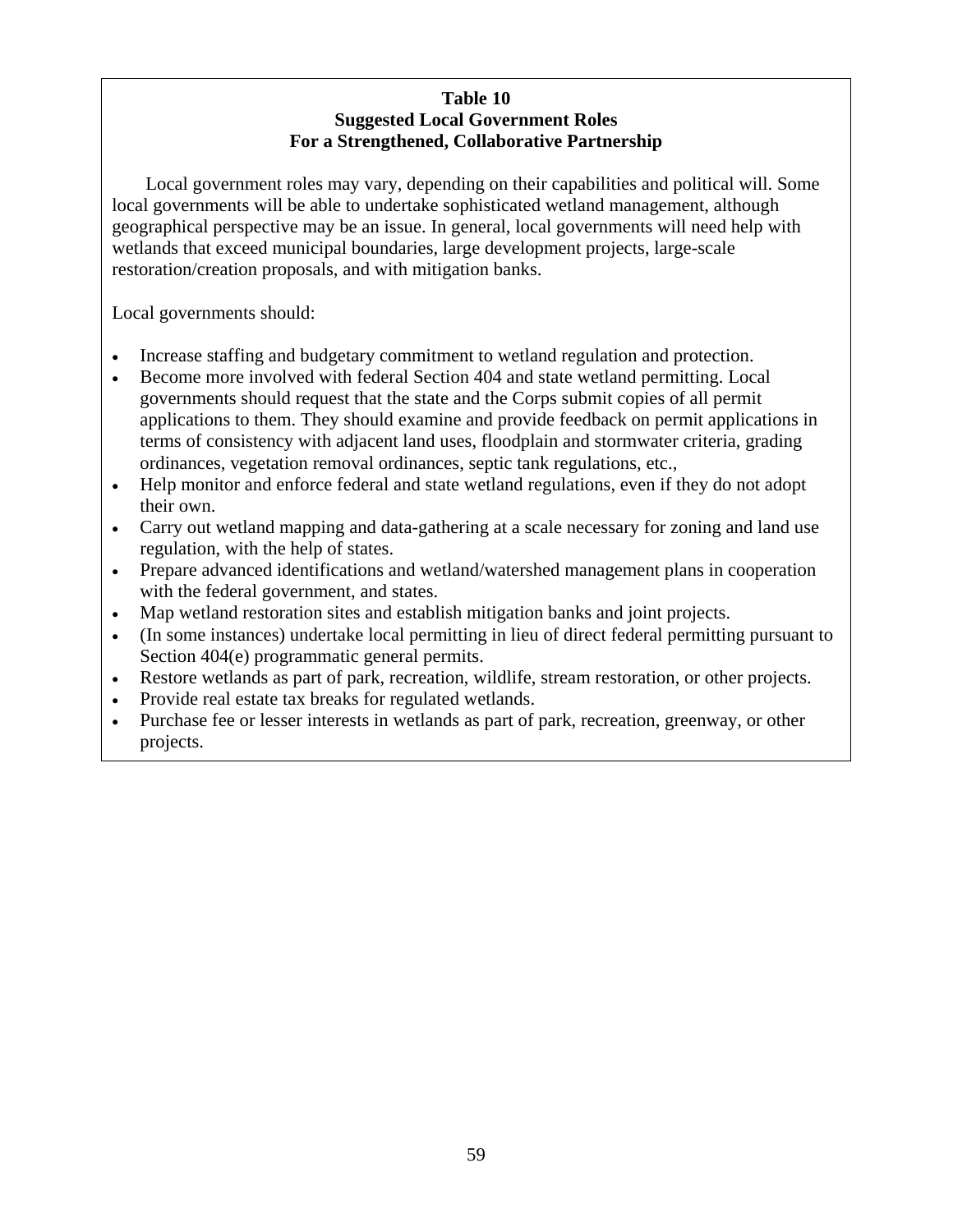# **Table 11 Suggested Federal Roles For a Strengthened Collaborative Partnership**

The following suggestions are broken down into recommended action by particular agencies and Congress.

The Bush Administration and subsequent Administrations:

- Continue to play a coordinating and leadership role with Congress, federal agencies, states, and local governments.
- Support measures in Congress to strengthen the federal, state, tribes and local partnership.
- Support Federal financial assistance to local governments, states and tribes for state wetland conservation planning, local wetlands and watershed planning.

# BLM, Forest Service, Bureau of Reclamation, National Park Service, Other Land Management Agencies:

• Play a more aggressive role in mapping, managing, protecting, and restoring wetlands and riparian on public lands and wetlands associated with federal public works projects. Continue to carry out joint research and demonstration projects with the states and tribes.

# The EPA:

- With the Corps of Engineers and other agencies, provide more detailed guidance on SWANNC, which continues federal regulation of all but clearly isolated wetlands.
- Continue the State Wetland Grant Program, including grants for State Wetland Conservation Plans and other areas of state program development, but make it more flexible to include implementation elements (e.g., more detailed watershed plans).
- Continue state wetland training and education efforts for wetland delineation, restoration, evaluation, permitting, Section 401 programs, water quality standards for wetlands, multiobjective river corridor management, wetlands and watershed planning and other topics.
- Continue to provide financial support for local and state advanced identification and special area management programs, but provide more detailed guidance for these efforts to make them more effective, watershed-based planning efforts.
- Better integrate wetland protection, management, and restoration into stormwater, water quality, estuarine and other programs; make wetland protection and restoration a component of all programs.
- Provide continued oversight and support of state, tribal and local programs.

# The U.S. Army Corps of Engineers:

- Provide more detailed guidance on SWANNC.
- Provide more detailed guidance on critical issues, such as state and local programmatic general permits, watershed planning, and restoration for mitigation purposes.
- Adopt more standardized permit application forms and procedures for all aspects of permitting for possible use at state, tribal and local levels.
- Request that Congress allow more flexibility in use of Corps staff to allow nonregulatory staff to participate in some aspects of regulatory information gathering and decision-making.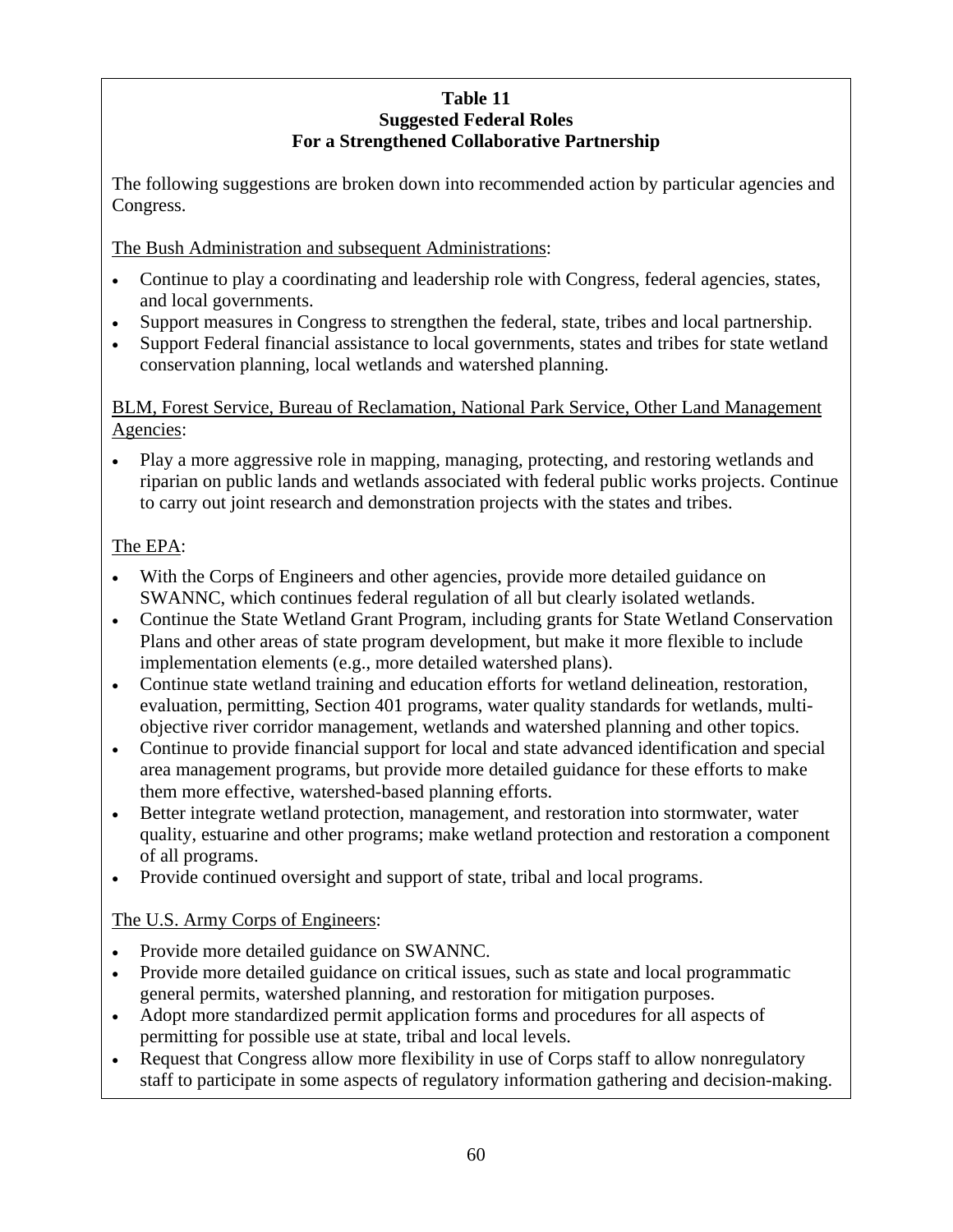- Continue the primary federal role in directly regulating many wetlands in and adjacent to major lakes, rivers, and streams and their tributaries.
- Organize the Section 404 program to evaluate, track, and monitoring permits on a watershed basis.
- Make better use of states and local governments in the Section 404 direct permitting process as suggested in Chapter Five, even where federal permitting is continued. Enter into memoranda of understanding with states and local governments to carry out specific tasks.
- Issue additional state and local programmatic general permits with adequate safeguards.
- Codify all Section 404-related statutes, regulations, regulatory guidance letters, etc. by topic and activity and make them available on the Internet. For example, anyone interested in constructing a dock should be able to find on-line references to all statutes, regulations and policies pertaining to dock construction.
- Carry out additional research and demonstration projects on topics, such as mitigation banks.
- Prepare and widely distribute informational materials, such as videos dealing with wetland delineation, wetland restoration, assessment, etc.
- Conduct increased joint training sessions for federal government, state, tribal, and local staff.
- Compensate for any loss of wetland acreage or function due to Corps' projects (Water Resources Development Act of 1990); identify and carry out restoration activities on new projects.

# U.S. Fish and Wildlife Service:

- Complete the National Wetland Inventory in digital form.
- Undertake additional wetland mapping and digitalization of data with states/tribes and local governments on a cost-share basis.
- Help identify potential restoration sites for mitigation banks, post flood restoration, etc. as part of the National Wetland Inventory, National Biological Survey, etc.
- Provide technical assistance and data to local governments and states to help them undertake wetland and watershed management planning.
- Carry out research on wetland restoration, altered wetland systems, wetland management strategies. Disseminate this research to states, tribes and local governments.
- Assume administrative responsibility for cooperative restoration ventures and mitigation banks (under certain circumstances).

# USDA Natural Resources Conservation Service:

- Continue to administer the Farm Bill conservation programs cooperatively with the states and tribes.
- Identify priority wetland restoration sites with the states, tribes and local governments.
- Continue wetlands-related research pertaining to assessment, wetlands and carbon storage, and a broad range of other topics. Distribute research to the states, tribes and local governments.

# National Oceanic Atmospheric Administration:

- Continue to support state, tribal and local wetland plans and policies, including restoration as part of the Coastal Zone Management Program.
- Continue to comment on Section 404 permits and development activities through the National Marine Fisheries Program.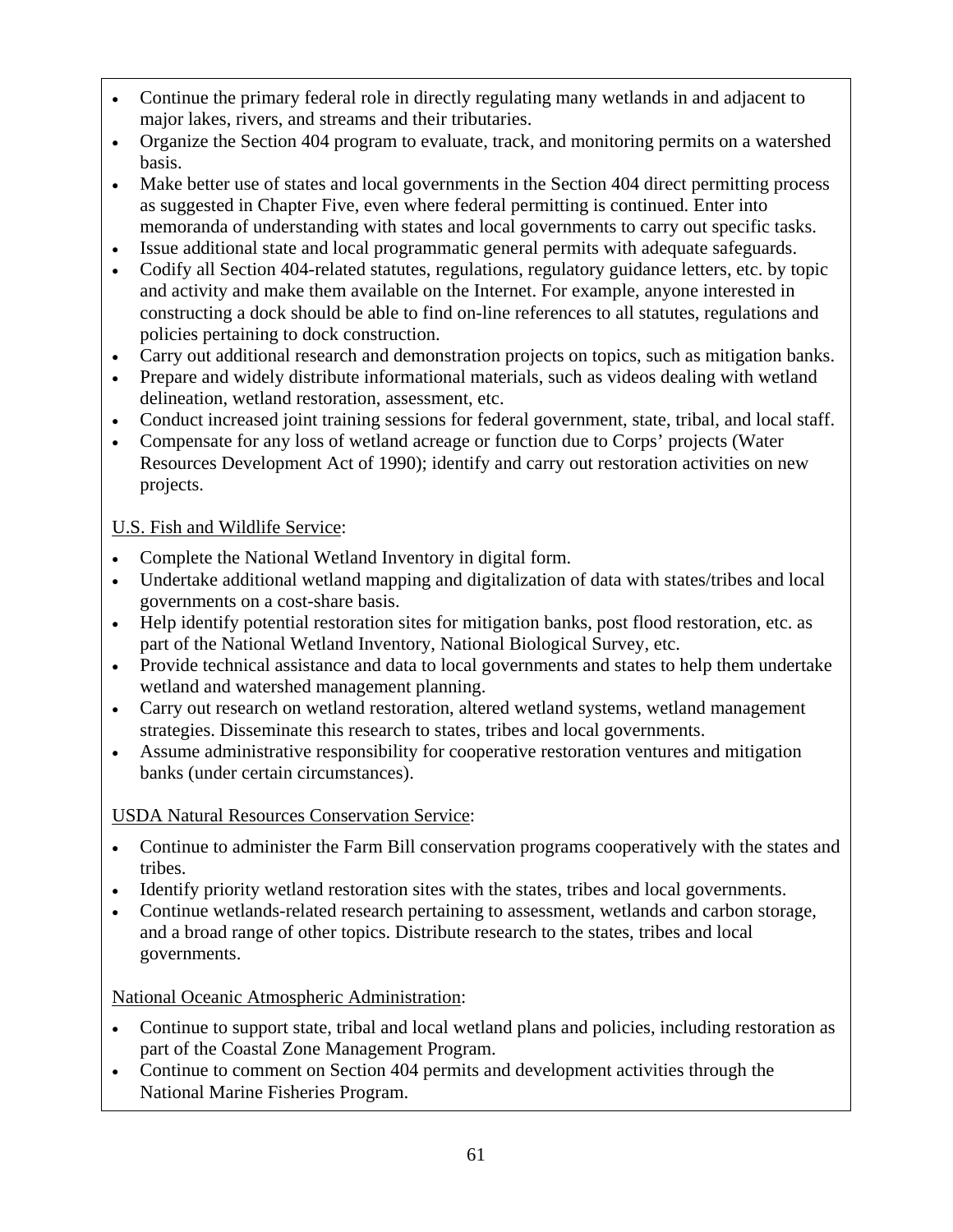• Continue to support estuarine and coastal wetland protection and restoration through the National Marine and Estuarine Sanctuaries and the NOAA restoration programs.

# U.S. Geological Survey:

- Continue to carry out water resources monitoring, stream gauging and other wetland, floodplain, and related ecosystem mapping and analysis with states, tribes and local governments.
- Continue to carry out research and technical studies in cooperation with the states and tribes on topics such as wetlands and climate change, the effectiveness of wetland restoration techniques, wetland assessment, mitigation banking and other initiatives.

# Congress:

- Clearly recognize the need for a mix of federal, state and local roles in wetland planning, management, regulation and restoration in reauthorization of the Clean Water Act and other legislation. It is not enough that a de facto federal, state, tribal and local hierarchy exists. Too often the role of states and local governments has been given lip service while there has been little involvement of these entities. The role of states, tribes and local governments in wetland protection and restoration should be recognized in both Section 404 and in other sections of the Clean Water Act, such as Section 319 (watershed planning).
- Adopt an overall no net loss or equivalent goal in Clean Water Act Reauthorization. This would do much to establish a bottom line for federal, state, tribal and local wetland regulatory efforts and to establish a standard for judging the effectiveness of programs at all levels.
- Create financial incentives for states, tribes and local governments interested in equaling or exceeding federal standards in the protection and restoration of wetlands.
- Clarify the ability of the Corps to issue state, tribal and local programmatic general permits, including the conditions under which such permits might be issued, criteria for permitting, oversight requirements, and suspension of permits.
- Establish specific wetland protection and restoration goals for the purposes of Section 319 planning, stormwater management, and other wetland-related planning and management tasks at federal, state, tribal or local levels.
- Continue to adopt and fund landowner incentive programs, such as the Wetland Reserve, Partners for Wildlife and Swampbuster programs.
- Provide additional landowner income tax incentives for wetland protection and restoration.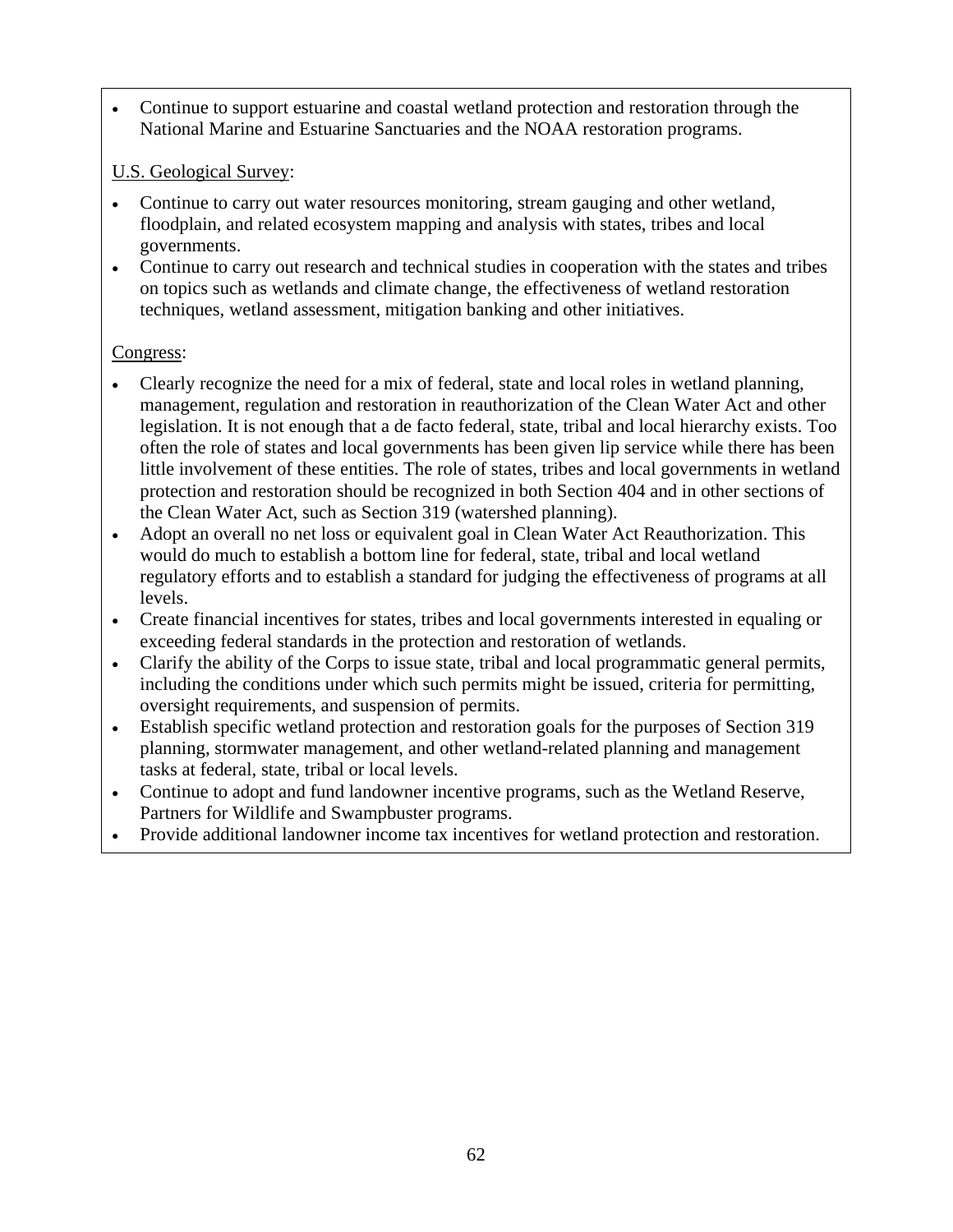# **APPENDIX A: BASIS FOR RECOMMENDATIONS: MEETINGS OF THE ASSOCIATION OF STATE WETLAND MANAGERS July 1989 – March 2004**

#### **Wetland Protection: Strengthening the Role of the States, September 1984.**

This national symposium addressed state wetland protection programs. A proceeding was prepared. There were 220 attendees.

#### **National Wetlands Assessment Symposium, June 1985.**

This symposium addressed wetland assessment issues. A proceeding was prepared. There were 250 attendees.

#### **National Wetland Symposium: Mitigation of Impacts and Losses, October 1986.**

This symposium was held to answer the question: What progress has been made in developing techniques for reducing the impacts of activities conducted in wetlands or compensating for such impacts through wetland restoration or creation? A proceeding was prepared. There were 520 attendees.

#### **National Wetland Symposium: Wetland Hydrology, September 1987.**

This symposium focused on wetland hydrology. A proceeding was prepared. There were 250 attendees.

#### **National Wetland Symposium: Urban Wetlands, June 1988.**

This symposium focused on urban wetland management issues. A proceeding was prepared. There were 450 attendees.

#### **1st International Symposium: Ecotourism, April 1989.**

This symposium was held in Mérida, Mexico and focused on the Yucatan, with presentations from the U.S. and participation from other countries. A proceeding was prepared. There were 225 attendees.

#### **International Symposium: Wetlands and River Corridor Management, July 1989.**

This meeting was held in Charleston, South Carolina and was attended by 380, and included representatives from 20 countries. Presentations addressed river and stream corridor management, including the adjacent riverine and estuarine wetlands, from a natural systems protection and restoration perspective. A proceeding was prepared.

#### **Implementing No Net Loss: Issues and Options for the States, November 1989.**

This Washington, D.C. meeting drew approximately 200 individuals from 42 states. A variety of concerns about the no net loss goal were raised, and many recommendations for implementation of this goal were made by attendees.

#### **Translating No Net Loss Into Regulations, November 1989.**

The association collaborated on this meeting, which was conducted and hosted by the New Hampshire Wetlands Board in Manchester, New Hampshire. About 200 people attended.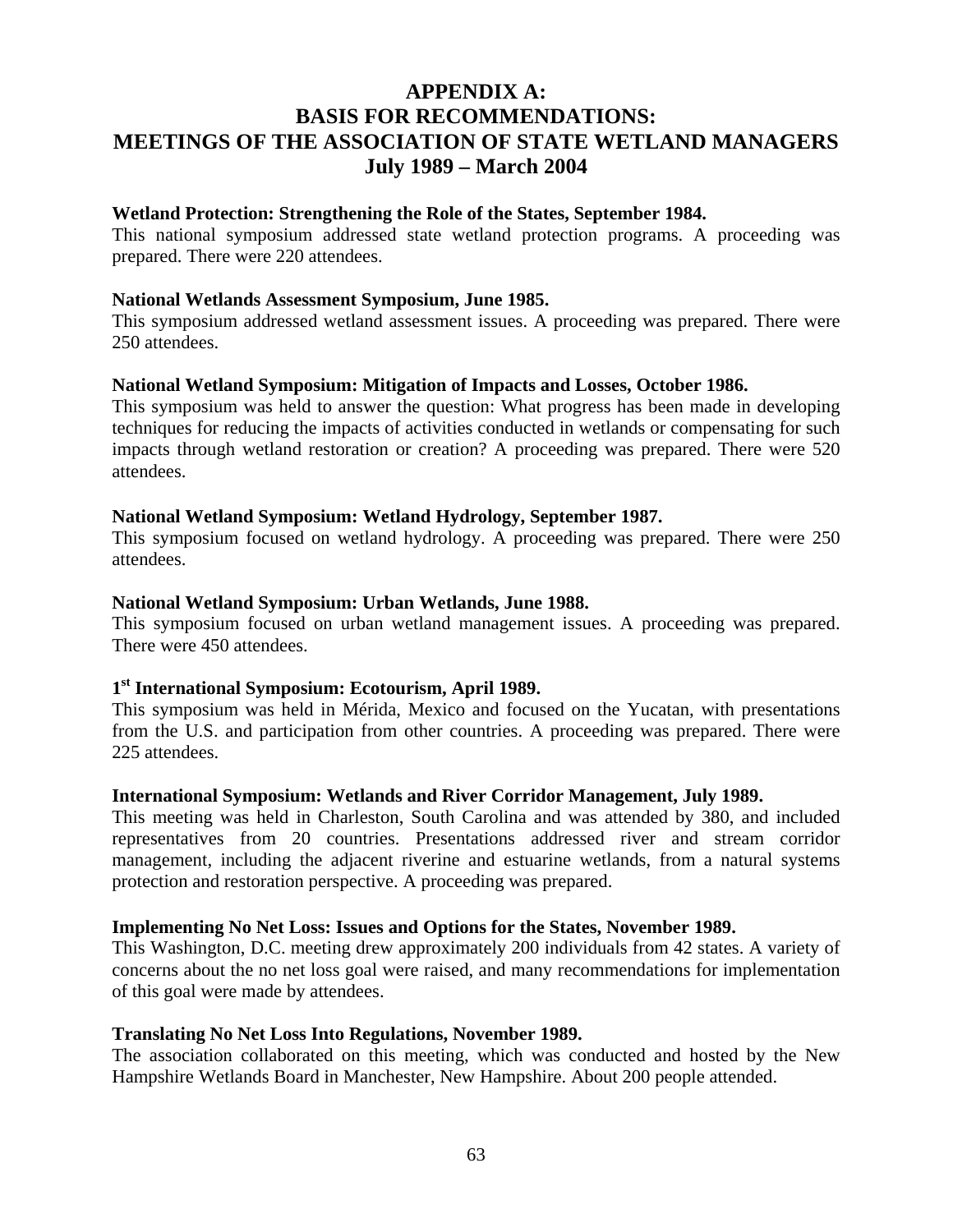## **No Net Loss and the Role of Restoration/Creation, April 1990.**

This association meeting was hosted by the U.S. Army Waterways Experiment Station in Jackson, Mississippi. There were 420 participants. Many of the papers presented are in the new Island Press/EPA publication: Wetland Creation and Restoration: Status of the Science, edited by Jon Kusler, ASWM, and Mary Kentula, EPA.

## **Urban Stream and River Corridors: A Multi-objective Management Symposium, April 1990.**

The Portland, Oregon Audubon Society presented this meeting with which the association cooperated. Topics addressed included multi-objective management and restoration of urban streams, river corridors, and wetlands. There were 650 attendees and speakers.

## **International Symposium: Wetlands of the Great Lakes, May 1990.**

Approximately 200 attended this meeting in Niagara Falls, New York. Half of the speakers and attendees were from the U.S. and half were from Canada. The focus of the program was on techniques to better protect and restore Great Lakes wetlands in both the U.S. and Canada. A proceeding was prepared.

## **Federal Wetland Delineation Manual Training Workshop, September 1990.**

This training-the-trainers delineation course was conducted in Zion, Illinois. The program had 50 participants from 23 states. Problems and issues with the Federal Wetland Delineation Manual were also addressed.

## **State Wetland Workshop: Addressing Critical Issues – Federal/State Coordination and Cooperation, September 1990.**

This Washington, D.C. meeting focused on emerging issues in federal/state wetland programs. It identified new directions and innovative approaches in state programs, and made recommendations for improving federal/state coordination and cooperation. There were 50 representatives from various states, although not all states participated.

## **International Symposium: Ecotourism and the Conservation of Natural Resources, November 1990.**

This meeting was held in Miami Beach, Florida, and attended by more than 400 individuals from 30 countries. The meeting focused on opportunities for reconciling resource protection with economic development. A proceeding was prepared.

## **National Workshop on State Wetland Regulations: Wetlands and Water Quality, Clean Water Act Reauthorization, and State Wetland Conservation Plans, May 1991.**

This three-day invitational workshop held in Wilmington, Delaware was attended by 130 individuals from 25 states.

## **National Symposium and Annual Meeting: Regulation of Altered, Artificial, and Managed Wetlands, September 1991.**

This meeting held in Chicago, Illinois, focused on the difficult technical and policy issues in regulating altered, artificial, and managed wetlands with special emphasis on agricultural wetlands. A proceeding was prepared. About 300 people attended.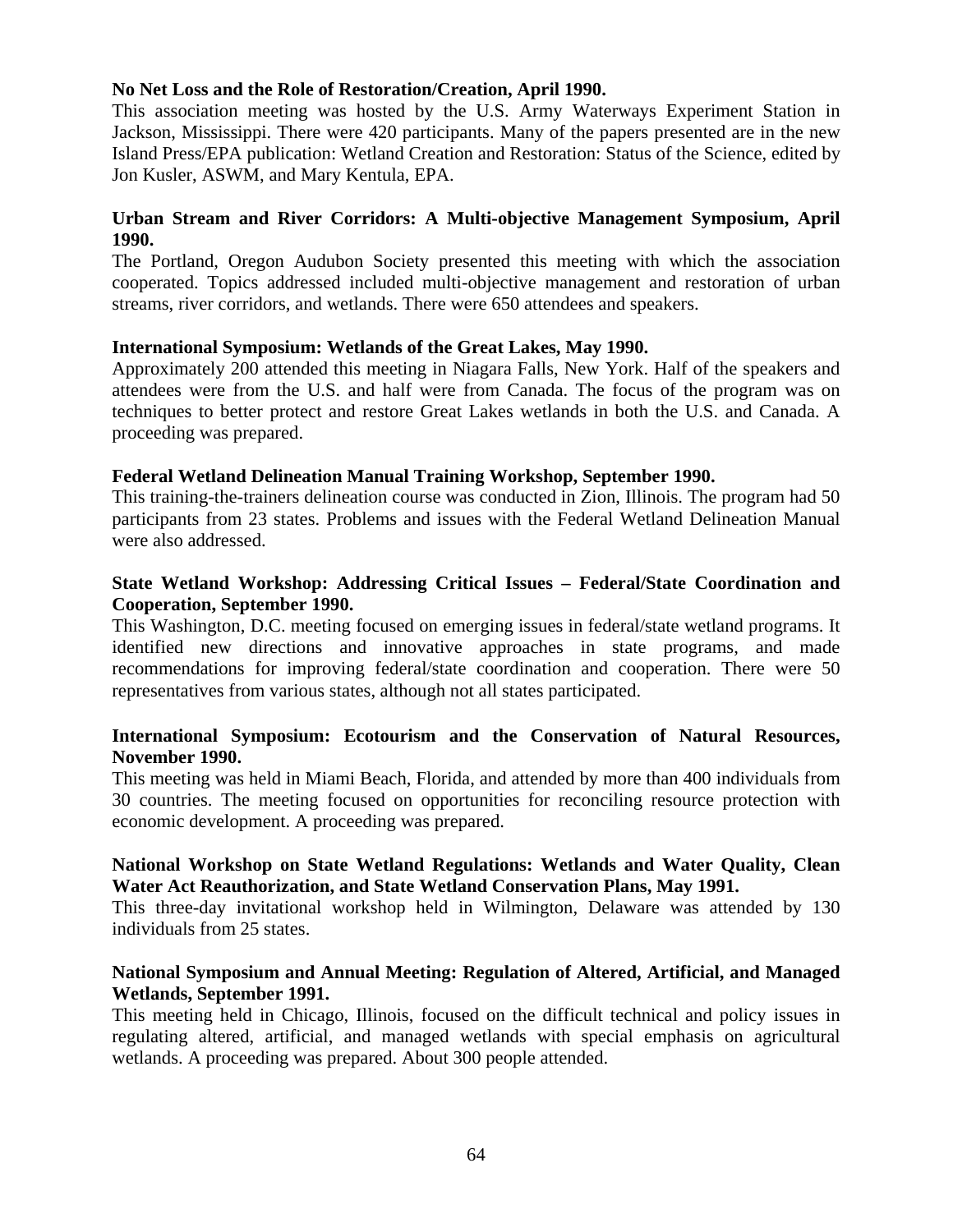## **Strengthening State/Federal Wetland Protection and Restoration in Water-Scarce Regions, March 1992.**

The goal of this meeting, attended by 30 people in Houston, Texas, was to identify approaches for the states to strengthen wetland and riparian habitat protection and restoration in cooperation with the federal governments and the private sector.

## **State Perspectives on Wetland Classification, March 1992.**

This technical workshop had 80 participants from 23 states and was held in Washington, D.C. A report was prepared.

## **Wetland Delineation: Drafting a State Wetland Delineation Manual or Revising the Proposed Federal Wetland Delineation Manual, March 1992.**

This technical workshop dealt with wetland delineation. It had approximately 100 participants from 22 states and was held in Washington, D.C.

## **National Wetland Symposium: Effective Mitigation: Mitigation Banks and Joint Projects in the Context of Wetland Management Plans, June 1992.**

The focus of this meeting held in West Palm Beach, Florida, was mitigation banks and joint projects in the broader context of wetland management. There were 375 attendees. A proceedings was prepared.

## **Wetlands and Watershed (Water Resources) Management, 1993.**

A series of five workshops with 600 participants were conducted in the fall of 1992 and spring of 1993 by the association or cooperating parties in conjunction with the association in West Palm Beach, Florida; Eugene, Oregon; Niagara Falls, New York; Atlanta, Georgia; and Reno, Nevada.

## **Annual Membership Meeting and International Wetland Symposium: Improving Wetland Public Outreach, Training and Education, Interpretation, June 1993.**

The goal of this symposium was to improve wetland regulatory, planning, land management and other wetland conservation efforts through improved wetland education, interpretation, training, technical assistance, and other outreach efforts. There were 150 attendees. A proceeding was prepared.

# **Post Flood Recovery and the Restoration of Mississippi Basin Floodplains, Including Riparian Habitat and Wetlands, September 1993.**

This workshop was the second in a series dealing with post-flood recovery and mitigation of future losses. The goal of this workshop was to explore potential opportunities and incentives for private landowners and governmental units who wished to relocate and/or restore floodplain areas. A second goal was to help form partnerships for restoring (or managing) the Mississippi Basin floodplains as part of post flood recovery. There were 150 attendees.

## **Identifying Potential Post-Flood Floodplain/Wetland Restoration Sites for the Mississippi Basin (Including the Missouri and Other Tributaries): Meeting Short-Term and Long Programmatic Needs: Looking For Win/Win Opportunities, January 1994.**

This workshop was the third in a series dealing with post flood recovery and mitigation of future losses. The goal was to focus on the identification of restoration sites. It was held in St. Louis, Missouri with 55 attendees.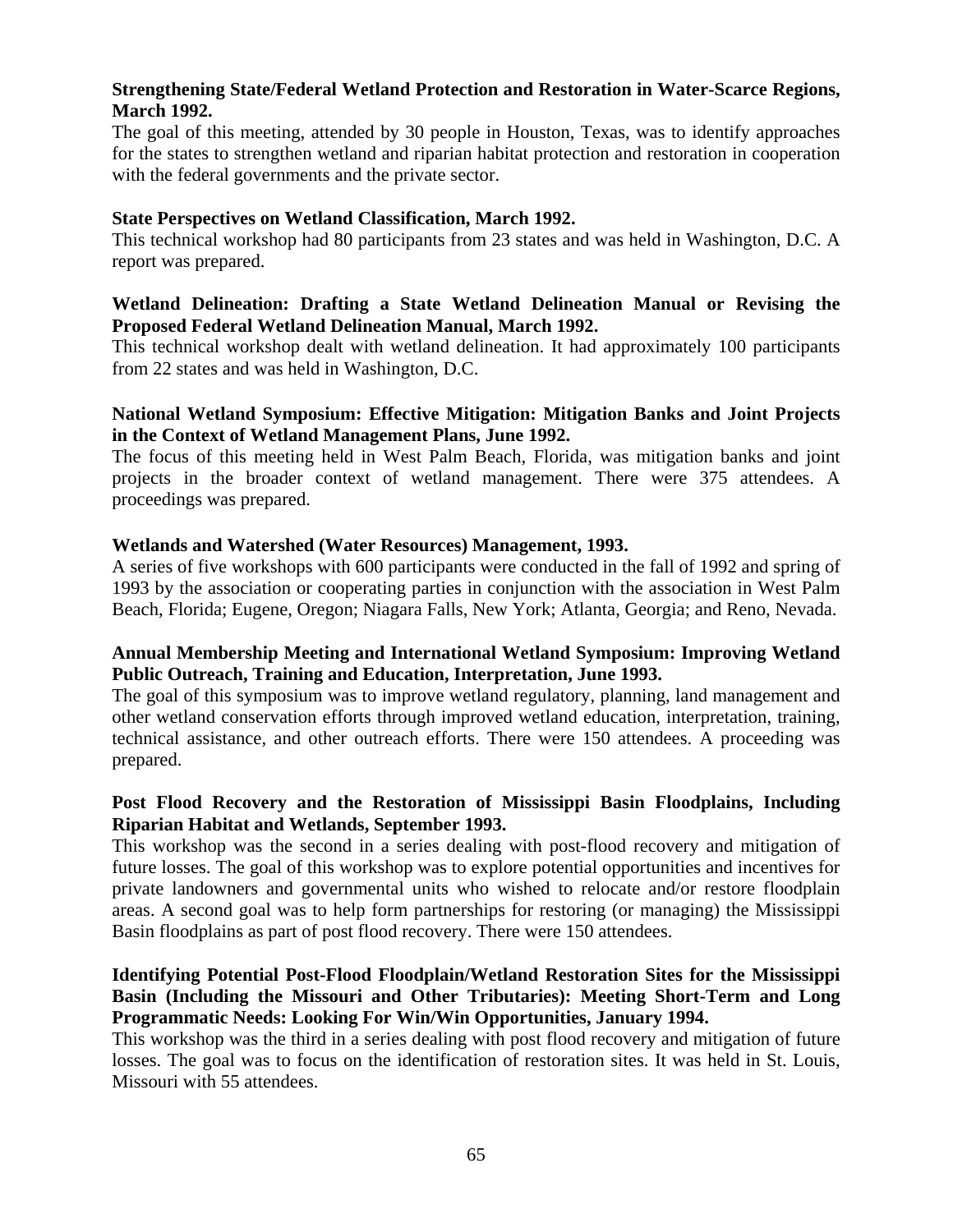## **Restoration of Aquatic Ecosystems: Developing a National Agenda, June 1994.**

The goal of this symposium held in St Paul, Minnesota was to help develop a national strategy for facilitating the restoration of wetlands, streams and lakes on a watershed basis at all levels of government and the private sector in the United States and in other countries. There were 225 attendees.

## **Solving Landowner Problems and Improving the Protection and Restoration of Wetland and Riparian Systems, February 1995.**

This meeting held in Columbia, Missouri focused on solving landowner problems and improving the protection and restoration of wetland and riparian systems. There were 100 attendees.

## **Strengthening State, Federal and Local Partnerships, March 1995.**

The goal of the workshop held in Washington, D.C. was to strengthen state, federal, and local partnerships to better protect and restore wetlands. There were 75 attendees.

## **Wetlands '95: National Symposium: Watershed Management and Wetland Ecosystems, Implementing Fair, Flexible, and Effective Approaches, April 1995.**

The goal of this project and symposium held in Tampa, Florida was to promote the management of wetlands in a watershed context and the integration of wetlands and other aquatic ecosystem management into broader watershed management efforts, including floodplain management, stormwater management, water supply, water quality protection, and recreation. There were 250 attendees. A proceeding was prepared.

## **Meeting Landowner and Resource Conservation Needs Through Partnership Approaches, June 1995.**

The goal of the workshop held in Omaha, Nebraska was to aid state and local government needs in planning, managing and restoring wetlands and riparian areas. There were 150 attendees.

## **State/Federal Cooperation to Resolving Conflicts in Wetlands and Agriculture, February 1996.**

This workshop held in Washington, D.C. was attended by state wetland managers, representatives, federal agency staff, representatives of the agricultural community and representatives of not-for-profits. There were 55 attendees.

## **Wetland Assessment: Implementing the HGM Methodology and State Programmatic and Nationwide Permits, April 1996.**

This workshop held in Washington, D.C. aimed to formulate a work plan for cooperation between federal agencies and the states in implementing HGM and to discuss approaches for making the nationwide permits more effective in protecting wetland resources and better meeting landowner needs. There were 65 attendees.

## **Wetlands '96: Forming Fair and Effective Partnerships with a National Workshop and Training Session in Wetland Floodplain and River On-line Services and GIS Applications, July 1996.**

The goal of the workshop, held in Arlington, Virginia, was to help states, federal agencies, local governments, consultants and others evaluate the uses and limitations of various geoinformation and other on-line services and help them make better use of such approaches. There were 250 attendees.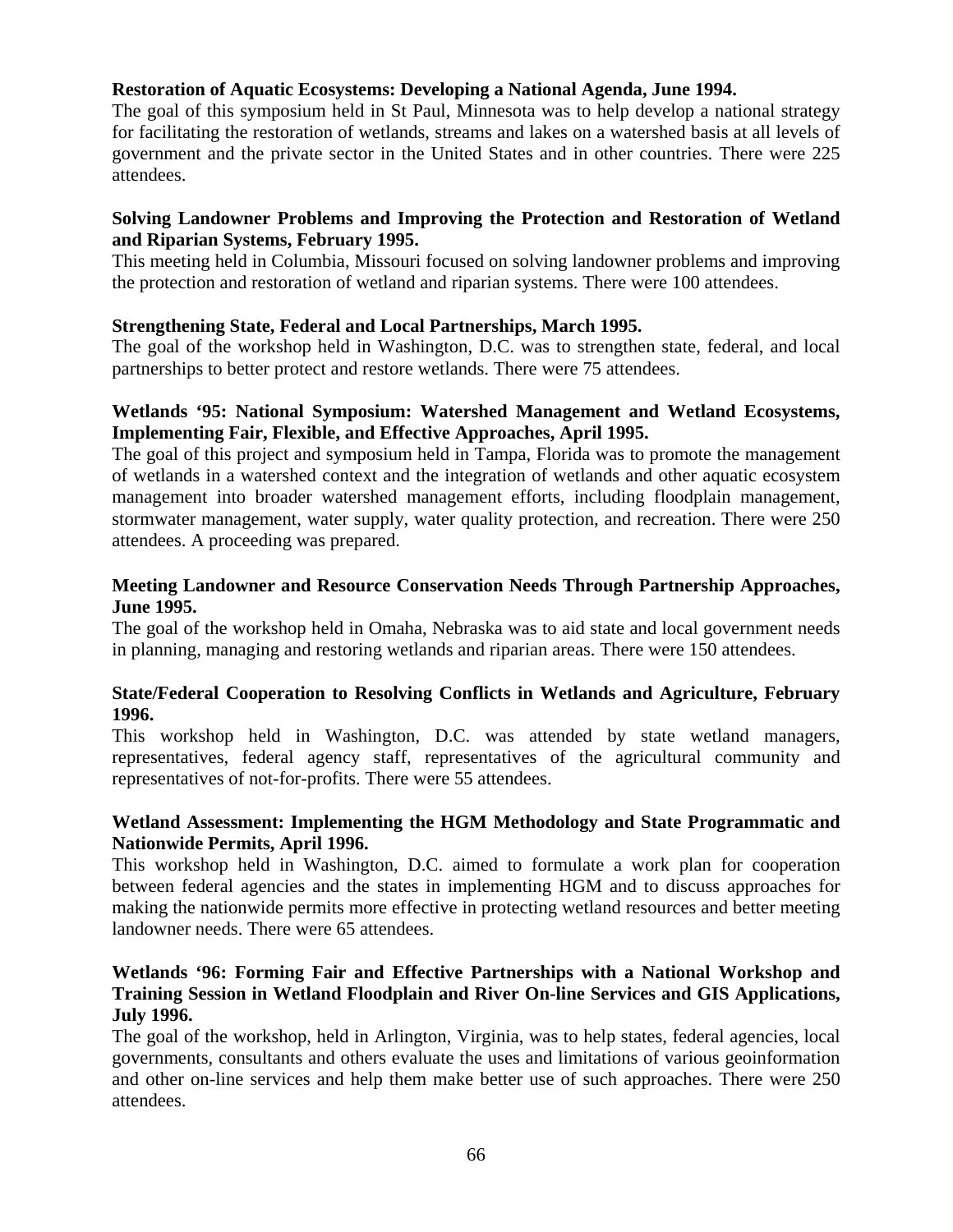# **Wetlands'97: The Future of Wetland Assessment: Applying Science through the Hydrogeomorphic Assessment Approach and Other Approaches, March 1997.**

The principal goal of this symposium and workshop was to provide a forum on the use and improvement of wetland assessment techniques, including uses and limitations for regulatory, acquisition, restoration, land and water management. This symposium was held in Annapolis, Maryland and had 310 attendees.

## **Building Native American Partnerships: Wetlands Conservation Planning for the Protection and Restoration of Wetland, Floodplain, and River Systems, June 1997.**

The goal of this workshop held in Green Bay, Wisconsin was to help Native Americans and others develop and implement cooperative wetland/floodplain/riparian zone conservation partnerships. There were 150 attendees.

## **Landscape Level Wetland Assessment, April 1998.**

This workshop was held in Arlington, Virginia with the goal of helping improve landscape-level (area-wide) assessment of wetlands and related ecosystems for local land planning, local water planning, infrastructure planning, public land regulation, acquisition, and other purposes. There were 100 attendees.

## **Selecting and Using Wetland Reference Sites, May 1998.**

The goal of this workshop was to help answer the questions: "How can wetland reference and reference sites be used to help protect, restore, and manage wetlands and related floodplain and aquatic ecosystems on a landscape level basis?" More specifically, "How can wetland reference and reference sites be best used to meet planning, regulatory, restoration, educational, interpretation, research, monitoring, and other management needs?" This workshop was held at the Institute of Ecosystem Studies, Millbrook, New York. There were 65 attendees.

## **Wetlands '98: Integrating Wetland/Floodplain Ecosystems into Water Resources/Watershed Management, September 1998.**

The goal of this workshop, held in St. Louis, Missouri, was to help improve communication and reduce the gap between wetland/floodplain ecosystem management and water resources development/watershed management; bring ecologists and water resource engineers together to identify common needs and interests; facilitate the development and application of landscapelevel ecosystem and water resources assessment techniques for application by the states, federal agencies, local governments, and the private sector; facilitate the development of wetland/floodplain ecosystem impact reduction and compensation measures in water resources development and watershed management; and develop a priority set of recommendations for better integrating wetlands and water resources/watershed management at state, federal and local levels. There were 200 attendees.

## **Wetlands and Water Resources (Watershed) Management, November 1998.**

The goals of this workshop were to facilitate communication between local governments, federal and state agencies, nonprofit organizations, academic institutions, consultants, landowners, developers and others working with wetlands and watershed management in New York and the Northeast; provide "how-to" training and guidance about wetland and watershed management, including specific techniques and approaches; and to improve communication and reduce the gap between wetland/floodplain management and water resources development/watershed management. This workshop was held in Saratoga Springs, New York and had 125 attendees.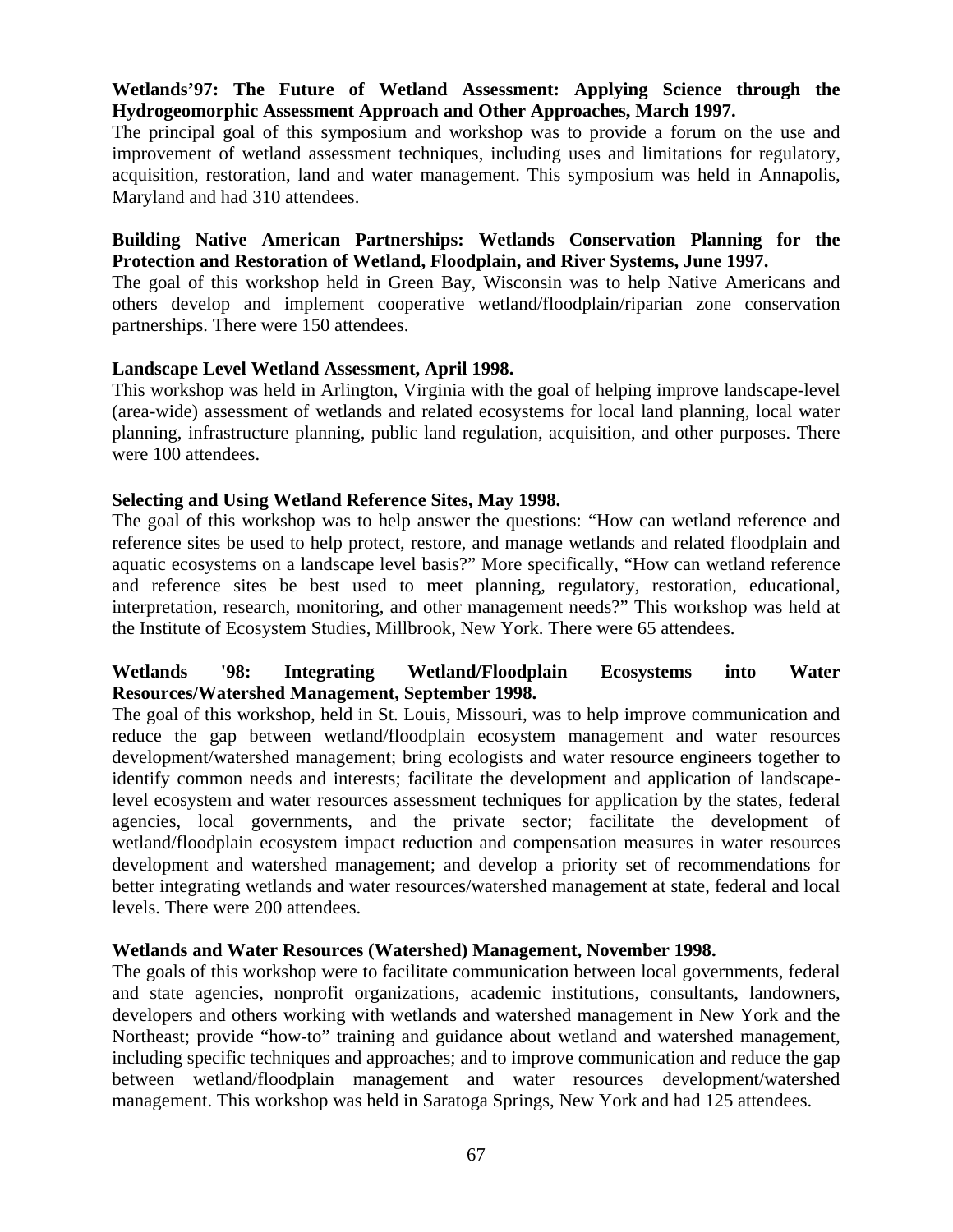## **Wetlands and Climate Change: Scientific Knowledge and Management, February 1999.**

The primary goals of this workshop were to review and provide recommendations for revising a White Paper on wetlands and climate change that will summarize, on a preliminary basis, scientific knowledge and wetland management options. This workshop also provided a forum for the presentation of relevant U.S. Global Climate Change and IPCC programs and research findings, and the identification of wetland systems of greatest risk from global change and other stresses. It also defined research priorities and information needs. There were 100 attendees. A White Paper was prepared.This workshop was held at the U.S. Fish and Wildlife Service Patuxent Research Refuge in Laurel, Maryland.

## **Building Conservation Partnerships With Indigenous Peoples in the Northeast: Joint Education and Capacity Building, September 1999.**

The goal of this workshop was to build conservation and restoration partnerships for wetlands, floodplains, rivers, and related ecosystems between indigenous peoples and federal agencies, states, local governments, not for profits and other groups and individuals. It was held at the Kanatoken (St. Regis) Recreation Center, St. Regis Mohawk Reservation, Hogansburg, New York and Adirondack Park Visitor Interpretive Center, Paul Smiths, New York. There were 125 attendees.

## **Wetland Public Outreach and Education Forum "Getting the Message Out: New Techniques and New Partners for the Millennium", September 1999.**

The goals of this workshop were to define important messages, key audiences, and effective techniques to improve wetland outreach and education efforts. There were 45 attendees. It was held at the Channel Inn Hotel in Washington, D.C.

## **Building Wetland Protection & Restoration Capacity in Developing Nations, September 1999.**

The goals of this meeting were to acquaint members of the Coordinating Council with each other and to review council objectives, help organize and develop an agenda for Wetlands International - USA, identify measures that various groups and organizations are undertaking to build the capacity of developing nations in the protection and restoration of wetlands, define present unmet needs in underdeveloped countries, and identify opportunities and possible joint measures to improve capacity of those countries. There were 30 attendees. This meeting was held at the Channel Inn in Washington D.C.

## **Wetlands '99 Restoration: Applying Restoration Science, October 1999.**

The goal was to build support at all levels of government for the restoration, creation and enhancement of wetland, riparian area, floodplain, river and stream, coastal and estuarine and related ecosystems. This meeting was held at the Radisson Hotel in Annapolis, Maryland. There were 250 attendees.

## **State Wetland Programs: Taking Stock at the Millennium, February 2000.**

The goal of this workshop was to provide updates on federal agency policies, regulations, and other activities; improve cooperation in federal/state wetland efforts; analyze the potential for national legislation that addresses wetlands and related issues; provide state wetland program managers with opportunity to exchange information on their programs; and identify future trends with regard to state and federal programs. It was held at the Hall of States in Washington, D.C. There were 75 attendees.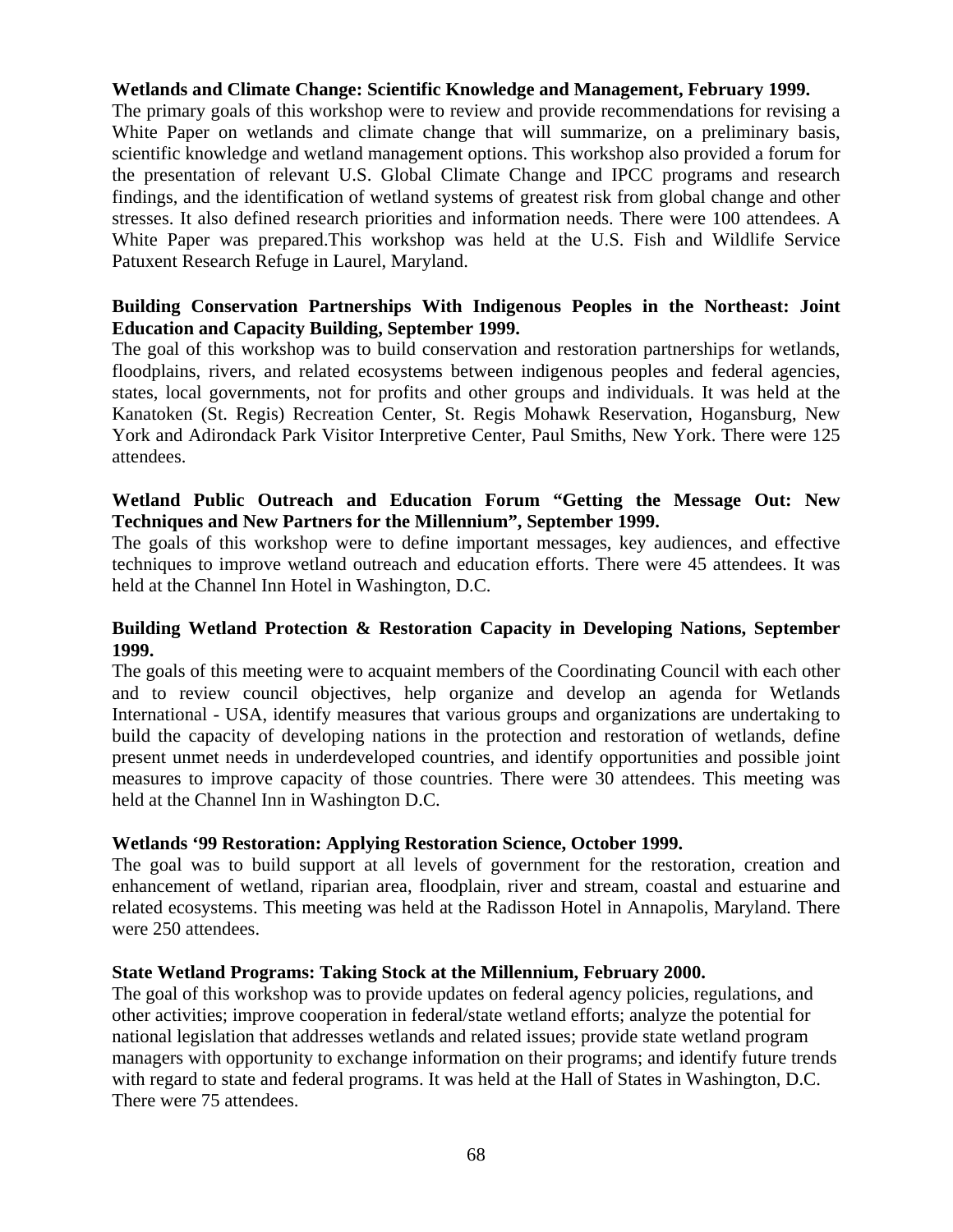## **Northeast Training Workshop Stream Restoration: Natural Channel Design, May 2000.**

The goal of this workshop was to promote and build the capabilities of local governments, states, federal agencies, nonprofits and others in the Northeast to protect and restore rivers, streams, and associated wetlands, with special emphasis on natural channel design for problem solving and prevention. This workshop was held at the Lake Morey Inn Resort in Fairlee, Vermont. Approximately 300 attended this workshop.

## **Wetland, Migratory Birds, & Ecotourism Workshop, October 2000.**

The goal of this workshop was to provide participants with the tools needed to put together wetlands, migratory bird, and ecotourism planning processes; demonstrate the economic benefits of wetland and migratory bird ecotourism; develop recommendations and/or solutions for implementing community-based wetland tourism practices that have the potential to be replicated in other parts of the world; and to help establish the tools needed for an ecotourism planning process in the Gulf of Maine. The workshop was held in Newburyport and Ipswich, Massachusetts. There were approximately 80 attendees.

## **Annual State Wetland Programs Winter Meeting, March 2001.**

The goal of the workshop was to provide updates on state and federal agency policies, regulations, and other activities; improve cooperation in federal/state wetland efforts; discuss/compare state-based solutions to program and policy implementation; analyze the potential for national court and legislative action effecting wetlands; and identify future challenges for state and federal programs. This meeting was held at the Hall of States in Washington, D.C. There were 75 attendees.

## **Creating a Northeast Action Agenda: Dam Removal and the Restoration of Biological Integrity, May 1-2, 2001.**

The goal of this workshop was to bring together technical experts and groups working with dam removal in the Northeast to meet each other, learn from their respective projects and to build consensus among Northeastern experts on future directions for dam removal. This workshop was held at the Sheraton Inn in Plymouth, Massachusetts. There were 55 attendees.

## **National Symposium and Workshop Coastal and Estuarine Wetland Restoration Into The New Millennium: Improving Effectiveness, June 2001.**

The goal of this symposium was to improve the effectiveness of coastal and estuarine wetland restoration in the new Millennium. What have we learned? What are the gaps? What are productive future directions? What are sources of possible future funding? This symposium was held at the Radisson Hotel in Baton Rouge, Louisiana. There were 200 attendees.

## **Training Workshop: Restoring Streams, Riparian Areas and Floodplains in the Southwest: Improving Landowner Assistance; Incorporating Scientific Advances, October 2001.**

The goal of this workshop was to build state, tribal, local government, federal and private stream, riparian, and floodplain capabilities to restore streams, riparian areas, and floodplains in the Southwest. The guiding question for the workshop was: "How can the effectiveness of stream, riparian areas, and floodplain restoration be improved?" This workshop was held at the Crown Plaza Hotel in Albuquerque, New Mexico. There were 300 attendees.

## **Annual State Wetland Programs Winter Meeting, February 2002.**

The goal of this meeting was to provide updates on state and federal agency policies, regulations, and other activities; improve cooperation in federal/state wetland efforts; discuss/compare state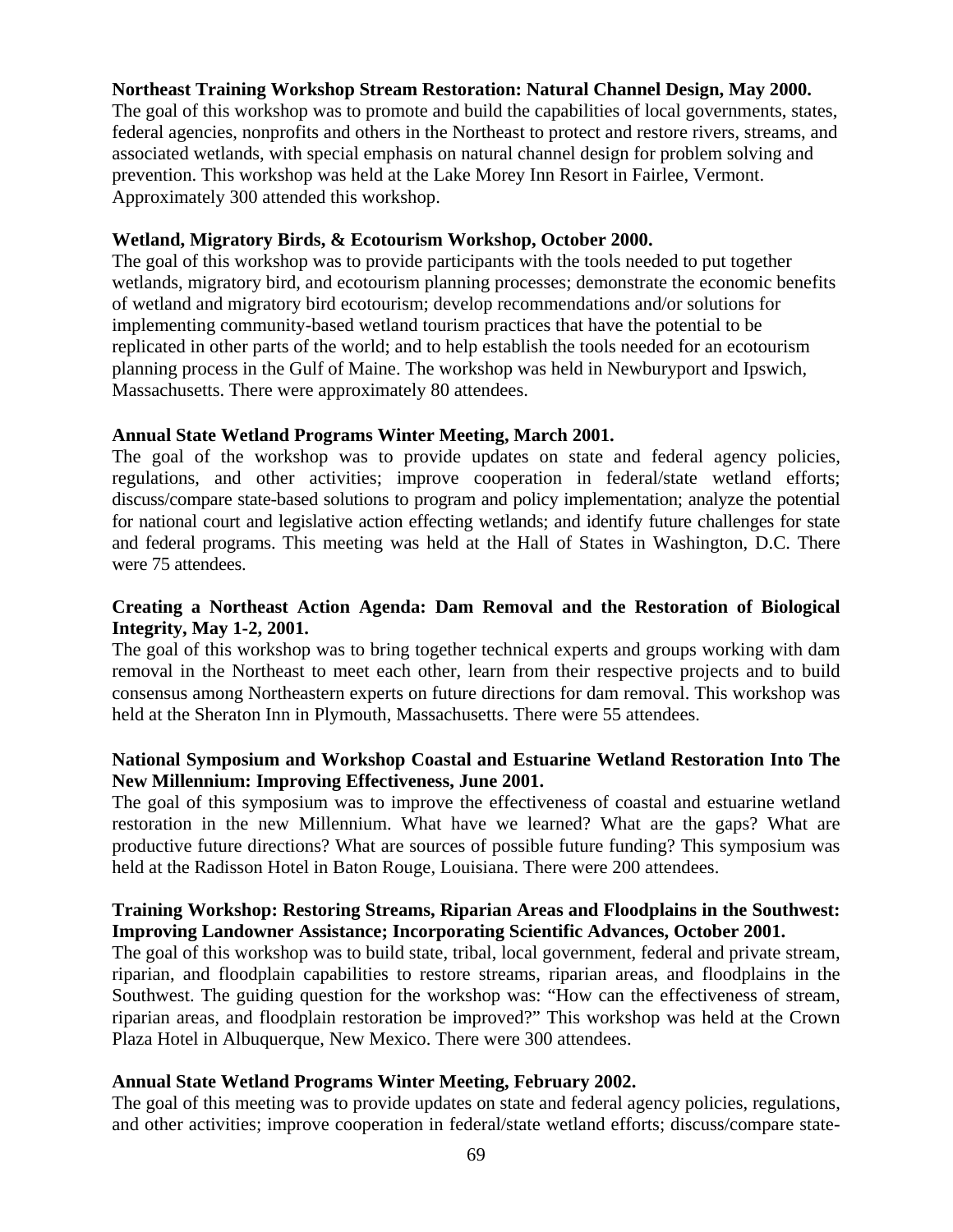based solutions to program and policy implementation; analyze the potential for national court and legislative action effecting wetlands; and identify future challenges for state and federal programs. This meeting was held at the Hall of States in Washington, D.C. There were 80 attendees.

#### **Wetlands and Climate Change, June 2002.**

This symposium was held in conjunction with the Society of Wetland Scientist International Committee meeting in Lake Placid, New York. The goal was to assess the status of scientific knowledge about the roles of wetlands in carbon sequestering and methane production.

#### **Wetlands 2002: Restoring Impaired Wetlands and Other Waters, October 2002.**

The 2002 annual association meeting was held in Indianapolis, Indiana October 7-9, 2002. The goal of the meeting was to examine the successes and failures of science and policy related to restoration of wetlands and related waters and, most importantly, to point to methods for improving future success. There were more than 300 attendees.

#### **Mid-Atlantic Stream Restoration Workshop, November 2002.**

The goal of this workshop was to build state, tribal, local government, federal, and private capabilities to restore streams, wetlands, riparian areas, and floodplains in the Mid-Atlantic States. This workshop was held at the Bear Mountain Inn, Bear Mountain, New York. There were 200 attendees.

#### **Annual State/Federal Cooperation Workshop. January 2003.**

This meeting was held at the Hall of States, Washington, D.C. for State Agency Wetland Managers, Federal Agency staff and others. This three-day meeting included discussions on state and federal legislative and policy/program activities such as mitigation, wetland water quality regulations, wetland restoration, and new wetland status and trends studies. There were 75 attendees.

#### **Reconciling and Applying Wetland Monitoring and Assessment Techniques. May 6, 2003.**

The meeting was held in Washington, DC. The goal of this project was be to improve the capacity of states and local governments in the northeast to reconcile and apply wetlands monitoring and assessment techniques such as water-related "impaired waters" assessment and monitoring, HGM, biocriteria, WETHINGS, and watershed-based GIS wetland and water assessment and monitoring approaches.

#### **National Symposium: Wetlands 2003: Landscape Scale Wetland Assessment and Management. October 20-24, 2003.**

The symposium was held in Nashua, New Hampshire. The overall goal of this national symposium was to build the capabilities of local governments, states, federal agencies, not for profits and others to assess and manage wetlands and related ecosystems on a landscape level basis. There were 240 attendees.

# **Restoring Streams, Riparian Areas, Floodplains; Tailoring Restoration to Community Needs and Scientific Contexts, Inventory and Monitoring. November 16-19, 2003.**

This workshop was held at the Macey Center in Socorro, New Mexico. The purpose of this workshop was to build state, tribal, local government, federal, and private capabilities to restore streams, riparian areas, and floodplains in the Southwest. The overall question for the workshop is: "How can the effectiveness of stream, riparian area, and floodplain restoration be improved?"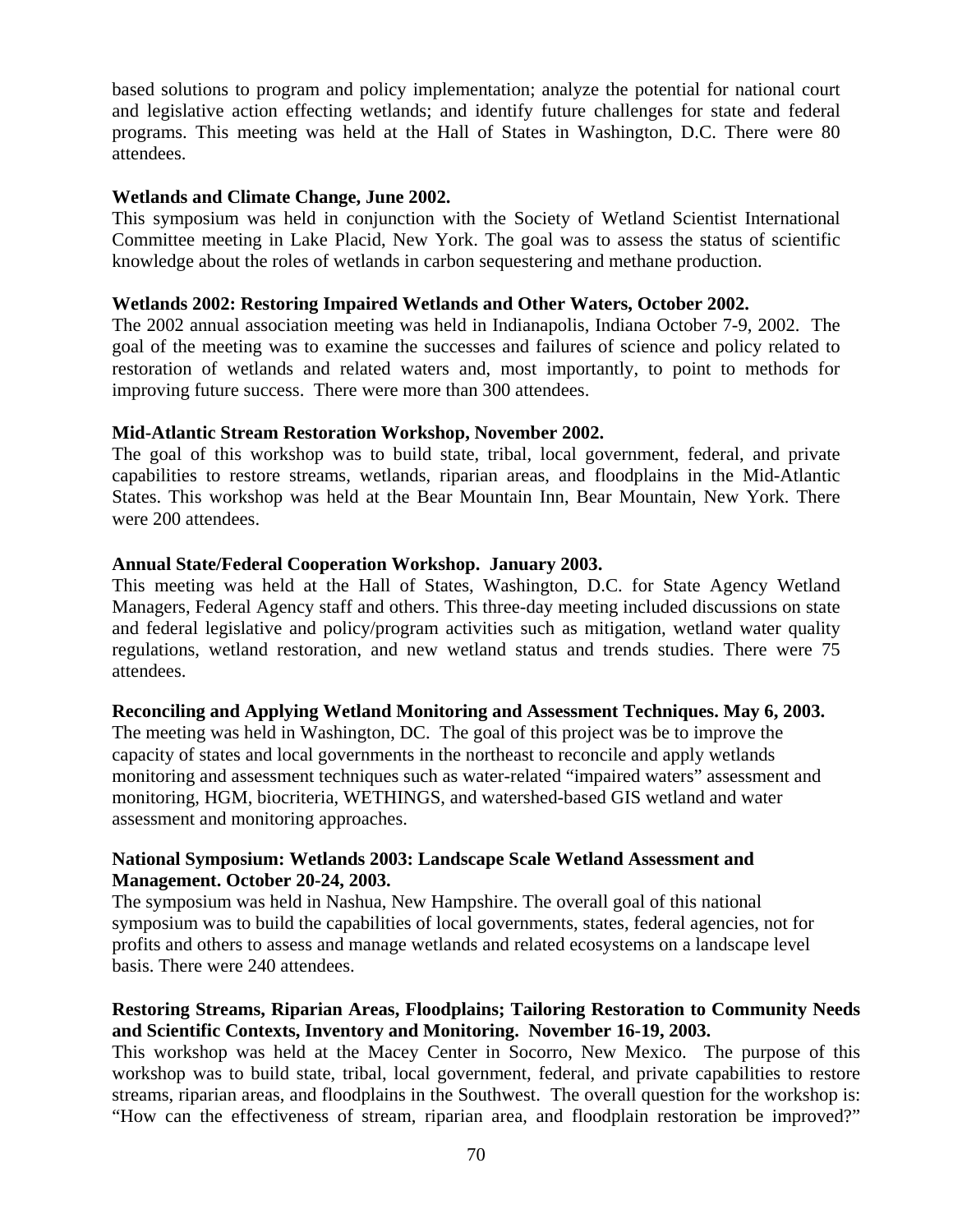Presentations focused on the status and progress of restoration science and the application of scientific methods "on the ground." There were approximately 100 attendees.

## **Wetlands and Floodplains: State/Federal Legal Workshop: Filling the Gaps in State and Federal Programs Through State and Local Actions; Avoiding Takings and Other Problems. December 2-3, 2003.**

This workshop was held at the Lowes L' Enfant Plaza, Washington, D.C. This two-day workshop focused on 1) identifying gaps in wetland and floodplain protection, 2) providing an update on recent relevant court decisions, 3) identifying state legislation that could address gaps, and 4) describing strategies for avoiding "taking" and enforcement challenges and 5) preparing for court litigation when necessary. There were approximately 65 attendees.

## **Annual Federal/State Wetland Programs Winter Meeting: Pre-Workshop: Improving State/Federal Cooperation Through Improved Partnerships Under the Clean Water Act and the 2002 Farm Bill. March 24, 2004.**

The workshop was held at the Hall of the States, Washington, D.C. The goals of the workshop was to provide updates on State and Federal Agency policies, regulations, and other sctivities; improve cooperation in Federal/State wetland efforts; discuss/compare state-based solutions to program and policy implementation; analyze court decisions effecting wetlands; compare federal and state compensatory mitigation policies; discuss federal funding for implementation of state wetland programs; identify opportunities for State/Federal cooperation under the 2002 Farm Bill; and identify future challenges for state and federal programs. There were approximately 65 attendees.

## **State/Federal Technical Workshop: Developing "Outcome-Based" Wetland Protection and Restoration Programs; Measuring and Monitoring Success. March 25-26, 2004.**

This workshop was held at the Hall of the States, Washington, D.C. This workshop assisted state, federal agencies, and local governments in the development and implementation of "outcome" based wetland protection and restoration efforts to improve monitoring and assessment, compensatory mitigation, and protection of vulnerable wetlands. The workshop focused on implementation of a "no net loss/net gain" goal. There were approximately 65 attendees.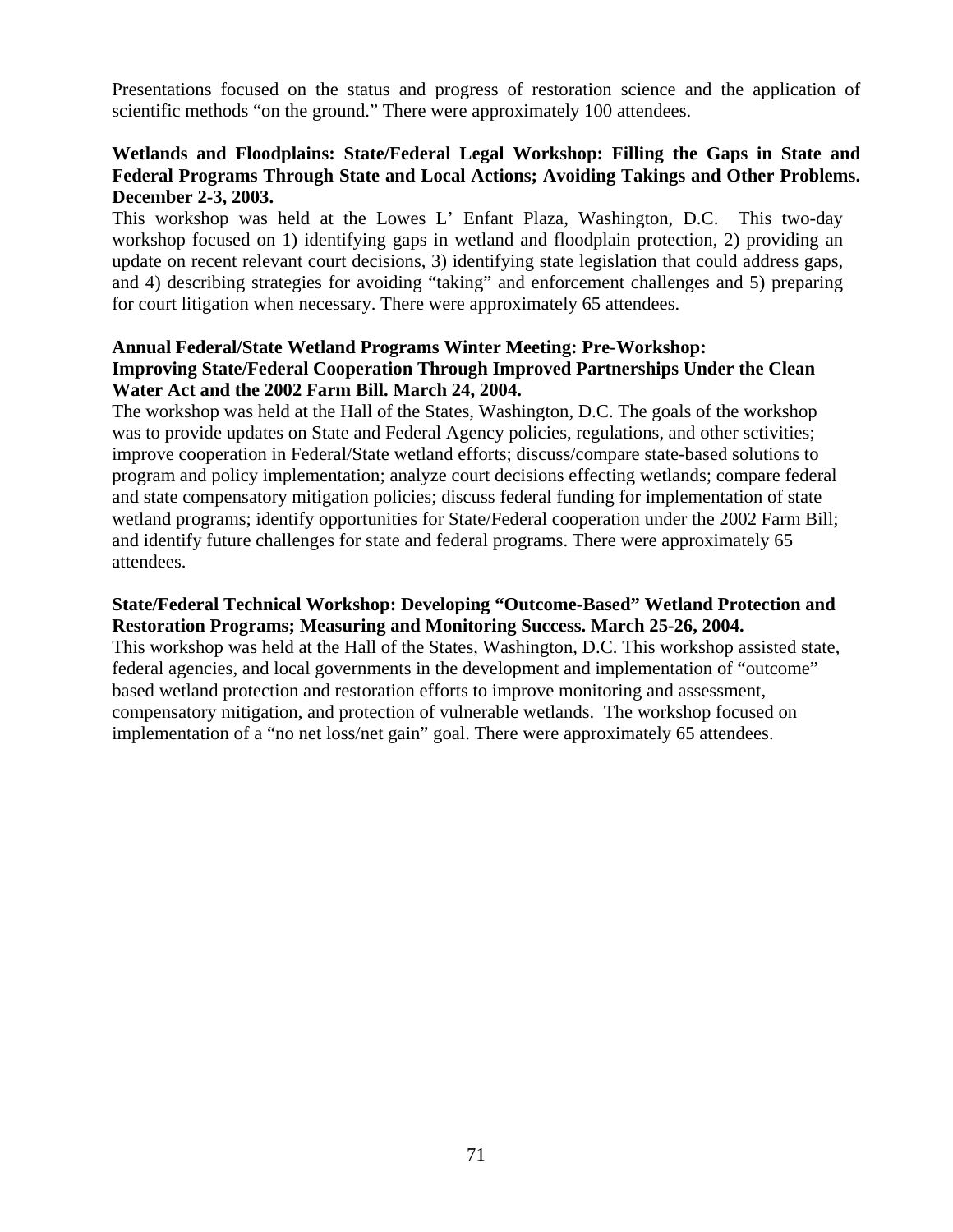# **APPENDIX B: SELECTED BIBLIOGRAPHY**

The following is a selective bibliography of publications pertaining to federal, state, tribal, and local roles. Some but not all are cited in the text.

Association of State Floodplain Managers. 1992. Floodplain Management 1992, State and Local Programs. Association of State Floodplain Managers. Madison, Wisconsin.

Association of State Wetland Managers. 1994. Mitigation Banks in the Context of Wetland Management Plans. Association of State Wetland Managers. Berne, N.Y.

Association of State Wetland Managers. 1993. Classification of Wetlands for Regulatory Purposes. Association of State Wetland Managers. Berne, N.Y.

Association of State Wetland Managers. 1994. State Wetland Regulation: Status of Programs and Emerging Trends. Association of State Wetland Managers. Berne, N.Y.

Bureau of Land Management. 1991. U.S. Riparian-Wetland Initiative. Department of the Interior, Bureau of Land Management.

Burke, D.G., E.J. Meyers, R.W.Tine, Jr. and H. Groman, 1988. Protecting Nontidal Wetlands. American Planning Association, Washington, D.C.

Conservation Foundation. 1988. Protecting America's Wetlands: An Action Agenda. Final report of the National Wetlands Policy Forum. World Wildlife Fund, Washington, D.C.

Cowardin, L.M., V. Carter, F.C. Golet, and E.T. LaRoe. 1979. Classification of Wetlands and Deepwater Habitats of the United States. U.S. Fish and Wildlife Service, Washington, D.C.

Cowles, C.D., D. Sheldon, and S. Dietz (New England Interstate Water Pollution Control Commission). 1991. Guidance on Developing Local Wetlands Projects, A Case Study of Three Counties and Guidance for Others. U.S. Environmental Protection Agency, Office of Wetlands Protection. Washington, D.C.

Dahl, T.E. 1990. Wetland Losses in the United States 1970s to 1980s. U.S. Fish and Wildlife Service, Washington, D.C.

Dahl, Thomas E. and Craig E. Johnson. Wetlands, Status and Trends. U.S. Fish and Wildlife Service, U.S. Government Printing Office, Washington, D.C.

Environmental Defense Fund and World Wildlife Fund. 1992. How Wet Is a Wetland? Washington, D.C.

Environmental Law Institute. 1993. Wetland Mitigation Banking. Environmental Law Institute. Washington, D.C.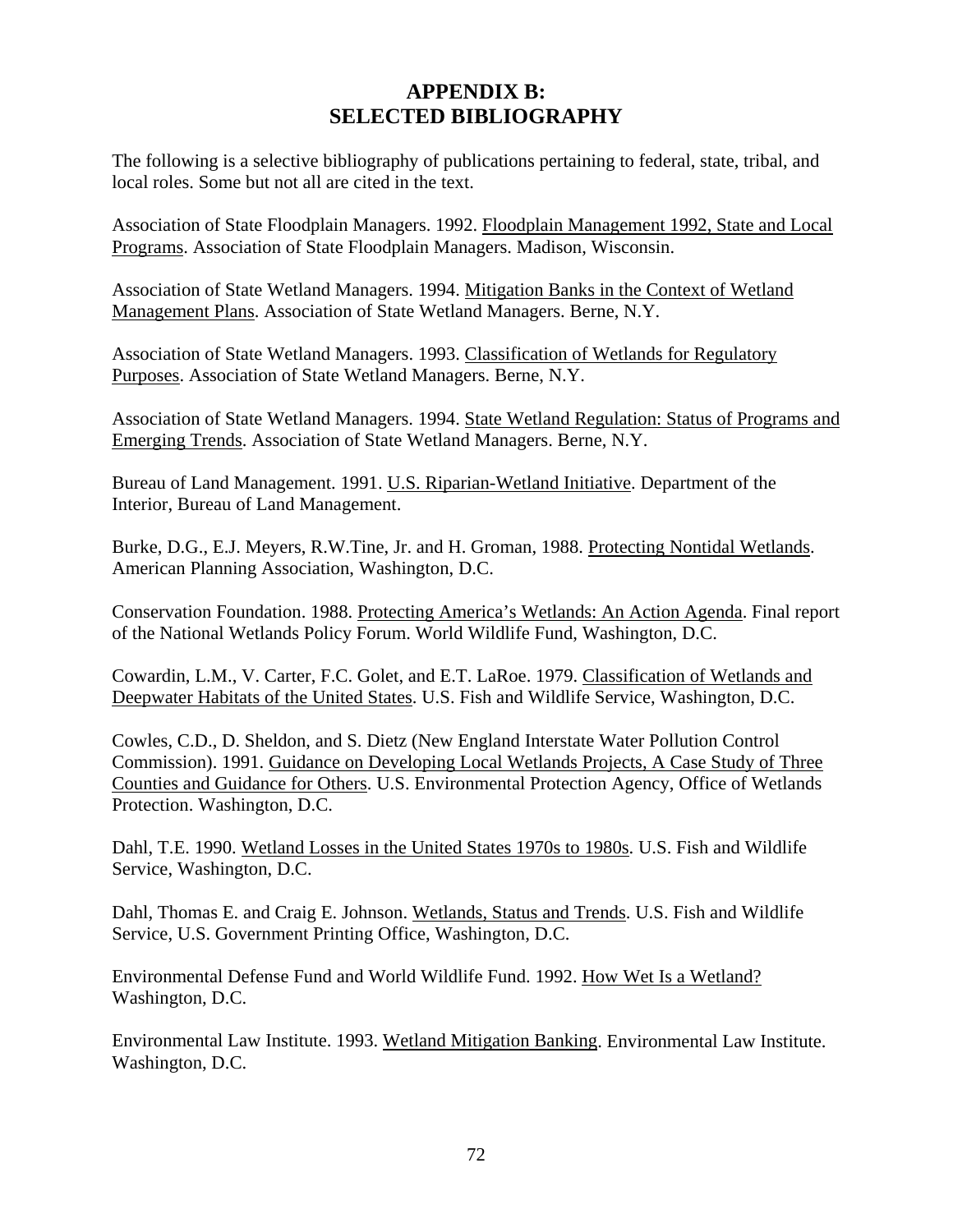Environmental Protection Agency. 1990. Water Quality Standards for Wetlands National Guidance. U.S. Environmental Protection Agency, Office of Water Regulations and Standards (WH-585). Washington, D.C.

Environmental Protection Agency. l991. The Watershed Protection Approach: An Overview. U.S. Environmental Protection Agency, Office of Water. Washington, D.C.

Environmental Protection Agency. 1992. A Private Landowner's Wetlands Assistance Guide: Voluntary Options for Wetlands Stewardship in Maryland. U.S. Environmental Protection Agency, Division of Wetlands, Washington, D.C.

Erwin, K. 1992. Wetland Creation and Restoration. Association of State Wetland Managers, Berne, New York.

Granger, T. 1989. A Guide to Conducting Wetland Inventories. Washington State Department of Ecology. Olympia, Washington

Interagency Wetlands Coordinating Body. 1989. Wise Use and Protection of Federally Managed Wetlands: The Federal Land Management Agency Role. U.S. Environmental Protection Agency, Office of Wetlands Protection. Washington, D.C.

Kusler, J. A. 1977. Strengthening State Wetland Regulations. U.S. Fish and Wildlife Service. Washington, D.C.

Kusler, J.A. 1983. Our National Wetland Heritage: A Protection Guidebook. The Environmental Law Institute, Washington, D.C.

Kusler, J. A. 1985. Regulating Sensitive Lands. Ballinger Publishers, Cambridge, Mass.

Kusler, J.A. 1992. "Wetlands Delineation: An Issue of Science or Politics?" Environment Magazine. Vol. 34: Number 2.

Kusler, J.A. 1993. State Wetland Regulations: Status and Trends. Association of State Wetland Managers, Berne, N.Y.

Kusler, J.A. et. al. 1994. State Wetland Regulation: Status of Programs and Emerging Trends. Association of State Wetland Managers. Berne, N.Y.

Kusler, J.A. and G. Brooks, eds. Wetland Hydrology: Proceedings National Wetland Symposium. 1987. Association of State Wetland Managers, Inc., Berne, New York.

Kusler J.A. and S. Daly. 1990. Wetlands and River Corridor Management. Proceedings of an International Symposium. Association of State Wetland Managers. Berne, N.Y.

Kusler, J.A. and M.E. Kentula, eds. 1990. Wetland Creation and Restoration: The Status of the Science. Island Press, Washington, D.C.

Kusler, J. A. and Larry Larson. 1993. "Beyond the Ark." Environment Magazine.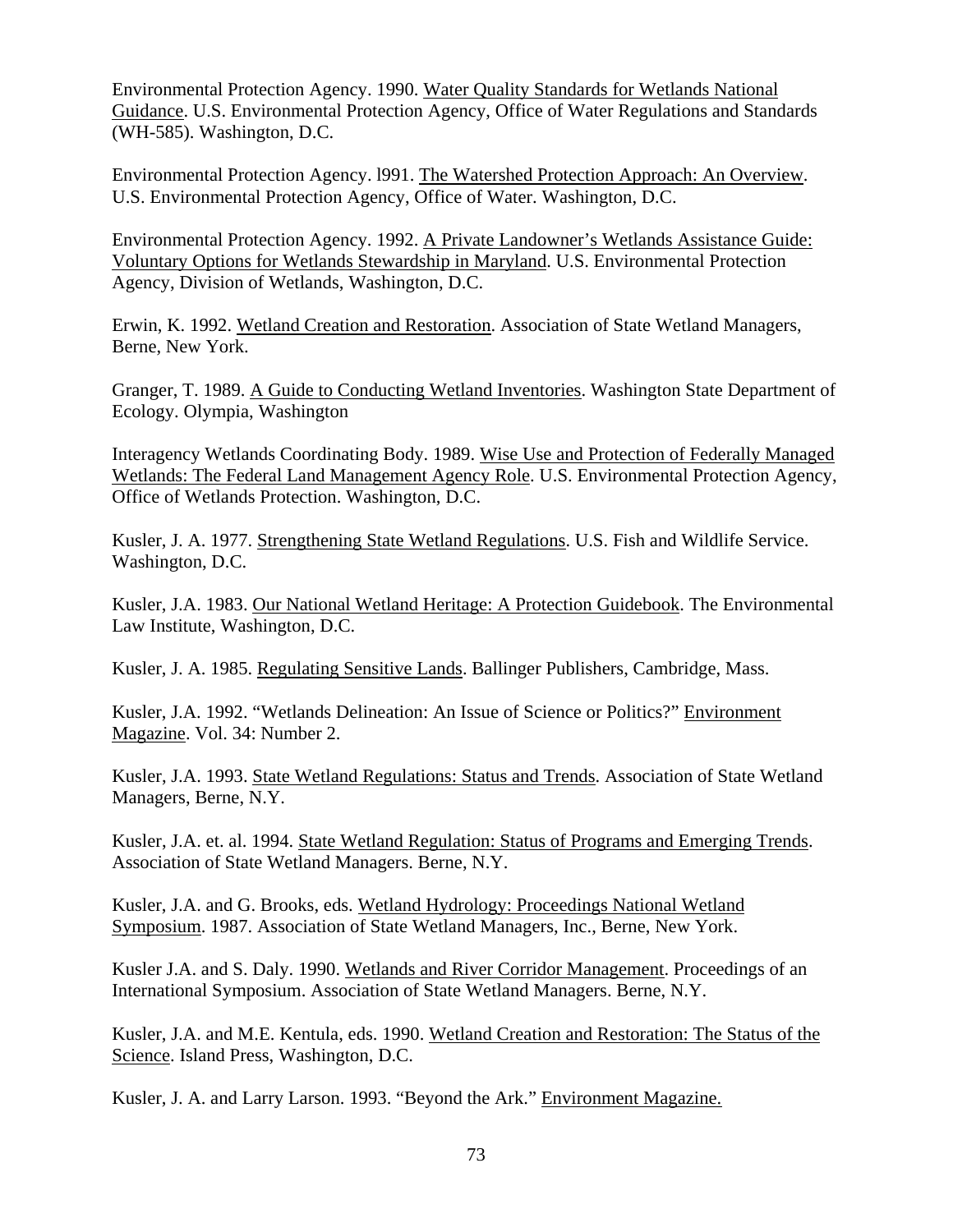Kusler, J. A., William Mitsch, and Joseph Larson, 1994. "Wetlands." Scientific American.

Kusler, J.A. and P. Riexinger, eds. 1985. Proceedings: National Wetlands Assessment Symposium. Association of State Wetland Managers, Berne, New York.

Kusler, J.A. and P. Riexinger. 1986. Proceedings of National Wetland Assessment Symposium. Association of State Wetland Managers, Berne, N.Y.

Mitsch, W.J. and J.G. Gosselink. 1993. Wetlands. Van Nostrand Reinhold Co., New York.

National Governor's Association. 1992. Water Resource Management, Wetlands Policy. National Governor's Association. Washington, D.C.

National Research Council. 1992. Restoration of Aquatic Ecosystems. National Academy Press, Washington, D.C.

Reppert, Richard. 1992. Wetlands Mitigation Banking Concepts. U.S. Army Corps of Engineers, Institute for Water Resources. Fort Belvoir, VA.

Searchinger, Timothy D. 1993. "Wetlands Issue 1993: Challenges and a New Approach." Maryland Journal of Contemporary Legal Issues. Volume 4: Fall/Winter 1992/1993. University of Maryland School of Law. Baltimore, Maryland.

Unified National Program for Floodplain Management Task Force. 1992. Floodplain Management in the United States: An Assessment Report. Federal Interagency Floodplain Management Task Force, Federal Emergency Management Agency, Washington, D.C.

U.S. Army Corps of Engineers. 1992. General Permits. U.S. Army Corps of Engineers, Washington, D.C.

World Wildlife Fund. 1992. Statewide Wetland Strategies. World Wildlife Fund, Washington, D.C.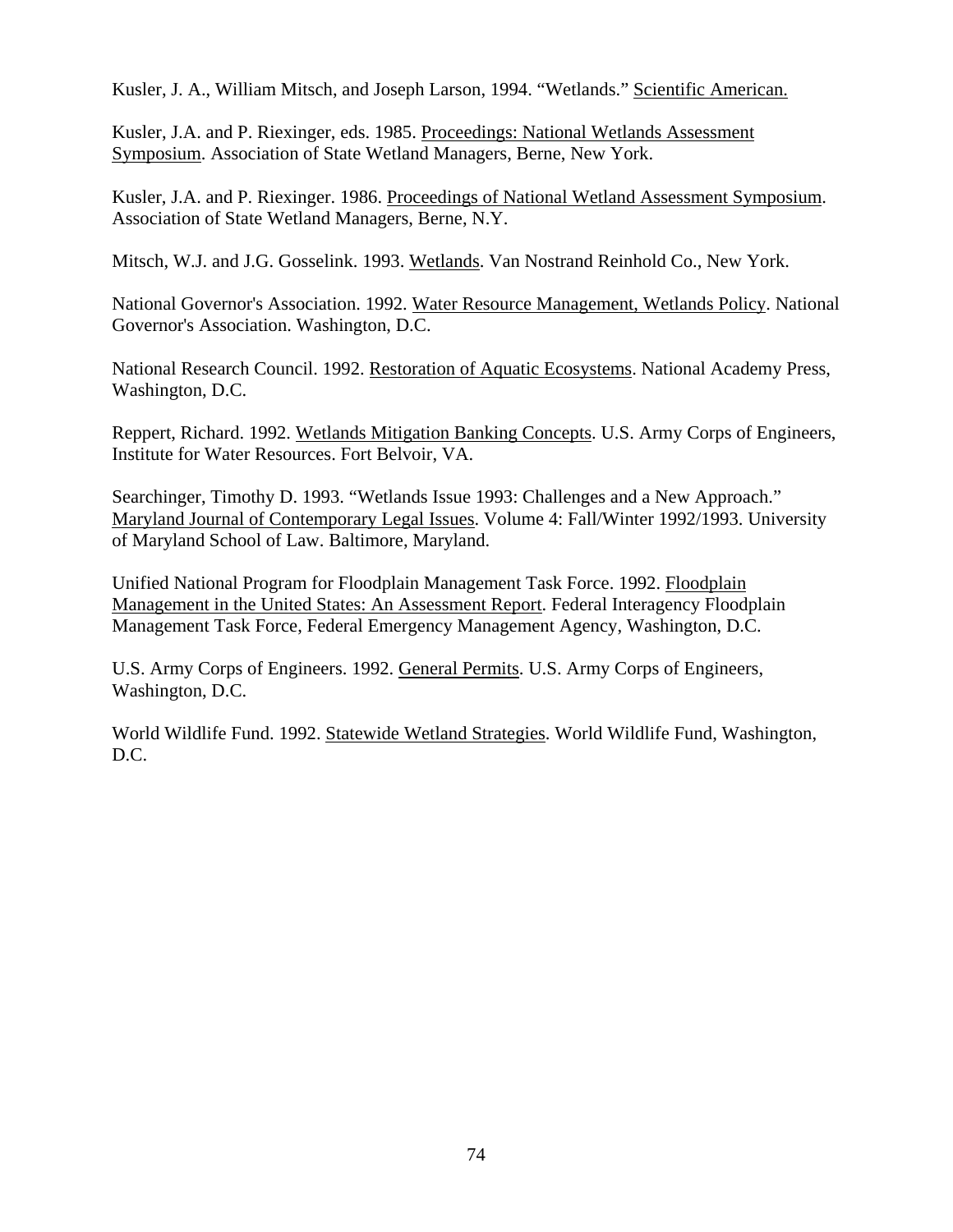# **APPENDIX C: OPTIONS FOR STATES TO FILL THE GAPS CREATED BY SWANCC**

 Prior to the SWANNC decision in January 2001, most states exercised some measure of regulatory control over all wetlands by reviewing federal Section 404 and 10 permits through Section 401 program. By reducing in SWANCC the scope of federal control over isolated wetlands, the Supreme Court also indirectly reduced the scope of most state regulatory programs.

 Since 2001 a number of states have attempted to close those gaps in various ways. Three principal options include:

• **Extend water quality programs to explicitly include isolated and other wetlands**. This approach has been taken by Indiana, Ohio, South Carolina, and North Carolina.

• **Adopt limited legislation closing the gaps created by SWANCC (for states that already regulate some wetlands).** This approach has been taken by Wisconsin and Ohio.

• **Adopt new comprehensive wetland legislation.** No state has, as yet, taken this approach although a comprehensive wetland bill was introduced in Illinois. Many states, however, have adopted comprehensive wetland legislation over the last two decades such as Minnesota, Michigan, Massachusetts, Rhode Island, Maine, New Hampshire, New York, New Jersey, Connecticut, Maryland, Virginia, Florida, Vermont, Pennsylvania, and Oregon.

Appendix D suggests the elements of a model regulatory statute prepared by the Association and available on the Association web site.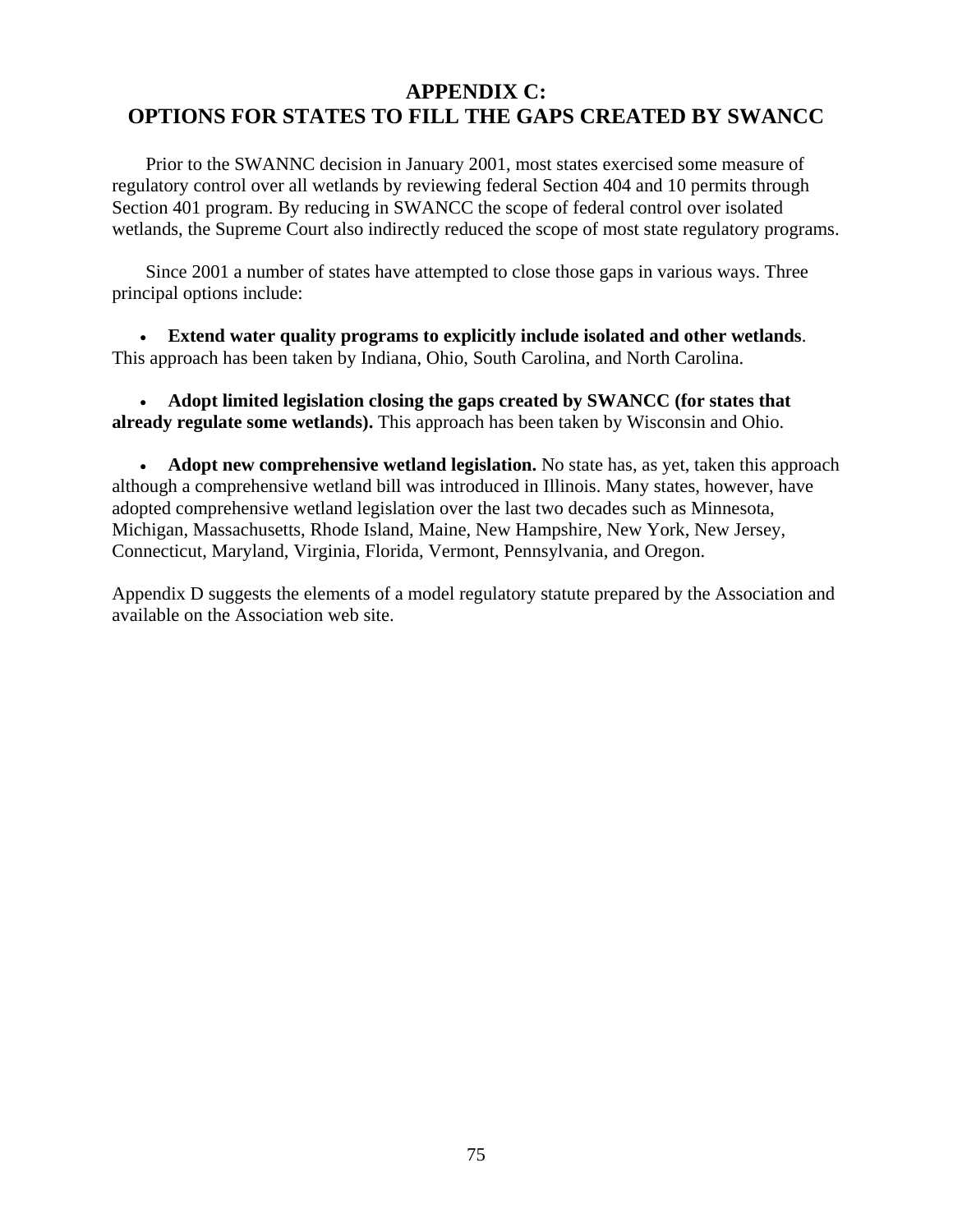# **APPENDIX D: ELEMENTS OF A WATER QUALITY PROGRAM APPROACH TO WETLAND PROTECTION**

A state may wish to utilize existing water quality statutes and an existing state Section 401 program to regulate wetlands. These statutes usually broadly authorize a regulatory agency (pollution control, natural resource) to issue permits for activities which may pollute state waters. This authority has been held in several cases to be broad enough to allow independent state regulatory permitting for wetlands. See

## **Clarifying Regulations or Clarifying Legislation**

A state wishing to adopt new regulations to clarify this role or to adopt clarifying legislation. New regulations or clarifying legislation should, at a minimum, address the following:

• "Waters" should be defined through legislative rule or new legislation to specifically include wetlands. This definition should be sufficiently broad to include isolated wetlands and waters. The federal Section 404 definition of wetland could be used to reduce inconsistency.

• "Regulated activities" should be specifically defined through legislative rule or new legislation to include all of the major activities which may destroy wetlands such as filling, drainage, and water pollution.

• "Goals" for regulating wetlands may include traditional water quality goals such as protection and restoration of the biological, chemical, and physical integrity of waters. However more specific goals may be added such no net loss of wetland acreage and functions, protect of habitat, protection of flood and erosion functions which may be compromised by changes in the physical integrity of waters.

There are many possible, additional priority components for inclusion in regulations or new legislation such as:

- Preparation and adoption of numeric or nonnumeric water quality standards for wetlands;
- Mapping of wetlands and related ecosystems;
- Adoption of wetland assessment methods;
- Wetlands and watershed planning on a watershed, problem area, or numeric basis;
- Technical assistance and education for landowners; and
- Use of mitigation banks.

## Program Enhancement

States will usually need to do more than confirm and clarify independent permitting authority to effectively regulate wetlands pursuant to a water quality program. Additional funding and staffing by biologists and hydrologists are needed along with wetland mapping and assessment. Additional permitting guidance is also needed pertaining to the information which must be submitted by project applicants, permit application review procedures, public notice and hearings, and policies pertaining to mitigation. Assessment of wetland condition should become an enhanced portion of Section 305(b) reporting.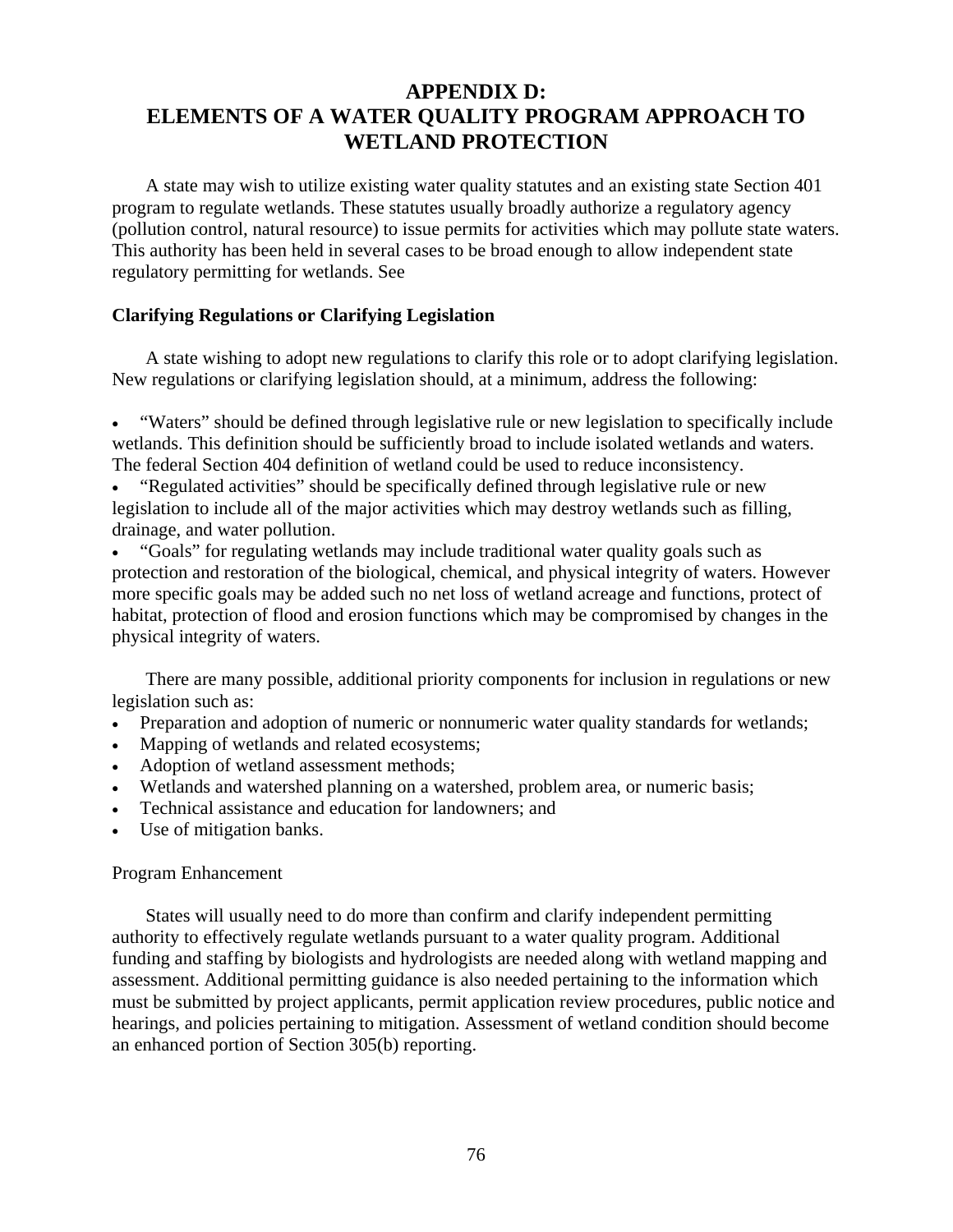# **APPENDIX E: ELEMENTS OF A MODEL, COMPREHENSIVE WETLAND STATUTE**

Some states may wish to adopt comprehensive wetland regulatory statutes similar to those adopted in New York, Rhode Island, Massachusetts, Virginia, Florida, Michigan, Maryland, Connecticut and some other states.

#### **Elements of a Comprehensive Statute**

Based upon state experience with wetland regulatory programs over the last twenty years, the desirable elements of a comprehensive wetland regulatory approach include the following:

- Clear findings of facts and definition of goals including statement of a no net loss of function and acreage goal.
- Broad definition of regulated wetlands to include all wetlands and waters.
- Broad definition of regulated activities to include drainage and fills.
- Authorization for a regulatory agency to adopt more specific rules to implement statutory provisions.
- Permitting requirements for all major activities which will damage wetlands.
- Criteria for issuance of permits including evaluation of cumulative impacts, no net loss of acreage and function, evaluation of the suitability of a wetland site for proposed active
- A listing of conditions which may be attached to permits including mitigation requirements and the use of mitigation banks.
- Adoption of regulatory maps.
- Encouragement for local wetland programs meeting or exceeding state standards; delegation to locals in the event of adoption of such programs
- Authorization for technical assistance and education for local governments.
- Authorization for local government wetlands and watershed planning.
- Penalties, enforcement provisions including restoration requirements.
- Real estate tax breaks for regulated wetlands.

For an example of a model statute incorporating these elements see [www.aswm.org.](http://www.aswm.org/)

The federal government has particularly broad geographical perspective and much expertise. There is a strong national interest in navigable waters, their tributaries, and wetlands adjacent to navigable waters and tributaries. A strong federal role is needed for these waters. However, enhanced state and local permitting and, in some instances, state and local permitting in lieu of